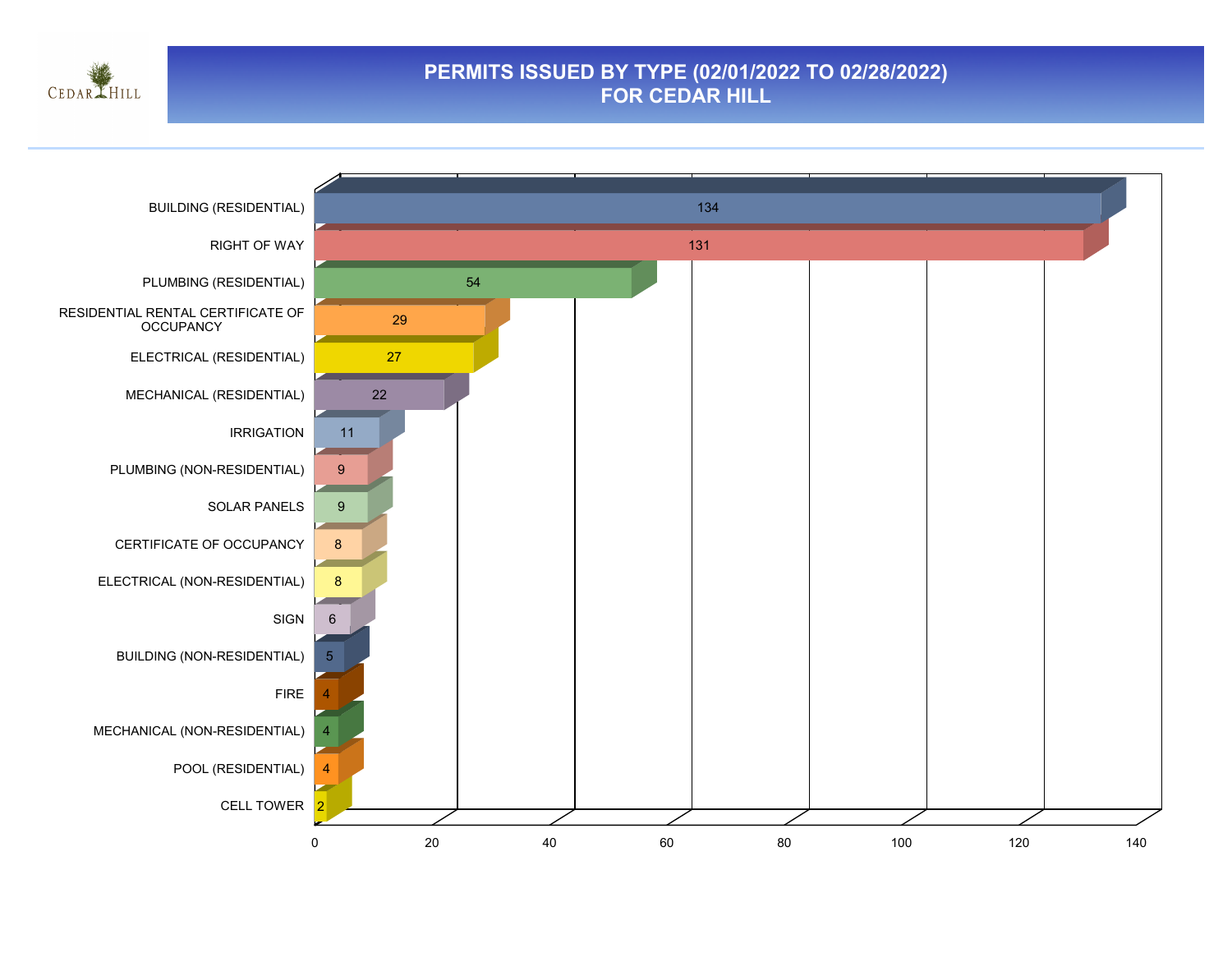|                                   |                                                                                                                                                                 |                                                                |                                             | PERMITS ISSUED BY TYPE (02/01/2022 TO 02/28/2022)                      |                                           |                                                |                 |                       |
|-----------------------------------|-----------------------------------------------------------------------------------------------------------------------------------------------------------------|----------------------------------------------------------------|---------------------------------------------|------------------------------------------------------------------------|-------------------------------------------|------------------------------------------------|-----------------|-----------------------|
| Permit#                           | <b>Type</b><br><b>Application Date</b><br>Zone                                                                                                                  | <b>Workclass</b><br><b>Issue Date</b><br>Sq Ft                 | <b>Status</b><br>Expiration<br>Valuation    | <b>Main Address</b><br><b>Last Inspection</b><br><b>Fee Total</b>      | <b>Finaled Date</b><br><b>Assigned To</b> | <b>Project</b><br><b>Applied Online</b>        | <b>District</b> | <b>Parcel</b>         |
| <b>BUILDING (NON-RESIDENTIAL)</b> |                                                                                                                                                                 |                                                                |                                             |                                                                        |                                           |                                                |                 |                       |
| BLDC-016545-2021                  | <b>Building</b><br>(Non-Residential)<br>12/29/2021<br>LR LR<br>Description: Change of use for a restaurant: grease trap, vent hood installation and remodeling. | Alteration<br>02/11/2022<br>2,406                              | <b>Issued</b><br>08/10/2022<br>\$140,000.00 | 949 N J Elmer Weaver Fwy, 359, Cedar<br>Hill, TX 75104<br>\$1,549.00   | Gail Lux                                  | Yes                                            | Zone 2          | 160365000B02R00<br>00 |
| BLDC-016672-2022                  | <b>Building</b><br>(Non-Residential)<br>01/07/2022<br>PD PD<br>Description: remodeling                                                                          | Alteration<br>02/15/2022<br>2,200                              | Issued<br>08/22/2022<br>\$32,000.00         | 223 E 1382 Hwy, 137, Cedar Hill, TX<br>75104<br>02/22/2022<br>\$485.00 | Gail Lux                                  | Yes                                            | Zone 2          | 160304000000500<br>00 |
| BLDC-016710-2022                  | <b>Building</b><br>(Non-Residential)<br>01/10/2022<br>LR LR<br>Description: tenant finish out of an existing restaurant building (prior Dave Seafood)           | Alteration<br>02/15/2022<br>6,339                              | Issued<br>08/15/2022<br>\$500,000.00        | 350 E 1382 Hwy, Cedar Hill, TX 75104<br>\$4,681.00                     | Gail Lux                                  | Yes                                            | Zone 2          | 160364500000500<br>00 |
| BLDC-016860-2022                  | <b>Building</b><br>(Non-Residential)<br>01/18/2022<br>LR LR<br>Description: Daiquiri Connection                                                                 | Alteration<br>02/15/2022<br>1,995                              | Issued<br>08/15/2022<br>\$95,000.00         | 329 N J Elmer Weaver Fwy, 150, Cedar<br>Hill, TX 75104<br>\$1,150.00   | Gail Lux                                  | No                                             | Zone 2          | 160128300B1R2A<br>300 |
| BLDC-017693-2022                  | <b>Building</b><br>(Non-Residential)<br>02/23/2022<br>$\frac{1}{2}$<br>Description: add/replace 6 ft white vinyl privacy fence                                  | <b>Commercial Fence</b><br>/ Screening Wall<br>02/23/2022<br>0 | <b>Issued</b><br>08/22/2022<br>\$13,062.00  | 1104 S J Elmer Weaver Fwy, Cedar Hill,<br>TX 75104<br>\$171.00         | Gail Lux                                  | No                                             | Zone 3          | 160216000000500<br>00 |
|                                   |                                                                                                                                                                 |                                                                |                                             |                                                                        |                                           | PERMITS ISSUED FOR BUILDING (NON-RESIDENTIAL): |                 | 5                     |
| <b>BUILDING (RESIDENTIAL)</b>     |                                                                                                                                                                 |                                                                |                                             |                                                                        |                                           |                                                |                 |                       |
| BLDR-017090-2022                  | <b>Building</b><br>(Residential)<br>02/01/2022                                                                                                                  | Roof<br>02/01/2022<br>0                                        | Issued<br>08/01/2022<br>\$7,399.65          | 810 Marigold Dr, Cedar Hill, TX 75104<br>\$125.00                      | Cindy Guzman                              | No                                             | Zone 2          | 160475000102400<br>00 |
|                                   | <b>Description: Roof Replacement</b>                                                                                                                            |                                                                |                                             |                                                                        |                                           |                                                |                 |                       |
| BLDR-017096-2022                  | <b>Building</b><br>(Residential)<br>02/01/2022<br>PD PD<br>Description: 6 ft wood fence                                                                         | Fence<br>02/01/2022<br>0                                       | <b>Issued</b><br>08/01/2022<br>\$500.00     | 1313 Carberry St, Cedar Hill, TX 75104<br>\$25.00                      | Jeanette Cosme                            | No                                             | Zone 3          | 160067100106700<br>00 |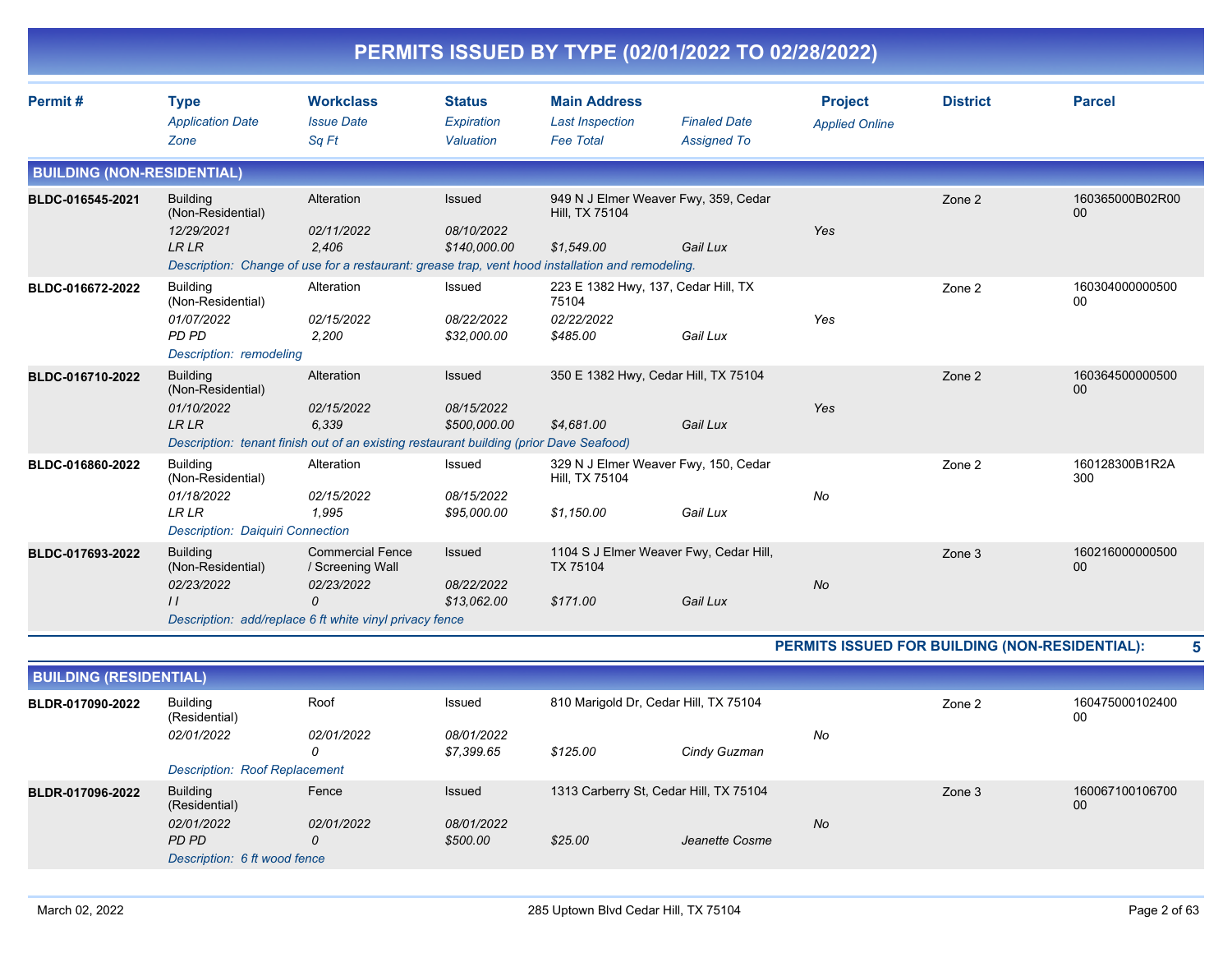| Permit#          | <b>Type</b><br><b>Application Date</b><br>Zone                                                             | <b>Workclass</b><br><b>Issue Date</b><br>Sq Ft                                                                                  | <b>Status</b><br>Expiration<br>Valuation  | <b>Main Address</b><br><b>Last Inspection</b><br><b>Fee Total</b> | <b>Finaled Date</b><br><b>Assigned To</b> | <b>Project</b><br><b>Applied Online</b> | <b>District</b> | <b>Parcel</b>             |
|------------------|------------------------------------------------------------------------------------------------------------|---------------------------------------------------------------------------------------------------------------------------------|-------------------------------------------|-------------------------------------------------------------------|-------------------------------------------|-----------------------------------------|-----------------|---------------------------|
| BLDR-017018-2022 | <b>Building</b><br>(Residential)<br>01/27/2022<br>PD PD<br>Description: intalling 24 kw stand by generator | Alteration<br>02/01/2022<br>0                                                                                                   | Issued<br>08/01/2022<br>\$18,000.00       | 806 Tangle Way Ct, Cedar Hill, TX 75104<br>\$215.00               | Andrew Lipscomb                           | No                                      | Zone 4          | 160280001201100<br>$00\,$ |
| BLDR-016590-2021 | <b>Building</b><br>(Residential)<br>12/30/2021<br>Description: wood patio cover                            | Accessory<br>Structure<br>02/02/2022<br>1,230                                                                                   | Issued<br>08/01/2022<br>\$7,500.00        | 829 Weaver St, Cedar Hill, TX 75104<br>\$121.00                   | <b>Josh Barnes</b>                        | No                                      | Zone 2          | 160206500F00800<br>$00\,$ |
| BLDR-016225-2021 | <b>Building</b><br>(Residential)<br>12/07/2021<br>PD PD                                                    | Alteration<br>02/02/2022<br>10<br>Description: Install 18KW home standby generator 200ATS                                       | Issued<br>08/01/2022<br>\$6,911.00        | 229 Armstrong Dr, Cedar Hill, TX 75104<br>\$116.00                | Gail Lux                                  | Yes                                     | Zone 2          | 161100200414R00<br>00     |
| BLDR-015980-2021 | <b>Building</b><br>(Residential)<br>11/18/2021<br>PD PD<br><b>Description: Extend Driveway</b>             | Driveway<br>02/02/2022<br>0                                                                                                     | <b>Issued</b><br>08/01/2022<br>\$9,500.00 | 1321 Sunset Ridge Cir, Cedar Hill, TX<br>75104<br>\$143.00        | Josh Barnes                               | No                                      | Zone 4          | 160209000097000<br>$00\,$ |
| BLDR-017105-2022 | <b>Building</b><br>(Residential)<br>02/02/2022<br>PD PD<br>Description: Install new front and back door    | Alteration<br>02/02/2022<br>0                                                                                                   | Issued<br>08/01/2022<br>\$312.75          | 1702 Stone Trail Dr, Cedar Hill, TX 75104<br>\$50.00              | <b>Alexis Sartin</b>                      | No                                      | Zone 3          | 160045200M00100<br>00     |
| BLDR-017075-2022 | <b>Building</b><br>(Residential)<br>01/31/2022<br>Description: Re-Roof; No Re-deck                         | Roof<br>02/03/2022<br>2,847                                                                                                     | Issued<br>08/02/2022<br>\$9,784.17        | 810 Thorton Dr, Cedar Hill, TX 75104<br>\$143.00                  | <b>Alexis Sartin</b>                      | Yes                                     | Zone 2          | 160426803201300<br>00     |
| BLDR-017035-2022 | <b>Building</b><br>(Residential)<br>01/28/2022                                                             | Fence<br>02/03/2022<br>97<br>Description: 6 ft tall Vinyl Privacy Fence and one walk thru gate                                  | Issued<br>08/02/2022<br>\$7,607.00        | 1523 Valerie Dr, Cedar Hill, TX 75104<br>\$25.00                  | <b>Alexis Sartin</b>                      | Yes                                     | Zone 4          | 160276105101900<br>00     |
| BLDR-017041-2022 | <b>Building</b><br>(Residential)<br>01/28/2022<br>PD PD                                                    | Roof<br>02/03/2022<br>2,287<br>Description: Re-shingle 30 year architectural Asphalt Shingle. Includes ice & water underlayment | Issued<br>08/08/2022<br>\$3,910.00        | 1292 Longleaf Dr, Cedar Hill, TX 75104<br>02/08/2022<br>\$89.00   | <b>Alexis Sartin</b>                      | Yes                                     | Zone 1          | 160200200800800<br>00     |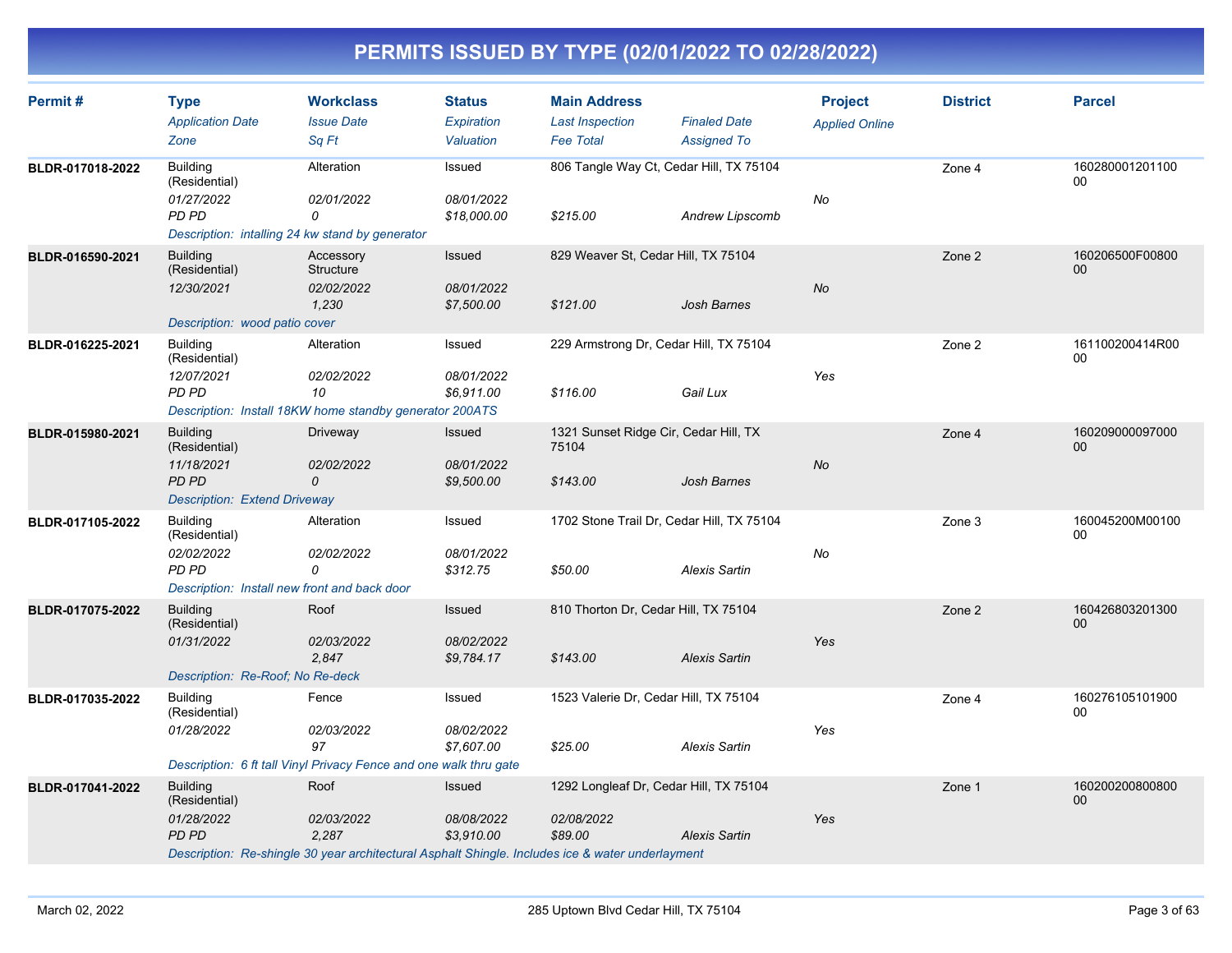| Permit#          | <b>Type</b><br><b>Application Date</b>                | <b>Workclass</b><br><b>Issue Date</b>                                                                            | <b>Status</b><br>Expiration | <b>Main Address</b><br><b>Last Inspection</b> | <b>Finaled Date</b>  | <b>Project</b><br><b>Applied Online</b> | <b>District</b> | <b>Parcel</b>         |
|------------------|-------------------------------------------------------|------------------------------------------------------------------------------------------------------------------|-----------------------------|-----------------------------------------------|----------------------|-----------------------------------------|-----------------|-----------------------|
|                  | Zone                                                  | Sq Ft                                                                                                            | Valuation                   | <b>Fee Total</b>                              | <b>Assigned To</b>   |                                         |                 |                       |
| BLDR-017094-2022 | Building<br>(Residential)                             | Roof                                                                                                             | Issued                      | 426 Kimmel Dr, Cedar Hill, TX 75104           |                      |                                         | Zone 1          | 160428000500700<br>00 |
|                  | 02/01/2022<br><b>PD PD</b>                            | 02/03/2022<br>2,237                                                                                              | 08/10/2022<br>\$5,440.00    | 02/11/2022<br>\$107.00                        | <b>Alexis Sartin</b> | Yes                                     |                 |                       |
|                  |                                                       | Description: Reshingle entire roof with 30 year architectural Asphalt Shingle. Includes ice & water underlayment |                             |                                               |                      |                                         |                 |                       |
| BLDR-015352-2021 | <b>Building</b><br>(Residential)<br>10/07/2021        | Roof<br>02/03/2022                                                                                               | <b>Issued</b><br>08/02/2022 | 1028 Hampshire Ln, Cedar Hill, TX 75104       |                      | Yes                                     | Zone 2          | 160324000C02300<br>00 |
|                  | PD PD                                                 | 3,012                                                                                                            | \$10,000.00                 | \$143.00                                      | Jeanette Cosme       |                                         |                 |                       |
| BLDR-017079-2022 | <b>Building</b><br>(Residential)                      | Fence                                                                                                            | Issued                      | 611 Chambers St, Cedar Hill, TX 75104         |                      |                                         | Zone 1          | 651472410103000<br>00 |
|                  | 01/31/2022<br><b>PD PD</b>                            | 02/03/2022<br>0                                                                                                  | 08/02/2022<br>\$0.00        | \$25.00                                       | <b>Alexis Sartin</b> | Yes                                     |                 |                       |
|                  |                                                       | Description: 8FT WOOD FENCE BOARD ON BOARD PRIVACY FENCE.                                                        |                             |                                               |                      |                                         |                 |                       |
| BLDR-016837-2022 | <b>Building</b><br>(Residential)                      | Retaining Wall                                                                                                   | <b>Issued</b>               | 1332 Overlook Cir, Cedar Hill, TX 75104       |                      |                                         | Zone 4          | 160209000095100<br>00 |
|                  | 01/18/2022<br>PD PD                                   | 02/06/2022<br>$\Omega$                                                                                           | 08/05/2022<br>\$20,000.00   | \$233.00                                      | Gail Lux             | Yes                                     |                 |                       |
|                  |                                                       | Description: CMU Retaining Wall with stone face and cap on wall                                                  |                             |                                               |                      |                                         |                 |                       |
| BLDR-017202-2022 | <b>Building</b><br>(Residential)                      | Roof                                                                                                             | Issued                      | 522 Highland Dr, Cedar Hill, TX 75104         |                      |                                         | Zone 2          | 160206700W06R0<br>000 |
|                  | 02/07/2022                                            | 02/07/2022<br>0                                                                                                  | 08/17/2022<br>\$11,500.00   | 02/18/2022<br>\$161.00                        | Jo Anna Mercado      | No                                      |                 |                       |
|                  | <b>Description: Roof Replacement</b>                  |                                                                                                                  |                             |                                               |                      |                                         |                 |                       |
| BLDR-017023-2022 | <b>Building</b><br>(Residential)                      | Roof                                                                                                             | Issued                      | 529 Knight St, Cedar Hill, TX 75104           |                      |                                         | Zone 3          | 651441125101004<br>00 |
|                  | 01/27/2022                                            | 02/07/2022<br>2,024                                                                                              | 08/06/2022<br>\$21,439.23   | \$251.00                                      | Gail Lux             | Yes                                     |                 |                       |
|                  |                                                       | Description: Owens Corning Oakridge Lifetime Estate Gray                                                         |                             |                                               |                      |                                         |                 | 160045200P03500       |
| BLDR-016958-2022 | <b>Building</b><br>(Residential)<br>01/24/2022        | Accessory<br>Structure<br>02/07/2022                                                                             | Issued<br>08/06/2022        | 1534 Forest Creek Dr, Cedar Hill, TX<br>75104 |                      | Yes                                     | Zone 3          | 00                    |
|                  | PD PD<br>Description: Install wood 10x10 storage shed | 100                                                                                                              | \$2,843.40                  | \$50.00                                       | <b>Alexis Sartin</b> |                                         |                 |                       |
| BLDR-017221-2022 | <b>Building</b>                                       | Roof                                                                                                             | Issued                      | 533 Houston St, Cedar Hill, TX 75104          |                      |                                         | Zone 2          | 160455000200600       |
|                  | (Residential)                                         |                                                                                                                  |                             |                                               |                      |                                         |                 | 00                    |
|                  | 02/08/2022                                            | 02/08/2022<br>0                                                                                                  | 08/08/2022<br>\$4,000.00    | \$89.00                                       | <b>Alexis Sartin</b> | <b>No</b>                               |                 |                       |
|                  | <b>Description: Reroof</b>                            |                                                                                                                  |                             |                                               |                      |                                         |                 |                       |
| BLDR-017220-2022 | <b>Building</b><br>(Residential)                      | Fence                                                                                                            | Issued                      | 323 Timberline Dr, Cedar Hill, TX 75104       |                      |                                         | Zone 2          | 160483200T00800<br>00 |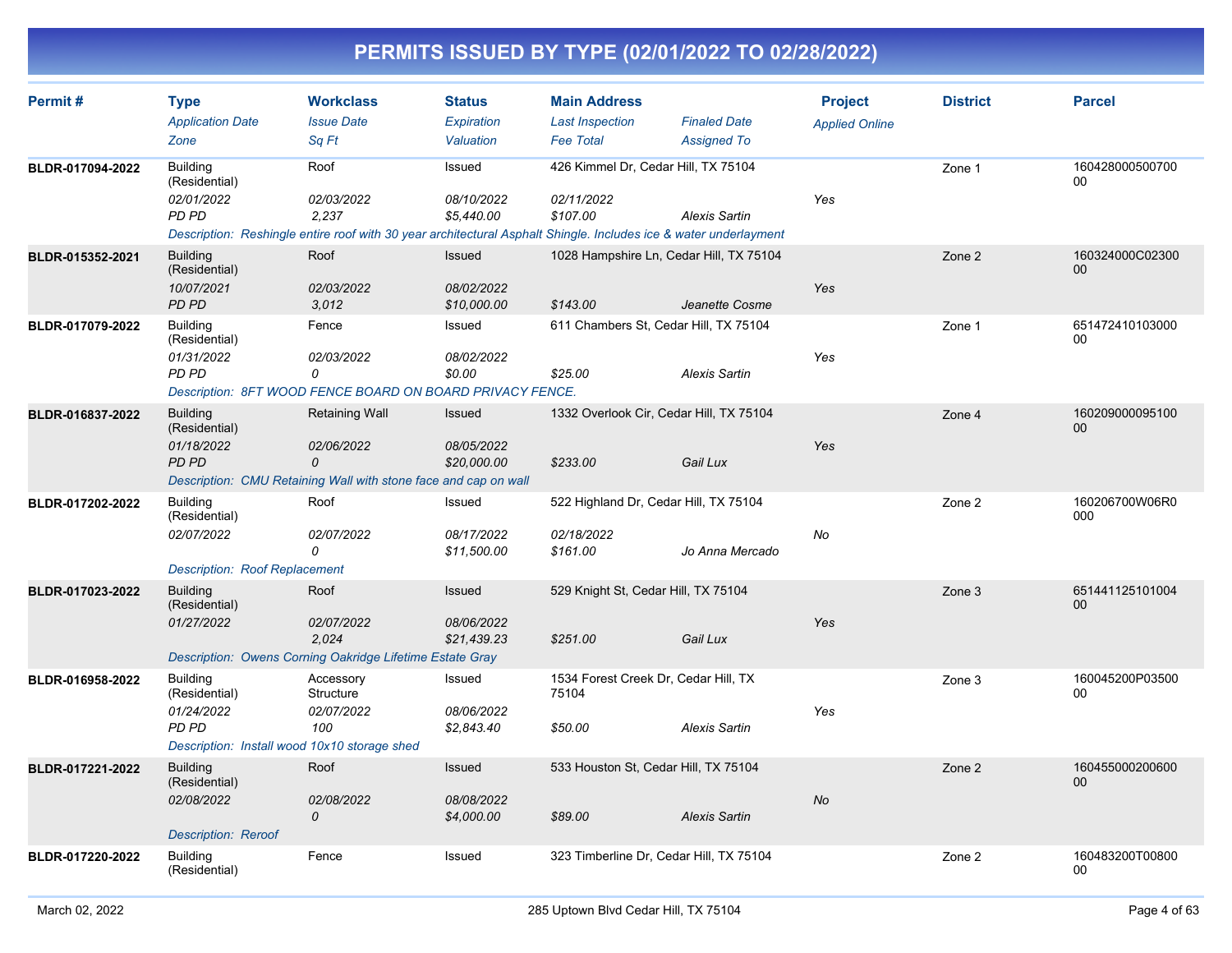|                  |                                                                                        |                                                                                                                                                                                          |                                          |                                                                   | PERMITS ISSUED BY TYPE (02/01/2022 TO 02/28/2022) |                                         |                 |                       |
|------------------|----------------------------------------------------------------------------------------|------------------------------------------------------------------------------------------------------------------------------------------------------------------------------------------|------------------------------------------|-------------------------------------------------------------------|---------------------------------------------------|-----------------------------------------|-----------------|-----------------------|
| Permit#          | <b>Type</b><br><b>Application Date</b><br>Zone                                         | <b>Workclass</b><br><b>Issue Date</b><br>Sq Ft                                                                                                                                           | <b>Status</b><br>Expiration<br>Valuation | <b>Main Address</b><br><b>Last Inspection</b><br><b>Fee Total</b> | <b>Finaled Date</b><br><b>Assigned To</b>         | <b>Project</b><br><b>Applied Online</b> | <b>District</b> | <b>Parcel</b>         |
|                  | 02/08/2022<br>PD PD                                                                    | 02/08/2022<br>152<br>Description: Replace 152 linear feet of fencing along the existing fence line (no fence line is being moved) 6FT TALL treated pine preassembled panels, metal posts | 08/08/2022<br>\$4,555.00                 | \$25.00                                                           | <b>Alexis Sartin</b>                              | Yes                                     |                 |                       |
| BLDR-017191-2022 | <b>Building</b><br>(Residential)<br>02/07/2022<br>PD PD                                | Roof<br>02/09/2022<br>5,200<br>Description: Remove and Replace Laminate shingle roofing system                                                                                           | Issued<br>08/13/2022<br>\$30,403.35      | 108 Hickman Ln, Cedar Hill, TX 75104<br>02/14/2022<br>\$326.00    | <b>Alexis Sartin</b>                              | Yes                                     | Zone 1          | 160325500902400<br>00 |
| BLDR-017087-2022 | <b>Building</b><br>(Residential)<br>02/01/2022<br><b>PD PD</b>                         | Fence<br>02/09/2022<br>1,800<br>Description: Install 6' wood fence with metal posts - 300 LF                                                                                             | Issued<br>08/22/2022<br>\$4.500.00       | 528 Olympus St, Cedar Hill, TX 75104<br>02/22/2022<br>\$25.00     | <b>Alexis Sartin</b>                              | Yes                                     | Zone 2          | 160206300L00800<br>00 |
| BLDR-017261-2022 | <b>Building</b><br>(Residential)<br>02/10/2022<br><b>Description: Roof replacement</b> | Roof<br>02/10/2022<br>367                                                                                                                                                                | Issued<br>08/09/2022<br>\$20,000.00      | 505 Meadow Ridge Dr, Cedar Hill, TX<br>75104<br>\$233.00          | <b>Alexis Sartin</b>                              | Yes                                     | Zone 1          | 160335000101500<br>00 |
| BLDR-017237-2022 | <b>Building</b><br>(Residential)<br>02/09/2022                                         | Roof<br>02/10/2022<br>2,590<br>Description: Remove and Replace approx 30 squares of Comp shingles                                                                                        | Issued<br>08/09/2022<br>\$16,000.00      | 804 Angel St, Cedar Hill, TX 75104<br>\$197.00                    | <b>Alexis Sartin</b>                              | Yes                                     | Zone 2          | 160207700J00300<br>00 |
| BLDR-017277-2022 | <b>Building</b><br>(Residential)<br>02/10/2022<br>Description: 10x10 utility shed      | Accessory<br>Structure<br>02/10/2022<br>100                                                                                                                                              | Issued<br>08/09/2022<br>\$5,000.00       | 1038 Tower Dr, Cedar Hill, TX 75104<br>\$50.00                    | <b>Alexis Sartin</b>                              | <b>No</b>                               | Zone 4          | 160235000502000<br>00 |
| BLDR-017267-2022 | <b>Building</b><br>(Residential)<br>02/10/2022<br><b>Description: Reroof</b>           | Roof<br>02/10/2022<br>0                                                                                                                                                                  | Issued<br>08/09/2022<br>\$4,500.00       | 1024 Crestview Rd, Cedar Hill, TX 75104<br>\$98.00                | <b>Alexis Sartin</b>                              | No                                      | Zone 4          | 160225000200800<br>00 |
| BLDR-017243-2022 | <b>Building</b><br>(Residential)<br>02/09/2022<br>PD PD                                | Roof<br>02/10/2022<br>2,600<br>Description: Replace roof shingles with 30 year architectural                                                                                             | Issued<br>08/09/2022<br>\$4,420.00       | 720 King St, Cedar Hill, TX 75104<br>\$98.00                      | <b>Alexis Sartin</b>                              | Yes                                     | Zone 3          | 160067100106200<br>00 |
| BLDR-017203-2022 | <b>Building</b><br>(Residential)                                                       | Roof                                                                                                                                                                                     | Issued                                   | 1244 Highview Dr, Cedar Hill, TX 75104                            |                                                   |                                         | Zone 1          | 160200200701000<br>00 |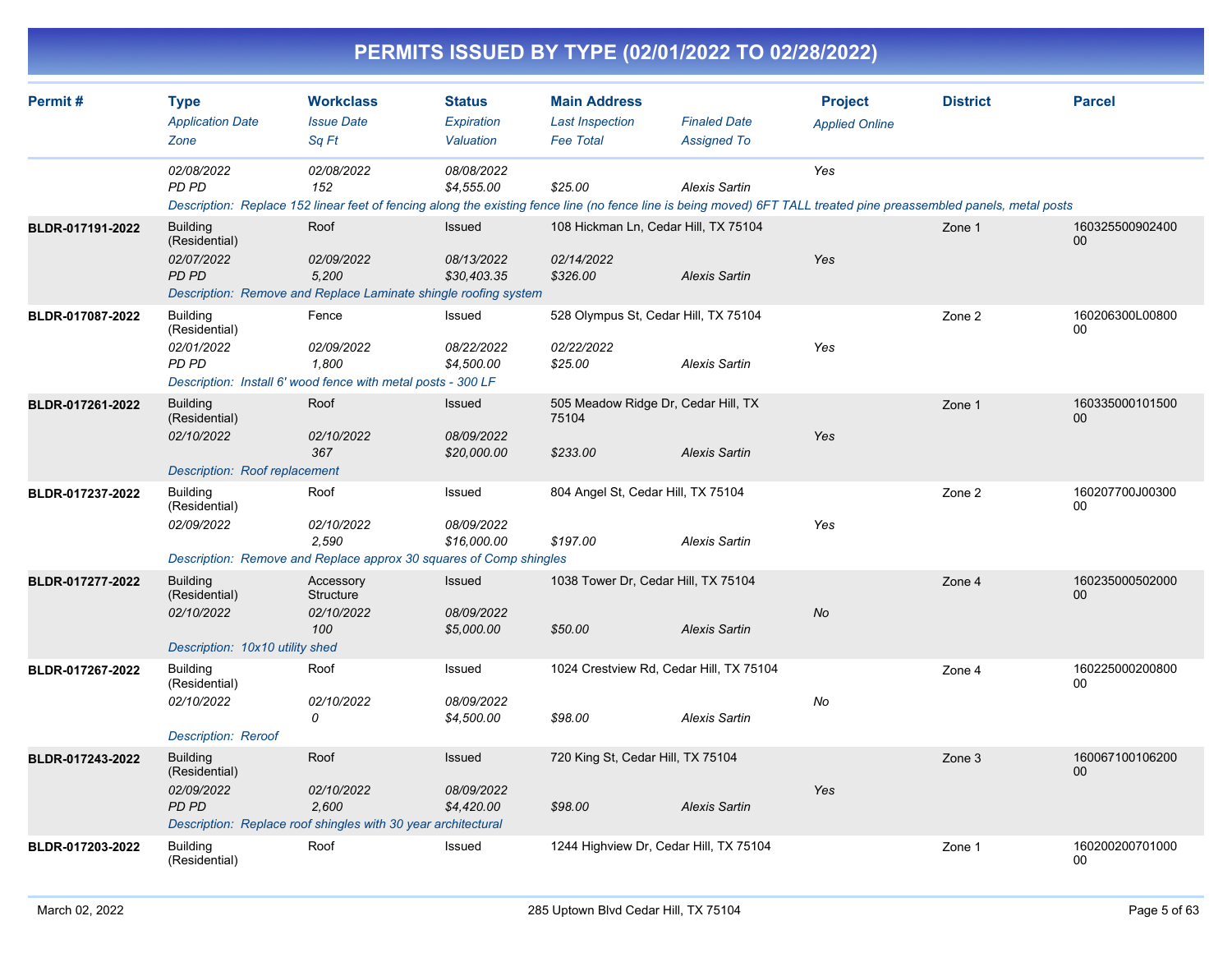|                  |                                                                                           |                                                                                                                                                                 |                                          |                                                                   | PERMITS ISSUED BY TYPE (02/01/2022 TO 02/28/2022)                 |                                         |                 |                       |
|------------------|-------------------------------------------------------------------------------------------|-----------------------------------------------------------------------------------------------------------------------------------------------------------------|------------------------------------------|-------------------------------------------------------------------|-------------------------------------------------------------------|-----------------------------------------|-----------------|-----------------------|
| Permit#          | <b>Type</b><br><b>Application Date</b><br>Zone                                            | <b>Workclass</b><br><b>Issue Date</b><br>Sq Ft                                                                                                                  | <b>Status</b><br>Expiration<br>Valuation | <b>Main Address</b><br><b>Last Inspection</b><br><b>Fee Total</b> | <b>Finaled Date</b><br><b>Assigned To</b>                         | <b>Project</b><br><b>Applied Online</b> | <b>District</b> | <b>Parcel</b>         |
|                  | 02/07/2022<br>PD PD                                                                       | 02/10/2022<br>2,200<br>Description: Removal of existing 3tab shingle and felt. Install new felt, drip edge, accessories and 30yr laminated composition shingle. | 08/09/2022<br>\$13,790.00                | \$179.00                                                          | <b>Alexis Sartin</b>                                              | Yes                                     |                 |                       |
| BLDR-017245-2022 | <b>Building</b><br>(Residential)<br>02/09/2022<br>PD PD                                   | Alteration<br>02/10/2022<br>2,075<br>Description: Pocket Replacement Windows - Replace 16 Windows                                                               | Issued<br>08/09/2022<br>\$19,717.00      | 817 Wilderness Pass, Cedar Hill, TX<br>75104<br>\$233.00          | <b>Alexis Sartin</b>                                              | Yes                                     | Zone 3          | 160343000A00500<br>00 |
| BLDR-015055-2021 | <b>Building</b><br>(Residential)<br>09/14/2021<br><b>New Single Family Home</b>           | New Single Family<br>02/11/2022<br>5,668<br>Description: LA 4654 GAR 737 VAL \$617,842                                                                          | Issued<br>08/10/2022<br>\$617,842.00     | \$8,639.00                                                        | 2534 Town View Dr, Cedar Hill, TX 76065<br>Gail Lux               | Yes                                     | Zone 4          | 215822001760001<br>08 |
| BLDR-017249-2022 | <b>Building</b><br>(Residential)<br>02/09/2022<br><b>Description: Roof replacement</b>    | Roof<br>02/14/2022<br>$\Omega$                                                                                                                                  | Issued<br>08/13/2022<br>\$3,550.00       | \$89.00                                                           | 126 Cambridge Dr, Cedar Hill, TX 75104<br><b>Alexis Sartin</b>    | Yes                                     | Zone 2          | 160115000702700<br>00 |
| BLDR-016613-2022 | <b>Building</b><br>(Residential)<br>01/03/2022                                            | Alteration<br>02/14/2022<br>20<br>Description: remove and replace 3 2x3 balcony areas                                                                           | Issued<br>08/13/2022<br>\$7,000.00       | \$116.00                                                          | 701 Sherwood Ct, Cedar Hill, TX 75104<br>Gail Lux                 | Yes                                     | Zone 1          | 160397500103000<br>00 |
| BLDR-017318-2022 | <b>Building</b><br>(Residential)<br>02/14/2022                                            | Fence<br>02/14/2022<br>$\Omega$<br>Description: 7 ft wrought iron fence- GATE MUST BE 20 FT FROM PROPERTY LINE                                                  | Issued<br>08/13/2022<br>\$50,000.00      | \$25.00                                                           | 1776 W Belt Line Rd, Cedar Hill, TX 75104<br><b>Alexis Sartin</b> | No                                      | Zone 1          | 650539400102400<br>00 |
| BLDR-017307-2022 | <b>Building</b><br>(Residential)<br>02/14/2022                                            | Alteration<br>02/14/2022<br>0<br>Description: Instll 24KW home standby generator with 2 200A ATS. (Propane)                                                     | Issued<br>08/13/2022<br>\$6,911.00       | \$616.00                                                          | 2218 Becky Ln, Cedar Hill, TX 75104<br>Gail Lux                   | No                                      | Zone 4          | 215818001529001<br>08 |
| BLDR-017324-2022 | <b>Building</b><br>(Residential)<br>02/14/2022<br>Description: fence extension -8 ft wood | Fence<br>02/14/2022<br>$\Omega$                                                                                                                                 | Issued<br>08/13/2022<br>\$18,000.00      | \$25.00                                                           | 1029 Tower Dr, Cedar Hill, TX 75104<br><b>Alexis Sartin</b>       | $N\sigma$                               | Zone 4          | 160255000002900<br>00 |
| BLDR-017311-2022 | <b>Building</b><br>(Residential)                                                          | Fence                                                                                                                                                           | Issued                                   |                                                                   | 444 Roberts St. Cedar Hill, TX 75104                              |                                         | Zone 1          | 160405500000200<br>00 |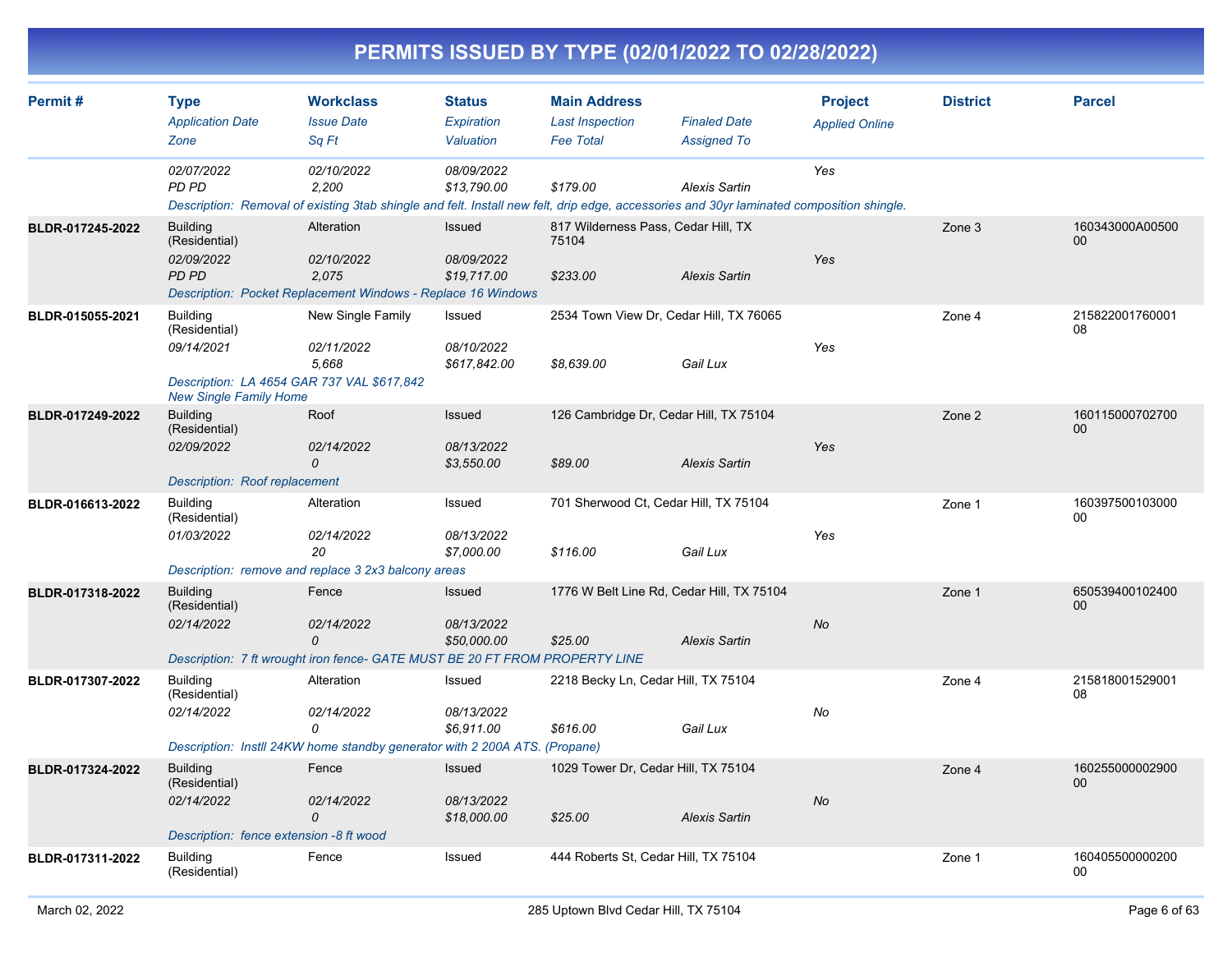| Permit#          | <b>Type</b><br><b>Application Date</b><br>Zone                                                                                       | <b>Workclass</b><br><b>Issue Date</b><br>Sq Ft                                                                 | <b>Status</b><br>Expiration<br>Valuation  | <b>Main Address</b><br><b>Last Inspection</b><br><b>Fee Total</b> | <b>Finaled Date</b><br><b>Assigned To</b> | <b>Project</b><br><b>Applied Online</b> | <b>District</b> | <b>Parcel</b>         |
|------------------|--------------------------------------------------------------------------------------------------------------------------------------|----------------------------------------------------------------------------------------------------------------|-------------------------------------------|-------------------------------------------------------------------|-------------------------------------------|-----------------------------------------|-----------------|-----------------------|
|                  | 02/14/2022<br>Description: 6ft wood fence                                                                                            | 02/14/2022<br>0                                                                                                | 08/13/2022<br>\$1,600.00                  | \$25.00                                                           | <b>Alexis Sartin</b>                      | No                                      |                 |                       |
| BLDR-017319-2022 | <b>Building</b><br>(Residential)<br>02/14/2022<br>PD PD<br>Description: 6 ft cedar fence                                             | Fence<br>02/14/2022<br>0                                                                                       | Issued<br>08/13/2022<br>\$6,000.00        | 1035 Streamside Dr, Cedar Hill, TX 75104<br>\$25.00               | <b>Alexis Sartin</b>                      | No                                      | Zone 2          | 160482000F01000<br>00 |
| BLDR-015748-2021 | <b>Building</b><br>(Residential)<br>11/05/2021                                                                                       | New Single Family<br>02/15/2022<br>4,906<br>Description: LA 3198 GAR 755 VAL \$718,481                         | Issued<br>08/15/2022<br>\$718,481.00      | 2450 Creekwood Dr, Cedar Hill, TX 75104<br>\$8,334.00             | Gail Lux                                  | Yes                                     | Zone 4          | 215816001418001<br>08 |
| BLDR-017257-2022 | <b>Building</b><br>(Residential)<br>02/10/2022<br>Description: Replace 4 windows like for like                                       | Repair<br>02/15/2022<br>1,634                                                                                  | Issued<br>08/15/2022<br>\$11,903.00       | 919 Steadman Dr, Cedar Hill, TX 75104<br>\$161.00                 | <b>Alexis Sartin</b>                      | Yes                                     | Zone 3          | 160426705101000<br>00 |
| BLDR-016817-2022 | <b>Building</b><br>(Residential)<br>01/14/2022<br>Description: LA 1800 Val \$281,136<br><b>Single Family New Construction Permit</b> | New Single Family<br>02/15/2022<br>2,039                                                                       | Issued<br>08/15/2022<br>\$280,136.00      | 325 Short St, Cedar Hill, TX 75104<br>\$874.00                    | Gail Lux                                  | Yes                                     | Zone 2          | 160035000200800<br>00 |
| BLDR-015750-2021 | <b>Building</b><br>(Residential)<br>11/05/2021<br>Description: 5 foot tall rought iron fence                                         | Fence<br>02/15/2022<br>200                                                                                     | <b>Issued</b><br>08/15/2022<br>\$6,000.00 | 2450 Creekwood Dr, Cedar Hill, TX 75104<br>\$25.00                | Gail Lux                                  | Yes                                     | Zone 4          | 215816001418001<br>08 |
| BLDR-017128-2022 | <b>Building</b><br>(Residential)<br>02/03/2022<br>PD PD<br><b>Description: Retaining Wall</b>                                        | Retaining Wall<br>02/15/2022<br>0                                                                              | Issued<br>08/15/2022<br>\$54,000.00       | 2450 Creekwood Dr, Cedar Hill, TX 75104<br>\$506.00               | Gail Lux                                  | No                                      | Zone 4          | 215816001418001<br>08 |
| BLDR-017351-2022 | <b>Building</b><br>(Residential)<br>02/15/2022<br><b>PD PD</b>                                                                       | Fence<br>02/15/2022<br>$\Omega$<br>Description: remove and replace existing 6 ft fence/tan vinyl privacy fence | Issued<br>08/15/2022<br>\$18,040.00       | 422 L Thompson St, Cedar Hill, TX 75104<br>\$25.00                | <b>Alexis Sartin</b>                      | No                                      | Zone 1          | 160428100300100<br>00 |
| BLDR-017368-2022 | <b>Building</b><br>(Residential)                                                                                                     | Roof                                                                                                           | Issued                                    | 532 Lee St, Cedar Hill, TX 75104                                  |                                           |                                         | Zone 2          | 160455000200300<br>00 |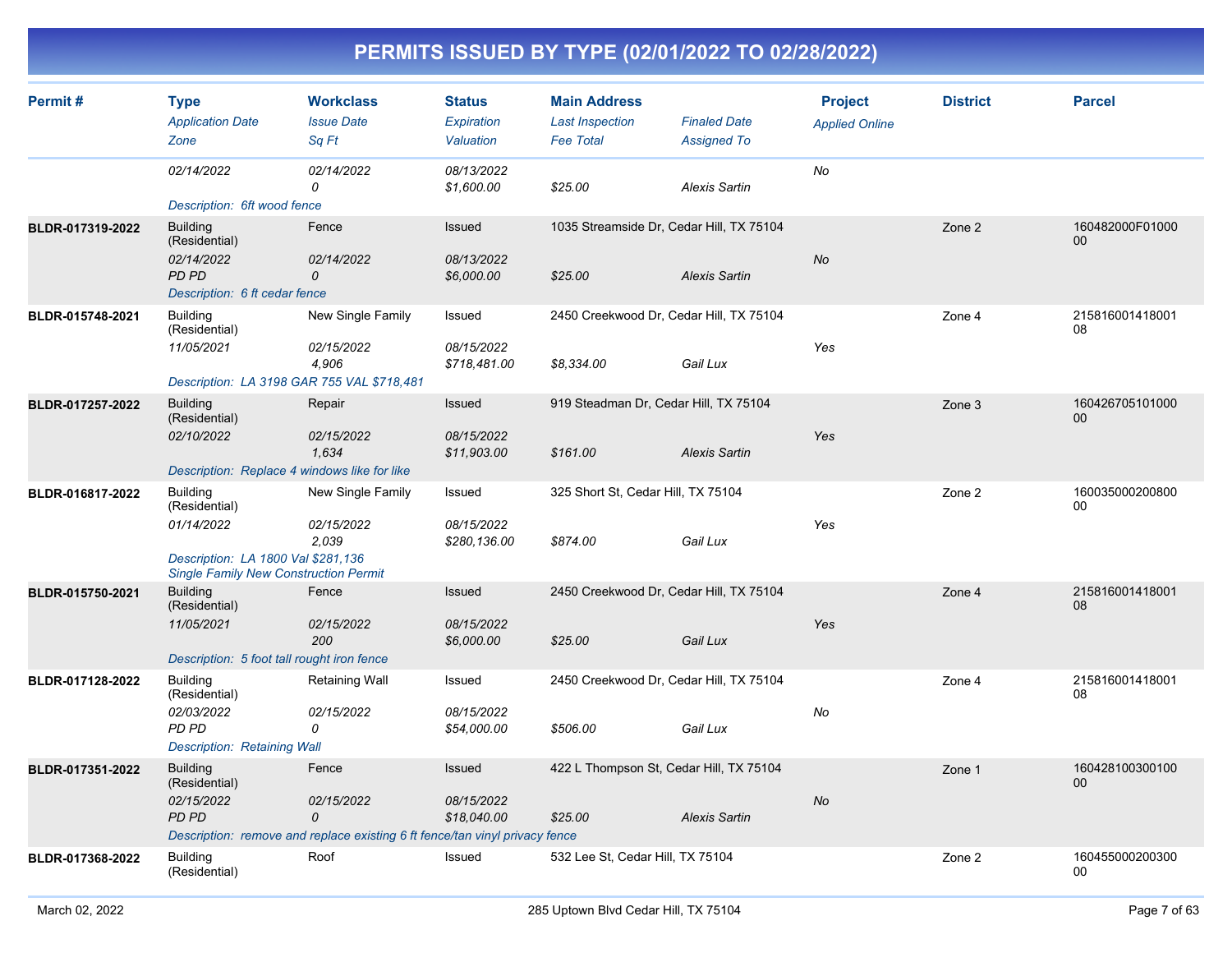| Permit#          | <b>Type</b>                       | <b>Workclass</b>                                                                                                 | <b>Status</b>                | <b>Main Address</b>                           |                                                                                                                                                                                                                                                                                                                                                        | <b>Project</b>        | <b>District</b> | <b>Parcel</b>         |
|------------------|-----------------------------------|------------------------------------------------------------------------------------------------------------------|------------------------------|-----------------------------------------------|--------------------------------------------------------------------------------------------------------------------------------------------------------------------------------------------------------------------------------------------------------------------------------------------------------------------------------------------------------|-----------------------|-----------------|-----------------------|
|                  | <b>Application Date</b>           | <b>Issue Date</b>                                                                                                | Expiration                   | <b>Last Inspection</b>                        | <b>Finaled Date</b>                                                                                                                                                                                                                                                                                                                                    | <b>Applied Online</b> |                 |                       |
|                  | Zone                              | Sq Ft                                                                                                            | Valuation                    | <b>Fee Total</b>                              | <b>Assigned To</b>                                                                                                                                                                                                                                                                                                                                     |                       |                 |                       |
|                  | 02/16/2022                        | 02/16/2022                                                                                                       | 08/17/2022                   | 02/18/2022                                    |                                                                                                                                                                                                                                                                                                                                                        | No                    |                 |                       |
|                  | Description: reroof               | 0                                                                                                                | \$6,500.00                   | \$116.00                                      | Jeanette Cosme                                                                                                                                                                                                                                                                                                                                         |                       |                 |                       |
| BLDR-016930-2022 | <b>Building</b><br>(Residential)  | Accessory<br>Structure                                                                                           | <b>Issued</b>                | 427 Sims Dr, Cedar Hill, TX 75104             |                                                                                                                                                                                                                                                                                                                                                        |                       | Zone 2          | 160206500C04000<br>00 |
|                  | 01/23/2022                        | 02/16/2022<br>187                                                                                                | 08/22/2022<br>\$5,000.00     | 02/22/2022<br>\$75.00                         | Josh Barnes                                                                                                                                                                                                                                                                                                                                            | Yes                   |                 |                       |
|                  |                                   | Description: Note: Less than a 4:12 slope for shingles will require double underlayment.                         |                              |                                               | Building a patio cover connecting to back wall of home with ledger board. Ledger board to be connected with structural lag screws into exterior wall framing. Roofing to be shingles,<br>underlayment, 7/16 OSB. Roof joists to be 2x6's. Beams to be 2 2x8 glued and nailed. Posts to be 6x6 posts set with concrete brackets bolted to concrete pad. |                       |                 |                       |
| BLDR-017367-2022 | <b>Building</b><br>(Residential)  | Roof                                                                                                             | Issued                       | 1152 S Joe Wilson Rd, Cedar Hill, TX<br>75104 |                                                                                                                                                                                                                                                                                                                                                        |                       | Zone 3          | 650133045100900<br>00 |
|                  | 02/16/2022<br><b>RR RR</b>        | 02/16/2022<br>$\Omega$                                                                                           | 08/15/2022<br>\$32,560.82    | \$342.00                                      | Gail Lux                                                                                                                                                                                                                                                                                                                                               | No                    |                 |                       |
|                  |                                   | Description: Remove and replace shingle roof                                                                     |                              |                                               |                                                                                                                                                                                                                                                                                                                                                        |                       |                 |                       |
| BLDR-017409-2022 | <b>Building</b><br>(Residential)  | Accessory<br>Structure                                                                                           | Issued                       | 747 Monique Ct, Cedar Hill, TX 75104          |                                                                                                                                                                                                                                                                                                                                                        |                       | Zone 1          | 160208500A00800<br>00 |
|                  | 02/17/2022<br>PD PD               | 02/17/2022<br>80                                                                                                 | 08/16/2022                   |                                               |                                                                                                                                                                                                                                                                                                                                                        | <b>No</b>             |                 |                       |
|                  |                                   | Description: 8x10 SHED- MUST BE 8 IN WIDTH AND 10 IN LENGTH AGAINST THE HOUSE                                    | \$1,000.00                   | \$50.00                                       | <b>Alexis Sartin</b>                                                                                                                                                                                                                                                                                                                                   |                       |                 |                       |
| BLDR-009934-2020 | <b>Building</b>                   | New Single Family                                                                                                | Issued                       |                                               | 2427 Amber Leaf Ct, Cedar Hill, TX 75104                                                                                                                                                                                                                                                                                                               |                       | Zone 4          | 160279000136900       |
|                  | (Residential)                     |                                                                                                                  |                              |                                               |                                                                                                                                                                                                                                                                                                                                                        |                       |                 | 00                    |
|                  | 09/30/2020<br>PD PD               | 02/17/2022<br>16.382                                                                                             | 08/16/2022<br>\$1,200,000.00 | \$12.924.00                                   | Gail Lux                                                                                                                                                                                                                                                                                                                                               | Yes                   |                 |                       |
|                  | LA 12511 Gar 1140 VAL \$1,200,000 | Description: Construction of a new single family residence.                                                      |                              |                                               |                                                                                                                                                                                                                                                                                                                                                        |                       |                 |                       |
| BLDR-017356-2022 | <b>Building</b><br>(Residential)  | Roof                                                                                                             | <b>Issued</b>                | 516 Vincent St, Cedar Hill, TX 75104          |                                                                                                                                                                                                                                                                                                                                                        |                       | Zone 2          | 160206300G00700<br>00 |
|                  | 02/15/2022                        | 02/18/2022<br>1.704                                                                                              | 08/17/2022<br>\$5,000.00     | \$98.00                                       | <b>Alexis Sartin</b>                                                                                                                                                                                                                                                                                                                                   | Yes                   |                 |                       |
|                  |                                   | Description: Reshingle entire roof with 30 year architectural Asphalt Shingle. Includes ice & water underlayment |                              |                                               |                                                                                                                                                                                                                                                                                                                                                        |                       |                 |                       |
| BLDR-017483-2022 | <b>Building</b><br>(Residential)  | Roof                                                                                                             | Issued                       | 716 Clement Dr, Cedar Hill, TX 75104          |                                                                                                                                                                                                                                                                                                                                                        |                       | Zone 3          | 160205500A01100<br>00 |
|                  | 02/18/2022                        | 02/18/2022<br>0                                                                                                  | 08/22/2022<br>\$18,212.89    | 02/22/2022<br>\$224.00                        | Jeanette Cosme                                                                                                                                                                                                                                                                                                                                         | No                    |                 |                       |
|                  | Description: reroof               |                                                                                                                  |                              |                                               |                                                                                                                                                                                                                                                                                                                                                        |                       |                 |                       |
| BLDR-017429-2022 | <b>Building</b><br>(Residential)  | <b>Retaining Wall</b>                                                                                            | Issued                       |                                               | 1318 Boulder Dr, Cedar Hill, TX 75104                                                                                                                                                                                                                                                                                                                  |                       | Zone 3          | 651122355100400<br>00 |
|                  | 02/17/2022                        | 02/18/2022                                                                                                       | 08/17/2022                   |                                               |                                                                                                                                                                                                                                                                                                                                                        | No                    |                 |                       |
|                  | <b>RR RR</b>                      | $\Omega$<br>Description: Construct 20 LF of stone retaining wall Max Ht 1.5 ft.                                  | \$180.00                     | \$50.00                                       | Gail Lux                                                                                                                                                                                                                                                                                                                                               |                       |                 |                       |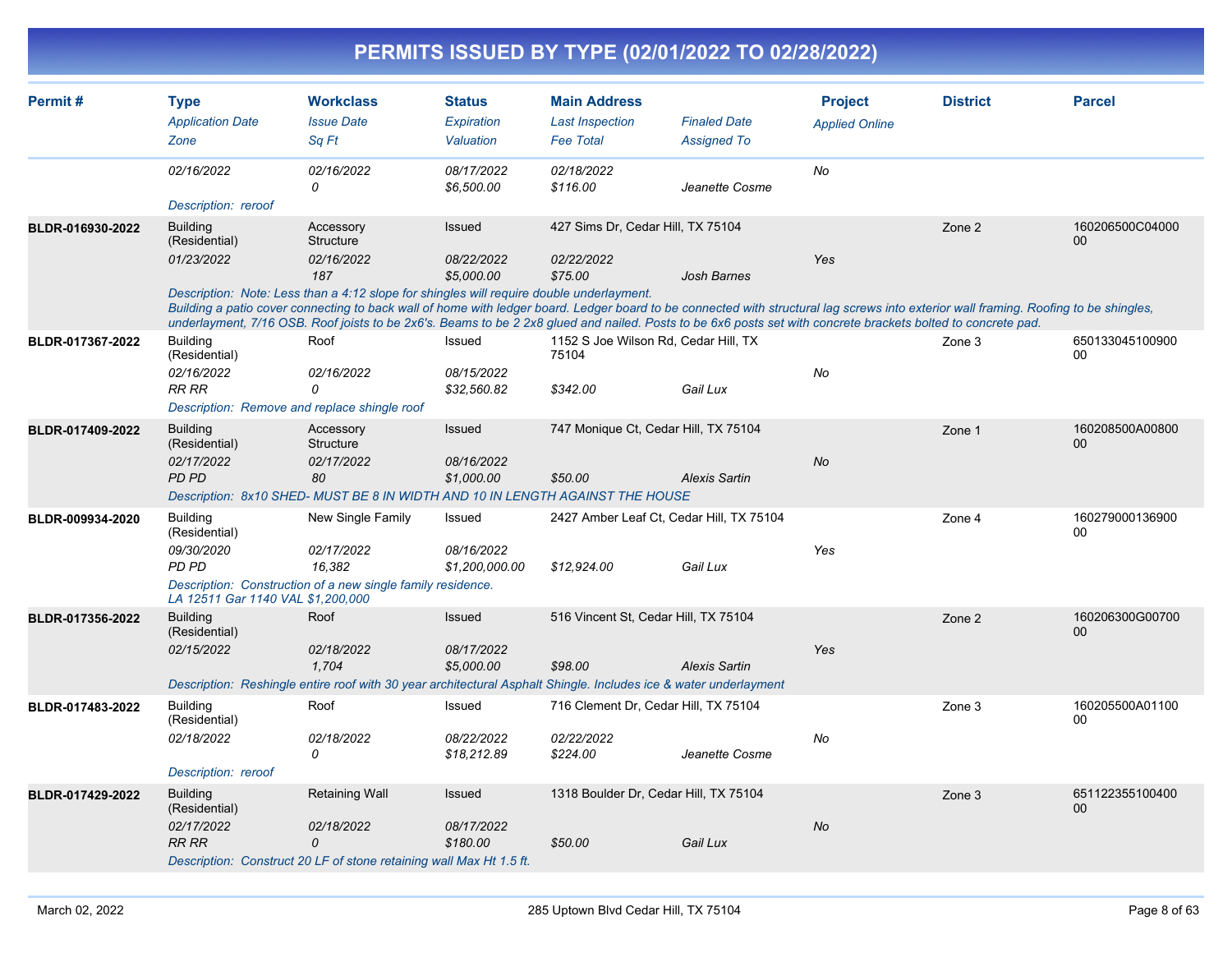| <b>Type</b><br><b>Application Date</b> | <b>Workclass</b><br><b>Issue Date</b>                                                                         | <b>Status</b><br>Expiration                                                                     | <b>Main Address</b><br><b>Last Inspection</b>                                                                                                                                                                                                                                                                                                                                                                                                                                                                                                                                                                               | <b>Finaled Date</b> | <b>Project</b><br><b>Applied Online</b>                                                                                                                                                                                                                                                                                                 | <b>District</b>                    | <b>Parcel</b>             |
|----------------------------------------|---------------------------------------------------------------------------------------------------------------|-------------------------------------------------------------------------------------------------|-----------------------------------------------------------------------------------------------------------------------------------------------------------------------------------------------------------------------------------------------------------------------------------------------------------------------------------------------------------------------------------------------------------------------------------------------------------------------------------------------------------------------------------------------------------------------------------------------------------------------------|---------------------|-----------------------------------------------------------------------------------------------------------------------------------------------------------------------------------------------------------------------------------------------------------------------------------------------------------------------------------------|------------------------------------|---------------------------|
| Zone                                   | Sq Ft                                                                                                         | Valuation                                                                                       | <b>Fee Total</b>                                                                                                                                                                                                                                                                                                                                                                                                                                                                                                                                                                                                            | <b>Assigned To</b>  |                                                                                                                                                                                                                                                                                                                                         |                                    |                           |
| <b>Building</b><br>(Residential)       | Retaining Wall                                                                                                | Issued                                                                                          |                                                                                                                                                                                                                                                                                                                                                                                                                                                                                                                                                                                                                             |                     |                                                                                                                                                                                                                                                                                                                                         | Zone 3                             | 651122355100400<br>00     |
| 02/17/2022<br>RR RR                    | 02/18/2022<br>0                                                                                               | 08/17/2022<br>\$1,350.00                                                                        | \$63.00                                                                                                                                                                                                                                                                                                                                                                                                                                                                                                                                                                                                                     | Gail Lux            | No                                                                                                                                                                                                                                                                                                                                      |                                    |                           |
|                                        |                                                                                                               |                                                                                                 |                                                                                                                                                                                                                                                                                                                                                                                                                                                                                                                                                                                                                             |                     |                                                                                                                                                                                                                                                                                                                                         |                                    |                           |
| (Residential)                          | <b>Retaining Wall</b>                                                                                         | Issued                                                                                          |                                                                                                                                                                                                                                                                                                                                                                                                                                                                                                                                                                                                                             |                     |                                                                                                                                                                                                                                                                                                                                         | Zone 3                             | 651122355100400<br>00     |
| <b>RR RR</b>                           | 0                                                                                                             | \$624.00                                                                                        | \$53.00                                                                                                                                                                                                                                                                                                                                                                                                                                                                                                                                                                                                                     | Gail Lux            |                                                                                                                                                                                                                                                                                                                                         |                                    |                           |
|                                        |                                                                                                               |                                                                                                 |                                                                                                                                                                                                                                                                                                                                                                                                                                                                                                                                                                                                                             |                     |                                                                                                                                                                                                                                                                                                                                         |                                    |                           |
| <b>Building</b><br>(Residential)       | Retaining Wall                                                                                                | Issued                                                                                          |                                                                                                                                                                                                                                                                                                                                                                                                                                                                                                                                                                                                                             |                     |                                                                                                                                                                                                                                                                                                                                         | Zone 3                             | 651122355100400<br>00     |
| <b>RR RR</b>                           | 0                                                                                                             | \$1,080.00                                                                                      | \$59.00                                                                                                                                                                                                                                                                                                                                                                                                                                                                                                                                                                                                                     | Gail Lux            |                                                                                                                                                                                                                                                                                                                                         |                                    |                           |
| <b>Building</b><br>(Residential)       | Retaining Wall                                                                                                | Issued                                                                                          |                                                                                                                                                                                                                                                                                                                                                                                                                                                                                                                                                                                                                             |                     |                                                                                                                                                                                                                                                                                                                                         | Zone 3                             | 651122355100400<br>$00\,$ |
| 02/17/2022<br><b>RR RR</b>             | 02/18/2022<br>0                                                                                               | 08/17/2022<br>\$840.00                                                                          | \$56.00                                                                                                                                                                                                                                                                                                                                                                                                                                                                                                                                                                                                                     | Gail Lux            | No                                                                                                                                                                                                                                                                                                                                      |                                    |                           |
|                                        |                                                                                                               |                                                                                                 |                                                                                                                                                                                                                                                                                                                                                                                                                                                                                                                                                                                                                             |                     |                                                                                                                                                                                                                                                                                                                                         |                                    |                           |
| (Residential)                          |                                                                                                               |                                                                                                 |                                                                                                                                                                                                                                                                                                                                                                                                                                                                                                                                                                                                                             |                     |                                                                                                                                                                                                                                                                                                                                         |                                    | 651122355100400<br>00     |
| <b>RR RR</b>                           | 0                                                                                                             | \$2,550.00                                                                                      | \$80.00                                                                                                                                                                                                                                                                                                                                                                                                                                                                                                                                                                                                                     | Gail Lux            |                                                                                                                                                                                                                                                                                                                                         |                                    |                           |
|                                        |                                                                                                               |                                                                                                 |                                                                                                                                                                                                                                                                                                                                                                                                                                                                                                                                                                                                                             |                     |                                                                                                                                                                                                                                                                                                                                         |                                    |                           |
| (Residential)                          |                                                                                                               | Issued                                                                                          |                                                                                                                                                                                                                                                                                                                                                                                                                                                                                                                                                                                                                             |                     |                                                                                                                                                                                                                                                                                                                                         | Zone 3                             | 651122355100400<br>00     |
| <b>RR RR</b>                           | $\mathcal{O}$                                                                                                 | \$900.00                                                                                        | \$56.00                                                                                                                                                                                                                                                                                                                                                                                                                                                                                                                                                                                                                     | Gail Lux            |                                                                                                                                                                                                                                                                                                                                         |                                    |                           |
| <b>Building</b><br>(Residential)       | Retaining Wall                                                                                                | Issued                                                                                          |                                                                                                                                                                                                                                                                                                                                                                                                                                                                                                                                                                                                                             |                     |                                                                                                                                                                                                                                                                                                                                         | Zone 3                             | 651122355100400<br>00     |
| 02/17/2022<br><b>RR RR</b>             | 02/18/2022<br>0                                                                                               | 08/17/2022<br>\$1.845.00                                                                        | \$70.00                                                                                                                                                                                                                                                                                                                                                                                                                                                                                                                                                                                                                     | Gail Lux            | No                                                                                                                                                                                                                                                                                                                                      |                                    |                           |
|                                        |                                                                                                               |                                                                                                 |                                                                                                                                                                                                                                                                                                                                                                                                                                                                                                                                                                                                                             |                     |                                                                                                                                                                                                                                                                                                                                         |                                    |                           |
| <b>Building</b><br>(Residential)       | Retaining Wall                                                                                                | Issued                                                                                          |                                                                                                                                                                                                                                                                                                                                                                                                                                                                                                                                                                                                                             |                     |                                                                                                                                                                                                                                                                                                                                         | Zone 3                             | 651122355100400<br>00     |
| 02/17/2022<br>RR RR                    | 02/18/2022<br>0                                                                                               | 08/17/2022<br>\$1,800.00                                                                        | \$69.00                                                                                                                                                                                                                                                                                                                                                                                                                                                                                                                                                                                                                     | Gail Lux            | <b>No</b>                                                                                                                                                                                                                                                                                                                               |                                    |                           |
|                                        | <b>Building</b><br>02/17/2022<br>02/17/2022<br><b>Building</b><br>02/14/2022<br><b>Building</b><br>02/17/2022 | <i>02/18/2022</i><br>02/18/2022<br>Retaining Wall<br>02/18/2022<br>Retaining Wall<br>02/18/2022 | Description: Construct 75 LF of stone retaining wall Max HT 3 ft.<br>08/17/2022<br>Description: Construct 80 LF of stone retaining wall Max HT 1.3 ft.<br>08/17/2022<br>Description: Construct 90 LF of stone retaining wall Max HT 2 ft.<br>Description: Construct 70 LF of stone retaining wall Max 2 ft.<br>Issued<br>08/17/2022<br>Description: 85 LF stone retainigng wall Max HT 5 ft<br>08/17/2022<br>Description: Construct 75 LF of stone retaining wall Max HT 2 ft.<br>Description: Construct 75 LF of stone retaining wall Max HT 4.1 ft.<br>Description: Construct 100 LF of stone retaining wall Max HT 3 ft. |                     | 1325 Boulder Dr, Cedar Hill, TX 75104<br>2201 Bear Creek Rd, Cedar Hill, TX 75104<br>1322 Boulder Dr, Cedar Hill, TX 75104<br>1309 Elmwood Dr, Cedar Hill, TX 75104<br>1310 Vintage Dr, Cedar Hill, TX 75104<br>1329 Boulder Dr, Cedar Hill, TX 75104<br>1317 Boulder Dr, Cedar Hill, TX 75104<br>1301 Boulder Dr, Cedar Hill, TX 75104 | <b>No</b><br>No<br>No<br><b>No</b> | Zone 3                    |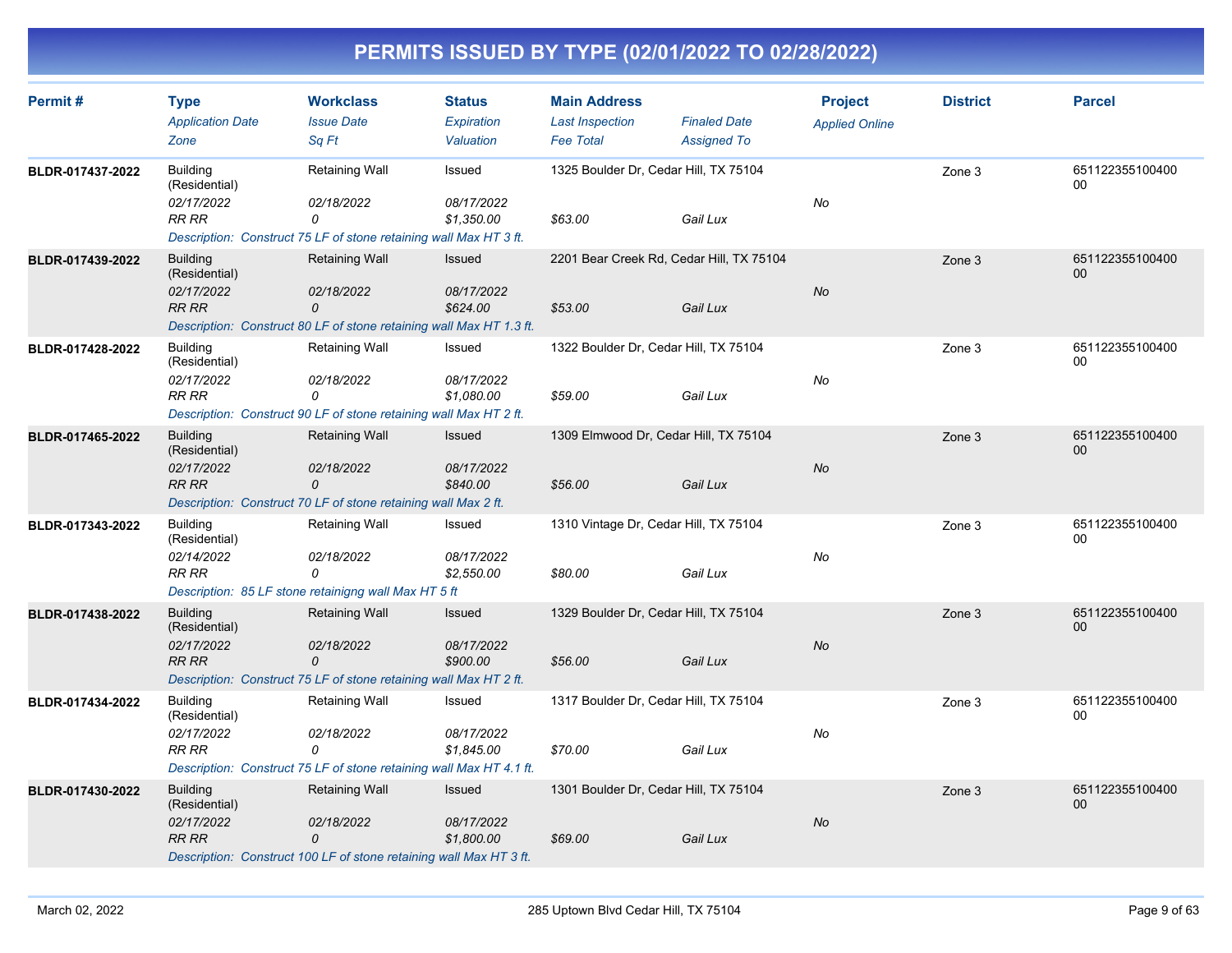| Permit#          | <b>Type</b><br><b>Application Date</b><br>Zone                 | <b>Workclass</b><br><b>Issue Date</b><br>Sq Ft                                                                 | <b>Status</b><br>Expiration<br>Valuation | <b>Main Address</b><br><b>Last Inspection</b><br><b>Fee Total</b> | <b>Finaled Date</b><br><b>Assigned To</b> | <b>Project</b><br><b>Applied Online</b> | <b>District</b> | <b>Parcel</b>             |
|------------------|----------------------------------------------------------------|----------------------------------------------------------------------------------------------------------------|------------------------------------------|-------------------------------------------------------------------|-------------------------------------------|-----------------------------------------|-----------------|---------------------------|
| BLDR-017423-2022 | <b>Building</b><br>(Residential)<br>02/17/2022<br><b>RR RR</b> | Retaining Wall<br>02/18/2022<br>0<br>Description: Construct 195 LF of stone retaining wall Max HT 6.5 ft       | Issued<br>08/17/2022<br>\$3,960.00       | 1342 Boulder Dr, Cedar Hill, TX 75104<br>\$89.00                  | Gail Lux                                  | No                                      | Zone 3          | 651122355100400<br>$00\,$ |
| BLDR-017440-2022 | <b>Building</b><br>(Residential)<br>02/17/2022<br><b>RR RR</b> | <b>Retaining Wall</b><br>02/18/2022<br>0<br>Description: Construct 100 LF of stone retaining wall Max HT 3 ft. | Issued<br>08/17/2022<br>\$1,800.00       | 1301 Rolling Meadows Dr, Cedar Hill, TX<br>75104<br>\$69.00       | Gail Lux                                  | No                                      | Zone 3          | 651122355100400<br>00     |
| BLDR-017425-2022 | <b>Building</b><br>(Residential)<br>02/17/2022<br><b>RR RR</b> | Retaining Wall<br>02/18/2022<br>0<br>Description: Construct 90 LF of stone retaining wall Max Ht 4.7 ft.       | Issued<br>08/17/2022<br>\$2,538.00       | 1334 Boulder Dr, Cedar Hill, TX 75104<br>\$80.00                  | Gail Lux                                  | No                                      | Zone 3          | 651122355100400<br>00     |
| BLDR-017431-2022 | <b>Building</b><br>(Residential)<br>02/17/2022<br><b>RR RR</b> | <b>Retaining Wall</b><br>02/18/2022<br>0<br>Description: Construct 75 LF of stone retaining wall Max HT 3 ft.  | Issued<br>08/17/2022<br>\$1,395.00       | 1305 Boulder Dr, Cedar Hill, TX 75104<br>\$63.00                  | Gail Lux                                  | <b>No</b>                               | Zone 3          | 651122355100400<br>00     |
| BLDR-017427-2022 | <b>Building</b><br>(Residential)<br>02/17/2022<br><b>RR RR</b> | Retaining Wall<br>02/18/2022<br>0<br>Description: Construct 90 LF of stone retaining wall Max HT 3.8 ft.       | Issued<br>08/17/2022<br>\$2,052.00       | 1326 Boulder Dr, Cedar Hill, TX 75104<br>\$80.00                  | Gail Lux                                  | No                                      | Zone 3          | 651122355100400<br>00     |
| BLDR-017441-2022 | <b>Building</b><br>(Residential)<br>02/17/2022<br><b>RR RR</b> | Retaining Wall<br>02/18/2022<br>0<br>Description: Construct 82 LF of stone retaining wall Max HT 4 ft.         | Issued<br>08/17/2022<br>\$1,968.00       | 1305 Rolling Meadows Dr, Cedar Hill, TX<br>75104<br>\$71.00       | Gail Lux                                  | No                                      | Zone 3          | 651122355100400<br>00     |
| BLDR-017433-2022 | <b>Building</b><br>(Residential)<br>02/17/2022<br><b>RR RR</b> | Retaining Wall<br>02/18/2022<br>0<br>Description: Construct 80 LF of stone retaining wall Max HT 4.1 ft.       | Issued<br>08/17/2022<br>\$1,968.00       | 1313 Boulder Dr, Cedar Hill, TX 75104<br>\$71.00                  | Gail Lux                                  | No                                      | Zone 3          | 651122355100400<br>00     |
| BLDR-017448-2022 | <b>Building</b><br>(Residential)<br>02/17/2022<br>PD PD        | <b>Retaining Wall</b><br>02/18/2022<br>0<br>Description: Construct 20 LF of stone retaining wall Max HT 1 ft.  | Issued<br>08/17/2022<br>\$120.00         | 1225 Rolling Meadows Dr, Cedar Hill, TX<br>75104<br>\$50.00       | Gail Lux                                  | No                                      | Zone 3          | 651122355100402<br>00     |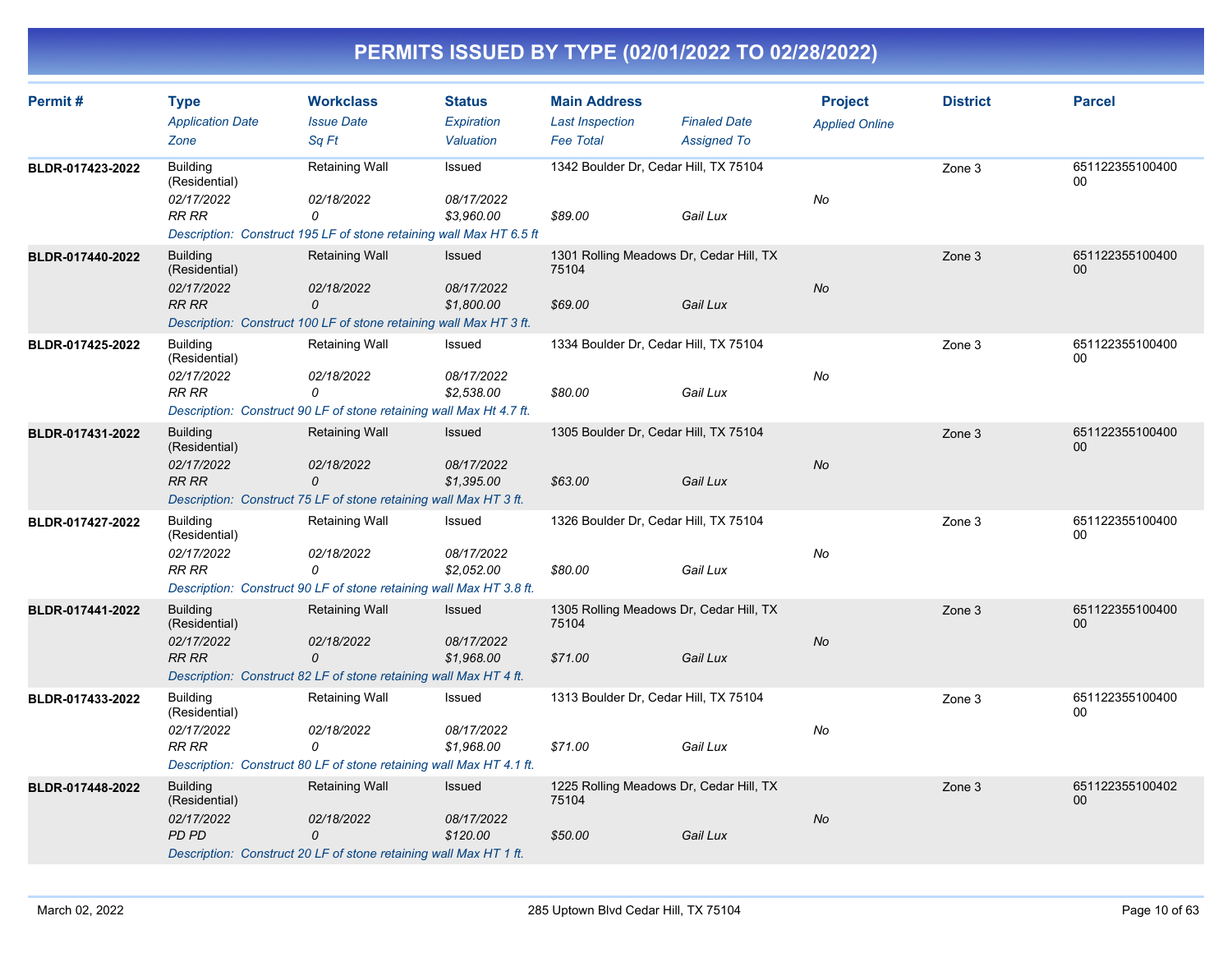| Permit#          | <b>Type</b><br><b>Application Date</b><br>Zone          | <b>Workclass</b><br><b>Issue Date</b><br>Sa Ft                                                                                                  | <b>Status</b><br><b>Expiration</b><br>Valuation | <b>Main Address</b><br><b>Last Inspection</b><br><b>Fee Total</b> | <b>Finaled Date</b><br><b>Assigned To</b> | <b>Project</b><br><b>Applied Online</b> | <b>District</b> | <b>Parcel</b>             |
|------------------|---------------------------------------------------------|-------------------------------------------------------------------------------------------------------------------------------------------------|-------------------------------------------------|-------------------------------------------------------------------|-------------------------------------------|-----------------------------------------|-----------------|---------------------------|
| BLDR-017460-2022 | <b>Building</b><br>(Residential)<br>02/17/2022<br>PD PD | Retaining Wall<br>02/18/2022<br>0<br>Description: Construct 82 LF of stone retaining wall Max HT 2 ft.                                          | Issued<br>08/17/2022<br>\$984.00                | 1217 Elmwood Dr, Cedar Hill, TX 75104<br>\$57.00                  | Gail Lux                                  | No                                      | Zone 3          | 651122355100402<br>00     |
| BLDR-017352-2022 | <b>Building</b><br>(Residential)<br>02/15/2022<br>PD PD | Roof<br>02/18/2022<br>1,698<br>Description: Reshingle entire roof with 30 year architectural Asphalt Shingle. Includes ice & water underlayment | <b>Issued</b><br>08/17/2022<br>\$4,900.00       | 1511 Curtis Ln, Cedar Hill, TX 75104<br>\$98.00                   | <b>Alexis Sartin</b>                      | Yes                                     | Zone 1          | 160159000300900<br>$00\,$ |
| BLDR-017342-2022 | <b>Building</b><br>(Residential)<br>02/14/2022<br>PD PD | Retaining Wall<br>02/18/2022<br>0<br>Description: 82 LF of stone retaining wall max HT 3 ft.                                                    | Issued<br>08/17/2022<br>\$1,476.00              | 1314 Vintage Dr, Cedar Hill, TX 75104<br>\$64.00                  | Gail Lux                                  | No                                      | Zone 3          | 651122355100400<br>00     |
| BLDR-017468-2022 | <b>Building</b><br>(Residential)<br>02/18/2022<br>PD PD | <b>Retaining Wall</b><br>02/18/2022<br>0<br>Description: Construct 85 LF of stone retaining wall Max HT 5.1 ft.                                 | Issued<br>08/17/2022<br>\$2,601.00              | 1241 Elmwood Dr, Cedar Hill, TX 75104<br>\$80.00                  | Gail Lux                                  | No                                      | Zone 3          | 651122355100402<br>00     |
| BLDR-017447-2022 | <b>Building</b><br>(Residential)<br>02/17/2022<br>PD PD | Retaining Wall<br>02/18/2022<br>$\Omega$<br>Description: Construct 205 LF of stone retaining wall Max HT 6ft.                                   | Issued<br>08/17/2022<br>\$3,645.00              | 1221 Rolling Meadows Dr, Cedar Hill, TX<br>75104<br>\$89.00       | Gail Lux                                  | No                                      | Zone 3          | 651122355100402<br>$00\,$ |
| BLDR-017470-2022 | <b>Building</b><br>(Residential)<br>02/18/2022<br>PD PD | <b>Retaining Wall</b><br>02/18/2022<br>0<br>Description: Construct 87 LF of stone retaining wall Max HT 4 ft.                                   | Issued<br>08/17/2022<br>\$2,088.00              | 1245 Elmwood Dr, Cedar Hill, TX 75104<br>\$80.00                  | Gail Lux                                  | No                                      | Zone 3          | 651122355100402<br>00     |
| BLDR-017458-2022 | <b>Building</b><br>(Residential)<br>02/17/2022<br>PD PD | Retaining Wall<br>02/18/2022<br>0<br>Description: Construct 120 LF of stone retaining wall Max HT 3 ft.                                         | Issued<br>08/17/2022<br>\$2.160.00              | 1210 Rolling Meadows Dr, Cedar Hill, TX<br>75104<br>\$80.00       | Gail Lux                                  | No                                      | Zone 3          | 651122355100402<br>00     |
| BLDR-017452-2022 | <b>Building</b><br>(Residential)<br>02/17/2022<br>PD PD | <b>Retaining Wall</b><br>02/18/2022<br>0<br>Description: Construct 105 LF of stone retaining wall Max HT 3 ft.                                  | Issued<br>08/17/2022<br>\$1,890.00              | 1201 Boulder Dr, Cedar Hill, TX 75104<br>\$70.00                  | Gail Lux                                  | No                                      | Zone 3          | 651122355100402<br>00     |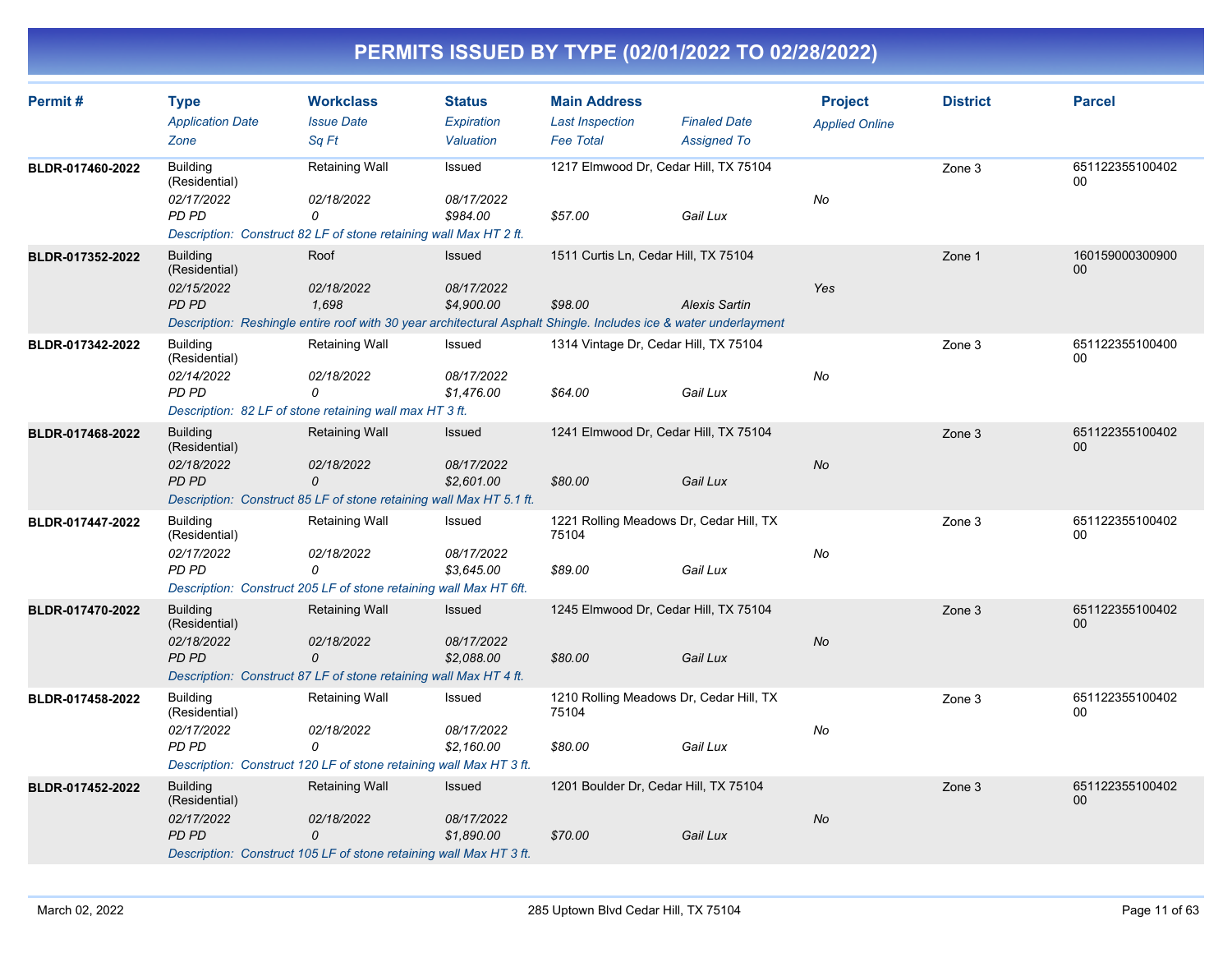| Permit#          | <b>Type</b><br><b>Application Date</b><br>Zone          | <b>Workclass</b><br><b>Issue Date</b><br>Sq Ft                                                                 | <b>Status</b><br>Expiration<br>Valuation | <b>Main Address</b><br><b>Last Inspection</b><br><b>Fee Total</b> | <b>Finaled Date</b><br><b>Assigned To</b> | <b>Project</b><br><b>Applied Online</b> | <b>District</b> | <b>Parcel</b>             |
|------------------|---------------------------------------------------------|----------------------------------------------------------------------------------------------------------------|------------------------------------------|-------------------------------------------------------------------|-------------------------------------------|-----------------------------------------|-----------------|---------------------------|
| BLDR-017455-2022 | <b>Building</b><br>(Residential)<br>02/17/2022<br>PD PD | Retaining Wall<br>02/18/2022<br>0<br>Description: Construct 120 LF of stone retaining wall Max HT 3ft.         | Issued<br>08/17/2022<br>\$2,160.00       | 1217 Boulder Dr, Cedar Hill, TX 75104<br>\$80.00                  | Gail Lux                                  | No                                      | Zone 3          | 651122355100402<br>00     |
| BLDR-017463-2022 | <b>Building</b><br>(Residential)<br>02/17/2022<br>PD PD | <b>Retaining Wall</b><br>02/18/2022<br>0<br>Description: Construct 85 LF of stone retaining wall Max HT 4 ft.  | Issued<br>08/17/2022<br>\$2,040.00       | 1229 Elmwood Dr, Cedar Hill, TX 75104<br>\$80.00                  | Gail Lux                                  | No                                      | Zone 3          | 651122355100402<br>$00\,$ |
| BLDR-017462-2022 | <b>Building</b><br>(Residential)<br>02/17/2022<br>PD PD | Retaining Wall<br>02/18/2022<br>0<br>Description: Construct 90 LF of stone retaining wall Max HT 3 ft.         | Issued<br>08/17/2022<br>\$1.620.00       | 1225 Elmwood Dr, Cedar Hill, TX 75104<br>\$67.00                  | Gail Lux                                  | No                                      | Zone 3          | 651122355100402<br>00     |
| BLDR-017449-2022 | <b>Building</b><br>(Residential)<br>02/17/2022<br>PD PD | <b>Retaining Wall</b><br>02/18/2022<br>0<br>Description: Construct 95 LF of stone retaining wall Max HT 2 ft.  | Issued<br>08/17/2022<br>\$1,140.00       | 1249 Rolling Meadows Dr, Cedar Hill, TX<br>75104<br>\$60.00       | Gail Lux                                  | No                                      | Zone 3          | 651122355100402<br>$00\,$ |
| BLDR-017436-2022 | <b>Building</b><br>(Residential)<br>02/17/2022<br>PD PD | Retaining Wall<br>02/18/2022<br>0<br>Description: Construct 75 LF of stone retaining wall Max 4.5 ft.          | Issued<br>08/17/2022<br>\$2,025.00       | 1321 Boulder Dr, Cedar Hill, TX 75104<br>\$80.00                  | Gail Lux                                  | No                                      | Zone 3          | 651122355100400<br>00     |
| BLDR-017472-2022 | <b>Building</b><br>(Residential)<br>02/18/2022<br>PD PD | Retaining Wall<br>02/18/2022<br>0<br>Description: Construct 80 LF of stone retaining wall Max HT3 ft.          | Issued<br>08/17/2022<br>\$1,440.00       | 1301 Elmwood Dr, Cedar Hill, TX 75104<br>\$64.00                  | Gail Lux                                  | No                                      | Zone 3          | 651122355100400<br>00     |
| BLDR-017432-2022 | <b>Building</b><br>(Residential)<br>02/17/2022<br>PD PD | Retaining Wall<br>02/18/2022<br>0<br>Description: Construct 80 LF of stone retaining wall Max HT 3.5 ft.       | Issued<br>08/17/2022<br>\$1,680.00       | 1309 Boulder Dr, Cedar Hill, TX 75104<br>\$67.00                  | Gail Lux                                  | No                                      | Zone 3          | 651122355100400<br>00     |
| BLDR-017457-2022 | <b>Building</b><br>(Residential)<br>02/17/2022<br>PD PD | <b>Retaining Wall</b><br>02/18/2022<br>0<br>Description: Construct 120 LF of stone retaining wall Max HT 3 ft. | Issued<br>08/17/2022<br>\$2,160.00       | 1214 Rolling Meadows Dr, Cedar Hill, TX<br>75104<br>\$80.00       | Gail Lux                                  | No                                      | Zone 3          | 651122355100402<br>00     |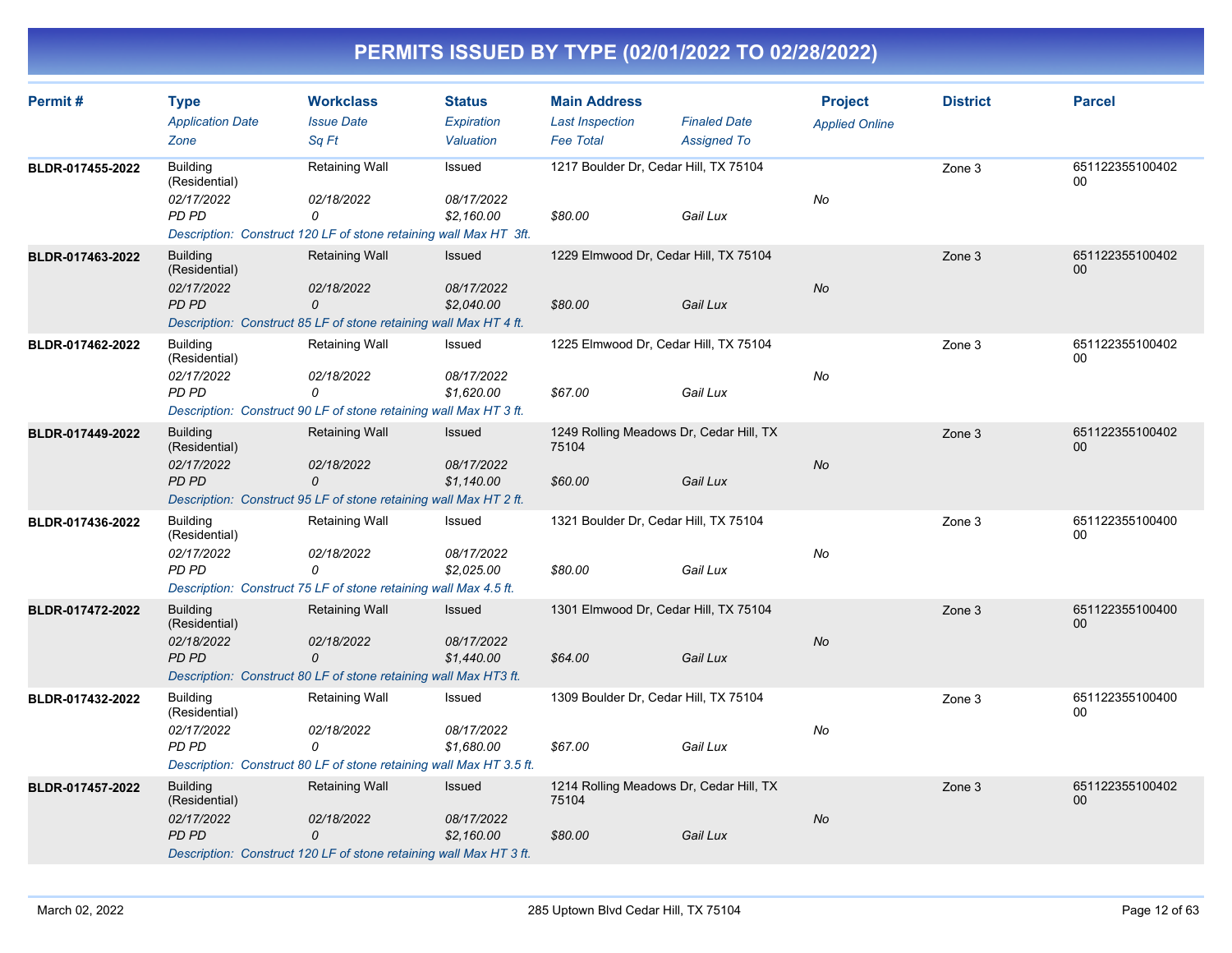| Permit#          | <b>Type</b><br><b>Application Date</b><br>Zone          | <b>Workclass</b><br><b>Issue Date</b><br>Sa Ft                                                                   | <b>Status</b><br><b>Expiration</b><br>Valuation | <b>Main Address</b><br><b>Last Inspection</b><br><b>Fee Total</b> | <b>Finaled Date</b><br><b>Assigned To</b> | <b>Project</b><br><b>Applied Online</b> | <b>District</b> | <b>Parcel</b>             |
|------------------|---------------------------------------------------------|------------------------------------------------------------------------------------------------------------------|-------------------------------------------------|-------------------------------------------------------------------|-------------------------------------------|-----------------------------------------|-----------------|---------------------------|
| BLDR-017453-2022 | <b>Building</b><br>(Residential)<br>02/17/2022<br>PD PD | Retaining Wall<br>02/18/2022<br>0<br>Description: Construc 215 LF of stone retaining wall Max HT 4.5 ft.         | Issued<br>08/17/2022<br>\$2,940.00              | 1205 Boulder Dr, Cedar Hill, TX 75104<br>\$80.00                  | Gail Lux                                  | No                                      | Zone 3          | 651122355100402<br>00     |
| BLDR-017456-2022 | <b>Building</b><br>(Residential)<br>02/17/2022<br>PD PD | <b>Retaining Wall</b><br>02/18/2022<br>0<br>Description: Construct 120 LF of stone retaining wall Max HT 3 ft.   | <b>Issued</b><br>08/17/2022<br>\$2,160.00       | 1218 Rolling Meadows Dr, Cedar Hill, TX<br>75104<br>\$80.00       | Gail Lux                                  | No                                      | Zone 3          | 651122355100402<br>00     |
| BLDR-017445-2022 | <b>Building</b><br>(Residential)<br>02/17/2022<br>PD PD | Retaining Wall<br>02/18/2022<br>0<br>Description: Construct 140 LF of stone retaining wall Max HT 4 ft.          | Issued<br>08/17/2022<br>\$2.160.00              | 1213 Rolling Meadows Dr, Cedar Hill, TX<br>75104<br>\$80.00       | Gail Lux                                  | No                                      | Zone 3          | 651122355100402<br>00     |
| BLDR-017464-2022 | <b>Building</b><br>(Residential)<br>02/17/2022<br>PD PD | Retaining Wall<br>02/18/2022<br>0<br>Description: Construct 85 LF of stone retaining wall Max HTt4 ft.           | Issued<br>08/17/2022<br>\$2,040.00              | 1233 Elmwood Dr, Cedar Hill, TX 75104<br>\$80.00                  | Gail Lux                                  | No                                      | Zone 3          | 651122355100402<br>00     |
| BLDR-017422-2022 | <b>Building</b><br>(Residential)<br>02/17/2022<br>PD PD | Retaining Wall<br>02/18/2022<br>$\Omega$<br>Description: Construct 155 LF of stone retaining wall Max HT 4.1 ft. | Issued<br>08/17/2022<br>\$3,813.00              | 1306 Vintage Dr, Cedar Hill, TX 75104<br>\$89.00                  | Gail Lux                                  | No                                      | Zone 3          | 651122355100400<br>$00\,$ |
| BLDR-017450-2022 | <b>Building</b><br>(Residential)<br>02/17/2022<br>PD PD | <b>Retaining Wall</b><br>02/18/2022<br>0<br>Description: Construct 90 LF of stone retaining wall Max HT 3 ft.    | Issued<br>08/17/2022<br>\$1,620.00              | 1253 Rolling Meadows Dr, Cedar Hill, TX<br>75104<br>\$67.00       | Gail Lux                                  | No                                      | Zone 3          | 651122355100402<br>00     |
| BLDR-017459-2022 | <b>Building</b><br>(Residential)<br>02/17/2022<br>PD PD | Retaining Wall<br>02/18/2022<br>0<br>Description: Construct 120 LF of stone retaining wall Max HT 3 ft.          | Issued<br>08/17/2022<br>\$2.160.00              | 1206 Rolling Meadows Dr, Cedar Hill, TX<br>75104<br>\$80.00       | Gail Lux                                  | No                                      | Zone 3          | 651122355100402<br>00     |
| BLDR-017424-2022 | <b>Building</b><br>(Residential)<br>02/17/2022<br>PD PD | <b>Retaining Wall</b><br>02/18/2022<br>0<br>Description: Construct 85 LF of stone retaining wall Max Ht 4.1 ft.  | Issued<br>08/17/2022<br>\$2,091.00              | 1338 Boulder Dr, Cedar Hill, TX 75104<br>\$80.00                  | Gail Lux                                  | No                                      | Zone 3          | 651122355100400<br>00     |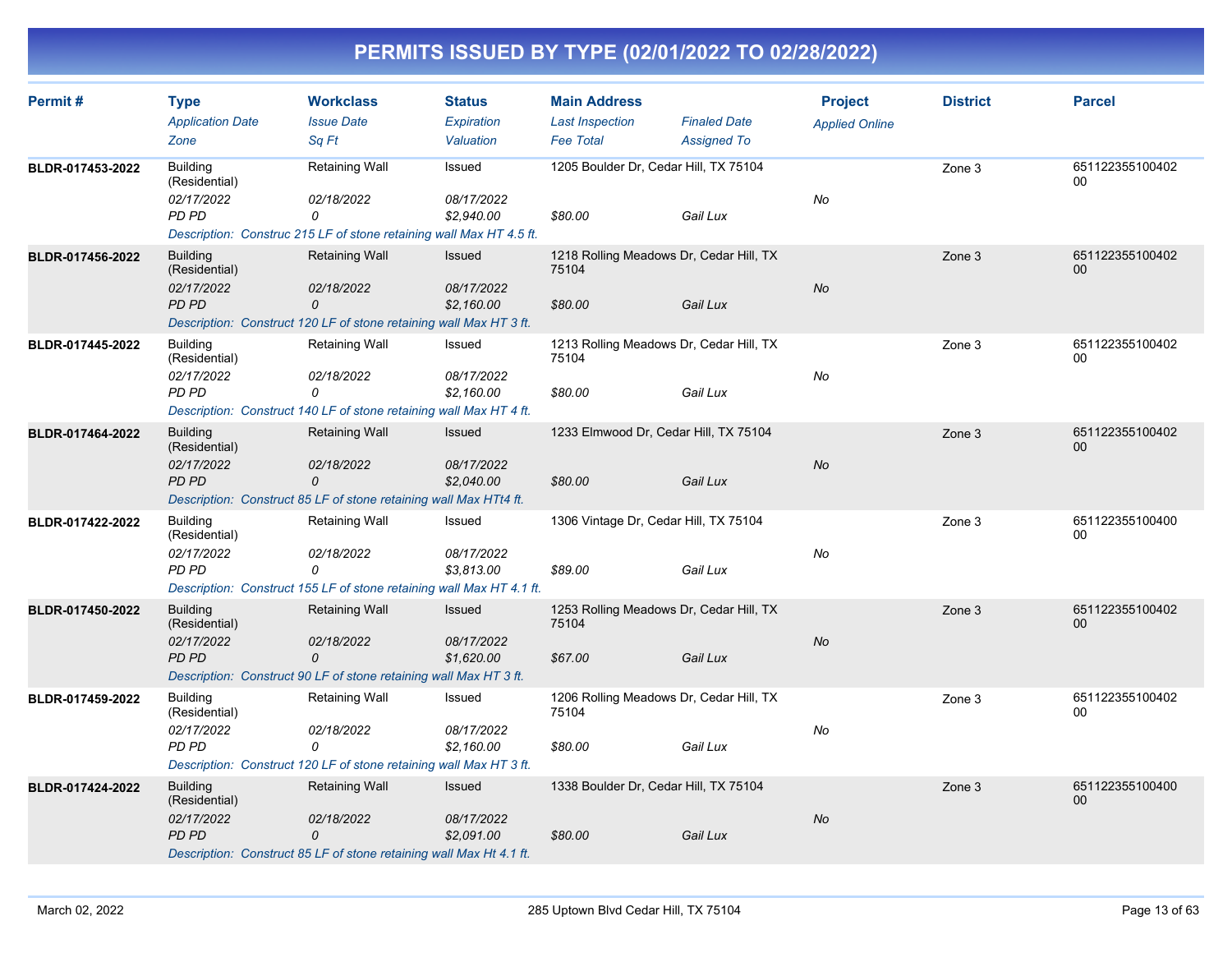| Permit#          | <b>Type</b><br><b>Application Date</b>         | <b>Workclass</b><br><b>Issue Date</b>                                                 | <b>Status</b><br>Expiration | <b>Main Address</b><br><b>Last Inspection</b>    | <b>Finaled Date</b> | <b>Project</b><br><b>Applied Online</b> | <b>District</b> | <b>Parcel</b>             |
|------------------|------------------------------------------------|---------------------------------------------------------------------------------------|-----------------------------|--------------------------------------------------|---------------------|-----------------------------------------|-----------------|---------------------------|
|                  | Zone                                           | Sq Ft                                                                                 | Valuation                   | <b>Fee Total</b>                                 | <b>Assigned To</b>  |                                         |                 |                           |
| BLDR-017471-2022 | <b>Building</b><br>(Residential)               | <b>Retaining Wall</b>                                                                 | Issued                      | 1249 Elmwood Dr Rd, Cedar Hill, TX<br>75104      |                     |                                         | Zone 3          | 651122355100402<br>00     |
|                  | 02/18/2022<br>PD PD                            | 02/18/2022<br>0                                                                       | 08/17/2022<br>\$1,020.00    | \$59.00                                          | Gail Lux            | No                                      |                 |                           |
|                  |                                                | Description: Construct 85 LF of stone retaining wall Max HT 2 ft.                     |                             |                                                  |                     |                                         |                 |                           |
| BLDR-017446-2022 | <b>Building</b><br>(Residential)<br>02/17/2022 | <b>Retaining Wall</b><br>02/18/2022                                                   | <b>Issued</b><br>08/17/2022 | 1217 Rolling Meadows Dr, Cedar Hill, TX<br>75104 |                     | No                                      | Zone 3          | 651122355100402<br>00     |
|                  | PD PD                                          | $\mathcal{O}$<br>Description: Construct 205 LF of stone retaining wall Max HT 6 ft.   | \$3,690.00                  | \$89.00                                          | Gail Lux            |                                         |                 |                           |
| BLDR-017451-2022 | <b>Building</b><br>(Residential)               | <b>Retaining Wall</b>                                                                 | Issued                      | 1210 Elmwood Dr, Cedar Hill, TX 75104            |                     |                                         | Zone 3          | 651122355100402<br>00     |
|                  | 02/17/2022<br>PD PD                            | 02/18/2022<br>0<br>Description: Construct 105 LF of stone retaining wall Max HT 3 ft. | 08/17/2022<br>\$1,890.00    | \$70.00                                          | Gail Lux            | No                                      |                 |                           |
| BLDR-017461-2022 | <b>Building</b><br>(Residential)               | <b>Retaining Wall</b>                                                                 | <b>Issued</b>               | 1221 Elmwood Dr, Cedar Hill, TX 75104            |                     |                                         | Zone 3          | 651122355100402<br>$00\,$ |
|                  | 02/17/2022<br>PD PD                            | 02/18/2022<br>0                                                                       | 08/17/2022<br>\$1,275.00    | \$62.00                                          | Gail Lux            | No                                      |                 |                           |
|                  |                                                | Description: Construct 85 LF of stone retaining wall Max HT 2.5 ft.                   |                             |                                                  |                     |                                         |                 |                           |
| BLDR-017466-2022 | <b>Building</b><br>(Residential)               | <b>Retaining Wall</b>                                                                 | Issued                      | 1237 Elmwood Dr, Cedar Hill, TX 75104            |                     |                                         | Zone 3          | 651122355100402<br>00     |
|                  | 02/18/2022<br>PD PD                            | 02/18/2022<br>0                                                                       | 08/17/2022<br>\$2,550.00    | \$80.00                                          | Gail Lux            | No                                      |                 |                           |
|                  |                                                | Description: Construct 85 LF of stone retaining wall Max HT 5 ft.                     |                             |                                                  |                     |                                         |                 |                           |
| BLDR-017454-2022 | <b>Building</b><br>(Residential)               | <b>Retaining Wall</b>                                                                 | <b>Issued</b>               | 1209 Boulder Dr, Cedar Hill, TX 75104            |                     |                                         | Zone 3          | 651122355100402<br>00     |
|                  | 02/17/2022<br>PD PD                            | 02/18/2022<br>0<br>Description: Construct 120 LF of stone retaining wall Max HT 3 ft. | 08/17/2022<br>\$2.160.00    | \$80.00                                          | Gail Lux            | No                                      |                 |                           |
| BLDR-017473-2022 | <b>Building</b><br>(Residential)               | <b>Retaining Wall</b>                                                                 | Issued                      | 1305 Elmwood Dr, Cedar Hill, TX 75104            |                     |                                         | Zone 3          | 651122355100400<br>00     |
|                  | 02/18/2022<br>PD PD                            | 02/18/2022<br>0                                                                       | 08/17/2022<br>\$1,395.00    | \$63.00                                          | Gail Lux            | No                                      |                 |                           |
|                  |                                                | Description: Construct 75 LF of stone retaining wall Max HT 3.1 ft.                   |                             |                                                  |                     |                                         |                 |                           |
| BLDR-017426-2022 | <b>Building</b><br>(Residential)               | <b>Retaining Wall</b>                                                                 | <b>Issued</b>               | 1330 Boulder Dr, Cedar Hill, TX 75104            |                     |                                         | Zone 3          | 651122355100400<br>$00\,$ |
|                  | 02/17/2022<br>PD PD                            | 02/18/2022<br>0<br>Description: Construct 90 LF of stone retaining wall Max Ht 4.1 ft | 08/17/2022<br>\$2,214.00    | \$80.00                                          | Gail Lux            | No                                      |                 |                           |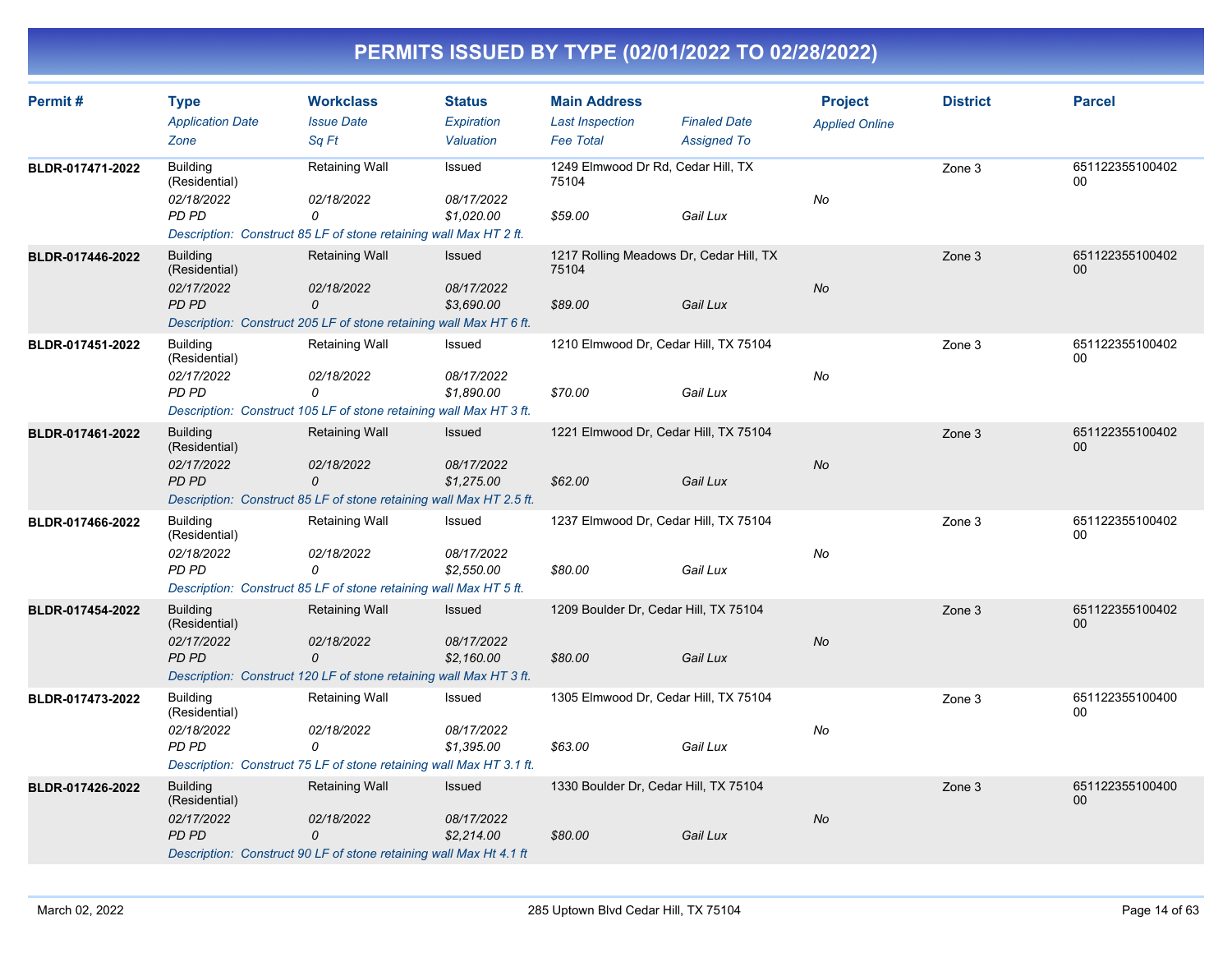| Permit#          | <b>Type</b>                                    | <b>Workclass</b>                                                    | <b>Status</b>            | <b>Main Address</b>                              |                                           | <b>Project</b>        | <b>District</b> | <b>Parcel</b>         |
|------------------|------------------------------------------------|---------------------------------------------------------------------|--------------------------|--------------------------------------------------|-------------------------------------------|-----------------------|-----------------|-----------------------|
|                  | <b>Application Date</b><br>Zone                | <b>Issue Date</b><br>Sq Ft                                          | Expiration<br>Valuation  | <b>Last Inspection</b><br><b>Fee Total</b>       | <b>Finaled Date</b><br><b>Assigned To</b> | <b>Applied Online</b> |                 |                       |
| BLDR-017442-2022 | <b>Building</b><br>(Residential)               | Retaining Wall                                                      | Issued                   | 1309 Rolling Meadows Dr, Cedar Hill, TX<br>75104 |                                           |                       | Zone 3          | 651122355100400<br>00 |
|                  | 02/17/2022<br>PD PD                            | 02/18/2022<br>0                                                     | 08/17/2022<br>\$1,575.00 | \$66.00                                          | Gail Lux                                  | No                    |                 |                       |
|                  |                                                | Description: Construct 75 LF of stone retaining wall Max HT 3.5 ft. |                          |                                                  |                                           |                       |                 |                       |
| BLDR-017435-2022 | <b>Building</b><br>(Residential)               | <b>Retaining Wall</b>                                               | Issued                   | 1209 Rolling Meadows Dr, Cedar Hill, TX<br>75104 |                                           |                       | Zone 3          | 651122355100402<br>00 |
|                  | 02/17/2022<br>PD PD                            | 02/18/2022<br>0                                                     | 08/17/2022<br>\$1,980.00 | \$71.00                                          | Gail Lux                                  | No                    |                 |                       |
|                  |                                                | Description: Construct 110 LF of stone retaining wall Max Ht 3 ft.  |                          |                                                  |                                           |                       |                 |                       |
| BLDR-017444-2022 | <b>Building</b><br>(Residential)<br>02/17/2022 | Retaining Wall                                                      | Issued<br>08/17/2022     | 1205 Rolling Meadows Dr, Cedar Hill, TX<br>75104 |                                           | No                    | Zone 3          | 651122355100402<br>00 |
|                  | PD PD                                          | 02/18/2022<br>0                                                     | \$1,980.00               | \$71.00                                          | Gail Lux                                  |                       |                 |                       |
|                  |                                                | Description: Construct 110 LF of stone retaining wall Max HT 3 ft.  |                          |                                                  |                                           |                       |                 |                       |
| BLDR-017443-2022 | <b>Building</b><br>(Residential)               | <b>Retaining Wall</b>                                               | Issued                   | 1313 Rolling Meadows Dr, Cedar Hill, TX<br>75104 |                                           |                       | Zone 3          | 651122355100400<br>00 |
|                  | 02/17/2022<br>PD PD                            | 02/18/2022<br>0                                                     | 08/17/2022<br>\$960.00   | \$57.00                                          | Gail Lux                                  | No                    |                 |                       |
|                  |                                                | Description: Construct 80 LF of stone retaining wall Max HT 2 ft.   |                          |                                                  |                                           |                       |                 |                       |
| BLDR-017600-2022 | <b>Building</b><br>(Residential)               | Roof                                                                | Issued                   | 823 Simon Dr, Cedar Hill, TX 75104               |                                           |                       | Zone 3          | 160426901701400<br>00 |
|                  | 02/22/2022                                     | 02/22/2022<br>0                                                     | 08/22/2022<br>\$8,500.00 | \$134.00                                         | <b>Alexis Sartin</b>                      | No                    |                 |                       |
|                  | Description: Roof - Shingles Only              |                                                                     |                          |                                                  |                                           |                       |                 |                       |
| BLDR-017631-2022 | <b>Building</b><br>(Residential)               | Roof                                                                | Issued                   | 530 Rebecca Dr, Cedar Hill, TX 75104             |                                           |                       | Zone 1          | 160397000B02000<br>00 |
|                  | 02/22/2022<br>PD PD                            | 02/22/2022<br>0                                                     | 08/22/2022<br>\$4,800.00 | \$98.00                                          | <b>Alexis Sartin</b>                      | No                    |                 |                       |
|                  | Description: reroof                            |                                                                     |                          |                                                  |                                           |                       |                 |                       |
| BLDR-017592-2022 | <b>Building</b><br>(Residential)               | Alteration                                                          | Issued                   | 1404 Middleton Dr, Cedar Hill, TX 75104          |                                           |                       | Zone 1          | 160428100800900<br>00 |
|                  | 02/22/2022<br>PD PD                            | 02/22/2022<br>0                                                     | 08/22/2022<br>\$545.38   | \$52.00                                          | <b>Alexis Sartin</b>                      | No                    |                 |                       |
|                  | Description: intall back door 71 1/4 by 79 1/2 |                                                                     |                          |                                                  |                                           |                       |                 |                       |
| BLDR-017643-2022 | <b>Building</b><br>(Residential)               | Fence                                                               | <b>Issued</b>            | 421 Vincent St, Cedar Hill, TX 75104             |                                           |                       | Zone 2          | 160206900M01100<br>00 |
|                  | 02/22/2022<br>PD PD                            | 02/22/2022<br>0                                                     | 08/22/2022<br>\$400.00   | \$25.00                                          | <b>Alexis Sartin</b>                      | No                    |                 |                       |
|                  | Description: chain link fence 6 ft             |                                                                     |                          |                                                  |                                           |                       |                 |                       |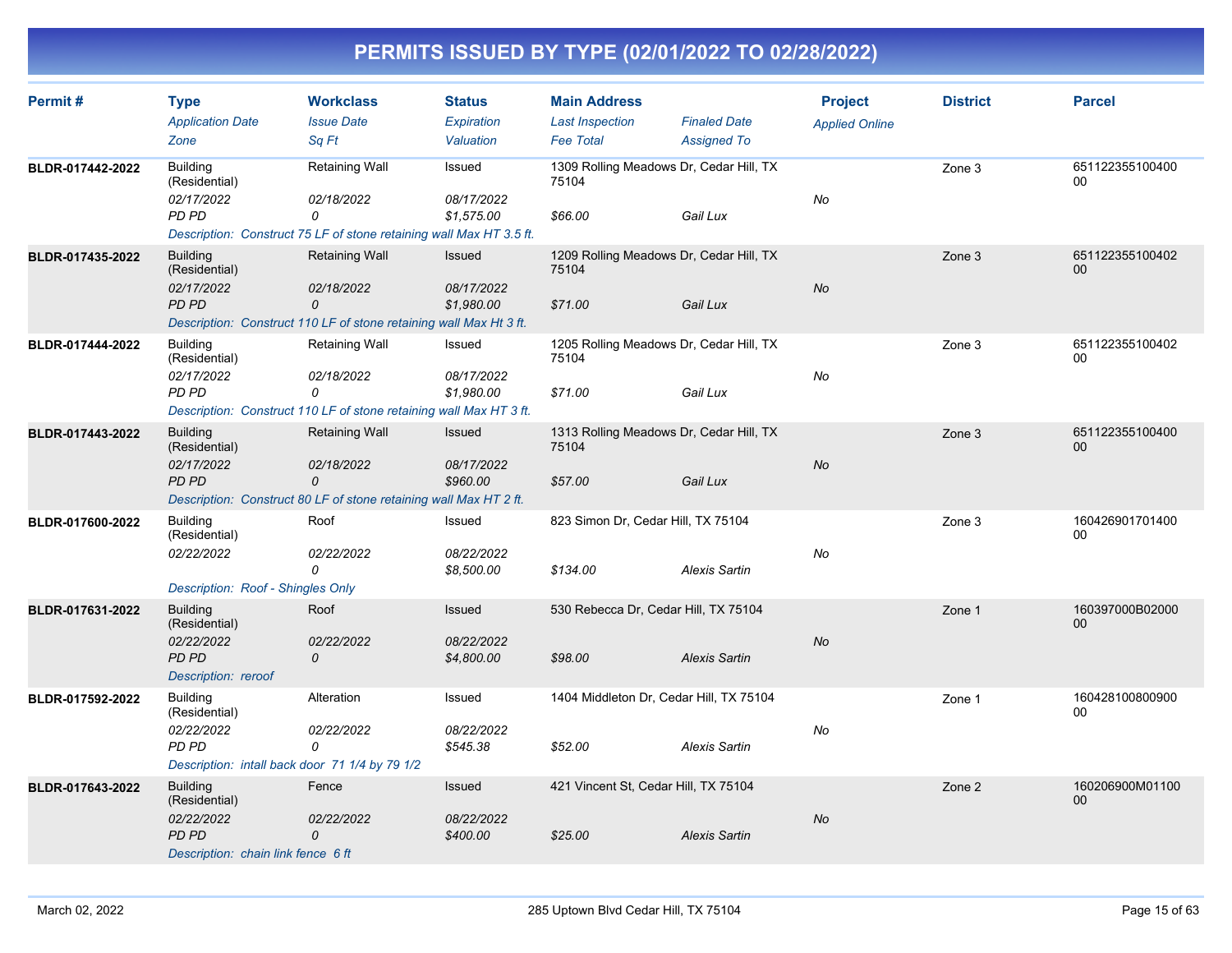| Permit#          | <b>Type</b><br><b>Application Date</b><br>Zone                                                              | <b>Workclass</b><br><b>Issue Date</b><br>Sq Ft                                                          | <b>Status</b><br>Expiration<br>Valuation | <b>Main Address</b><br><b>Last Inspection</b><br><b>Fee Total</b> | <b>Finaled Date</b><br><b>Assigned To</b> | <b>Project</b><br><b>Applied Online</b> | <b>District</b> | <b>Parcel</b>         |
|------------------|-------------------------------------------------------------------------------------------------------------|---------------------------------------------------------------------------------------------------------|------------------------------------------|-------------------------------------------------------------------|-------------------------------------------|-----------------------------------------|-----------------|-----------------------|
| BLDR-017591-2022 | <b>Building</b><br>(Residential)<br>02/22/2022<br>PD PD<br>Description: install front door 52 1/2 by 81 1/2 | Alteration<br>02/22/2022<br>0                                                                           | Issued<br>08/22/2022<br>\$508.44         | 1205 White Dr, Cedar Hill, TX 75104<br>\$52.00                    | <b>Alexis Sartin</b>                      | No                                      | Zone 2          | 161100001603200<br>00 |
| BLDR-017701-2022 | <b>Building</b><br>(Residential)<br>02/23/2022                                                              | Driveway<br>02/23/2022<br>0<br>Description: pave existing driveway with concrete                        | Issued<br>08/27/2022<br>\$9,000.00       | 638 S Clark Rd, Cedar Hill, TX 75104<br>02/28/2022<br>\$134.00    | <b>Andrew Lipscomb</b>                    | No                                      | Zone 2          | 650304817103500<br>00 |
| BLDR-017593-2022 | <b>Building</b><br>(Residential)<br>02/22/2022                                                              | Alteration<br>02/23/2022<br>1.355<br><b>Description: Pocket Replacement Windows - Replace 7 Windows</b> | Issued<br>08/22/2022<br>\$10,644.00      | 504 Springtime Dr, Cedar Hill, TX 75104<br>\$152.00               | <b>Alexis Sartin</b>                      | Yes                                     | Zone 2          | 160475000604300<br>00 |
| BLDR-017590-2022 | <b>Building</b><br>(Residential)<br>02/22/2022<br>PD PD                                                     | Alteration<br>02/23/2022<br>1,575<br>Description: Pocket Replacement Windows - Replace 11 Windows       | Issued<br>08/22/2022<br>\$15,864.00      | 1200 Witherspoon Rd, Cedar Hill, TX<br>75104<br>\$197.00          | <b>Alexis Sartin</b>                      | Yes                                     | Zone 3          | 160425500B01200<br>00 |
| BLDR-017477-2022 | <b>Building</b><br>(Residential)<br>02/18/2022<br>PD PD<br>Description: Roof replacement                    | Roof<br>02/23/2022<br>30                                                                                | Issued<br>08/22/2022<br>\$14,665.03      | 412 Sugar Mill Dr, Cedar Hill, TX 75104<br>\$188.00               | Jeanette Cosme                            | Yes                                     | Zone 1          | 160200000201600<br>00 |
| BLDR-017695-2022 | <b>Building</b><br>(Residential)<br>02/23/2022<br>Description: 4x20 driveway extension                      | Driveway<br>02/23/2022<br>0                                                                             | Issued<br>08/22/2022<br>\$500.00         | 427 Sims Dr, Cedar Hill, TX 75104<br>\$50.00                      | Josh Barnes                               | No                                      | Zone 2          | 160206500C04000<br>00 |
| BLDR-017177-2022 | <b>Building</b><br>(Residential)<br>02/06/2022<br>PD PD<br>Description: Wooden fence with steel posts       | Fence<br>02/24/2022<br>0                                                                                | Issued<br>08/23/2022<br>\$1,200.00       | 1827 Orlando Dr, Cedar Hill, TX 75104<br>\$25.00                  | Gail Lux                                  | No                                      | Zone 3          | 160045300K01600<br>00 |
| BLDR-017148-2022 | <b>Building</b><br>(Residential)<br>02/04/2022<br>PD PD<br>Description: Wooden fence with metal posts       | Fence<br>02/24/2022<br>0                                                                                | Issued<br>08/23/2022<br>\$1,200.00       | 1811 Marlow Dr, Cedar Hill, TX 75104<br>\$25.00                   | Gail Lux                                  | No                                      | Zone 3          | 160045300T01100<br>00 |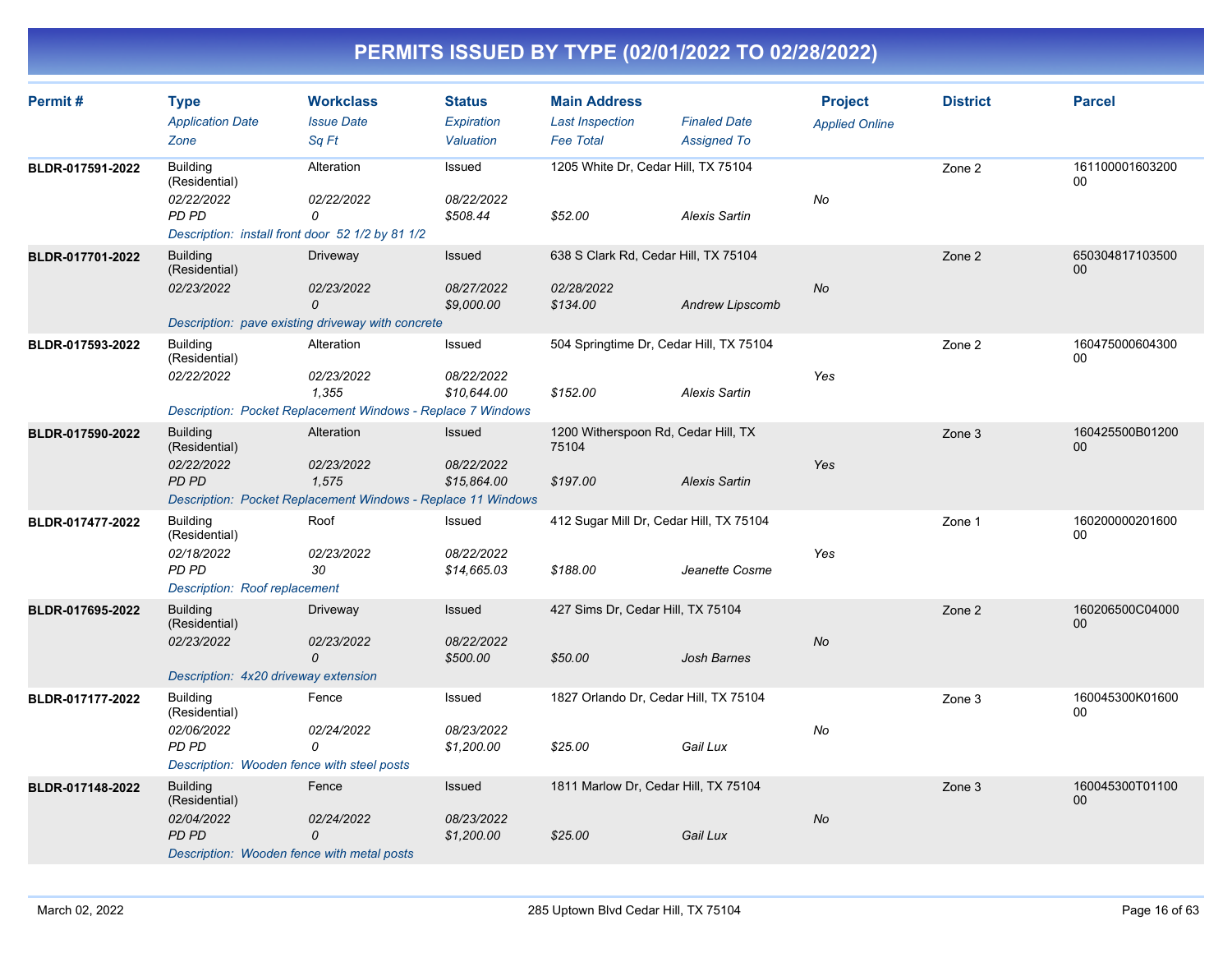| Permit#          | <b>Type</b><br><b>Application Date</b><br>Zone                                                                | <b>Workclass</b><br><b>Issue Date</b><br>Sq Ft                                         | <b>Status</b><br>Expiration<br>Valuation | <b>Main Address</b><br><b>Last Inspection</b><br><b>Fee Total</b> | <b>Finaled Date</b><br><b>Assigned To</b>            | <b>Project</b><br><b>Applied Online</b> | <b>District</b> | <b>Parcel</b>                 |
|------------------|---------------------------------------------------------------------------------------------------------------|----------------------------------------------------------------------------------------|------------------------------------------|-------------------------------------------------------------------|------------------------------------------------------|-----------------------------------------|-----------------|-------------------------------|
| BLDR-017140-2022 | <b>Building</b><br>(Residential)<br>02/04/2022<br>PD PD<br>Description: Wooden fence with metal posts         | Fence<br>02/24/2022<br>0                                                               | Issued<br>08/23/2022<br>\$1,200.00       | \$25.00                                                           | 1807 Ranch View Dr, Cedar Hill, TX 75104<br>Gail Lux | No                                      | Zone 3          | 160045300L03300<br>00         |
| BLDR-016681-2022 | <b>Building</b><br>(Residential)<br>01/07/2022<br>PD PD<br>Construction of new single family residence        | New Single Family<br>02/24/2022<br>5,380<br>Description: LA 4375 GAR 665 VAL \$240,625 | Issued<br>08/23/2022<br>\$240,625.00     | \$8,642.98                                                        | 1810 Ranch View Dr, Cedar Hill, TX 75104<br>Gail Lux | Yes                                     | Zone 3          | 160045300K00800<br>00         |
| BLDR-016699-2022 | <b>Building</b><br>(Residential)<br>01/10/2022<br>PD PD<br>Construction of new single family residence        | New Single Family<br>02/24/2022<br>4,784<br>Description: LA 3955 GAR 434 VAL \$214,525 | Issued<br>08/23/2022<br>\$214,525.00     | 1911 Silver Creek Ln, Cedar Hill, TX<br>75104<br>\$8,404.98       | Gail Lux                                             | Yes                                     | Zone 3          | 160045300R01600<br>00         |
| BLDR-017173-2022 | <b>Building</b><br>(Residential)<br>02/06/2022<br>PD PD<br>Description: Wooden fence with steel posts         | Fence<br>02/24/2022<br>0                                                               | Issued<br>08/23/2022<br>\$1,200.00       | 1834 Chadwick Dr, Cedar Hill, TX 75104<br>\$25.00                 | Gail Lux                                             | <b>No</b>                               | Zone 3          | 160045300L02200<br>$00\,$     |
| BLDR-017164-2022 | <b>Building</b><br>(Residential)<br>02/05/2022<br><b>PD PD</b><br>Description: Wooden fence with metal posts  | Fence<br>02/24/2022<br>0                                                               | Issued<br>08/23/2022<br>\$1,200.00       | 1822 Orlando Dr, Cedar Hill, TX 75104<br>\$25.00                  | Gail Lux                                             | No                                      | Zone 3          | 160045300T00500<br>${\bf 00}$ |
| BLDR-017144-2022 | <b>Building</b><br>(Residential)<br>02/04/2022<br>PD PD<br>Description: Wooden fence with metal posts         | Fence<br>02/24/2022<br>0                                                               | Issued<br>08/23/2022<br>\$1,200.00       | \$25.00                                                           | 1802 Ranch View Dr, Cedar Hill, TX 75104<br>Gail Lux | <b>No</b>                               | Zone 3          | 160045300K00600<br>$00\,$     |
| BLDR-016692-2022 | <b>Building</b><br>(Residential)<br>01/10/2022<br><b>PD PD</b><br>Construction of new single family residence | New Single Family<br>02/24/2022<br>3,134<br>Description: LA 2428 GAR 413 VAL \$133,540 | Issued<br>08/23/2022<br>\$133,540.00     | \$7,744.98                                                        | 1802 Ranch View Dr, Cedar Hill, TX 75104<br>Gail Lux | Yes                                     | Zone 3          | 160045300K00600<br>$00 \,$    |
| BLDR-016698-2022 | <b>Building</b><br>(Residential)<br>01/10/2022<br><b>PD PD</b>                                                | New Single Family<br>02/24/2022<br>5,160                                               | Issued<br>08/23/2022<br>\$237,545.00     | 1822 Chadwick Dr, Cedar Hill, TX 75104<br>\$8,554.98              | Gail Lux                                             | Yes                                     | Zone 3          | 160045300L02000<br>00         |
|                  |                                                                                                               |                                                                                        |                                          |                                                                   |                                                      |                                         |                 |                               |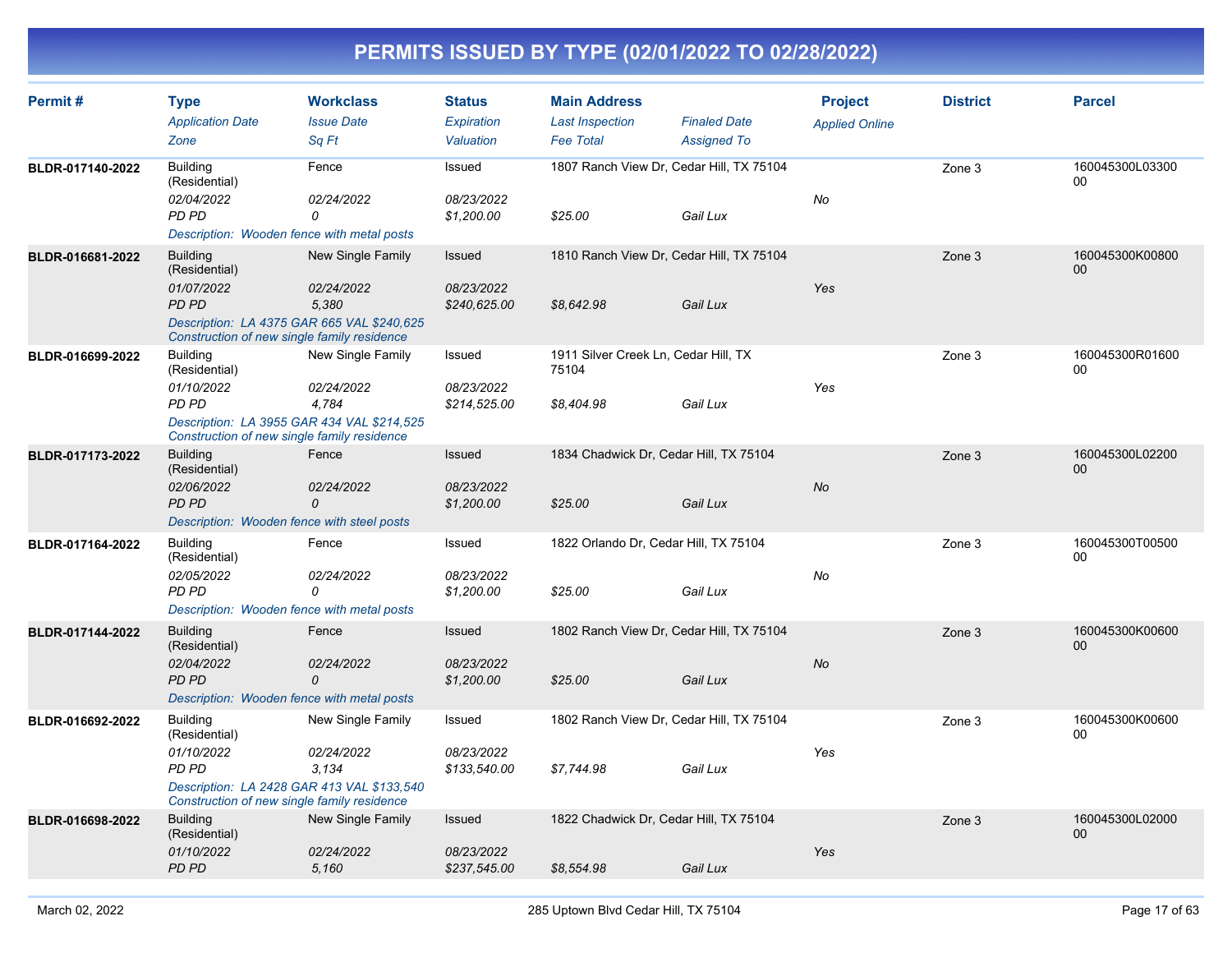|                  | PERMITS ISSUED BY TYPE (02/01/2022 TO 02/28/2022)                                                      |                                                                                               |                                          |                                                                   |                                                      |                                         |                 |                           |  |  |  |
|------------------|--------------------------------------------------------------------------------------------------------|-----------------------------------------------------------------------------------------------|------------------------------------------|-------------------------------------------------------------------|------------------------------------------------------|-----------------------------------------|-----------------|---------------------------|--|--|--|
| Permit#          | <b>Type</b><br><b>Application Date</b><br>Zone                                                         | <b>Workclass</b><br><b>Issue Date</b><br>Sq Ft                                                | <b>Status</b><br>Expiration<br>Valuation | <b>Main Address</b><br><b>Last Inspection</b><br><b>Fee Total</b> | <b>Finaled Date</b><br><b>Assigned To</b>            | <b>Project</b><br><b>Applied Online</b> | <b>District</b> | <b>Parcel</b>             |  |  |  |
|                  | Construction of new single family residence                                                            | Description: LA 4319 GAR 447 VAL \$237,545                                                    |                                          |                                                                   |                                                      |                                         |                 |                           |  |  |  |
| BLDR-017152-2022 | <b>Building</b><br>(Residential)<br>02/05/2022<br>PD PD<br>Description: Wooden fence with steel posts  | Fence<br>02/24/2022<br>0                                                                      | Issued<br>08/23/2022<br>\$1,200.00       | 1911 Silver Creek Ln, Cedar Hill, TX<br>75104<br>\$25.00          | Gail Lux                                             | No                                      | Zone 3          | 160045300R01600<br>00     |  |  |  |
| BLDR-017156-2022 | <b>Building</b><br>(Residential)<br>02/05/2022<br>PD PD<br>Description: Wooden fence with steel posts  | Fence<br>02/24/2022<br>0                                                                      | Issued<br>08/23/2022<br>\$1,200.00       | \$25.00                                                           | 1822 Chadwick Dr, Cedar Hill, TX 75104<br>Gail Lux   | No                                      | Zone 3          | 160045300L02000<br>00     |  |  |  |
| BLDR-017160-2022 | Building<br>(Residential)<br>02/05/2022<br>PD PD<br>Description: Wooded fence with steel posts         | Fence<br>02/24/2022<br>0                                                                      | Issued<br>08/23/2022<br>\$1,200.00       | 1819 Orlando Dr, Cedar Hill, TX 75104<br>\$25.00                  | Gail Lux                                             | No                                      | Zone 3          | 160045300K01800<br>00     |  |  |  |
| BLDR-016685-2022 | <b>Building</b><br>(Residential)<br>01/07/2022<br>PD PD<br>Construction of new single family residence | <b>New Single Family</b><br>02/24/2022<br>3,722<br>Description: LA 2833 GAR 649 VAL \$155,815 | Issued<br>08/23/2022<br>\$155,815.00     | 1827 Orlando Dr, Cedar Hill, TX 75104<br>\$7,979.98               | Gail Lux                                             | Yes                                     | Zone 3          | 160045300K01600<br>00     |  |  |  |
| BLDR-016697-2022 | <b>Building</b><br>(Residential)<br>01/10/2022<br>PD PD<br>Construction of new single family residence | New Single Family<br>02/24/2022<br>2,995<br>Description: LA 2110 GAR 667 VAL \$116,050        | Issued<br>08/23/2022<br>\$116,050.00     | 1811 Marlow Dr, Cedar Hill, TX 75104<br>\$7,688.98                | Gail Lux                                             | Yes                                     | Zone 3          | 160045300T01100<br>00     |  |  |  |
| BLDR-017168-2022 | <b>Building</b><br>(Residential)<br>02/05/2022<br>PD PD                                                | Fence<br>02/24/2022<br>0<br>Description: Wooden fence with steel posts                        | Issued<br>08/23/2022<br>\$1,200.00       | \$25.00                                                           | 1810 Ranch View Dr, Cedar Hill, TX 75104<br>Gail Lux | No                                      | Zone 3          | 160045300K00800<br>00     |  |  |  |
| BLDR-016695-2022 | <b>Building</b><br>(Residential)<br>01/10/2022<br>PD PD<br>Construction of new single family residence | New Single Family<br>02/24/2022<br>3,498<br>Description: LA 2772 GAR 432 VAL \$152,460        | Issued<br>08/23/2022<br>\$152,460.00     | 1822 Orlando Dr, Cedar Hill, TX 75104<br>\$7,890.98               | Gail Lux                                             | Yes                                     | Zone 3          | 160045300T00500<br>00     |  |  |  |
| BLDR-016682-2022 | <b>Building</b><br>(Residential)                                                                       | New Single Family                                                                             | Issued                                   | 1819 Orlando Dr, Cedar Hill, TX 75104                             |                                                      |                                         | Zone 3          | 160045300K01800<br>$00\,$ |  |  |  |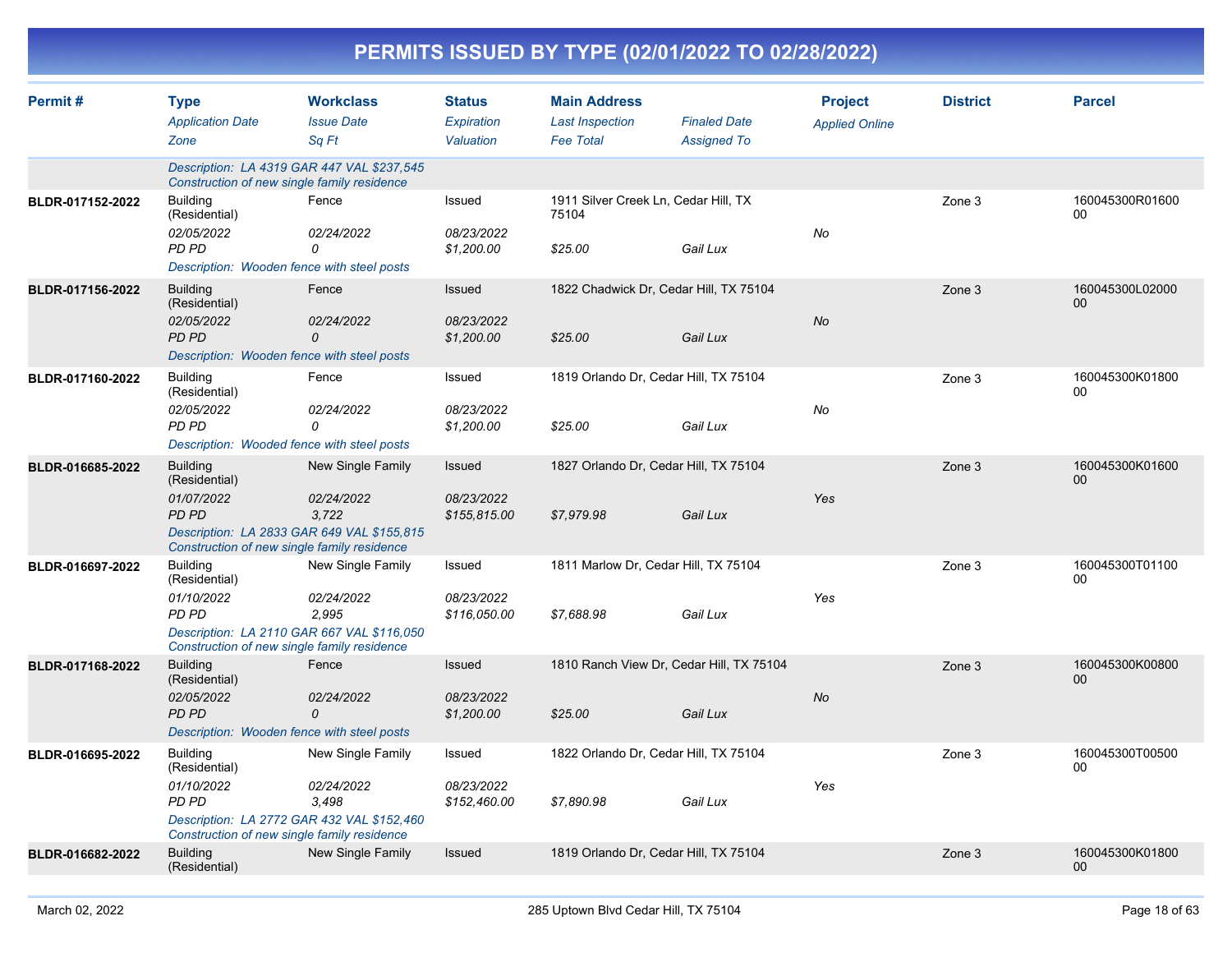| Permit#          | <b>Type</b><br><b>Application Date</b><br>Zone                                                                                                       | <b>Workclass</b><br><b>Issue Date</b><br>Sq Ft | <b>Status</b><br>Expiration<br>Valuation | <b>Main Address</b><br><b>Last Inspection</b><br><b>Fee Total</b> | <b>Finaled Date</b><br><b>Assigned To</b> | <b>Project</b><br><b>Applied Online</b> | <b>District</b> | <b>Parcel</b>         |
|------------------|------------------------------------------------------------------------------------------------------------------------------------------------------|------------------------------------------------|------------------------------------------|-------------------------------------------------------------------|-------------------------------------------|-----------------------------------------|-----------------|-----------------------|
|                  | 01/07/2022<br>PD PD<br>Description: LA 3801 GAR 719 VAL 209,055<br>Construction of new single family residence                                       | 02/24/2022<br>4,920                            | 08/23/2022<br>\$209,055.00               | \$8,458.98                                                        | Gail Lux                                  | Yes                                     |                 |                       |
| BLDR-016684-2022 | <b>Building</b><br>(Residential)<br>01/07/2022<br>PD PD<br>Description: LA 3969 GAR 644 VAL \$218,295<br>Construction of new single family residence | New Single Family<br>02/24/2022<br>4.969       | Issued<br>08/23/2022<br>\$218,295.00     | 1807 Ranch View Dr, Cedar Hill, TX 75104<br>\$8,478.98            | Gail Lux                                  | Yes                                     | Zone 3          | 160045300L03300<br>00 |
| BLDR-017475-2022 | <b>Building</b><br>(Residential)<br>02/18/2022<br>Description: fire repair                                                                           | Repair<br>02/25/2022<br>1,800                  | Issued<br>08/24/2022<br>\$150,660.92     | 138 Sheffield Dr, Cedar Hill, TX 75104<br>\$1,134.00              | Gail Lux                                  | <b>No</b>                               | Zone 2          | 160115000900700<br>00 |
| BLDR-017887-2022 | <b>Building</b><br>(Residential)<br>02/28/2022<br>Description: replace all wood fence pickets                                                        | Fence<br>02/28/2022<br>0                       | Issued<br>08/27/2022<br>\$2,800.00       | 903 Southwestern Dr, Cedar Hill, TX<br>75104<br>\$25.00           | Jeanette Cosme                            | No                                      | Zone 2          | 160498000F01900<br>00 |
| BLDR-016792-2022 | <b>Building</b><br>(Residential)<br>01/13/2022<br>PD PD<br>Description: black iron 5 ft fence                                                        | Fence<br>02/28/2022<br>0                       | Issued<br>08/27/2022<br>\$5,000.00       | 307 River Mountain Ct, Cedar Hill, TX<br>75104<br>\$25.00         | <b>Alexis Sartin</b>                      | No                                      | Zone 4          | 160279600011280<br>00 |

#### **PERMITS ISSUED FOR BUILDING (RESIDENTIAL): 134**

| <b>CELL TOWER</b>       |                   |                                                                            |             |          |                                           |           |                                       |                       |
|-------------------------|-------------------|----------------------------------------------------------------------------|-------------|----------|-------------------------------------------|-----------|---------------------------------------|-----------------------|
| CELL-016747-2022        | Cell Tower        | Alteration                                                                 | Issued      |          | 975 Pickard Dr, Cedar Hill, TX 75104      |           | Zone 3                                | 160426904200200<br>00 |
|                         | 01/12/2022        | <i>02/01/2022</i>                                                          | 08/01/2022  |          |                                           | Yes       |                                       |                       |
|                         |                   | 300                                                                        | \$15,000.00 | \$273.00 | Gail Lux                                  |           |                                       |                       |
|                         |                   | Description: UPGRADING EQUIPMENT AT EXISTING TELECOMMUNICATIONS FACILITY   |             |          |                                           |           |                                       |                       |
| <b>CELL-017894-2022</b> | <b>Cell Tower</b> | Alteration                                                                 | Issued      |          | 1580 W Belt Line Rd, Cedar Hill, TX 75104 |           | Zone 4                                | 650516210102305<br>00 |
|                         | 02/28/2022        | 02/28/2022                                                                 | 08/27/2022  |          |                                           | <b>No</b> |                                       |                       |
|                         |                   | 10                                                                         | \$30,000.00 | \$462.00 | Gail Lux                                  |           |                                       |                       |
|                         |                   | Description: Installation of backup generator and communication equipment. |             |          |                                           |           |                                       |                       |
|                         |                   |                                                                            |             |          |                                           |           | <b>PERMITS ISSUED FOR CELL TOWER:</b> | 2                     |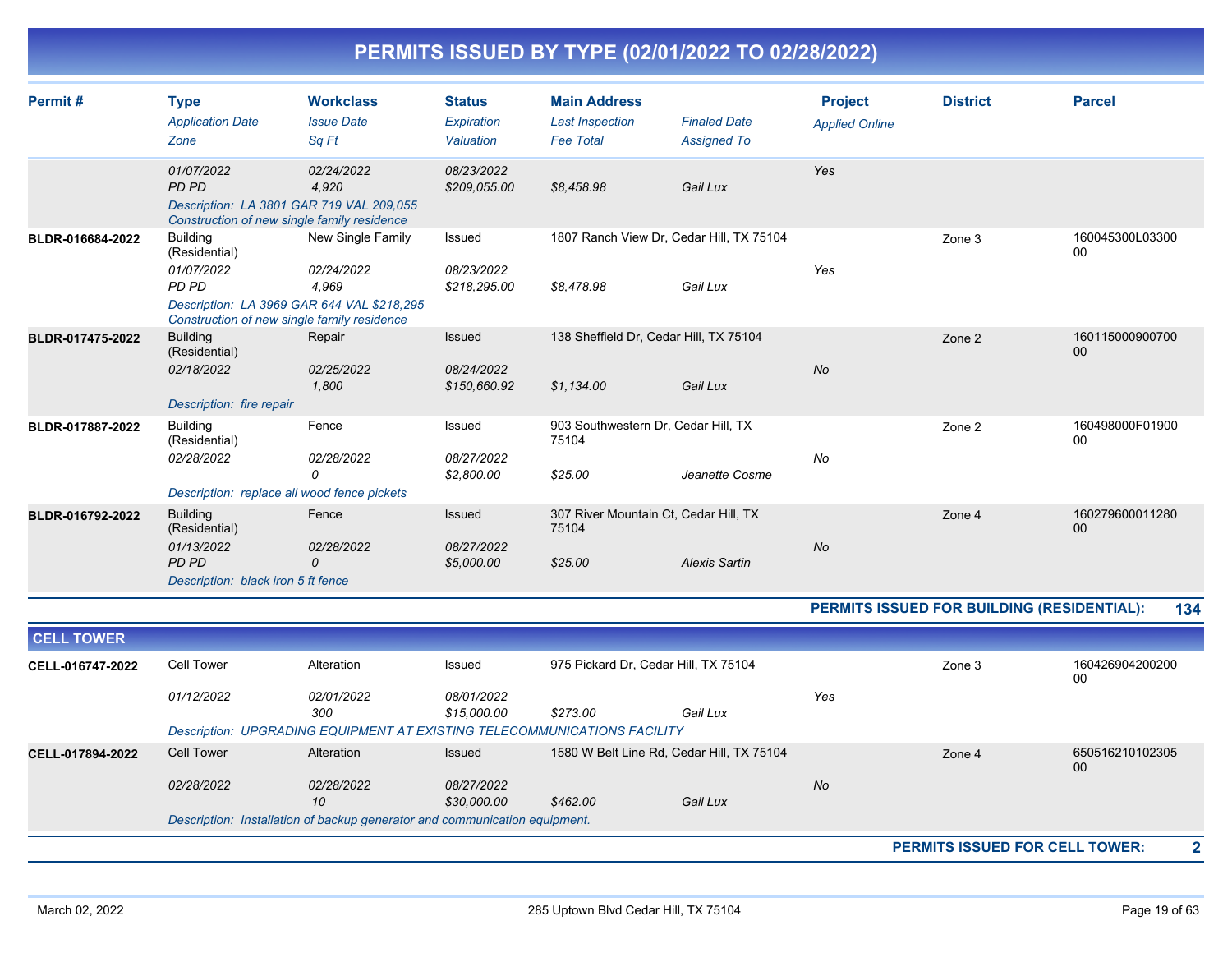|                                 | PERMITS ISSUED BY TYPE (02/01/2022 TO 02/28/2022)                                                     |                                                                                                                                |                                          |                                                                                      |                                           |                                         |                 |                       |  |  |  |
|---------------------------------|-------------------------------------------------------------------------------------------------------|--------------------------------------------------------------------------------------------------------------------------------|------------------------------------------|--------------------------------------------------------------------------------------|-------------------------------------------|-----------------------------------------|-----------------|-----------------------|--|--|--|
| Permit#                         | <b>Type</b><br><b>Application Date</b><br>Zone                                                        | <b>Workclass</b><br><b>Issue Date</b><br>Sq Ft                                                                                 | <b>Status</b><br>Expiration<br>Valuation | <b>Main Address</b><br><b>Last Inspection</b><br><b>Fee Total</b>                    | <b>Finaled Date</b><br><b>Assigned To</b> | <b>Project</b><br><b>Applied Online</b> | <b>District</b> | <b>Parcel</b>         |  |  |  |
| <b>CERTIFICATE OF OCCUPANCY</b> |                                                                                                       |                                                                                                                                |                                          |                                                                                      |                                           |                                         |                 |                       |  |  |  |
| CO-017107-2022                  | Certificate of<br>Occupancy<br>02/02/2022<br>LR LR<br>Description: 328 N. J Elmer Frwy                | Clean & Show<br><i>02/03/2022</i><br>32,000                                                                                    | Issued<br>\$0.00                         | 328 N J Elmer Weaver Fwy, Cedar Hill, TX<br>75104<br>\$25.00                         | Jeanette Cosme                            | No                                      | Zone 2          | 160364500000101<br>00 |  |  |  |
| CO-017218-2022                  | Certificate of<br>Occupancy<br>02/08/2022<br>LR LR                                                    | Certificate of<br>Occupancy<br><i>02/08/2022</i><br>2,000<br>Description: Hair Salon Lisha Barbiesha Hair Co - Beauty Salon    | In Review<br><i>02/08/2023</i><br>\$0.00 | 100 N J Elmer Weaver Fwy, 4, Cedar Hill,<br><b>TX 75104</b><br>02/18/2022<br>\$75.00 | Jo Anna Mercado                           | No                                      | Zone 2          | 651472405101400<br>00 |  |  |  |
| CO-017236-2022                  | Certificate of<br>Occupancy<br>02/09/2022                                                             | Certificate of<br>Occupancy<br><i>02/09/2022</i><br>4,618                                                                      | In Review<br>\$0.00                      | 1129 S Cedar Hill Rd, Cedar Hill, TX<br>75104<br>02/15/2022<br>\$75.00               | Jo Anna Mercado                           | No                                      | None            |                       |  |  |  |
| CO-015247-2021                  | Certificate of                                                                                        | Description: Mr. Freeze Mechanical Service LLC - Contractor's Shop - No Outdoor Storage<br>Certificate of                      | <b>Issued</b>                            | 404 E 1382 Hwy, Cedar Hill, TX 75104                                                 |                                           |                                         | Zone 2          | 160364500000600       |  |  |  |
|                                 | Occupancy<br>09/29/2021<br>LR LR<br>Description: Wendy's Ownership change                             | Occupancy<br>02/10/2022<br>3,050                                                                                               | \$0.00                                   | 01/13/2022<br>\$75.00                                                                | <b>Alexis Sartin</b>                      | No                                      |                 | 00                    |  |  |  |
| CO-015423-2021                  | Certificate of<br>Occupancy<br>10/13/2021<br>$\prime$<br>Description: Elite Specialties - Auto Repair | Certificate of<br>Occupancy<br>02/14/2022<br>1,500                                                                             | Issued<br>\$0.00                         | 717 Hall St, B, Cedar Hill, TX 75104<br>02/01/2022<br>\$75.00                        | <b>Alexis Sartin</b>                      | No                                      | Zone 4          | 160046100B00200<br>00 |  |  |  |
| CO-017204-2022                  | Certificate of<br>Occupancy<br>02/07/2022<br>LR LR                                                    | Certificate of<br>Occupancy<br>02/15/2022<br>1,088<br>Description: MJT Consulting Solutions - Professional and Medical Offices | <b>Issued</b><br>\$0.00                  | 320 S Clark Rd, D, Cedar Hill, TX 75104<br>02/15/2022<br>\$75.00                     | <b>Alexis Sartin</b>                      | No                                      | Zone 2          | 160459100A00100<br>00 |  |  |  |
| CO-017222-2022                  | Certificate of<br>Occupancy<br>02/08/2022<br>$\prime$                                                 | Certificate of<br>Occupancy<br>02/17/2022<br>2,400<br>Description: 365 Auto Care - Auto Repair - Work Performed Indoors        | Issued<br>\$0.00                         | 601 Jealouse Way, 3, Cedar Hill, TX<br>75104<br>02/17/2022<br>\$75.00                | Jo Anna Mercado                           | No                                      | Zone 4          | 160046100A00500<br>00 |  |  |  |
| CO-016912-2022                  | Certificate of<br>Occupancy<br>01/21/2022<br>${\ensuremath{\mathit{LR}}\,}{\ensuremath{\mathit{LR}}}$ | Certificate of<br>Occupancy<br>02/17/2022<br>1,150                                                                             | Issued<br>\$0.00                         | 101 Kenya St, 110, Cedar Hill, TX 75104<br>02/16/2022<br>\$75.00                     | <b>Alexis Sartin</b>                      | No                                      | Zone 2          | 160458000000600<br>00 |  |  |  |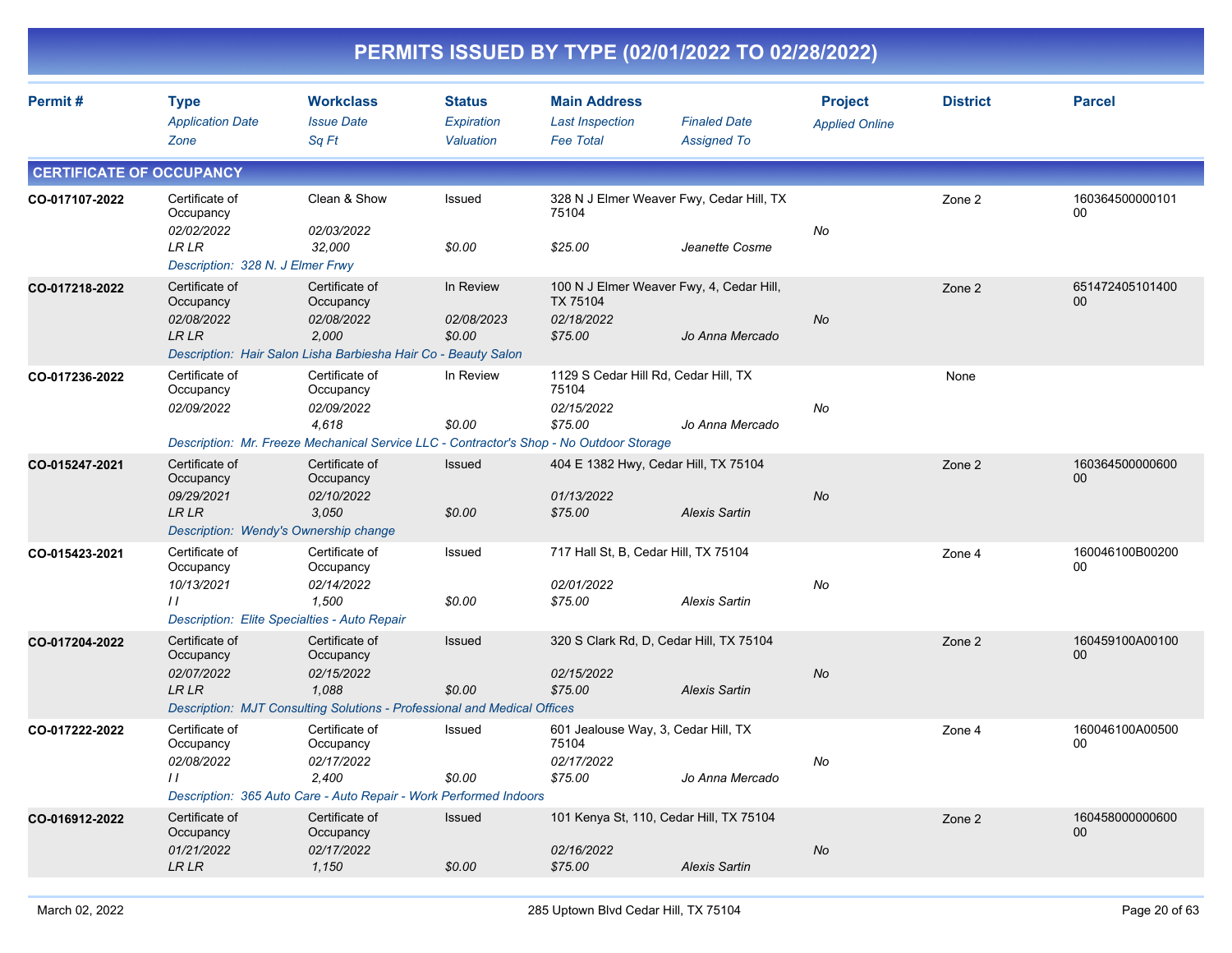| PERMITS ISSUED BY TYPE (02/01/2022 TO 02/28/2022) |                                                                                                               |                                                |                                          |                                                                   |                                           |                                              |                 |                                    |  |  |
|---------------------------------------------------|---------------------------------------------------------------------------------------------------------------|------------------------------------------------|------------------------------------------|-------------------------------------------------------------------|-------------------------------------------|----------------------------------------------|-----------------|------------------------------------|--|--|
| Permit#                                           | <b>Type</b><br><b>Application Date</b><br>Zone                                                                | <b>Workclass</b><br><b>Issue Date</b><br>Sq Ft | <b>Status</b><br>Expiration<br>Valuation | <b>Main Address</b><br><b>Last Inspection</b><br><b>Fee Total</b> | <b>Finaled Date</b><br><b>Assigned To</b> | <b>Project</b><br><b>Applied Online</b>      | <b>District</b> | <b>Parcel</b>                      |  |  |
|                                                   | Description: NuStart Adult Day Center - Adult Day Care                                                        |                                                |                                          |                                                                   |                                           |                                              |                 |                                    |  |  |
|                                                   |                                                                                                               |                                                |                                          |                                                                   |                                           | PERMITS ISSUED FOR CERTIFICATE OF OCCUPANCY: |                 |                                    |  |  |
| <b>ELECTRICAL (NON-RESIDENTIAL)</b>               |                                                                                                               |                                                |                                          |                                                                   |                                           |                                              |                 |                                    |  |  |
| ELEC-017123-2022                                  | Electrical<br>(Non-Residential)<br>02/03/2022                                                                 | Alteration<br>02/11/2022                       | Issued<br>08/10/2022                     | 949 N J Elmer Weaver Fwy, 359, Cedar<br>Hill, TX 75104            |                                           | No                                           | Zone 2          | 160365000B02R00<br>00              |  |  |
|                                                   | LR LR                                                                                                         | 2,406                                          | \$0.00                                   | \$0.00                                                            | Gail Lux                                  |                                              |                 |                                    |  |  |
|                                                   | Description: Change of use for a restaurant: grease trap, vent hood installation and remodeling.              |                                                |                                          |                                                                   |                                           |                                              |                 |                                    |  |  |
| ELEC-017348-2022                                  | Electrical<br>(Non-Residential)<br>02/15/2022                                                                 | Alteration<br>02/15/2022                       | <b>Issued</b><br>08/22/2022              | 223 E 1382 Hwy, 137, Cedar Hill, TX<br>75104<br>02/22/2022        |                                           | No                                           | Zone 2          | 160304000000500<br>00              |  |  |
|                                                   | <b>LRLR</b><br>Description: remodeling                                                                        | 2,200                                          | \$0.00                                   | \$0.00                                                            | Gail Lux                                  |                                              |                 |                                    |  |  |
| ELEC-017353-2022                                  | Electrical<br>(Non-Residential)<br>02/15/2022                                                                 | Alteration<br>02/15/2022                       | Issued<br>08/15/2022                     | 329 N J Elmer Weaver Fwy, 150, Cedar<br>Hill, TX 75104            |                                           | No                                           | Zone 2          | 160128300B1R2A<br>300              |  |  |
|                                                   | LR LR<br><b>Description: Daiquiri Connection</b>                                                              | 1,995                                          | \$0.00                                   | \$0.00                                                            | Gail Lux                                  |                                              |                 |                                    |  |  |
| ELEC-017358-2022                                  | Electrical<br>(Non-Residential)                                                                               | Alteration                                     | <b>Issued</b>                            | 350 E 1382 Hwy, Cedar Hill, TX 75104                              |                                           |                                              | Zone 2          | 160364500000500<br>00              |  |  |
|                                                   | 02/15/2022<br>LR LR<br>Description: tenant finish out of an existing restaurant building (prior Dave Seafood) | 02/15/2022<br>6,339                            | 08/24/2022<br>\$0.00                     | 02/25/2022<br>\$0.00                                              | Gail Lux                                  | No                                           |                 |                                    |  |  |
| ELEC-017390-2022                                  | Electrical                                                                                                    | Sign                                           | Issued                                   | 305 W 1382 Hwy, 114, Cedar Hill, TX                               |                                           |                                              | Zone 2          | 160456500A02R00                    |  |  |
|                                                   | (Non-Residential)<br>02/16/2022                                                                               | 02/16/2022                                     | 08/15/2022                               | 75104                                                             |                                           | No                                           |                 | 00                                 |  |  |
|                                                   | PD PD<br>Description: Frida's Tacos - Right Side                                                              | 50                                             | \$0.00                                   | \$0.00                                                            | Gail Lux                                  |                                              |                 |                                    |  |  |
| ELEC-017387-2022                                  | Electrical<br>(Non-Residential)                                                                               | Sign                                           | <b>Issued</b>                            | 305 W 1382 Hwy, 114, Cedar Hill, TX<br>75104                      |                                           |                                              | Zone 2          | 160456500A02R00<br>00              |  |  |
|                                                   | 02/16/2022<br>PD PD<br><b>Description: Frida's Tacos - Front</b>                                              | 02/16/2022<br>90                               | 08/15/2022<br>\$0.00                     | \$0.00                                                            | Gail Lux                                  | No                                           |                 |                                    |  |  |
| ELEC-017629-2022                                  | Electrical                                                                                                    | Sign                                           | Issued                                   | 235 E 1382 Hwy, Cedar Hill, TX 75104                              |                                           |                                              | Zone 2          | 160304000000200                    |  |  |
|                                                   | (Non-Residential)<br>02/22/2022<br>PD PD                                                                      | 02/22/2022<br>70                               | 08/22/2022<br>\$0.00                     | \$0.00                                                            | <b>Alexis Sartin</b>                      | No                                           |                 | 00                                 |  |  |
|                                                   | Description: Remove existing Kroger on the rear elevation and install new                                     |                                                |                                          |                                                                   |                                           |                                              |                 |                                    |  |  |
| ELEC-017712-2022                                  | Electrical<br>(Non-Residential)                                                                               | Electrical                                     | Issued                                   | 1580 W Belt Line Rd, Cedar Hill, TX 75104                         |                                           |                                              | Zone 4          | 650516210102305<br>00 <sub>o</sub> |  |  |
|                                                   |                                                                                                               |                                                |                                          |                                                                   |                                           |                                              |                 |                                    |  |  |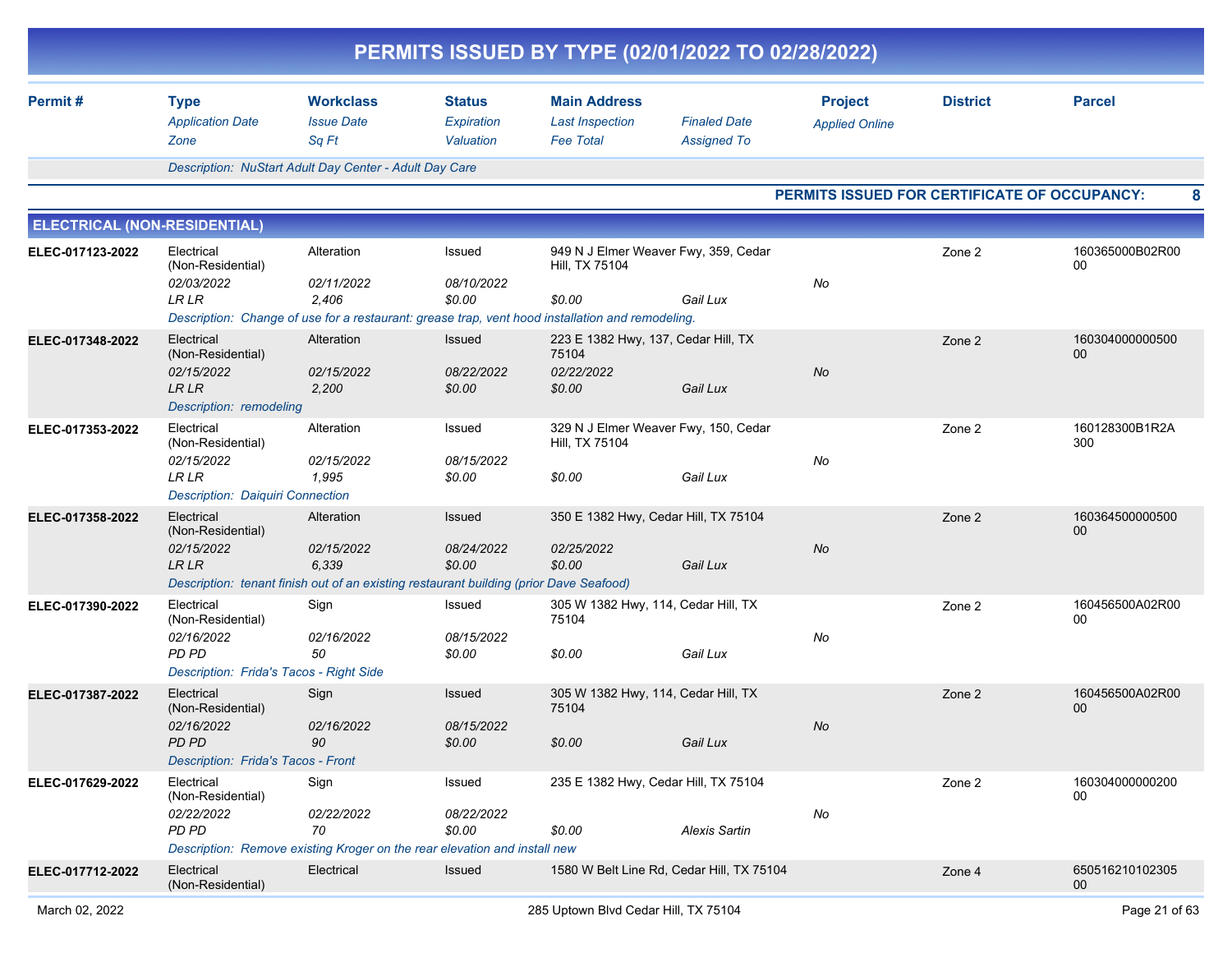|                                 |                                                                                                     |                                                                                                                                                                                                                                     |                                          |                                                                   | PERMITS ISSUED BY TYPE (02/01/2022 TO 02/28/2022)                                                                                                                                                          |                                                  |                 |                       |
|---------------------------------|-----------------------------------------------------------------------------------------------------|-------------------------------------------------------------------------------------------------------------------------------------------------------------------------------------------------------------------------------------|------------------------------------------|-------------------------------------------------------------------|------------------------------------------------------------------------------------------------------------------------------------------------------------------------------------------------------------|--------------------------------------------------|-----------------|-----------------------|
| Permit#                         | <b>Type</b><br><b>Application Date</b><br>Zone                                                      | <b>Workclass</b><br><b>Issue Date</b><br>Sq Ft                                                                                                                                                                                      | <b>Status</b><br>Expiration<br>Valuation | <b>Main Address</b><br><b>Last Inspection</b><br><b>Fee Total</b> | <b>Finaled Date</b><br><b>Assigned To</b>                                                                                                                                                                  | <b>Project</b><br><b>Applied Online</b>          | <b>District</b> | <b>Parcel</b>         |
|                                 | 02/23/2022<br><b>Generator Add</b>                                                                  | 02/28/2022<br>10<br>Description: ATC 374480- DXL09794- AT&T Collocation with                                                                                                                                                        | 08/27/2022<br>\$30,000.00                | \$0.00                                                            | Gail Lux                                                                                                                                                                                                   | Yes                                              |                 |                       |
|                                 |                                                                                                     |                                                                                                                                                                                                                                     |                                          |                                                                   |                                                                                                                                                                                                            | PERMITS ISSUED FOR ELECTRICAL (NON-RESIDENTIAL): |                 | 8                     |
| <b>ELECTRICAL (RESIDENTIAL)</b> |                                                                                                     |                                                                                                                                                                                                                                     |                                          |                                                                   |                                                                                                                                                                                                            |                                                  |                 |                       |
| ELER-017092-2022                | Electrical<br>(Residential)<br>02/01/2022<br>PD PD                                                  | Alteration<br>02/01/2022<br>0<br>Description: intalling 24 kw stand by generator                                                                                                                                                    | Issued<br>08/01/2022<br>\$0.00           | \$50.00                                                           | 806 Tangle Way Ct, Cedar Hill, TX 75104<br>Andrew Lipscomb                                                                                                                                                 | No                                               | Zone 4          | 160280001201100<br>00 |
| ELER-017110-2022                | Electrical<br>(Residential)<br>02/02/2022<br>PD PD                                                  | Pool<br>02/02/2022<br>3,361<br>Description: concrete in-ground pool with concrete deck.<br>1. Fill device will require backflow protection<br>3. If re-route of sewer is needed, inspections will be required before it is covered. | <b>Issued</b><br>08/20/2022<br>\$0.00    | 02/21/2022<br>\$0.00                                              | 2501 Tamaron Cove, Cedar Hill, TX 75104<br><b>Josh Barnes</b><br>2. Fence/pool barrier will be required to be compliant with UL 2017 including any house doors with direct access to the fenced pool area. | No                                               | Zone 4          | 160279700042400<br>00 |
| ELER-017169-2022                | Electrical<br>(Residential)<br>02/06/2022                                                           | 4. Please note the pool is in drainage path and may need to be addressed.<br>Repair<br>02/06/2022<br>$\Omega$<br>Description: Replace exterior electrical panel                                                                     | Issued<br>08/10/2022<br>\$1,800.00       | 477 Kenya St, Cedar Hill, TX 75104<br>02/11/2022<br>\$50.00       | Jeanette Cosme                                                                                                                                                                                             | Yes                                              | Zone 2          | 160206206200400<br>00 |
| ELER-017214-2022                | Electrical<br>(Residential)<br>02/08/2022                                                           | Repair<br>02/08/2022<br>$\Omega$<br>Description: Install 30 Amp inlet and interlock device                                                                                                                                          | <b>Issued</b><br>08/16/2022<br>\$0.00    | 02/17/2022<br>\$50.00                                             | 1410 Oxbow Dr, Cedar Hill, TX 75104<br>Jeanette Cosme                                                                                                                                                      | Yes                                              | Zone 2          | 160158800B01600<br>00 |
| ELER-017252-2022                | Electrical<br>(Residential)<br>02/09/2022<br>Description: New panel and breakers<br>Meter and riser | Repair<br>02/09/2022<br>1,588                                                                                                                                                                                                       | Issued<br>08/15/2022<br>\$7,500.00       | 02/16/2022<br>\$50.00                                             | 1509 Valley View Dr, Cedar Hill, TX 75104<br>Jeanette Cosme                                                                                                                                                | Yes                                              | Zone 4          | 160225000101000<br>00 |
| ELER-016068-2021                | Electrical<br>(Residential)<br>11/28/2021                                                           | New Construction<br>02/11/2022<br>5,668                                                                                                                                                                                             | Issued<br>08/10/2022<br>\$0.00           | \$0.00                                                            | 2534 Town View Dr, Cedar Hill, TX 76065<br>Gail Lux                                                                                                                                                        | No                                               | Zone 4          | 215822001760001<br>08 |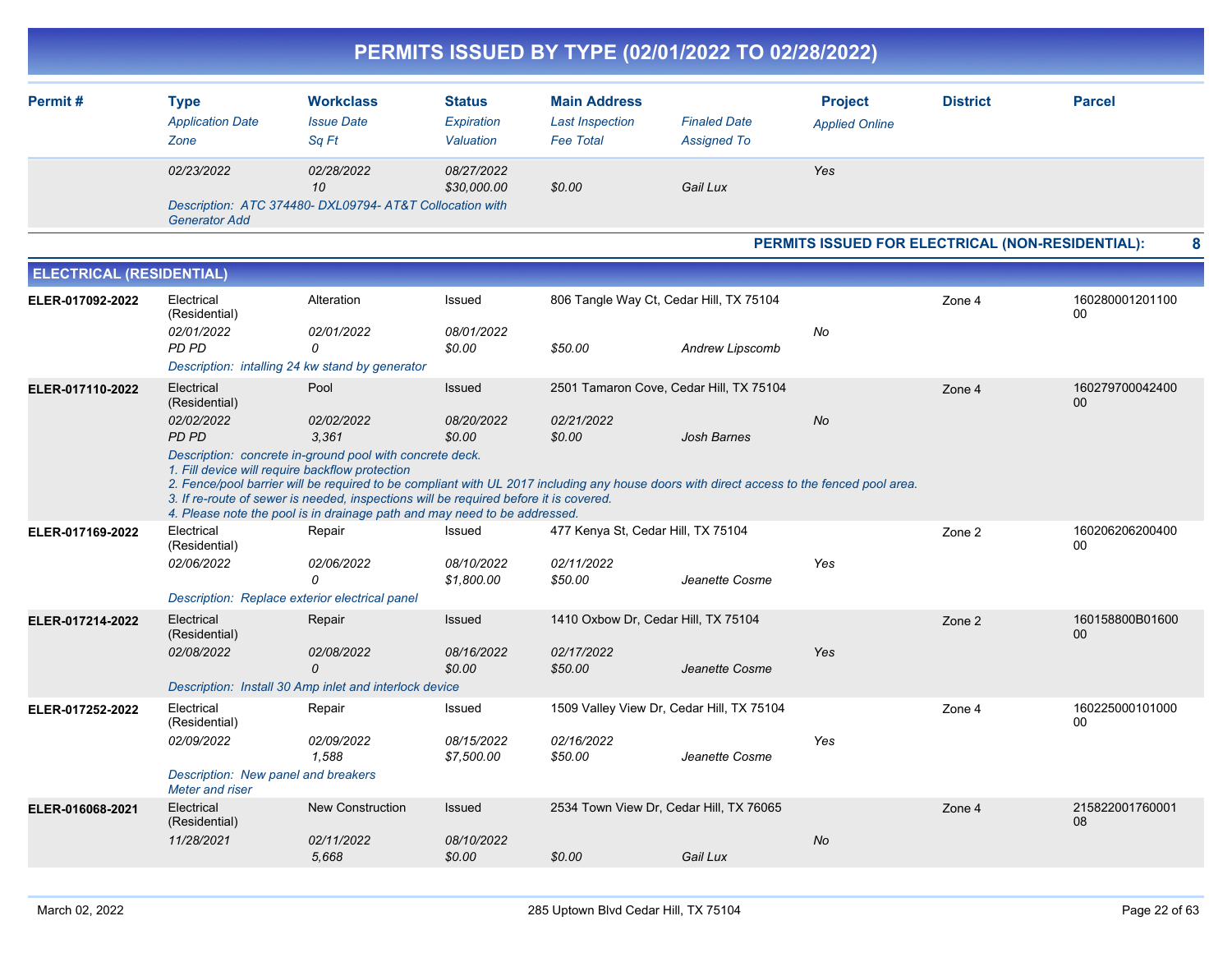|                  | PERMITS ISSUED BY TYPE (02/01/2022 TO 02/28/2022)                                                                               |                                                                                                                                                                                                                                                                                                                         |                                          |                                                                   |                                           |                                         |                 |                       |  |  |  |
|------------------|---------------------------------------------------------------------------------------------------------------------------------|-------------------------------------------------------------------------------------------------------------------------------------------------------------------------------------------------------------------------------------------------------------------------------------------------------------------------|------------------------------------------|-------------------------------------------------------------------|-------------------------------------------|-----------------------------------------|-----------------|-----------------------|--|--|--|
| Permit#          | <b>Type</b><br><b>Application Date</b><br>Zone                                                                                  | <b>Workclass</b><br><b>Issue Date</b><br>Sq Ft                                                                                                                                                                                                                                                                          | <b>Status</b><br>Expiration<br>Valuation | <b>Main Address</b><br><b>Last Inspection</b><br><b>Fee Total</b> | <b>Finaled Date</b><br><b>Assigned To</b> | <b>Project</b><br><b>Applied Online</b> | <b>District</b> | <b>Parcel</b>         |  |  |  |
|                  | <b>New Single Family Home</b>                                                                                                   | Description: LA 4654 GAR 737 VAL \$617,842                                                                                                                                                                                                                                                                              |                                          |                                                                   |                                           |                                         |                 |                       |  |  |  |
| ELER-017308-2022 | Electrical<br>(Residential)<br>02/14/2022                                                                                       | Alteration<br>02/14/2022<br>0<br>Description: Instll 24KW home standby generator with 2 200A ATS. (Propane)                                                                                                                                                                                                             | Issued<br>08/13/2022<br>\$0.00           | 2218 Becky Ln, Cedar Hill, TX 75104<br>\$0.00                     | Gail Lux                                  | No                                      | Zone 4          | 215818001529001<br>08 |  |  |  |
| ELER-017359-2022 | Electrical<br>(Residential)<br>02/15/2022                                                                                       | Repair<br>02/15/2022<br>1.008<br>Description: rewire House to copper wire with new service to be located on outside                                                                                                                                                                                                     | Issued<br>08/15/2022<br>\$13,000.00      | 107 Astoria Dr, Cedar Hill, TX 75104<br>\$50.00                   | Jeanette Cosme                            | Yes                                     | Zone 2          | 160115000704500<br>00 |  |  |  |
| ELER-017344-2022 | Electrical<br>(Residential)<br>02/15/2022<br>Description: LA 1800 Val \$281,136<br><b>Single Family New Construction Permit</b> | New Construction<br>02/15/2022<br>2,039                                                                                                                                                                                                                                                                                 | Issued<br>08/15/2022<br>\$0.00           | 325 Short St, Cedar Hill, TX 75104<br>\$0.00                      | Gail Lux                                  | No                                      | Zone 2          | 160035000200800<br>00 |  |  |  |
| ELER-016256-2021 | Electrical<br>(Residential)<br>12/09/2021<br>PD PD                                                                              | <b>New Construction</b><br>02/15/2022<br>4,906<br>Description: LA 3198 GAR 755 VAL \$718,481                                                                                                                                                                                                                            | Issued<br>08/15/2022<br>\$0.00           | 2450 Creekwood Dr, Cedar Hill, TX 75104<br>\$0.00                 | Gail Lux                                  | No                                      | Zone 4          | 215816001418001<br>08 |  |  |  |
| ELER-017369-2022 | Electrical<br>(Residential)<br>02/16/2022<br>Description: Please note:<br>1.<br>2.<br>3.                                        | Pool<br>02/16/2022<br>0<br>Fill device will require backflow protection<br>Fence/pool barrier will be required to be compliant with UL 2017 including any house doors with direct access to the fenced pool area.<br>Rise/run of steps outside the pool required to meet or exceed code max/min of 7-3/4" rise, 10" run | Issued<br>08/15/2022<br>\$0.00           | 2120 Becky Ln, Cedar Hill, TX 75104<br>\$0.00                     | Josh Barnes                               | No                                      | Zone 4          | 215818001537001<br>08 |  |  |  |
| ELER-017400-2022 | Electrical<br>(Residential)<br>02/16/2022<br>Description: Main Panel Upgrade                                                    | Repair<br>02/16/2022                                                                                                                                                                                                                                                                                                    | Issued<br>08/15/2022<br>\$0.00           | 732 Cindy Dr, Cedar Hill, TX 75104<br>\$50.00                     | Jeanette Cosme                            | Yes                                     | Zone 1          | 160085000402200<br>00 |  |  |  |
| ELER-017284-2022 | Electrical<br>(Residential)<br>02/11/2022<br>PD PD<br>LA 12511 Gar 1140 VAL \$1,200,000                                         | New Construction<br>02/16/2022<br>16,382<br>Description: Construction of a new single family residence.                                                                                                                                                                                                                 | Issued<br>08/15/2022<br>\$0.00           | 2427 Amber Leaf Ct, Cedar Hill, TX 75104<br>\$0.00                | Gail Lux                                  | No                                      | Zone 4          | 160279000136900<br>00 |  |  |  |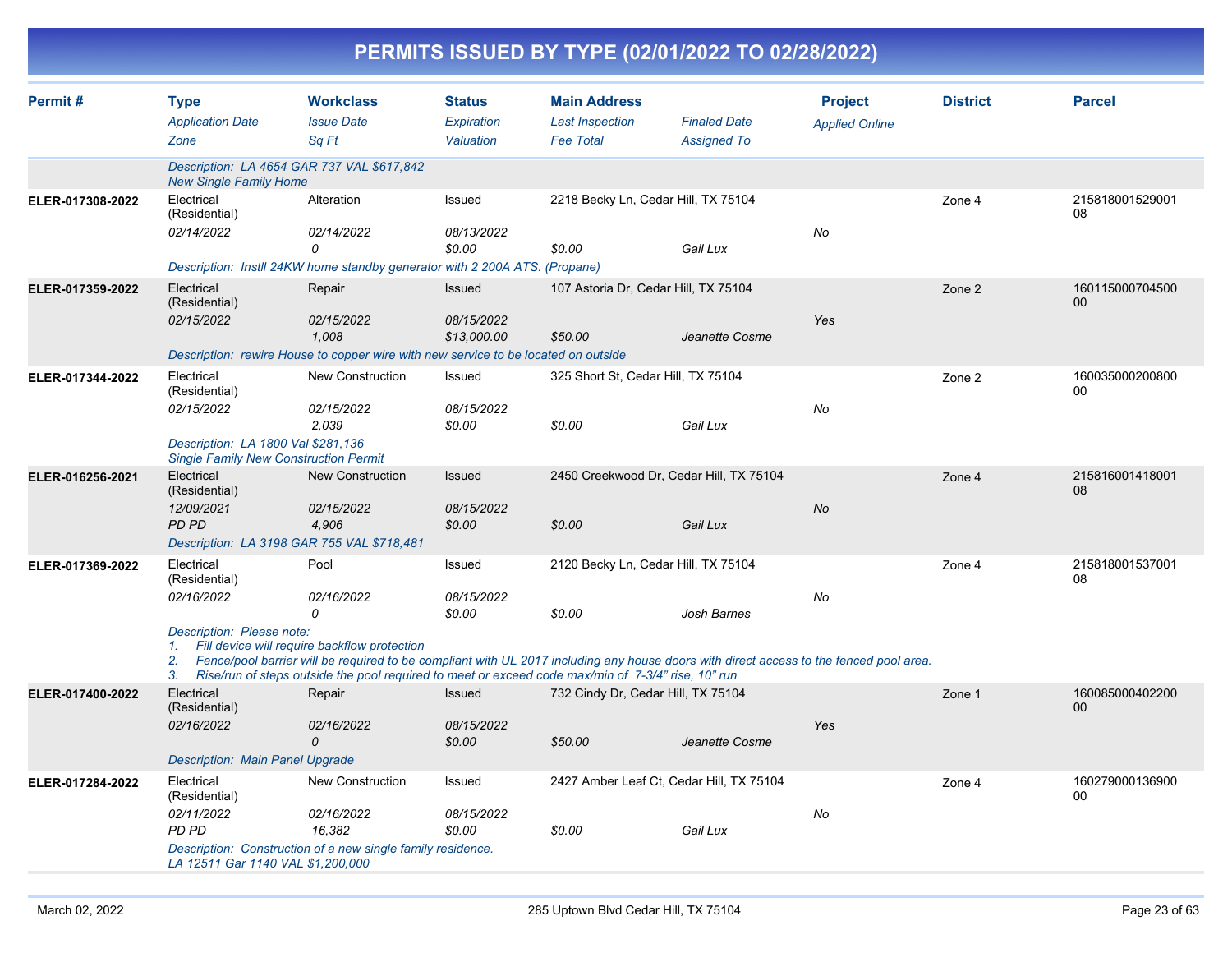| Permit#          | <b>Type</b><br><b>Application Date</b><br>Zone                                                                                                         | <b>Workclass</b><br><b>Issue Date</b><br>Sq Ft                                                             | <b>Status</b><br>Expiration<br>Valuation | <b>Main Address</b><br><b>Last Inspection</b><br><b>Fee Total</b> | <b>Finaled Date</b><br><b>Assigned To</b> | <b>Project</b><br><b>Applied Online</b> | <b>District</b> | <b>Parcel</b>             |
|------------------|--------------------------------------------------------------------------------------------------------------------------------------------------------|------------------------------------------------------------------------------------------------------------|------------------------------------------|-------------------------------------------------------------------|-------------------------------------------|-----------------------------------------|-----------------|---------------------------|
| ELER-017697-2022 | Electrical<br>(Residential)<br>02/23/2022<br><b>PD PD</b><br>Description: Pool construction                                                            | Pool<br>02/23/2022<br>272                                                                                  | Issued<br>08/22/2022<br>\$0.00           | 913 Belclaire Cir, Cedar Hill, TX 75104<br>\$0.00                 | <b>Josh Barnes</b>                        | <b>No</b>                               | Zone 1          | 160396300A00900<br>00     |
| ELER-017716-2022 | Electrical<br>(Residential)<br>02/24/2022                                                                                                              | Repair<br>02/24/2022<br>50<br>Description: Riser Upgrade to 150Amp with Main Breaker Enclosure.            | Issued<br>08/29/2022<br>\$2,000.00       | 415 Houston St, Cedar Hill, TX 75104<br>03/01/2022<br>\$50.00     | Jeanette Cosme                            | Yes                                     | Zone 2          | 160035000300202<br>$00\,$ |
| ELER-017728-2022 | Electrical<br>(Residential)<br>02/24/2022                                                                                                              | Pool<br>02/24/2022<br>$\mathcal{O}$                                                                        | Issued<br>08/23/2022<br>\$0.00           | 1714 Right Field Ct, Cedar Hill, TX 75104<br>\$0.00               | <b>Josh Barnes</b>                        | No                                      | Zone 4          | 160279000222600<br>$00\,$ |
| ELER-017145-2022 | Electrical<br>(Residential)<br>02/04/2022<br>PD PD<br>Description: LA 2110 GAR 667 VAL \$116,050<br>Construction of new single family residence        | <b>New Construction</b><br>02/24/2022<br>2,995                                                             | Issued<br>08/23/2022<br>\$0.00           | 1811 Marlow Dr, Cedar Hill, TX 75104<br>\$0.00                    | Gail Lux                                  | No                                      | Zone 3          | 160045300T01100<br>00     |
| ELER-017170-2022 | Electrical<br>(Residential)<br>02/06/2022<br><b>PD PD</b><br>Description: LA 2976 GAR 467 VAL \$163,680<br>Construction of new single family residence | New Construction<br>02/24/2022<br>3,722                                                                    | Issued<br>08/23/2022<br>\$0.00           | 1834 Chadwick Dr, Cedar Hill, TX 75104<br>\$0.00                  | Gail Lux                                  | No                                      | Zone 3          | 160045300L02200<br>$00\,$ |
| ELER-017141-2022 | Electrical<br>(Residential)<br>02/04/2022<br>PD PD<br>Description: LA 2428 GAR 413 VAL \$133,540<br>Construction of new single family residence        | <b>New Construction</b><br>02/24/2022<br>3.134                                                             | Issued<br>08/23/2022<br>\$0.00           | 1802 Ranch View Dr, Cedar Hill, TX 75104<br>\$0.00                | Gail Lux                                  | No                                      | Zone 3          | 160045300K00600<br>00     |
| ELER-017174-2022 | Electrical<br>(Residential)<br>02/06/2022<br>PD PD<br>Description: LA 2833 GAR 649 VAL \$155,815<br>Construction of new single family residence        | <b>New Construction</b><br>02/24/2022<br>3.722                                                             | Issued<br>08/23/2022<br>\$0.00           | 1827 Orlando Dr, Cedar Hill, TX 75104<br>\$0.00                   | Gail Lux                                  | <b>No</b>                               | Zone 3          | 160045300K01600<br>00     |
| ELER-017137-2022 | Electrical<br>(Residential)<br>02/04/2022<br>PD PD                                                                                                     | <b>New Construction</b><br>02/24/2022<br>4,969<br>Description: Construction of new single family residence | Issued<br>08/23/2022<br>\$0.00           | 1807 Ranch View Dr, Cedar Hill, TX 75104<br>\$0.00                | Gail Lux                                  | No                                      | Zone 3          | 160045300L03300<br>$00\,$ |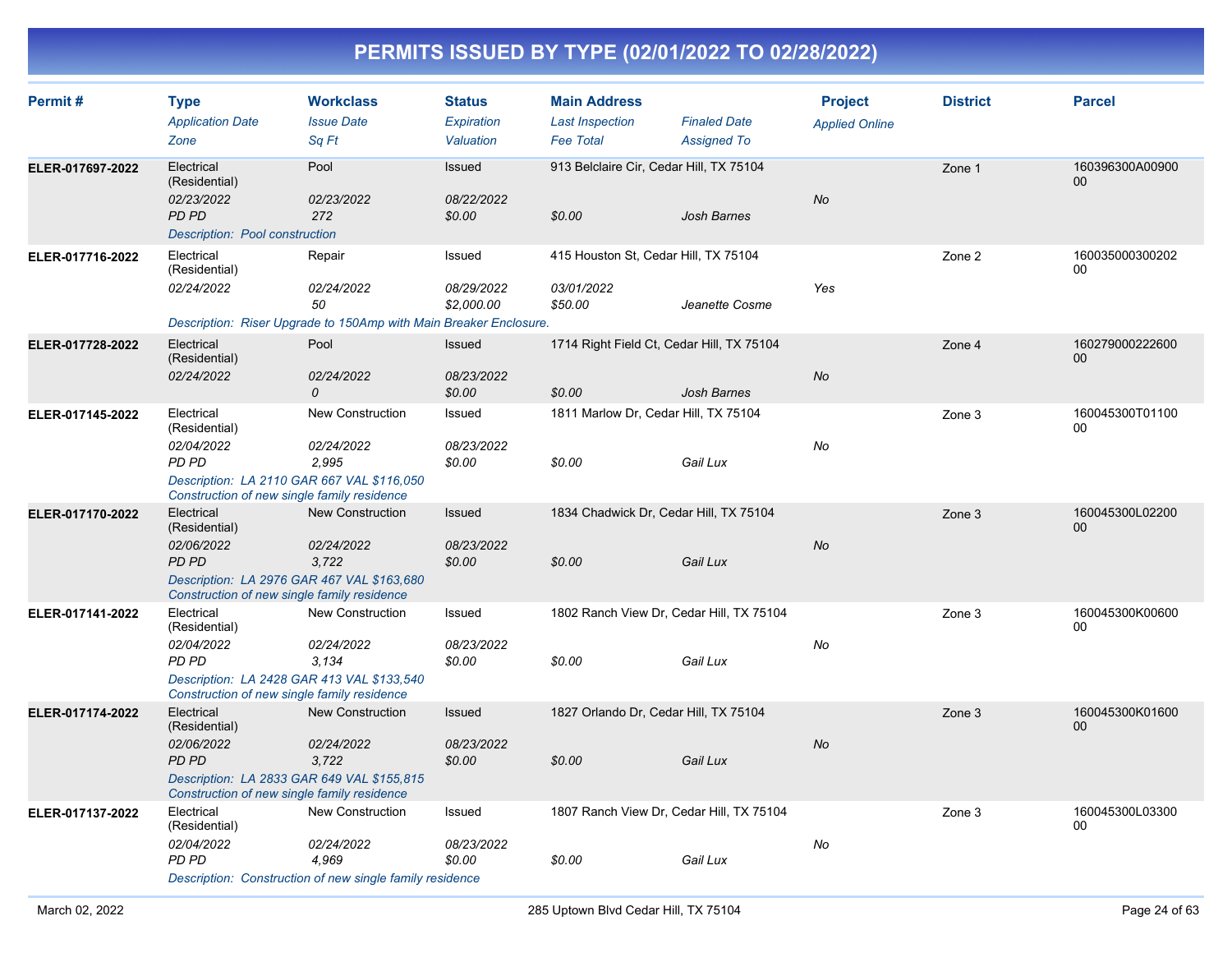| Permit#          | <b>Type</b><br><b>Application Date</b><br>Zone                                                                                                       | <b>Workclass</b><br><b>Issue Date</b><br>Sq Ft                                                             | <b>Status</b><br>Expiration<br>Valuation | <b>Main Address</b><br><b>Last Inspection</b><br><b>Fee Total</b> | <b>Finaled Date</b><br><b>Assigned To</b>            | <b>Project</b><br><b>Applied Online</b> | <b>District</b> | <b>Parcel</b>             |
|------------------|------------------------------------------------------------------------------------------------------------------------------------------------------|------------------------------------------------------------------------------------------------------------|------------------------------------------|-------------------------------------------------------------------|------------------------------------------------------|-----------------------------------------|-----------------|---------------------------|
| ELER-017157-2022 | Electrical<br>(Residential)<br>02/05/2022<br><b>PD PD</b><br>Description: LA 3801 GAR 719 VAL 209,055<br>Construction of new single family residence | <b>New Construction</b><br>02/24/2022<br>4,920                                                             | Issued<br>08/23/2022<br>\$0.00           | 1819 Orlando Dr, Cedar Hill, TX 75104<br>\$0.00                   | Gail Lux                                             | <b>No</b>                               | Zone 3          | 160045300K01800<br>00     |
| ELER-017153-2022 | Electrical<br>(Residential)<br>02/05/2022<br>PD PD                                                                                                   | <b>New Construction</b><br>02/24/2022<br>5.160<br>Description: Construction of new single family residence | Issued<br>08/23/2022<br>\$0.00           | 1822 Chadwick Dr, Cedar Hill, TX 75104<br>\$0.00                  | Gail Lux                                             | No                                      | Zone 3          | 160045300L02000<br>$00\,$ |
| ELER-017149-2022 | Electrical<br>(Residential)<br>02/05/2022<br><b>PD PD</b><br>Construction of new single family residence                                             | <b>New Construction</b><br>02/24/2022<br>4.784<br>Description: LA 3955 GAR 434 VAL \$214,525               | <b>Issued</b><br>08/23/2022<br>\$0.00    | 1911 Silver Creek Ln, Cedar Hill, TX<br>75104<br>\$0.00           | Gail Lux                                             | <b>No</b>                               | Zone 3          | 160045300R01600<br>00     |
| ELER-017165-2022 | Electrical<br>(Residential)<br>02/05/2022<br>PD PD<br>Construction of new single family residence                                                    | New Construction<br>02/24/2022<br>5,380<br>Description: LA 4375 GAR 665 VAL \$240,625                      | Issued<br>08/23/2022<br>\$0.00           | \$0.00                                                            | 1810 Ranch View Dr, Cedar Hill, TX 75104<br>Gail Lux | No                                      | Zone 3          | 160045300K00800<br>00     |
| ELER-017161-2022 | Electrical<br>(Residential)<br>02/05/2022<br><b>PD PD</b><br>Construction of new single family residence                                             | <b>New Construction</b><br>02/24/2022<br>3.498<br>Description: LA 2772 GAR 432 VAL \$152,460               | <b>Issued</b><br>08/23/2022<br>\$0.00    | 1822 Orlando Dr, Cedar Hill, TX 75104<br>\$0.00                   | Gail Lux                                             | <b>No</b>                               | Zone 3          | 160045300T00500<br>00     |
| ELER-017756-2022 | Electrical<br>(Residential)<br>02/25/2022<br>Description: fire repair                                                                                | Repair<br>02/25/2022<br>1,800                                                                              | Issued<br>08/24/2022<br>\$150,660.92     | 138 Sheffield Dr, Cedar Hill, TX 75104<br>\$50.00                 | Jeanette Cosme                                       | No                                      | Zone 2          | 160115000900700<br>$00\,$ |

#### **PERMITS ISSUED FOR ELECTRICAL (RESIDENTIAL): 27**

| <b>FIRE</b>                                                    |                                      |   |                                           |                                           |                    |        |                       |
|----------------------------------------------------------------|--------------------------------------|---|-------------------------------------------|-------------------------------------------|--------------------|--------|-----------------------|
| Fire<br>LP Gas<br>FIRE-016982-2022<br>01/25/2022<br>02/14/2022 |                                      |   | <b>Issued</b><br>08/13/2022<br>\$3,500.00 | 2159 Rohne Dr. Cedar Hill, TX 75104<br>No |                    | Zone 4 | 215818001612001<br>08 |
|                                                                | Description: 500 Gallon propane tank | 0 |                                           | \$75.00                                   | Reginald Alexander |        |                       |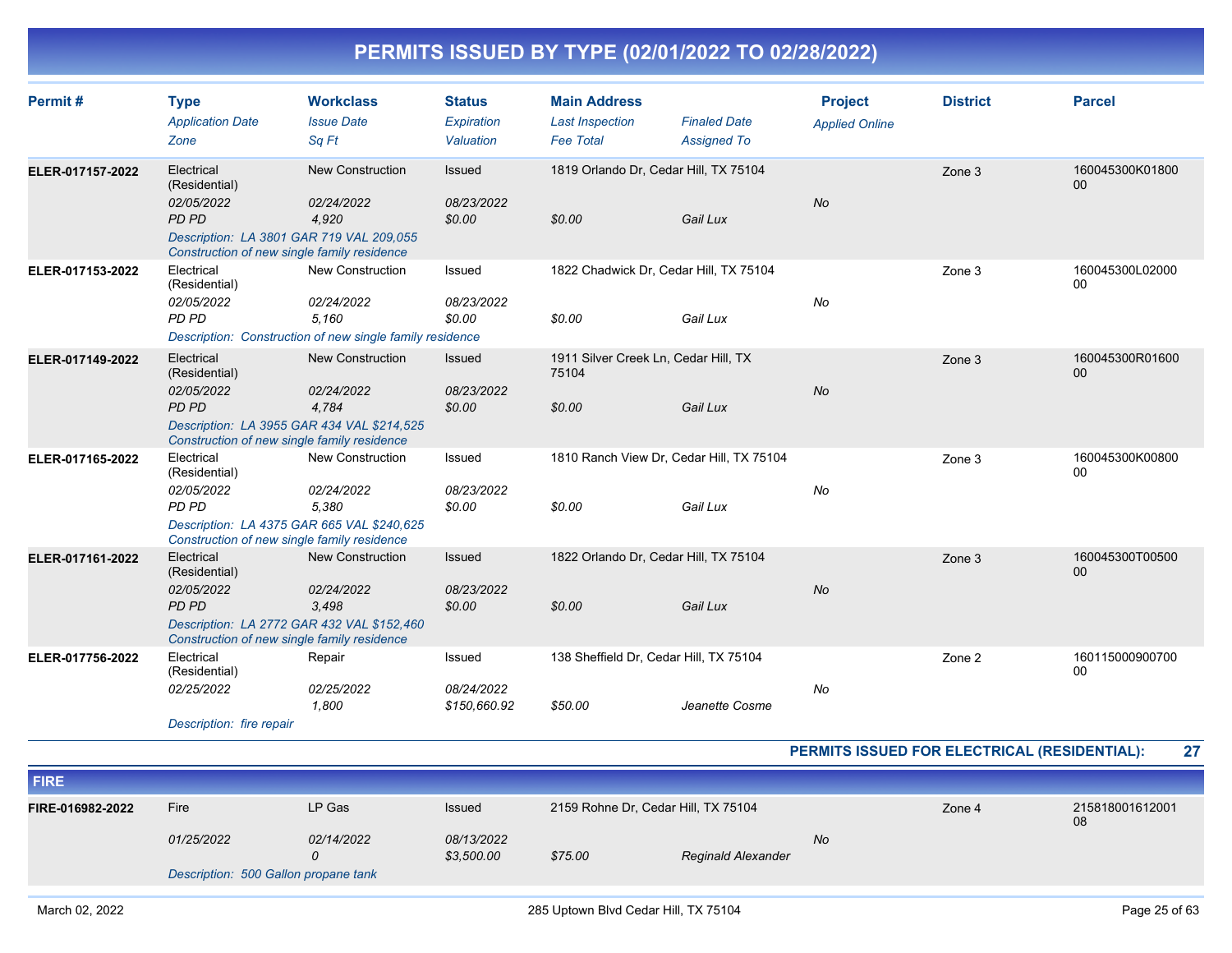| Permit#          | <b>Type</b><br><b>Application Date</b><br>Zone                              | <b>Workclass</b><br><b>Issue Date</b><br>Sq Ft                            | <b>Status</b><br>Expiration<br>Valuation | <b>Main Address</b><br>Last Inspection<br><b>Fee Total</b>        | <b>Finaled Date</b><br><b>Assigned To</b> | <b>Project</b><br><b>Applied Online</b> | <b>District</b> | <b>Parcel</b>         |
|------------------|-----------------------------------------------------------------------------|---------------------------------------------------------------------------|------------------------------------------|-------------------------------------------------------------------|-------------------------------------------|-----------------------------------------|-----------------|-----------------------|
| FIRE-016983-2022 | Fire<br>01/25/2022<br>PD PD                                                 | LP Gas<br>02/14/2022<br>0<br>Description: Install 500 Gallon propane tank | Issued<br>08/13/2022<br>\$3,500.00       | 2709 Waters Edge Dr, Cedar Hill, TX<br>75104<br>\$75.00           | Reginald Alexander                        | No                                      | Zone 4          | 160279600010020<br>00 |
| FIRE-017132-2022 | Fire<br>02/04/2022<br><b>LR LR</b><br><b>Description: Ansul Hood System</b> | Ansul Hood<br>System<br>02/15/2022<br>0                                   | Issued<br>08/15/2022<br>\$80,000.00      | 329 N J Elmer Weaver Fwy, 150, Cedar<br>Hill, TX 75104<br>\$75.00 | <b>Reginald Alexander</b>                 | No                                      | Zone 2          | 160128300B1R2A<br>300 |
| FIRE-017895-2022 | Fire<br>02/28/2022                                                          | Fuel Storage Tank<br>Instalation/Remova<br>02/28/2022<br>0                | Issued<br>08/27/2022<br>\$2,500.00       | 1580 W Belt Line Rd, Cedar Hill, TX 75104<br>\$100.00             | Reginald Alexander                        | No                                      | Zone 4          | 650516210102305<br>00 |

**PERMITS ISSUED FOR FIRE: 4**

| <b>IRRIGATION</b> |                                   |                                                                         |                          |                                           |             |     |        |                       |
|-------------------|-----------------------------------|-------------------------------------------------------------------------|--------------------------|-------------------------------------------|-------------|-----|--------|-----------------------|
| IRR-017045-2022   | Irrigation                        | Irrigation                                                              | <b>Issued</b>            | 1519 Spring Hill Dr, Cedar Hill, TX 75104 |             |     | Zone 3 | 160045300H01600<br>00 |
|                   | 01/28/2022<br>PD PD               | 02/02/2022<br>0                                                         | 08/01/2022<br>\$1,100.00 | 02/25/2022<br>\$100.00                    | Josh Barnes | Yes |        |                       |
|                   |                                   | Description: Wind sensor will be required for final inspection          |                          |                                           |             |     |        |                       |
| IRR-017200-2022   | Irrigation                        | Irrigation                                                              | Issued                   | 2644 Wells Ct, Cedar Hill, TX 75104       |             |     | Zone 4 | 215818001508001<br>08 |
|                   | 02/07/2022                        | 02/08/2022<br>0                                                         | 08/08/2022<br>\$4,000.00 | \$100.00                                  | Josh Barnes | Yes |        |                       |
|                   | Description: Lawn Irrigation      | Wind sensor will be required for final inspection                       |                          |                                           |             |     |        |                       |
| IRR-017131-2022   | Irrigation                        | Irrigation                                                              | <b>Issued</b>            | 202 Williams St, Cedar Hill, TX 75104     |             |     | Zone 1 | 160386000C01400<br>00 |
|                   | 02/04/2022<br>PD PD               | 02/08/2022<br>0                                                         | 08/08/2022<br>\$3,900.00 | \$100.00                                  | Josh Barnes | Yes |        |                       |
|                   |                                   | Description: Wind sensor will need to be installed for final inspection |                          |                                           |             |     |        |                       |
| IRR-016711-2022   | Irrigation                        | Irrigation                                                              | Issued                   | 2646 Mason Ln, Cedar Hill, TX 75104       |             |     | Zone 4 | 215823001990001<br>08 |
|                   | 01/10/2022                        | 02/09/2022<br>$\Omega$                                                  | 08/08/2022<br>\$4,500.00 | 02/28/2022<br>\$100.00                    | Josh Barnes | No  |        |                       |
|                   | Description: landscape irrigation |                                                                         |                          |                                           |             |     |        |                       |
| IRR-016902-2022   | Irrigation                        | Irrigation                                                              | Issued                   | 1531 Hamilton Dr, Cedar Hill, TX 75104    |             |     | Zone 1 | 160325500607000<br>00 |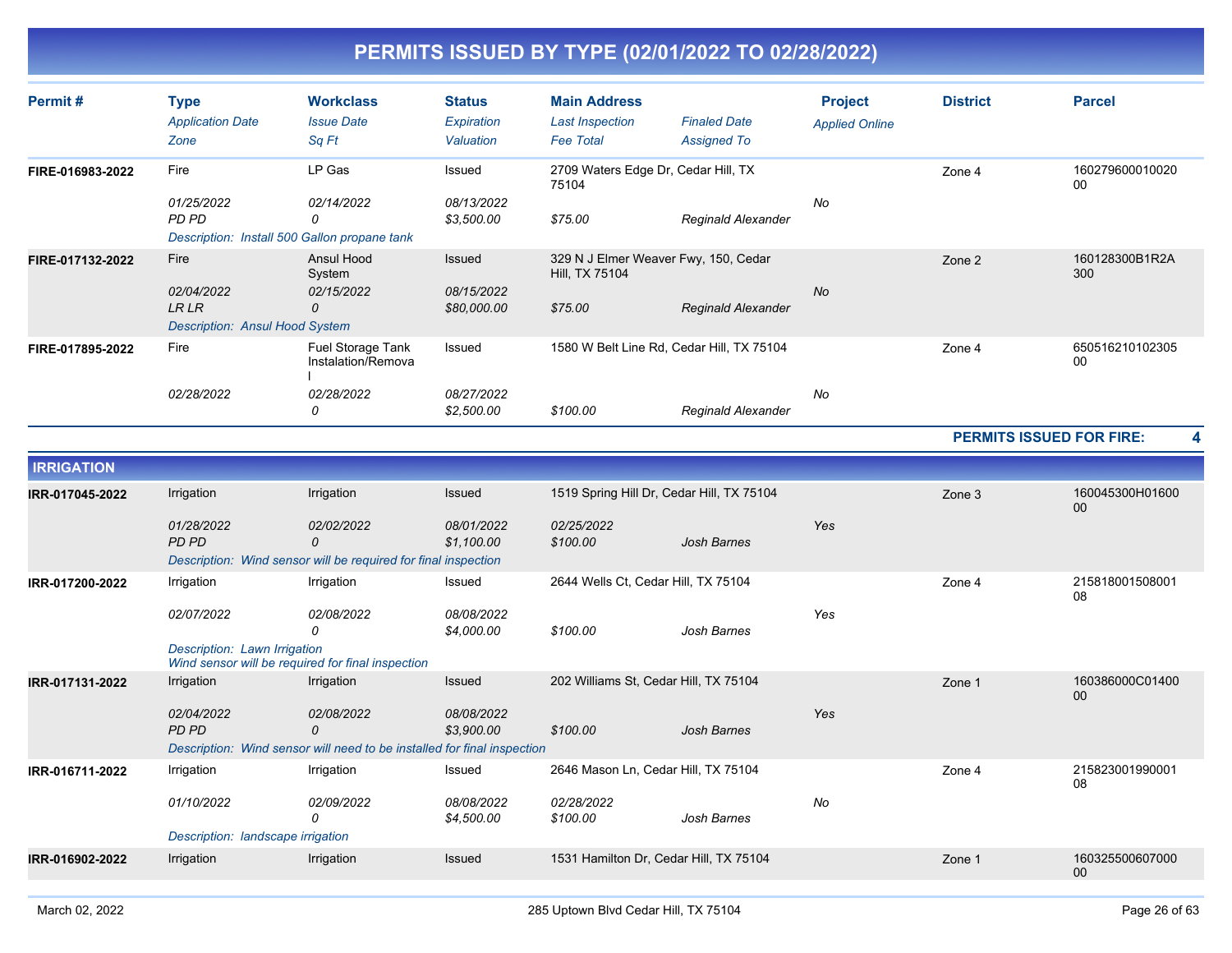| Permit#         | <b>Type</b><br><b>Application Date</b><br>Zone                              | <b>Workclass</b><br><b>Issue Date</b><br>Sq Ft                                          | <b>Status</b><br>Expiration<br>Valuation | <b>Main Address</b><br><b>Last Inspection</b><br><b>Fee Total</b> | <b>Finaled Date</b><br><b>Assigned To</b> | <b>Project</b><br><b>Applied Online</b> | <b>District</b> | <b>Parcel</b>             |
|-----------------|-----------------------------------------------------------------------------|-----------------------------------------------------------------------------------------|------------------------------------------|-------------------------------------------------------------------|-------------------------------------------|-----------------------------------------|-----------------|---------------------------|
|                 | 01/21/2022<br><b>PD PD</b><br>Description: New irrigation install           | 02/09/2022<br>0                                                                         | 08/08/2022<br>\$5,000.00                 | \$100.00                                                          | <b>Josh Barnes</b>                        | Yes                                     |                 |                           |
| IRR-016904-2022 | Irrigation                                                                  | Irrigation                                                                              | Issued                                   | 1539 Hamilton Dr, Cedar Hill, TX 75104                            |                                           |                                         | Zone 1          | 160325500668R00<br>$00\,$ |
|                 | 01/21/2022<br>PD PD<br>Description: Irrigation system install               | 02/09/2022<br>0                                                                         | 08/08/2022<br>\$5,000.00                 | \$100.00                                                          | Josh Barnes                               | Yes                                     |                 |                           |
| IRR-016903-2022 | Irrigation                                                                  | Irrigation                                                                              | Issued                                   | 1535 Hamilton Dr, Cedar Hill, TX 75104                            |                                           |                                         | Zone 1          | 160325500669R00<br>00     |
|                 | 01/21/2022<br>PD PD<br>Description: Irrigation system install               | 02/09/2022<br>0                                                                         | 08/08/2022<br>\$5,000.00                 | \$100.00                                                          | Josh Barnes                               | Yes                                     |                 |                           |
| IRR-017286-2022 | Irrigation                                                                  | Repair                                                                                  | Issued                                   | 744 Capricorn St, Cedar Hill, TX 75104                            |                                           |                                         | Zone 3          |                           |
|                 | 02/11/2022                                                                  | 02/11/2022<br>$\Omega$<br>Description: Replace Double Check Valve for Irrigation System | 08/10/2022<br>\$1,600.00                 | \$0.00                                                            | Gail Lux                                  | No                                      |                 |                           |
| IRR-017129-2022 | Irrigation                                                                  | Irrigation                                                                              | <b>Issued</b>                            | 2450 Creekwood Dr, Cedar Hill, TX 75104                           |                                           |                                         | Zone 4          | 215816001418001           |
|                 | 02/03/2022<br><b>PD PD</b><br><b>Description: Irrigation System</b>         | 02/15/2022<br>0                                                                         | 08/15/2022<br>\$4,500.00                 | \$100.00                                                          | Gail Lux                                  | No                                      |                 | 08                        |
| IRR-017219-2022 | Irrigation                                                                  | Irrigation                                                                              | Issued                                   | 1651 Willow Ln, Cedar Hill, TX 75104                              |                                           |                                         | Zone 3          | 160045300F01300<br>$00\,$ |
|                 | 02/08/2022<br>PD PD                                                         | 02/15/2022<br>0<br>Description: Wind sensor must be installed for final inspection.     | 08/15/2022<br>\$3,000.00                 | 02/23/2022<br>\$100.00                                            | Josh Barnes                               | Yes                                     |                 |                           |
| IRR-017303-2022 | Irrigation                                                                  | Irrigation                                                                              | Issued                                   | 1722 Pebble Beach Ln, Cedar Hill, TX<br>75104                     |                                           |                                         | Zone 4          | 160279000224800<br>$00\,$ |
|                 | 02/14/2022                                                                  | 02/16/2022<br>0                                                                         | 08/15/2022<br>\$5,000.00                 | \$100.00                                                          | <b>Josh Barnes</b>                        | No                                      |                 |                           |
|                 | Description: Please note: Wind sensor will be required for final inspection |                                                                                         |                                          |                                                                   |                                           |                                         |                 |                           |

**PERMITS ISSUED FOR IRRIGATION: 11**

| <b>MECHANICAL (NON-RESIDENTIAL)</b>                                                              |                                 |            |            |                |                                      |    |        |                       |  |  |
|--------------------------------------------------------------------------------------------------|---------------------------------|------------|------------|----------------|--------------------------------------|----|--------|-----------------------|--|--|
| MECC-017124-2022                                                                                 | Mechanical<br>(Non-Residential) | Alteration | Issued     | Hill. TX 75104 | 949 N J Elmer Weaver Fwy, 359, Cedar |    | Zone 2 | 160365000B02R00<br>00 |  |  |
|                                                                                                  | 02/03/2022                      | 02/11/2022 | 08/10/2022 |                |                                      | No |        |                       |  |  |
|                                                                                                  | LR LR                           | 2.406      | \$0.00     | \$0.00         | Gail Lux                             |    |        |                       |  |  |
| Description: Change of use for a restaurant: grease trap, vent hood installation and remodeling. |                                 |            |            |                |                                      |    |        |                       |  |  |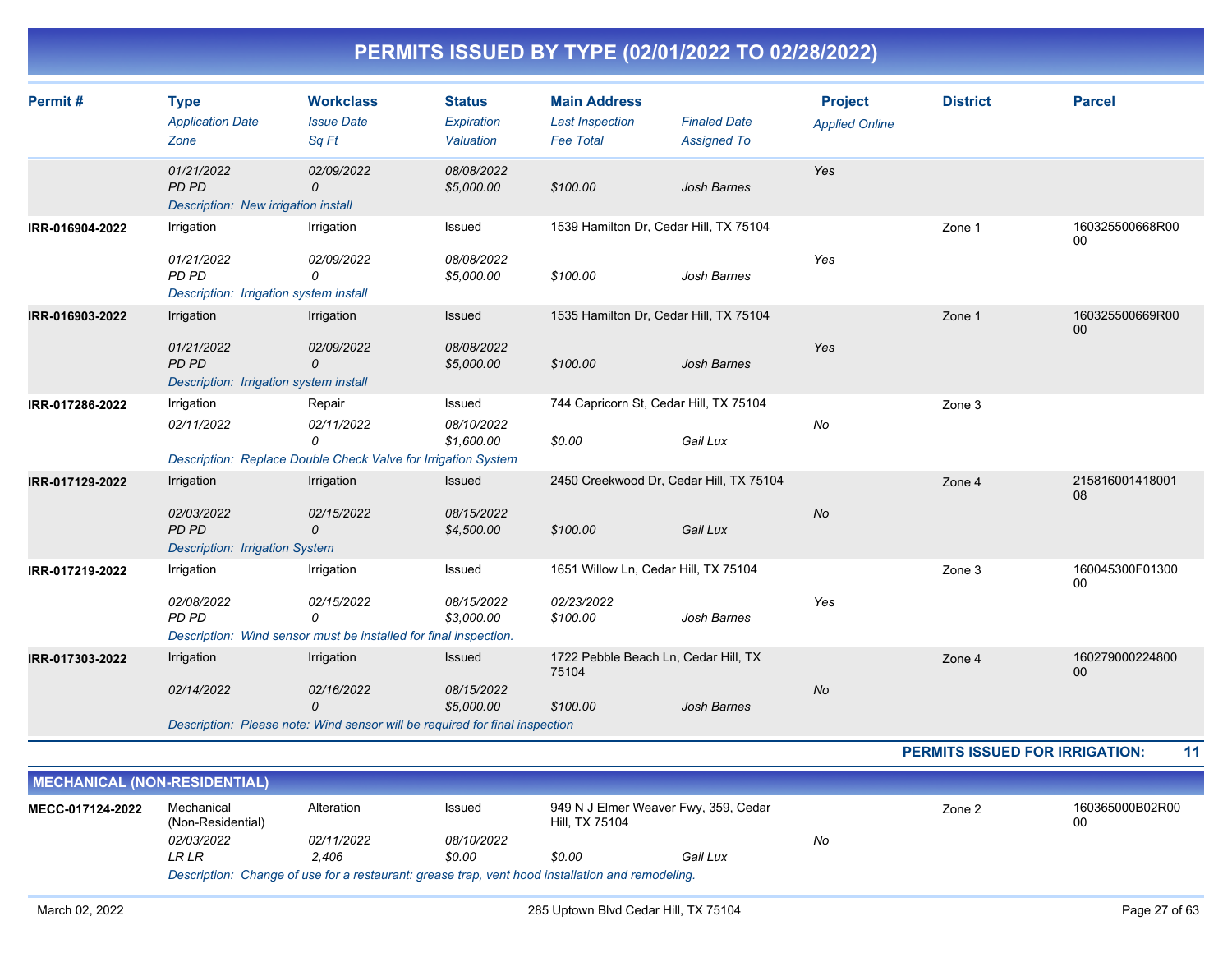| Permit#          | <b>Type</b><br><b>Application Date</b><br>Zone                                                    | <b>Workclass</b><br><b>Issue Date</b><br>Sq Ft                                                                              | <b>Status</b><br>Expiration<br>Valuation | <b>Main Address</b><br><b>Last Inspection</b><br><b>Fee Total</b>    | <b>Finaled Date</b><br><b>Assigned To</b> | <b>Project</b><br><b>Applied Online</b> | <b>District</b> | <b>Parcel</b>         |
|------------------|---------------------------------------------------------------------------------------------------|-----------------------------------------------------------------------------------------------------------------------------|------------------------------------------|----------------------------------------------------------------------|-------------------------------------------|-----------------------------------------|-----------------|-----------------------|
| MECC-017354-2022 | Mechanical<br>(Non-Residential)<br>02/15/2022<br>LR LR<br><b>Description: Daiguiri Connection</b> | Alteration<br>02/15/2022<br>1,995                                                                                           | Issued<br>08/15/2022<br>\$0.00           | 329 N J Elmer Weaver Fwy, 150, Cedar<br>Hill, TX 75104<br>\$0.00     | Gail Lux                                  | <b>No</b>                               | Zone 2          | 160128300B1R2A<br>300 |
| MECC-017360-2022 | Mechanical<br>(Non-Residential)<br>02/15/2022<br><b>LR LR</b>                                     | Alteration<br>02/15/2022<br>6.339<br>Description: tenant finish out of an existing restaurant building (prior Dave Seafood) | Issued<br>08/15/2022<br>\$0.00           | 350 E 1382 Hwy, Cedar Hill, TX 75104<br>\$0.00                       | Gail Lux                                  | No                                      | Zone 2          | 160364500000500<br>00 |
| MECC-017349-2022 | Mechanical<br>(Non-Residential)<br>02/15/2022<br><b>LR LR</b><br>Description: remodeling          | Alteration<br>02/15/2022<br>2,200                                                                                           | Issued<br>08/22/2022<br>\$0.00           | 223 E 1382 Hwy, 137, Cedar Hill, TX<br>75104<br>02/22/2022<br>\$0.00 | Gail Lux                                  | <b>No</b>                               | Zone 2          | 160304000000500<br>00 |

#### **PERMITS ISSUED FOR MECHANICAL (NON-RESIDENTIAL): 4**

|                  | <b>MECHANICAL (RESIDENTIAL)</b>                                             |                                                                |                             |                                              |                |     |        |                       |  |  |
|------------------|-----------------------------------------------------------------------------|----------------------------------------------------------------|-----------------------------|----------------------------------------------|----------------|-----|--------|-----------------------|--|--|
| MECR-017081-2022 | Mechanical<br>(Residential)                                                 | <b>HVAC Changeout</b>                                          | Issued                      | 2522 Texas Plume Rd, Cedar Hill, TX<br>75104 |                |     | Zone 4 | 160279000136200<br>00 |  |  |
|                  | 02/01/2022<br>PD PD                                                         | 02/01/2022<br>0                                                | 08/09/2022<br>\$350.00      | 02/10/2022<br>\$50.00                        | Jeanette Cosme | Yes |        |                       |  |  |
|                  |                                                                             | Description: Installing a 3 ton air handler with 10KW heat kit |                             |                                              |                |     |        |                       |  |  |
| MECR-017088-2022 | Mechanical<br>(Residential)                                                 | <b>HVAC Changeout</b>                                          | Issued                      | 447 Kimmel Dr, Cedar Hill, TX 75104          |                |     | Zone 1 | 160428000401700<br>00 |  |  |
|                  | 02/01/2022<br><b>PD PD</b>                                                  | 02/01/2022<br>0                                                | 08/16/2022<br>\$11,559.00   | 02/17/2022<br>\$50.00                        | Jeanette Cosme | Yes |        |                       |  |  |
|                  |                                                                             | Description: Replace 3.5 ton 14 seer heatpump in attic         |                             |                                              |                |     |        |                       |  |  |
| MECR-016069-2021 | Mechanical<br>(Residential)                                                 | <b>New Construction</b>                                        | Issued                      | 2534 Town View Dr, Cedar Hill, TX 76065      |                |     | Zone 4 | 215822001760001<br>08 |  |  |
|                  | 11/28/2021                                                                  | 02/11/2022<br>5,668                                            | <i>08/10/2022</i><br>\$0.00 | \$0.00                                       | Gail Lux       | No  |        |                       |  |  |
|                  | Description: LA 4654 GAR 737 VAL \$617,842<br><b>New Single Family Home</b> |                                                                |                             |                                              |                |     |        |                       |  |  |
| MECR-017316-2022 | Mechanical<br>(Residential)                                                 | <b>HVAC Changeout</b>                                          | Issued                      | 409 Sugar Mill Dr, Cedar Hill, TX 75104      |                |     | Zone 1 | 160200000101600<br>00 |  |  |
|                  | 02/14/2022<br><b>PD PD</b>                                                  | 02/14/2022<br>3.022                                            | 08/22/2022<br>\$18,825.30   | 02/22/2022<br>\$50.00                        | Jeanette Cosme | Yes |        |                       |  |  |
|                  | Description: Replacing HVAC system                                          |                                                                |                             |                                              |                |     |        |                       |  |  |
| MECR-017345-2022 | Mechanical<br>(Residential)                                                 | <b>New Construction</b>                                        | Issued                      | 325 Short St, Cedar Hill, TX 75104           |                |     | Zone 2 | 160035000200800<br>00 |  |  |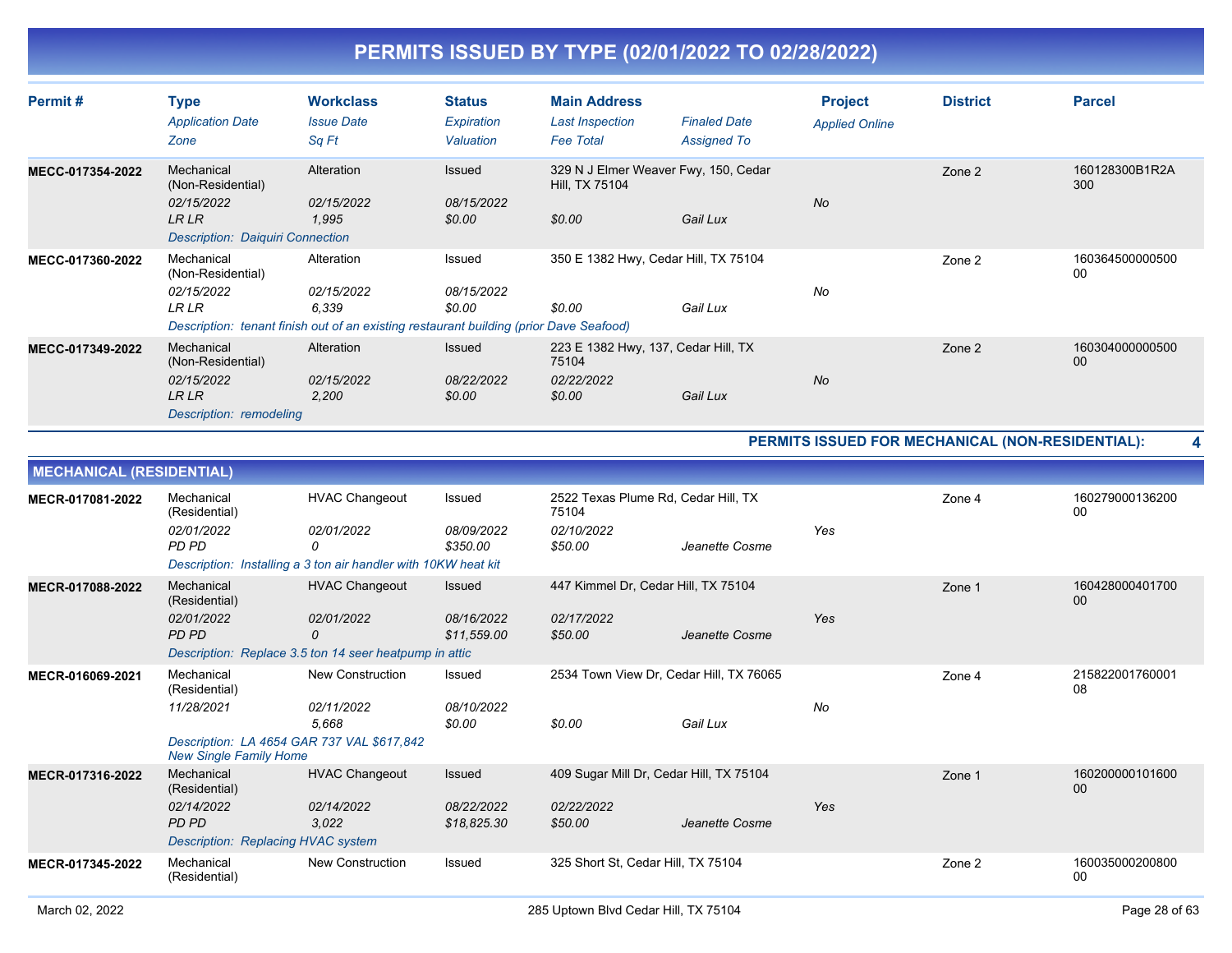| Permit#          | <b>Type</b><br><b>Application Date</b><br>Zone                                                                                                  | <b>Workclass</b><br><b>Issue Date</b><br>Sq Ft                                                                 | <b>Status</b><br>Expiration<br>Valuation | <b>Main Address</b><br><b>Last Inspection</b><br><b>Fee Total</b> | <b>Finaled Date</b><br><b>Assigned To</b> | <b>Project</b><br><b>Applied Online</b> | <b>District</b> | <b>Parcel</b>         |
|------------------|-------------------------------------------------------------------------------------------------------------------------------------------------|----------------------------------------------------------------------------------------------------------------|------------------------------------------|-------------------------------------------------------------------|-------------------------------------------|-----------------------------------------|-----------------|-----------------------|
|                  | 02/15/2022<br>Description: LA 1800 Val \$281,136<br><b>Single Family New Construction Permit</b>                                                | 02/15/2022<br>2.039                                                                                            | 08/15/2022<br>\$0.00                     | \$0.00                                                            | Gail Lux                                  | No                                      |                 |                       |
| MECR-016257-2021 | Mechanical<br>(Residential)<br>12/09/2021<br>PD PD<br>Description: LA 3198 GAR 755 VAL \$718,481                                                | <b>New Construction</b><br>02/15/2022<br>4,906                                                                 | Issued<br>08/15/2022<br>\$0.00           | 2450 Creekwood Dr, Cedar Hill, TX 75104<br>\$0.00                 | Gail Lux                                  | No                                      | Zone 4          | 215816001418001<br>08 |
| MECR-017402-2022 | Mechanical<br>(Residential)<br>02/16/2022<br>PD PD<br>LA 12511 Gar 1140 VAL \$1,200,000                                                         | <b>New Construction</b><br>02/16/2022<br>16.382<br>Description: Construction of a new single family residence. | Issued<br>08/15/2022<br>\$0.00           | 2427 Amber Leaf Ct, Cedar Hill, TX 75104<br>\$0.00                | Gail Lux                                  | No                                      | Zone 4          | 160279000136900<br>00 |
| MECR-017540-2022 | Mechanical<br>(Residential)<br>02/21/2022<br>Description: HVAC-- INSTALLING A 4 TON CONDENSER                                                   | <b>HVAC Changeout</b><br>02/21/2022<br>$\Omega$                                                                | Issued<br>08/20/2022<br>\$1,045.00       | 1000 N Cedar Hill Rd, Cedar Hill, TX<br>75104<br>\$50.00          | Jeanette Cosme                            | Yes                                     | Zone 2          | 160396000001400<br>00 |
| MECR-017171-2022 | Mechanical<br>(Residential)<br>02/06/2022<br>PD PD<br>Description: LA 2976 GAR 467 VAL \$163,680<br>Construction of new single family residence | <b>New Construction</b><br>02/24/2022<br>3,722                                                                 | Issued<br>08/23/2022<br>\$0.00           | 1834 Chadwick Dr, Cedar Hill, TX 75104<br>\$0.00                  | Gail Lux                                  | No                                      | Zone 3          | 160045300L02200<br>00 |
| MECR-017158-2022 | Mechanical<br>(Residential)<br>02/05/2022<br>PD PD<br>Description: LA 3801 GAR 719 VAL 209,055<br>Construction of new single family residence   | <b>New Construction</b><br>02/24/2022<br>4.920                                                                 | <b>Issued</b><br>08/23/2022<br>\$0.00    | 1819 Orlando Dr, Cedar Hill, TX 75104<br>\$0.00                   | Gail Lux                                  | <b>No</b>                               | Zone 3          | 160045300K01800<br>00 |
| MECR-017150-2022 | Mechanical<br>(Residential)<br>02/05/2022<br>PD PD<br>Description: LA 3955 GAR 434 VAL \$214,525<br>Construction of new single family residence | <b>New Construction</b><br>02/24/2022<br>4,784                                                                 | Issued<br>08/23/2022<br>\$0.00           | 1911 Silver Creek Ln, Cedar Hill, TX<br>75104<br>\$0.00           | Gail Lux                                  | No                                      | Zone 3          | 160045300R01600<br>00 |
| MECR-017162-2022 | Mechanical<br>(Residential)<br>02/05/2022<br><b>PD PD</b>                                                                                       | <b>New Construction</b><br>02/24/2022<br>3,498                                                                 | <b>Issued</b><br>08/23/2022<br>\$0.00    | 1822 Orlando Dr, Cedar Hill, TX 75104<br>\$0.00                   | Gail Lux                                  | No                                      | Zone 3          | 160045300T00500<br>00 |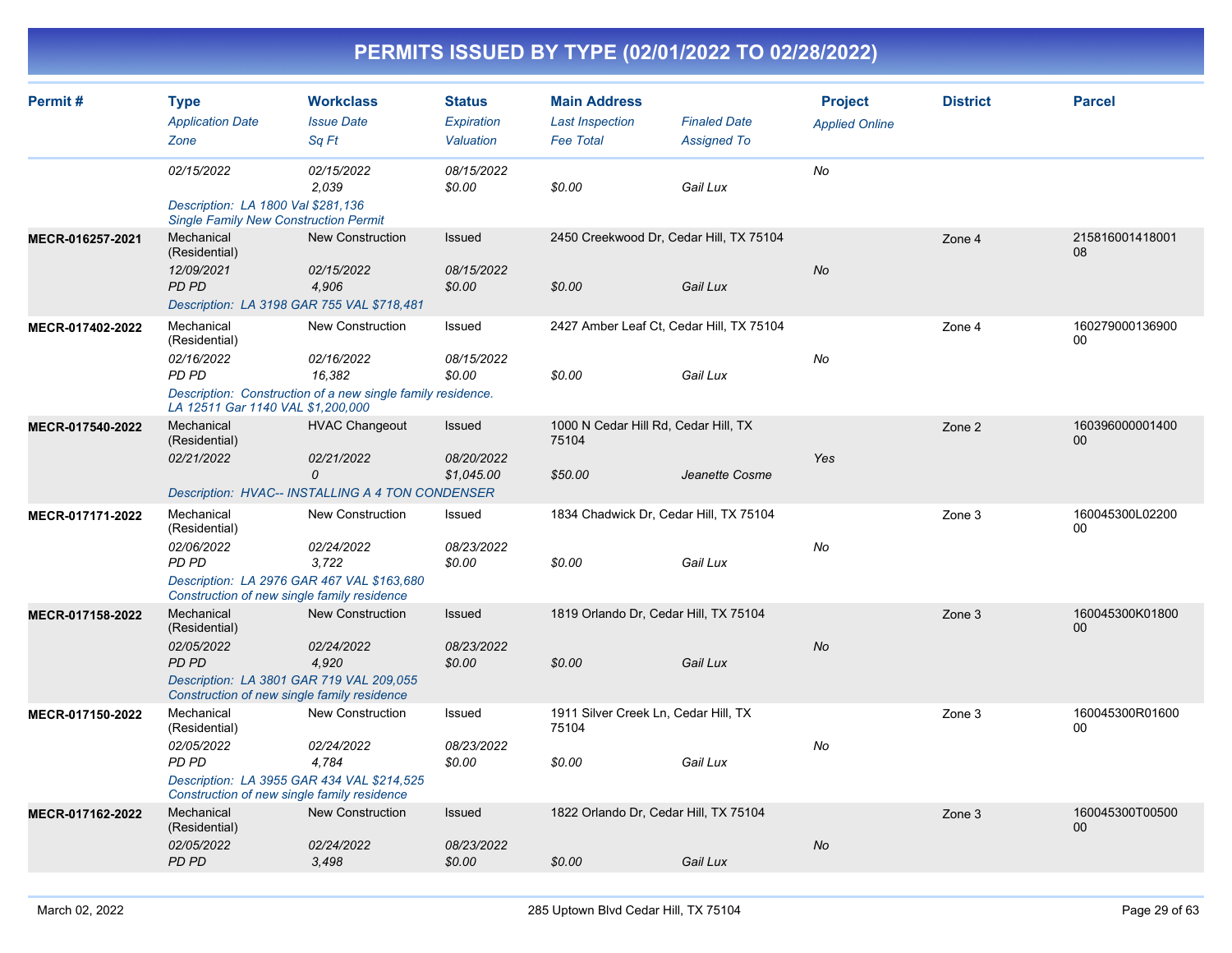|                  |                                                           |                                                                                                                                                                                                              |                                           |                                                                   | PERMITS ISSUED BY TYPE (02/01/2022 TO 02/28/2022)    |                                         |                 |                           |
|------------------|-----------------------------------------------------------|--------------------------------------------------------------------------------------------------------------------------------------------------------------------------------------------------------------|-------------------------------------------|-------------------------------------------------------------------|------------------------------------------------------|-----------------------------------------|-----------------|---------------------------|
| Permit#          | <b>Type</b><br><b>Application Date</b><br>Zone            | <b>Workclass</b><br><b>Issue Date</b><br>Sq Ft                                                                                                                                                               | <b>Status</b><br>Expiration<br>Valuation  | <b>Main Address</b><br><b>Last Inspection</b><br><b>Fee Total</b> | <b>Finaled Date</b><br><b>Assigned To</b>            | <b>Project</b><br><b>Applied Online</b> | <b>District</b> | <b>Parcel</b>             |
|                  |                                                           | Description: LA 2772 GAR 432 VAL \$152,460<br>Construction of new single family residence                                                                                                                    |                                           |                                                                   |                                                      |                                         |                 |                           |
| MECR-017154-2022 | Mechanical<br>(Residential)<br>02/05/2022<br>PD PD        | New Construction<br>02/24/2022<br>5,160<br>Description: Construction of new single family residence                                                                                                          | Issued<br>08/23/2022<br>\$0.00            | \$0.00                                                            | 1822 Chadwick Dr, Cedar Hill, TX 75104<br>Gail Lux   | No                                      | Zone 3          | 160045300L02000<br>00     |
| MECR-017142-2022 | Mechanical<br>(Residential)<br>02/04/2022<br>PD PD        | <b>New Construction</b><br>02/24/2022<br>3,134<br>Description: LA 2428 GAR 413 VAL \$133,540<br>Construction of new single family residence                                                                  | Issued<br>08/23/2022<br>\$0.00            | \$0.00                                                            | 1802 Ranch View Dr, Cedar Hill, TX 75104<br>Gail Lux | No                                      | Zone 3          | 160045300K00600<br>$00\,$ |
| MECR-017138-2022 | Mechanical<br>(Residential)<br>02/04/2022<br>PD PD        | New Construction<br>02/24/2022<br>4,969<br>Description: Construction of new single family residence                                                                                                          | Issued<br>08/23/2022<br>\$0.00            | \$0.00                                                            | 1807 Ranch View Dr, Cedar Hill, TX 75104<br>Gail Lux | No                                      | Zone 3          | 160045300L03300<br>00     |
| MECR-017175-2022 | Mechanical<br>(Residential)<br>02/06/2022<br>PD PD        | <b>New Construction</b><br>02/24/2022<br>3,722<br>Description: LA 2833 GAR 649 VAL \$155,815<br>Construction of new single family residence                                                                  | Issued<br>08/23/2022<br>\$0.00            | \$0.00                                                            | 1827 Orlando Dr, Cedar Hill, TX 75104<br>Gail Lux    | No                                      | Zone 3          | 160045300K01600<br>$00\,$ |
| MECR-017166-2022 | Mechanical<br>(Residential)<br>02/05/2022<br><b>PD PD</b> | <b>New Construction</b><br>02/24/2022<br>5,380<br>Description: LA 4375 GAR 665 VAL \$240,625<br>Construction of new single family residence                                                                  | Issued<br>08/23/2022<br>\$0.00            | \$0.00                                                            | 1810 Ranch View Dr, Cedar Hill, TX 75104<br>Gail Lux | No                                      | Zone 3          | 160045300K00800<br>00     |
| MECR-017146-2022 | Mechanical<br>(Residential)<br>02/04/2022<br>PD PD        | New Construction<br>02/24/2022<br>2,995<br>Description: LA 2110 GAR 667 VAL \$116,050<br>Construction of new single family residence                                                                         | Issued<br>08/23/2022<br>\$0.00            | \$0.00                                                            | 1811 Marlow Dr, Cedar Hill, TX 75104<br>Gail Lux     | No                                      | Zone 3          | 160045300T01100<br>00     |
| MECR-017767-2022 | Mechanical<br>(Residential)<br>02/25/2022                 | <b>HVAC Changeout</b><br>02/25/2022<br>1,704<br>Description: replacing indoor and outdoor hvac system 4 ton heat pump with 15 kw heat kit, electrical whip and discconect and add condensation safety switch | Issued<br><i>08/24/2022</i><br>\$4,100.00 | 516 Vincent St, Cedar Hill, TX 75104<br>\$50.00                   | Jeanette Cosme                                       | Yes                                     | Zone 2          | 160206300G00700<br>00     |
| MECR-017757-2022 | Mechanical<br>(Residential)                               | Repair                                                                                                                                                                                                       | <b>Issued</b>                             |                                                                   | 138 Sheffield Dr, Cedar Hill, TX 75104               |                                         | Zone 2          | 160115000900700<br>00     |

٦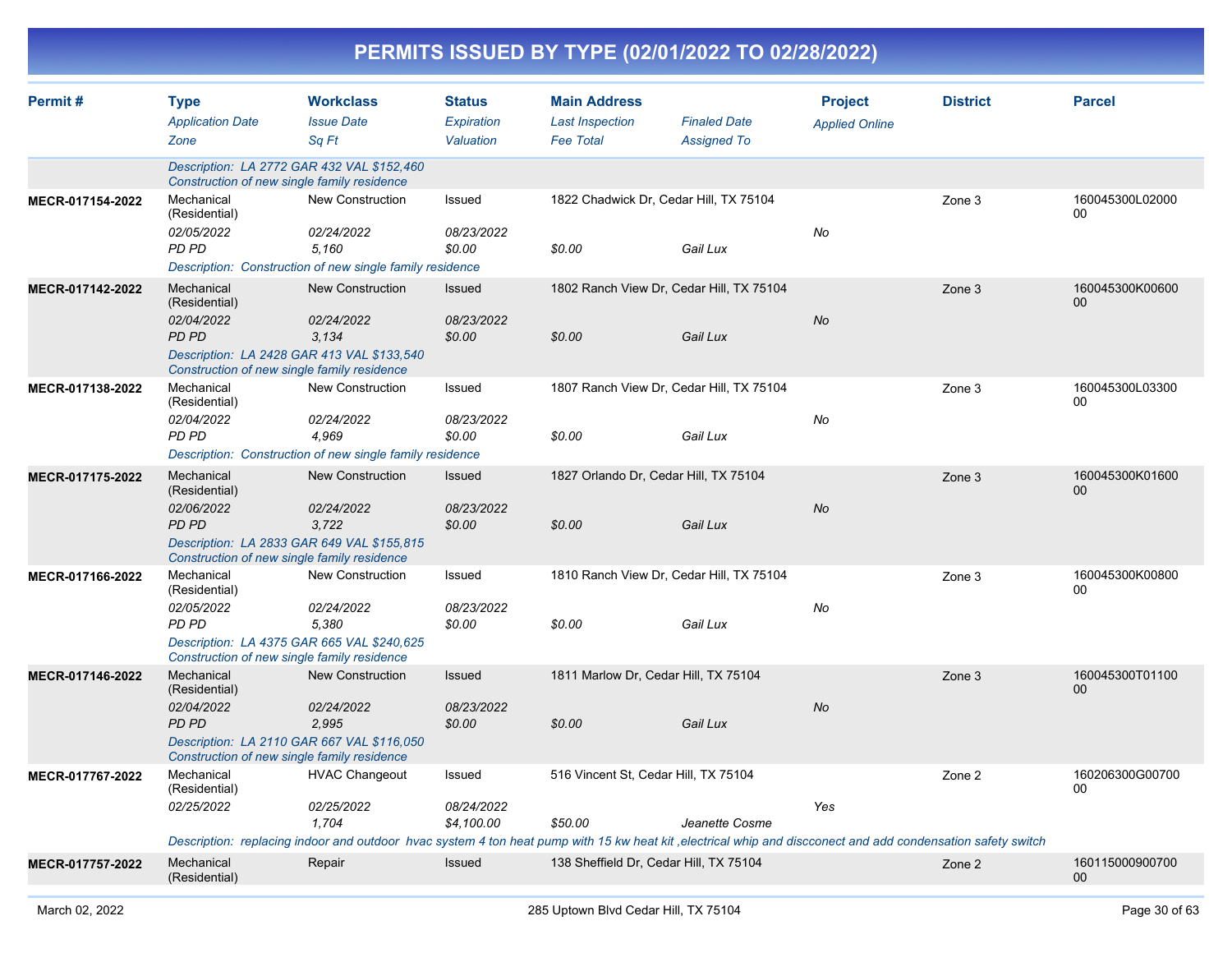| Permit#          | <b>Type</b><br><b>Application Date</b><br>Zone | <b>Workclass</b><br><b>Issue Date</b><br>Sq Ft                                                 | <b>Status</b><br>Expiration<br>Valuation | <b>Main Address</b><br>Last Inspection<br><b>Fee Total</b> | <b>Finaled Date</b><br><b>Assigned To</b> | <b>Project</b><br><b>Applied Online</b> | <b>District</b> | <b>Parcel</b>         |
|------------------|------------------------------------------------|------------------------------------------------------------------------------------------------|------------------------------------------|------------------------------------------------------------|-------------------------------------------|-----------------------------------------|-----------------|-----------------------|
|                  | 02/25/2022<br>Description: fire repair         | 02/25/2022<br>1,800                                                                            | 08/24/2022<br>\$150,660.92               | \$50.00                                                    | Jeanette Cosme                            | <b>No</b>                               |                 |                       |
| MECR-017893-2022 | Mechanical<br>(Residential)<br>02/28/2022      | <b>HVAC Changeout</b><br>02/28/2022<br>0<br>Description: REPLACING 3.5 TON ELECTRIC HAV SYSTEM | Issued<br>08/27/2022<br>\$9,823.00       | 1407 Bee Hive Dr, Cedar Hill, TX 75104<br>\$50.00          | Jeanette Cosme                            | Yes                                     | Zone 2          | 161100300F01500<br>00 |
| MECR-017883-2022 | Mechanical<br>(Residential)<br>02/28/2022      | <b>HVAC Changeout</b><br>02/28/2022<br>0<br>Description: INSTALL 2 TON H/P CONDENSER           | Issued<br>08/27/2022<br>\$0.00           | 2502 Garrett Ct. Cedar Hill, TX 75104<br>\$50.00           | Jeanette Cosme                            | Yes                                     | Zone 4          | 215818001628001<br>08 |

**PERMITS ISSUED FOR MECHANICAL (RESIDENTIAL): 22**

| <b>PLUMBING (NON-RESIDENTIAL)</b> |                                                                                              |                                                                                                            |                                    |                                                                                |          |           |        |                       |
|-----------------------------------|----------------------------------------------------------------------------------------------|------------------------------------------------------------------------------------------------------------|------------------------------------|--------------------------------------------------------------------------------|----------|-----------|--------|-----------------------|
| PLMC-017084-2022                  | Plumbing<br>(Non-Residential)<br>02/01/2022<br>PD PD<br>Description: Replace 1" DCV          | Repair<br>02/01/2022<br>0                                                                                  | Issued<br>08/08/2022<br>\$772.50   | 1515 Forest Creek Dr, Cedar Hill, TX<br>75104<br>02/08/2022<br>\$50.00         | Gail Lux | No        | Zone 3 |                       |
| PLMC-017083-2022                  | Plumbing<br>(Non-Residential)<br>02/01/2022<br>PD PD<br>Description: Replace existing 2" DCV | Repair<br>02/01/2022<br>0                                                                                  | Issued<br>08/08/2022<br>\$1,450.00 | 1501 Oak Park Dr, Cedar Hill, TX 75104<br>02/08/2022<br>\$50.00                | Gail Lux | <b>No</b> | Zone 3 | 160045200C00A00<br>00 |
| PLMC-017097-2022                  | Plumbing<br>(Non-Residential)<br>02/01/2022<br><b>LR LR</b><br>Description: Replace 2" DCV   | Repair<br>02/01/2022<br>0                                                                                  | Issued<br>08/16/2022<br>\$1,911.86 | 435 E 1382 Hwy, Cedar Hill, TX 75104<br>02/17/2022<br>\$50.00                  | Gail Lux | No        | Zone 2 | 160104900C06R00<br>00 |
| PLMC-017265-2022                  | Plumbing<br>(Non-Residential)<br>02/10/2022<br>PD PD                                         | Alteration<br>02/10/2022<br>0<br>Description: Install 1/2" Watts LF RPZ @water supply for ice maker filter | Issued<br>08/16/2022<br>\$0.00     | 305 W 1382 Hwy, Cedar Hill, TX 75104<br>02/17/2022<br>\$50.00                  | Gail Lux | Yes       | Zone 2 | 160456500A02R00<br>00 |
| PLMC-017125-2022                  | Plumbing<br>(Non-Residential)<br>02/03/2022<br><b>LR LR</b>                                  | Alteration<br>02/11/2022<br>2,406                                                                          | Issued<br>08/29/2022<br>\$0.00     | 949 N J Elmer Weaver Fwy, 359, Cedar<br>Hill, TX 75104<br>03/01/2022<br>\$0.00 | Gail Lux | No        | Zone 2 | 160365000B02R00<br>00 |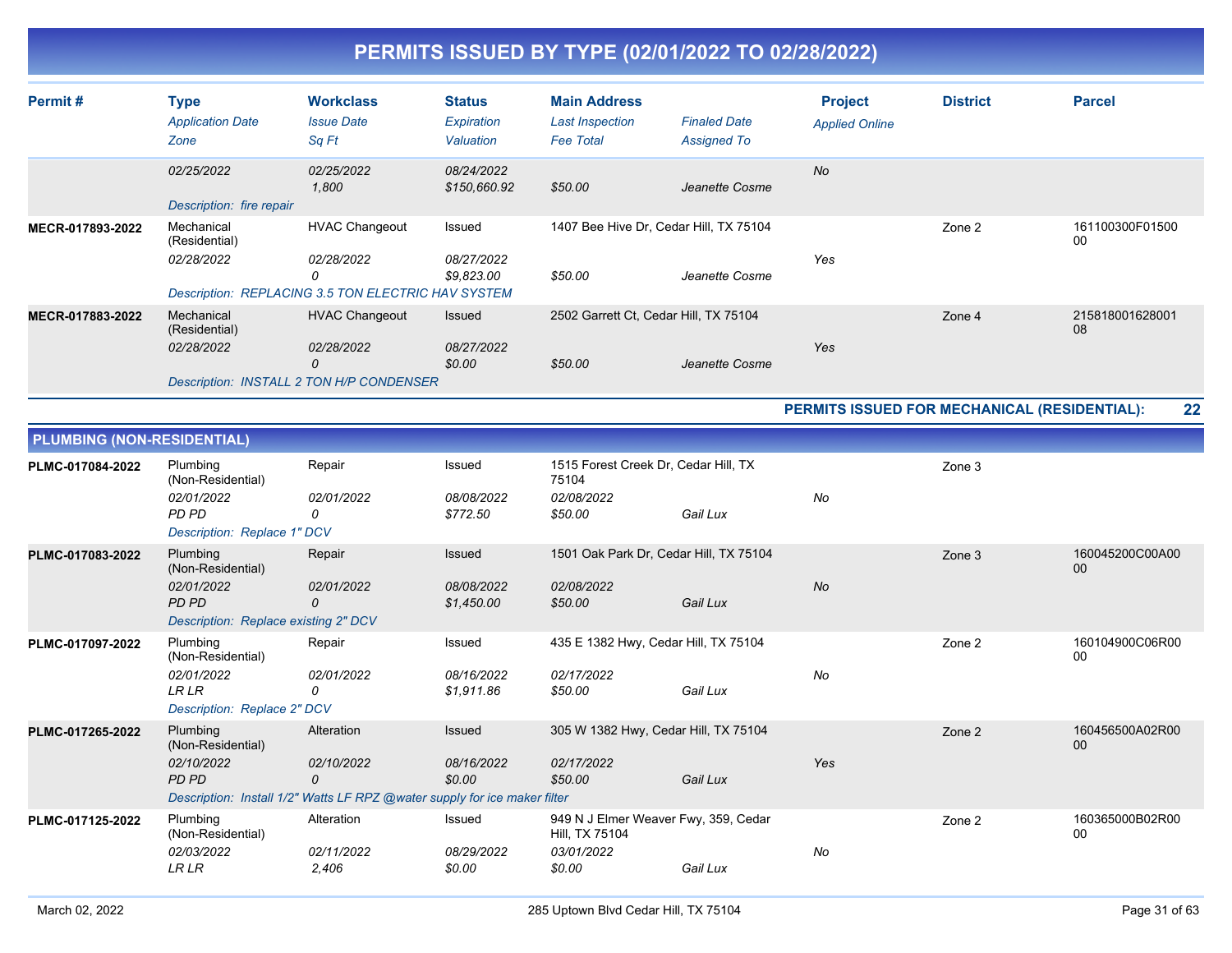|                  |                                             |                                                                                        |                             | PERMITS ISSUED BY TYPE (02/01/2022 TO 02/28/2022)                                                |                     |                       |                 |                       |
|------------------|---------------------------------------------|----------------------------------------------------------------------------------------|-----------------------------|--------------------------------------------------------------------------------------------------|---------------------|-----------------------|-----------------|-----------------------|
| Permit#          | <b>Type</b>                                 | <b>Workclass</b>                                                                       | <b>Status</b>               | <b>Main Address</b>                                                                              |                     | <b>Project</b>        | <b>District</b> | <b>Parcel</b>         |
|                  | <b>Application Date</b>                     | <b>Issue Date</b>                                                                      | Expiration                  | <b>Last Inspection</b>                                                                           | <b>Finaled Date</b> | <b>Applied Online</b> |                 |                       |
|                  | Zone                                        | Sa Ft                                                                                  | Valuation                   | <b>Fee Total</b>                                                                                 | <b>Assigned To</b>  |                       |                 |                       |
|                  |                                             |                                                                                        |                             | Description: Change of use for a restaurant: grease trap, vent hood installation and remodeling. |                     |                       |                 |                       |
| PLMC-017350-2022 | Plumbing<br>(Non-Residential)<br>02/15/2022 | Alteration<br>02/15/2022                                                               | <b>Issued</b><br>08/22/2022 | 223 E 1382 Hwy, 137, Cedar Hill, TX<br>75104<br>02/22/2022                                       |                     | <b>No</b>             | Zone 2          | 160304000000500<br>00 |
|                  | <b>LRLR</b><br>Description: remodeling      | 2.200                                                                                  | \$0.00                      | \$0.00                                                                                           | Gail Lux            |                       |                 |                       |
| PLMC-017355-2022 | Plumbing<br>(Non-Residential)               | Alteration                                                                             | Issued                      | 329 N J Elmer Weaver Fwy, 150, Cedar<br>Hill, TX 75104                                           |                     |                       | Zone 2          | 160128300B1R2A<br>300 |
|                  | 02/15/2022                                  | 02/15/2022                                                                             | 08/15/2022                  |                                                                                                  |                     | No                    |                 |                       |
|                  | <b>LRLR</b>                                 | 1.995                                                                                  | \$0.00                      | \$0.00                                                                                           | Gail Lux            |                       |                 |                       |
|                  | <b>Description: Daiguiri Connection</b>     |                                                                                        |                             |                                                                                                  |                     |                       |                 |                       |
| PLMC-017361-2022 | Plumbing<br>(Non-Residential)               | Alteration                                                                             | Issued                      | 350 E 1382 Hwy, Cedar Hill, TX 75104                                                             |                     |                       | Zone 2          | 160364500000500<br>00 |
|                  | 02/15/2022<br><b>LRLR</b>                   | 02/15/2022<br>6,339                                                                    | 08/15/2022<br>\$0.00        | \$0.00                                                                                           | Gail Lux            | No                    |                 |                       |
|                  |                                             | Description: tenant finish out of an existing restaurant building (prior Dave Seafood) |                             |                                                                                                  |                     |                       |                 |                       |
| PLMC-017481-2022 | Plumbing<br>(Non-Residential)               | Repair                                                                                 | Issued                      | 301 N Joe Wilson Rd, Cedar Hill, TX<br>75104                                                     |                     |                       | Zone 2          | 650711755100106<br>00 |
|                  | 02/18/2022                                  | 02/18/2022                                                                             | 08/24/2022                  | 02/25/2022                                                                                       |                     | Yes                   |                 |                       |
|                  | <b>MF MF</b>                                | 0                                                                                      | \$2,500.00                  | \$50.00                                                                                          | Gail Lux            |                       |                 |                       |
|                  |                                             | Description: Replace doublecheck at Building 16 next to unit 166                       |                             |                                                                                                  |                     |                       |                 |                       |

**PERMITS ISSUED FOR PLUMBING (NON-RESIDENTIAL): 9**

| <b>PLUMBING (RESIDENTIAL)</b>                 |                                                 |                     |                          |                                               |                 |           |        |                       |
|-----------------------------------------------|-------------------------------------------------|---------------------|--------------------------|-----------------------------------------------|-----------------|-----------|--------|-----------------------|
| Plumbing<br>PLMR-017098-2022<br>(Residential) |                                                 | Repair              | <b>Issued</b>            | 1130 S Joe Wilson Rd, Cedar Hill, TX<br>75104 |                 |           | Zone 3 | 650133045100906<br>00 |
|                                               | 02/01/2022<br>PD PD                             | 02/01/2022<br>0     | 08/01/2022<br>\$1,200.00 | \$50.00                                       | Jeanette Cosme  | Yes       |        |                       |
|                                               | Description: running gas line to generator      |                     |                          |                                               |                 |           |        |                       |
| PLMR-017095-2022                              | Plumbing<br>(Residential)                       | Alteration          | Issued                   | 806 Tangle Way Ct, Cedar Hill, TX 75104       |                 |           | Zone 4 | 160280001201100<br>00 |
|                                               | 02/01/2022<br>PD PD                             | 02/01/2022<br>0     | 08/01/2022<br>\$0.00     | \$50.00                                       | Andrew Lipscomb | No        |        |                       |
|                                               | Description: intalling 24 kw stand by generator |                     |                          |                                               |                 |           |        |                       |
| PLMR-017111-2022                              | Plumbing<br>(Residential)                       | Pool                | <b>Issued</b>            | 2501 Tamaron Cove, Cedar Hill, TX 75104       |                 |           | Zone 4 | 160279700042400<br>00 |
|                                               | 02/02/2022<br>PD PD                             | 02/02/2022<br>3,361 | 08/20/2022<br>\$0.00     | 02/21/2022<br>\$0.00                          | Josh Barnes     | <b>No</b> |        |                       |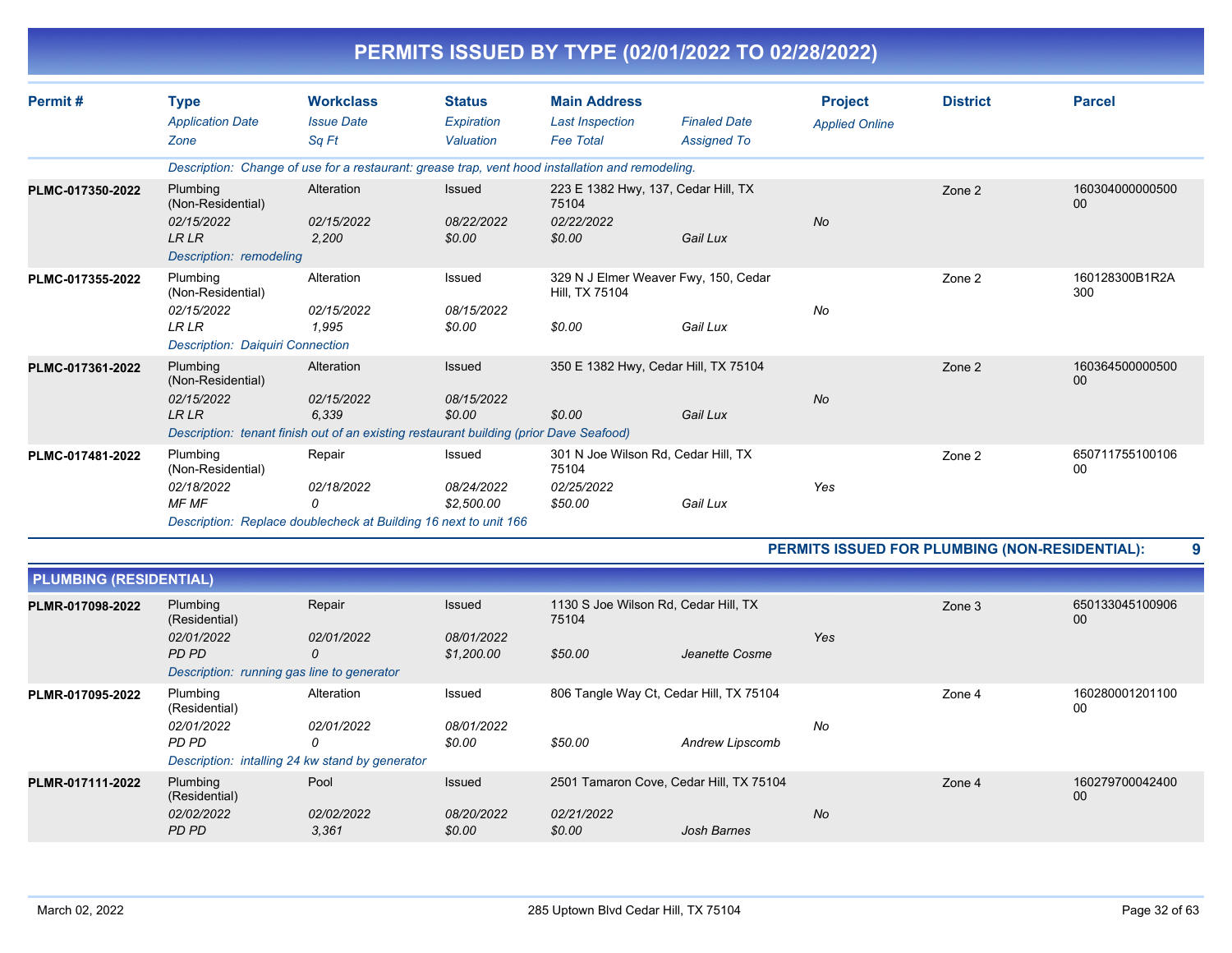|                  |                                                                                               |                                                                                                                                                                                                                                                                                   |                                           |                                                                   | PERMITS ISSUED BY TYPE (02/01/2022 TO 02/28/2022)                                                                                         |                                         |                 |                                    |
|------------------|-----------------------------------------------------------------------------------------------|-----------------------------------------------------------------------------------------------------------------------------------------------------------------------------------------------------------------------------------------------------------------------------------|-------------------------------------------|-------------------------------------------------------------------|-------------------------------------------------------------------------------------------------------------------------------------------|-----------------------------------------|-----------------|------------------------------------|
| Permit#          | <b>Type</b><br><b>Application Date</b><br>Zone                                                | <b>Workclass</b><br><b>Issue Date</b><br>Sq Ft                                                                                                                                                                                                                                    | <b>Status</b><br>Expiration<br>Valuation  | <b>Main Address</b><br><b>Last Inspection</b><br><b>Fee Total</b> | <b>Finaled Date</b><br><b>Assigned To</b>                                                                                                 | <b>Project</b><br><b>Applied Online</b> | <b>District</b> | <b>Parcel</b>                      |
|                  |                                                                                               | Description: concrete in-ground pool with concrete deck.<br>1. Fill device will require backflow protection<br>3. If re-route of sewer is needed, inspections will be required before it is covered.<br>4. Please note the pool is in drainage path and may need to be addressed. |                                           |                                                                   | 2. Fence/pool barrier will be required to be compliant with UL 2017 including any house doors with direct access to the fenced pool area. |                                         |                 |                                    |
| PLMR-017109-2022 | Plumbing<br>(Residential)<br>02/02/2022<br><b>PD PD</b>                                       | Alteration<br>02/02/2022<br>10<br>Description: Install 18KW home standby generator 200ATS                                                                                                                                                                                         | Issued<br>08/01/2022<br>\$0.00            | \$0.00                                                            | 229 Armstrong Dr, Cedar Hill, TX 75104<br>Gail Lux                                                                                        | No                                      | Zone 2          | 161100200414R00<br>00              |
| PLMR-017211-2022 | Plumbing<br>(Residential)<br>02/08/2022<br><b>PD PD</b><br><b>Description: GAS WH INSTALL</b> | <b>Water Heater</b><br>02/08/2022<br>0                                                                                                                                                                                                                                            | <b>Issued</b><br>08/10/2022<br>\$600.00   | 1614 Tuley St, Cedar Hill, TX 75104<br>02/11/2022<br>\$50.00      | Jeanette Cosme                                                                                                                            | Yes                                     | Zone 1          | 160059100600800<br>00              |
| PLMR-017253-2022 | Plumbing<br>(Residential)<br>02/09/2022                                                       | <b>Water Heater</b><br>02/09/2022<br>0<br>Description: Replace 50 gallon electric water heater                                                                                                                                                                                    | Issued<br>08/10/2022<br>\$1,340.00        | 02/11/2022<br>\$50.00                                             | 661 Honeysuckle Ln, Cedar Hill, TX 75104<br>Jeanette Cosme                                                                                | Yes                                     | Zone 2          | 160395600801400<br>00              |
| PLMR-017235-2022 | Plumbing<br>(Residential)<br>02/09/2022                                                       | <b>Water Heater</b><br>02/09/2022<br>$\Omega$<br>Description: Replace 50 gallon electric water heater                                                                                                                                                                             | Issued<br>08/16/2022<br>\$0.00            | 02/17/2022<br>\$50.00                                             | 826 Clover Hill Ln, Cedar Hill, TX 75104<br>Jeanette Cosme                                                                                | Yes                                     | Zone 2          | 160395901301900<br>00 <sub>0</sub> |
| PLMR-017238-2022 | Plumbing<br>(Residential)<br>02/09/2022<br><b>PD PD</b>                                       | Water Heater<br>02/09/2022<br>2,074<br>Description: replace gas water heater in the garage                                                                                                                                                                                        | Issued<br><i>08/09/2022</i><br>\$1,600.00 | 02/10/2022<br>\$50.00                                             | 1564 Hamilton Dr, Cedar Hill, TX 75104<br>Jeanette Cosme                                                                                  | Yes                                     | Zone 1          | 160325501100100<br>00              |
| PLMR-017260-2022 | Plumbing<br>(Residential)<br>02/10/2022<br><b>Description: GAS YARD INSTALL</b>               | Alteration<br>02/10/2022<br>0                                                                                                                                                                                                                                                     | Issued<br>08/13/2022<br>\$3,200.00        | 02/14/2022<br>\$50.00                                             | 622 S Clark Rd, Cedar Hill, TX 75104<br>Jeanette Cosme                                                                                    | Yes                                     | Zone 2          | 650304365102500<br>00              |
| PLMR-017255-2022 | Plumbing<br>(Residential)<br>02/10/2022<br>PD PD                                              | Alteration<br>02/10/2022<br>$\mathcal I$<br>Description: Install whole house water filtration                                                                                                                                                                                     | Issued<br>08/10/2022<br>\$6,876.00        | 02/11/2022<br>\$50.00                                             | 107 Hamilton Ct, Cedar Hill, TX 75104<br>Jeanette Cosme                                                                                   | Yes                                     | Zone 1          | 160325501001500<br>00              |
| PLMR-016070-2021 | Plumbing<br>(Residential)                                                                     | New Construction                                                                                                                                                                                                                                                                  | Issued                                    |                                                                   | 2534 Town View Dr, Cedar Hill, TX 76065                                                                                                   |                                         | Zone 4          | 215822001760001<br>08              |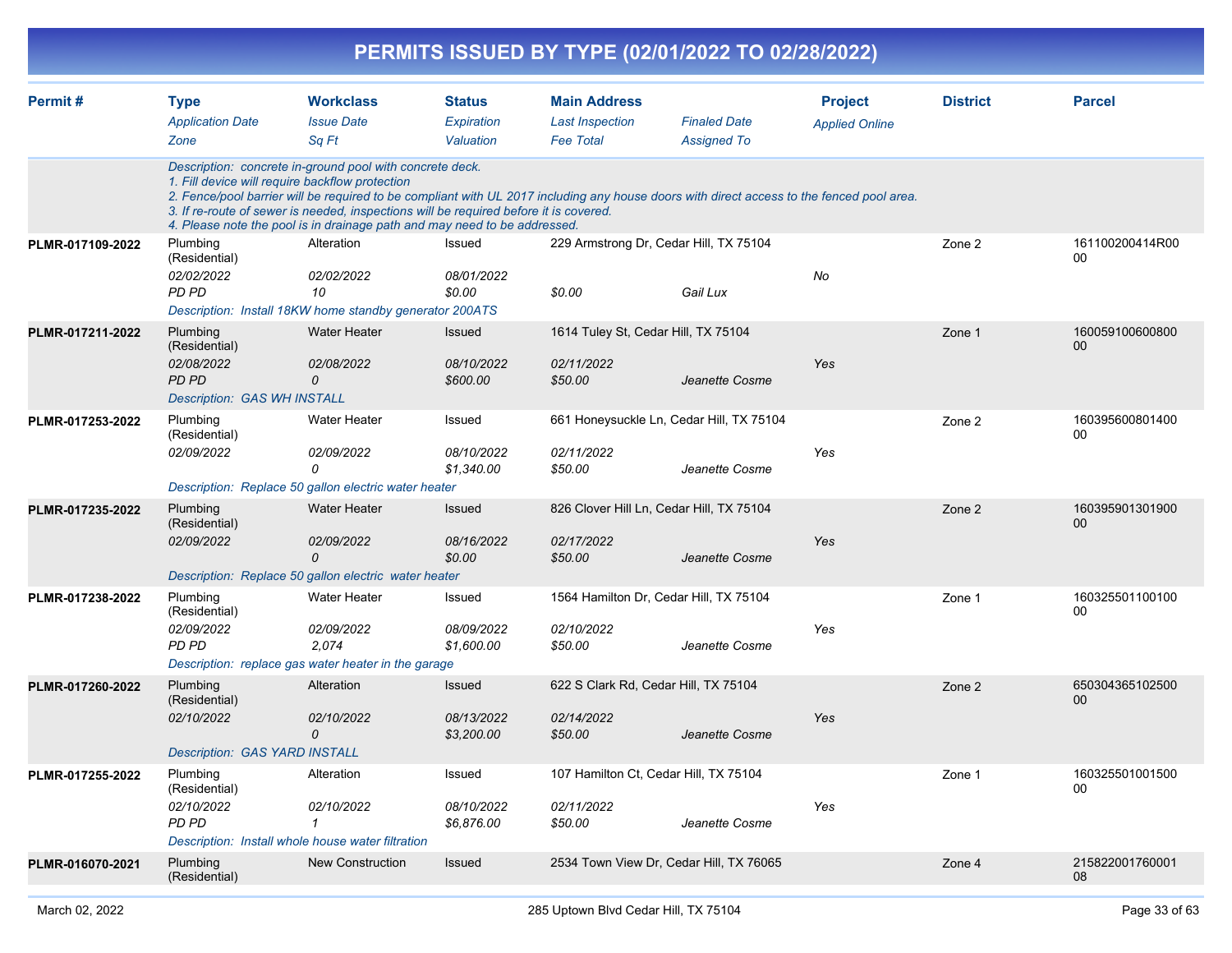| Permit#          | <b>Type</b><br><b>Application Date</b><br>Zone                                                                                | <b>Workclass</b><br><b>Issue Date</b><br>Sq Ft                                                                    | <b>Status</b><br>Expiration<br>Valuation | <b>Main Address</b><br><b>Last Inspection</b><br><b>Fee Total</b> | <b>Finaled Date</b><br><b>Assigned To</b> | <b>Project</b><br><b>Applied Online</b> | <b>District</b> | <b>Parcel</b>                      |
|------------------|-------------------------------------------------------------------------------------------------------------------------------|-------------------------------------------------------------------------------------------------------------------|------------------------------------------|-------------------------------------------------------------------|-------------------------------------------|-----------------------------------------|-----------------|------------------------------------|
|                  | 11/28/2021<br>Description: LA 4654 GAR 737 VAL \$617,842<br><b>New Single Family Home</b>                                     | 02/11/2022<br>5,668                                                                                               | 08/10/2022<br>\$0.00                     | \$0.00                                                            | Gail Lux                                  | No                                      |                 |                                    |
| PLMR-017281-2022 | Plumbing<br>(Residential)<br>02/11/2022<br>PD PD                                                                              | Repair<br>02/11/2022<br>0<br>Description: repaired gas leak, needs gas pressure test to release meter from atmos. | Issued<br>08/16/2022<br>\$0.00           | 804 Serenity Dr, Cedar Hill, TX 75104<br>02/17/2022<br>\$50.00    | Jeanette Cosme                            | Yes                                     | Zone 3          | 160343000F00800<br>00              |
| PLMR-017299-2022 | Plumbing<br>(Residential)<br>02/12/2022<br><b>PD PD</b><br>Description: Install water heater                                  | <b>Water Heater</b><br>02/12/2022<br>$\mathbf 1$                                                                  | Issued<br>08/17/2022<br>\$1,626.00       | 743 Monique Ct, Cedar Hill, TX 75104<br>02/18/2022<br>\$50.00     | Jeanette Cosme                            | Yes                                     | Zone 1          | 160208500A01000<br>$00\,$          |
| PLMR-017309-2022 | Plumbing<br>(Residential)<br>02/14/2022                                                                                       | Alteration<br>02/14/2022<br>0<br>Description: Instll 24KW home standby generator with 2 200A ATS. (Propane)       | Issued<br>08/13/2022<br>\$0.00           | 2218 Becky Ln, Cedar Hill, TX 75104<br>\$0.00                     | Gail Lux                                  | No                                      | Zone 4          | 215818001529001<br>08              |
| PLMR-017323-2022 | Plumbing<br>(Residential)<br>02/14/2022<br><b>PD PD</b>                                                                       | Water Heater<br>02/14/2022<br>$\mathbf{\overline{1}}$<br>Description: Install 50 Gallon Gas Water Heater          | Issued<br>08/29/2022<br>\$1,300.00       | 1312 Rabbit Ridge, Cedar Hill, TX 75104<br>03/01/2022<br>\$50.00  | Jeanette Cosme                            | Yes                                     | Zone 1          | 160386000G01600<br>00              |
| PLMR-017357-2022 | Plumbing<br>(Residential)<br>02/15/2022<br>Description: replacing water heater tank                                           | <b>Water Heater</b><br>02/15/2022<br>2,470                                                                        | Issued<br>08/17/2022<br>\$2,650.00       | 1865 Mansfield Rd, Cedar Hill, TX 75104<br>02/18/2022<br>\$50.00  | Jeanette Cosme                            | Yes                                     | Zone 1          | 651061765100400<br>00              |
| PLMR-017346-2022 | Plumbing<br>(Residential)<br>02/15/2022<br>Description: LA 1800 Val \$281,136<br><b>Single Family New Construction Permit</b> | New Construction<br>02/15/2022<br>2,039                                                                           | <b>Issued</b><br>08/15/2022<br>\$0.00    | 325 Short St, Cedar Hill, TX 75104<br>\$0.00                      | Gail Lux                                  | No                                      | Zone 2          | 160035000200800<br>00              |
| PLMR-016259-2021 | Plumbing<br>(Residential)<br>12/09/2021<br>PD PD<br>Description: LA 3198 GAR 755 VAL \$718,481                                | <b>New Construction</b><br>02/15/2022<br>4,906                                                                    | Issued<br>08/15/2022<br>\$0.00           | 2450 Creekwood Dr, Cedar Hill, TX 75104<br>\$0.00                 | Gail Lux                                  | No                                      | Zone 4          | 215816001418001<br>08              |
| PLMR-017375-2022 | Plumbing<br>(Residential)                                                                                                     | Repair                                                                                                            | Issued                                   | 428 Olympus St, Cedar Hill, TX 75104                              |                                           |                                         | Zone 2          | 160206300K00800<br>00 <sub>o</sub> |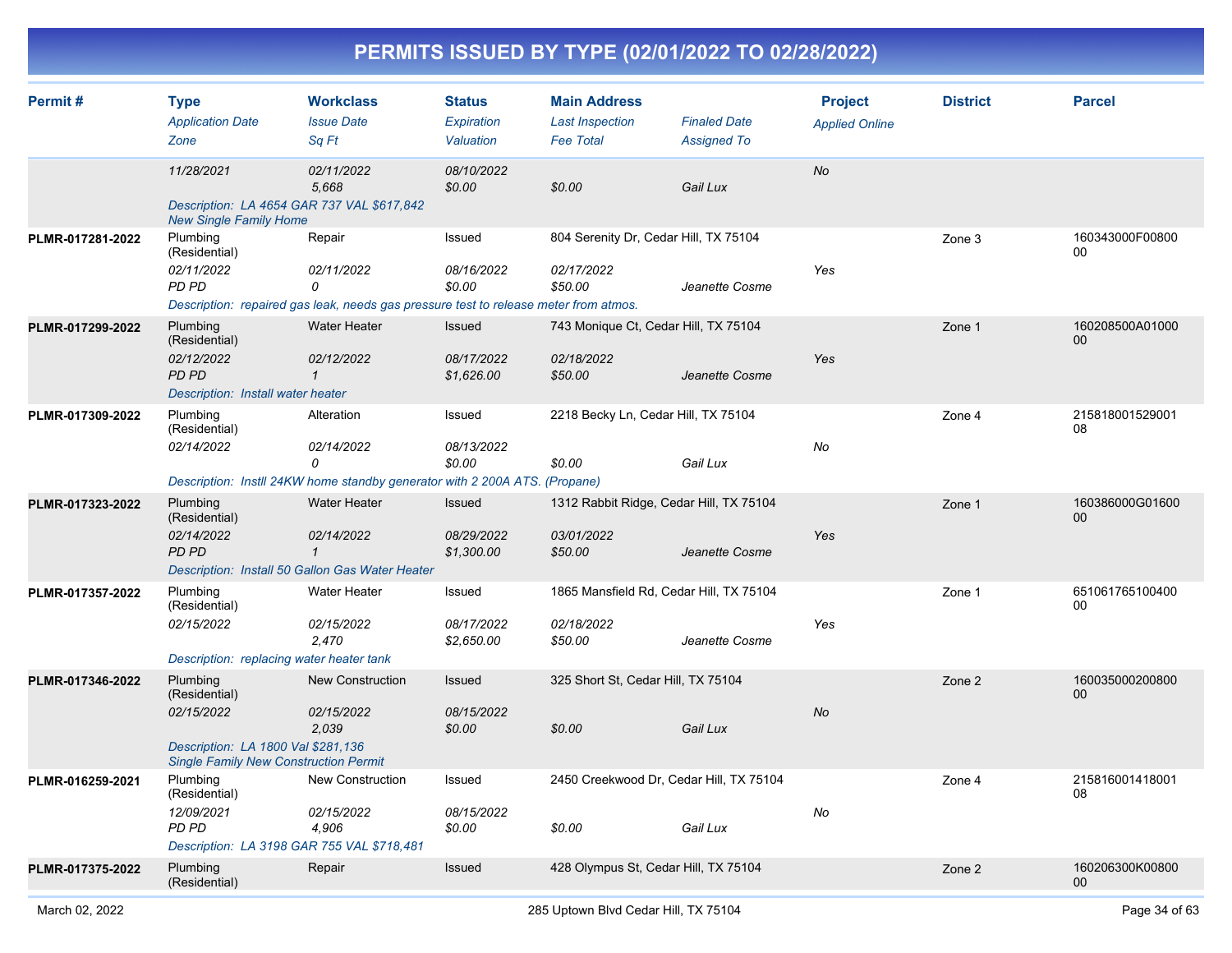|                  |                                                                                              |                                                                                                                                                                                      |                                          |                                                                   | PERMITS ISSUED BY TYPE (02/01/2022 TO 02/28/2022)                                                                                                                                            |                                         |                 |                       |
|------------------|----------------------------------------------------------------------------------------------|--------------------------------------------------------------------------------------------------------------------------------------------------------------------------------------|------------------------------------------|-------------------------------------------------------------------|----------------------------------------------------------------------------------------------------------------------------------------------------------------------------------------------|-----------------------------------------|-----------------|-----------------------|
| Permit#          | <b>Type</b><br><b>Application Date</b><br>Zone                                               | <b>Workclass</b><br><b>Issue Date</b><br>Sq Ft                                                                                                                                       | <b>Status</b><br>Expiration<br>Valuation | <b>Main Address</b><br><b>Last Inspection</b><br><b>Fee Total</b> | <b>Finaled Date</b><br><b>Assigned To</b>                                                                                                                                                    | <b>Project</b><br><b>Applied Online</b> | <b>District</b> | <b>Parcel</b>         |
|                  | 02/16/2022                                                                                   | 02/16/2022<br>$\Omega$<br>Description: Replace Shower Pan/Shower Valve                                                                                                               | 08/17/2022<br>\$500.00                   | 02/18/2022<br>\$50.00                                             | Jeanette Cosme                                                                                                                                                                               | Yes                                     |                 |                       |
| PLMR-017366-2022 | Plumbing<br>(Residential)<br>02/16/2022                                                      | Alteration<br>02/16/2022<br>1<br>Description: shower valves replacement, water heater repair and update to code                                                                      | Issued<br>08/16/2022<br>\$1,500.00       | 02/17/2022<br>\$50.00                                             | 721 Brookside Dr, Cedar Hill, TX 75104<br>Jeanette Cosme                                                                                                                                     | Yes                                     | Zone 2          | 160395600504400<br>00 |
| PLMR-017373-2022 | Plumbing<br>(Residential)<br>02/16/2022                                                      | Repair<br>02/16/2022<br>0<br>Description: 24 ft tunnel to repair building drain                                                                                                      | Issued<br>08/29/2022<br>\$14,500.00      | 75104<br>03/01/2022<br>\$50.00                                    | 1140 Stoney Creek Dr, Cedar Hill, TX<br>Jeanette Cosme                                                                                                                                       | Yes                                     | Zone 3          | 160426100A01000<br>00 |
| PLMR-017370-2022 | Plumbing<br>(Residential)<br>02/16/2022<br>Description: Please note:<br>1.<br>2.<br>3.       | Pool<br><i>02/16/2022</i><br>0<br>Fill device will require backflow protection<br>Rise/run of steps outside the pool required to meet or exceed code max/min of 7-3/4" rise, 10" run | Issued<br>08/15/2022<br>\$0.00           | \$0.00                                                            | 2120 Becky Ln, Cedar Hill, TX 75104<br>Josh Barnes<br>Fence/pool barrier will be required to be compliant with UL 2017 including any house doors with direct access to the fenced pool area. | No                                      | Zone 4          | 215818001537001<br>08 |
| PLMR-017285-2022 | Plumbing<br>(Residential)<br>02/11/2022<br><b>PD PD</b><br>LA 12511 Gar 1140 VAL \$1,200,000 | <b>New Construction</b><br>02/16/2022<br>16,382<br>Description: Construction of a new single family residence.                                                                       | Issued<br>08/15/2022<br>\$0.00           | \$0.00                                                            | 2427 Amber Leaf Ct, Cedar Hill, TX 75104<br>Gail Lux                                                                                                                                         | No                                      | Zone 4          | 160279000136900<br>00 |
| PLMR-017383-2022 | Plumbing<br>(Residential)<br>02/16/2022<br><b>PD PD</b>                                      | Repair<br>02/16/2022<br>0<br>Description: repair to building sewer line including excavation                                                                                         | Issued<br>08/20/2022<br>\$0.00           | 716 King St, Cedar Hill, TX 75104<br>02/21/2022<br>\$50.00        | Jeanette Cosme                                                                                                                                                                               | Yes                                     | Zone 3          | 160067100106100<br>00 |
| PLMR-017418-2022 | Plumbing<br>(Residential)<br>02/17/2022<br>Description: plumbing remodeling                  | Repair<br>02/17/2022<br>1,800                                                                                                                                                        | Issued<br>08/16/2022<br>\$6,000.00       | \$50.00                                                           | 138 Sheffield Dr, Cedar Hill, TX 75104<br>Jeanette Cosme                                                                                                                                     | Yes                                     | Zone 2          | 160115000900700<br>00 |
| PLMR-017404-2022 | Plumbing<br>(Residential)<br>02/17/2022<br>PD PD<br><b>Description: REPAIR SLAB LEAK</b>     | Repair<br>02/17/2022<br>200                                                                                                                                                          | Issued<br>08/16/2022<br>\$1,500.00       | \$50.00                                                           | 231 High Pointe Ln, Cedar Hill, TX 75104<br>Jeanette Cosme                                                                                                                                   | Yes                                     | Zone 1          | 160364000303600<br>00 |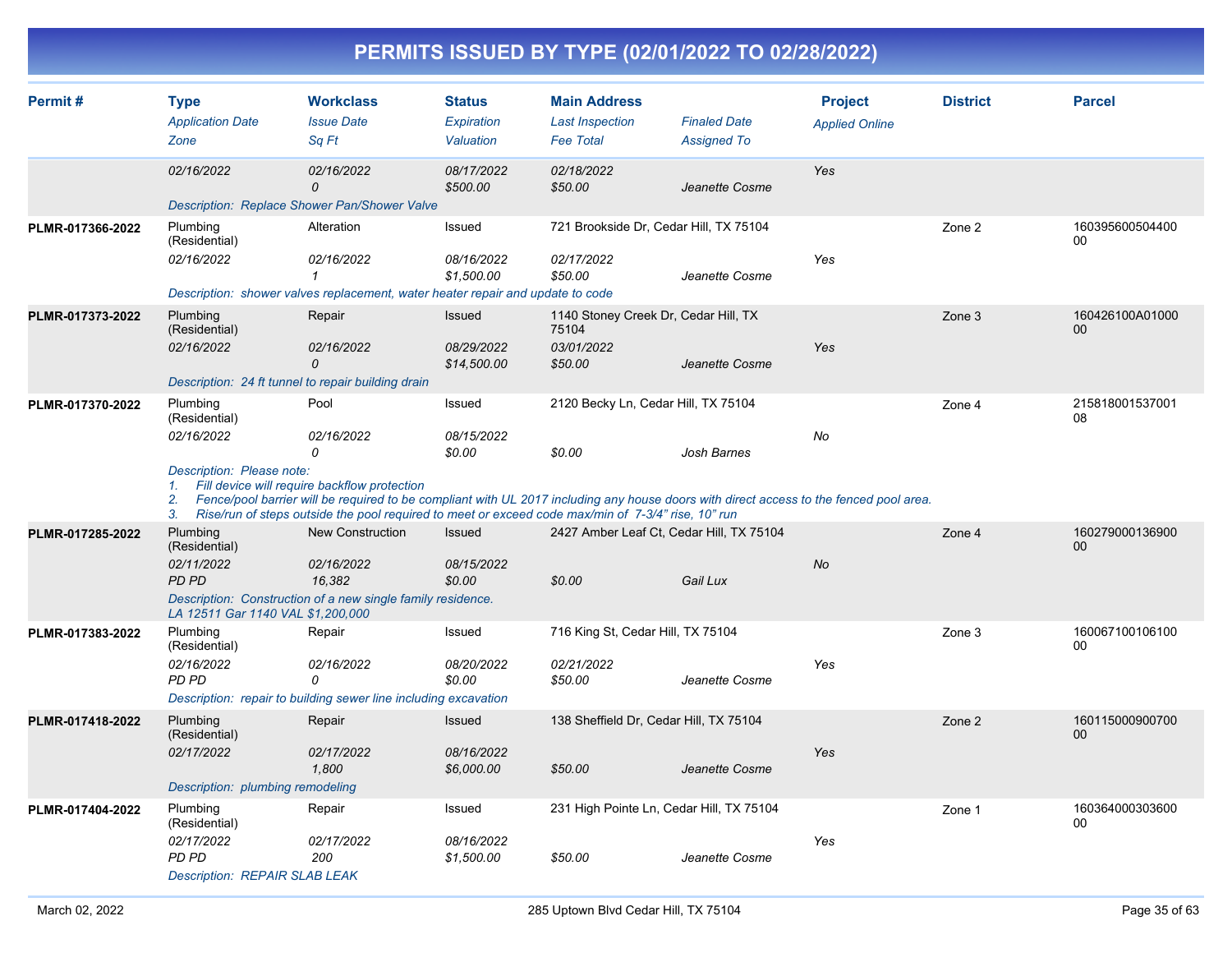| Permit#          | <b>Type</b><br><b>Application Date</b><br>Zone                                        | <b>Workclass</b><br><b>Issue Date</b><br>Sa Ft                                                                                                                                       | <b>Status</b><br><b>Expiration</b><br>Valuation | <b>Main Address</b><br><b>Last Inspection</b><br><b>Fee Total</b>         | <b>Finaled Date</b><br><b>Assigned To</b> | <b>Project</b><br><b>Applied Online</b> | <b>District</b> | <b>Parcel</b>         |
|------------------|---------------------------------------------------------------------------------------|--------------------------------------------------------------------------------------------------------------------------------------------------------------------------------------|-------------------------------------------------|---------------------------------------------------------------------------|-------------------------------------------|-----------------------------------------|-----------------|-----------------------|
| PLMR-017482-2022 | Plumbing<br>(Residential)<br>02/18/2022<br><b>PD PD</b>                               | Water Heater<br>02/18/2022<br>$\mathcal{O}$<br>Description: Install 50 Gallon Gas Water Heater                                                                                       | Issued<br>08/17/2022<br>\$1,300.00              | 143 Hannah Cir, Cedar Hill, TX 75104<br>\$50.00                           | Jeanette Cosme                            | <b>Yes</b>                              | Zone 1          | 160325500903300<br>00 |
| PLMR-017547-2022 | Plumbing<br>(Residential)<br>02/21/2022<br>Description: complete sewer repipe         | Alteration<br>02/21/2022<br>0                                                                                                                                                        | Issued<br>08/29/2022<br>\$40,000.00             | 1140 Stoney Creek Dr, Cedar Hill, TX<br>75104<br>03/01/2022<br>\$50.00    | Jeanette Cosme                            | Yes                                     | Zone 3          | 160426100A01000<br>00 |
| PLMR-017554-2022 | Plumbing<br>(Residential)<br>02/21/2022<br>PD PD                                      | Repair<br>02/21/2022<br>$\Omega$<br>Description: replace approx 40 ft of water line and 40 ft of sewer line in front yard                                                            | Issued<br>08/22/2022<br>\$3,510.00              | 1214 Shakleford Cir, Cedar Hill, TX 75104<br>02/23/2022<br>\$50.00        | Jeanette Cosme                            | Yes                                     | Zone 1          | 160395400400200<br>00 |
| PLMR-017544-2022 | Plumbing<br>(Residential)<br>02/21/2022<br>PD PD<br>Description: replace water heater | <b>Water Heater</b><br>02/21/2022<br>0                                                                                                                                               | Issued<br>08/22/2022<br>\$2,100.00              | 2705 Prairie Acres Cove, Cedar Hill, TX<br>75104<br>02/23/2022<br>\$50.00 | Jeanette Cosme                            | No                                      | Zone 4          | 160279000011800<br>00 |
| PLMR-017556-2022 | Plumbing<br>(Residential)<br>02/21/2022<br>PD PD                                      | Repair<br>02/21/2022<br>25<br>Description: tub to shower conversion. remove small shower and repair drywall in that area. Use current shower plumbing turned to face new shower area | Issued<br>08/20/2022<br>\$24,426.00             | 322 Beechwood Ln, Cedar Hill, TX 75104<br>\$50.00                         | Jeanette Cosme                            | Yes                                     | Zone 2          | 160483200M00500<br>00 |
| PLMR-017588-2022 | Plumbing<br>(Residential)<br>02/22/2022<br>PD PD<br>Description: GAS WH INSTALL       | Water Heater<br>02/22/2022<br>0                                                                                                                                                      | Issued<br>08/22/2022<br>\$600.00                | 1108 Parker Ct, Cedar Hill, TX 75104<br>02/23/2022<br>\$50.00             | Jeanette Cosme                            | Yes                                     | Zone 2          | 160457901000500<br>00 |
| PLMR-017636-2022 | Plumbing<br>(Residential)<br>02/22/2022<br><b>PD PD</b>                               | <b>Water Heater</b><br>02/22/2022<br>$\mathcal I$<br>Description: Install 40 Gallon Gas Water Heater                                                                                 | Issued<br>08/29/2022<br>\$1,300.00              | 1120 Essex Dr, Cedar Hill, TX 75104<br>03/01/2022<br>\$50.00              | Jeanette Cosme                            | Yes                                     | Zone 2          | 160324000D00500<br>00 |
| PLMR-017671-2022 | Plumbing<br>(Residential)<br>02/22/2022<br><b>PD PD</b>                               | <b>Water Heater</b><br>02/22/2022<br>3<br>Description: Replace 50 gallon Propane Water Heater                                                                                        | Issued<br>08/22/2022<br>\$1,600.00              | 1379 Overlook Cir, Cedar Hill, TX 75104<br>\$50.00                        | Jeanette Cosme                            | Yes                                     | Zone 4          | 160209000093200<br>00 |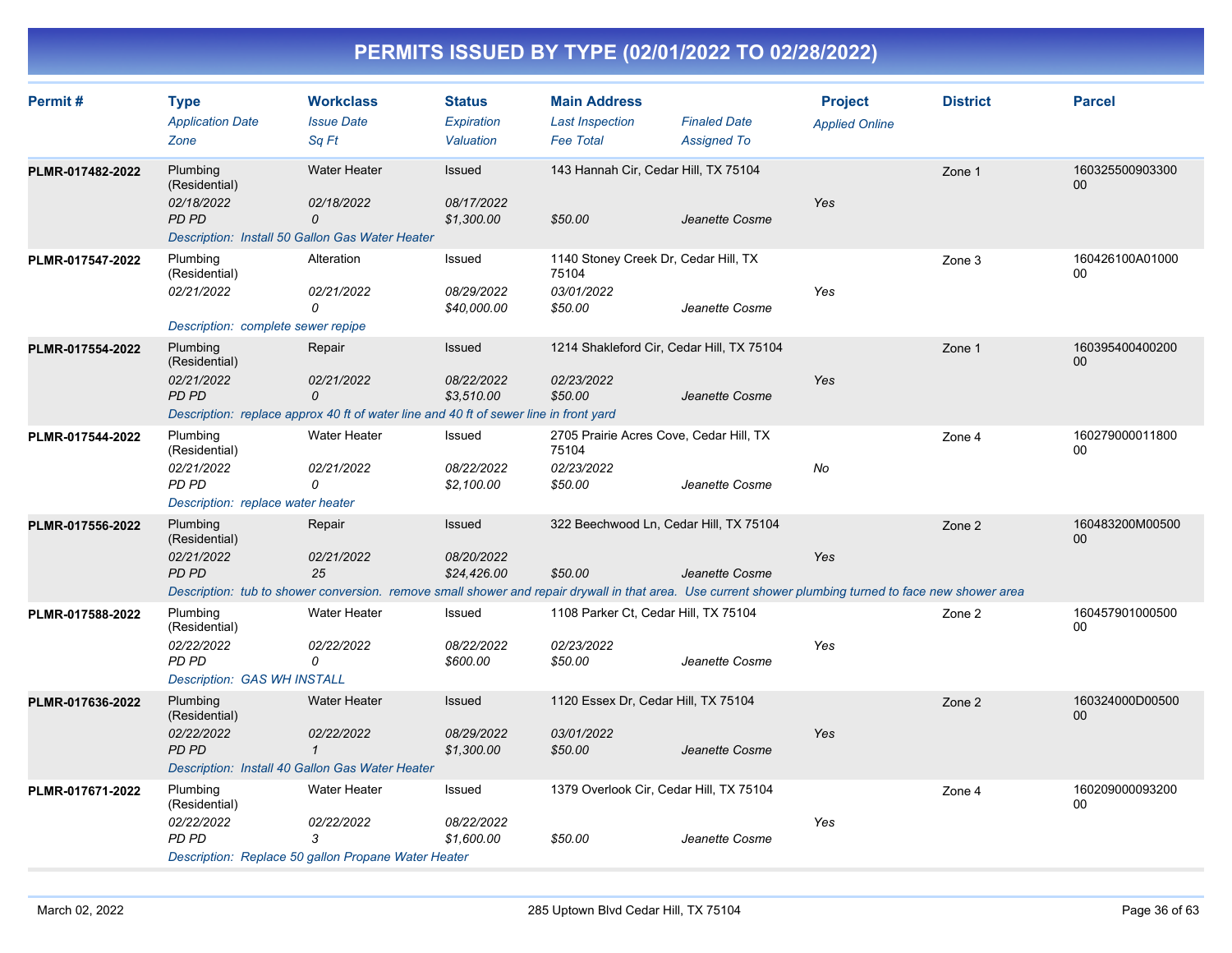| Permit#          | <b>Type</b>                                                 | <b>Workclass</b>                                                                                                                                                                                                                                                                                                             | <b>Status</b>             | <b>Main Address</b>                     |                                           | <b>Project</b>        | <b>District</b> | <b>Parcel</b>                      |
|------------------|-------------------------------------------------------------|------------------------------------------------------------------------------------------------------------------------------------------------------------------------------------------------------------------------------------------------------------------------------------------------------------------------------|---------------------------|-----------------------------------------|-------------------------------------------|-----------------------|-----------------|------------------------------------|
|                  | <b>Application Date</b>                                     | <b>Issue Date</b>                                                                                                                                                                                                                                                                                                            | Expiration                | <b>Last Inspection</b>                  | <b>Finaled Date</b>                       | <b>Applied Online</b> |                 |                                    |
|                  | Zone                                                        | Sq Ft                                                                                                                                                                                                                                                                                                                        | Valuation                 | <b>Fee Total</b>                        | <b>Assigned To</b>                        |                       |                 |                                    |
| PLMR-017698-2022 | Plumbing<br>(Residential)                                   | Pool                                                                                                                                                                                                                                                                                                                         | Issued                    | 913 Belclaire Cir, Cedar Hill, TX 75104 |                                           |                       | Zone 1          | 160396300A00900<br>00 <sub>0</sub> |
|                  | 02/23/2022                                                  | 02/23/2022                                                                                                                                                                                                                                                                                                                   | 08/22/2022                |                                         |                                           | <b>No</b>             |                 |                                    |
|                  | <b>PD PD</b>                                                | 272                                                                                                                                                                                                                                                                                                                          | \$0.00                    | \$0.00                                  | Jeanette Cosme                            |                       |                 |                                    |
|                  | Description: Pool construction                              |                                                                                                                                                                                                                                                                                                                              |                           |                                         |                                           |                       |                 |                                    |
| PLMR-017718-2022 | Plumbing<br>(Residential)                                   | Alteration                                                                                                                                                                                                                                                                                                                   | Issued                    | 1202 Saturn St, Cedar Hill, TX 75104    |                                           |                       | Zone 3          | 160425001302800<br>00              |
|                  | 02/24/2022                                                  | 02/24/2022<br>0                                                                                                                                                                                                                                                                                                              | 08/24/2022<br>\$10,000.00 | 02/25/2022<br>\$50.00                   | Jeanette Cosme                            | Yes                   |                 |                                    |
|                  |                                                             | Description: replacement of building drain via 25' Tunnel                                                                                                                                                                                                                                                                    |                           |                                         |                                           |                       |                 |                                    |
| PLMR-017729-2022 | Plumbing<br>(Residential)                                   | Pool                                                                                                                                                                                                                                                                                                                         | Issued                    |                                         | 1714 Right Field Ct, Cedar Hill, TX 75104 |                       | Zone 4          | 160279000222600<br>$00\,$          |
|                  | 02/24/2022                                                  | 02/24/2022                                                                                                                                                                                                                                                                                                                   | 08/23/2022                |                                         |                                           | <b>No</b>             |                 |                                    |
|                  |                                                             | $\Omega$                                                                                                                                                                                                                                                                                                                     | \$0.00                    | \$0.00                                  | <b>Josh Barnes</b>                        |                       |                 |                                    |
|                  | Description: Please note:<br>1.<br>2.<br>3.<br>4.           | Fill device will require backflow protection<br>Fence/pool barrier will be required to be compliant with UL 2017 including any house doors with direct access to the fenced pool area.<br>Separate permit and HOA approval will be needed for the fence.<br>Separate permit will be needed for the propane tank(fire permit) |                           |                                         |                                           |                       |                 |                                    |
| PLMR-017147-2022 | Plumbing<br>(Residential)                                   | <b>New Construction</b>                                                                                                                                                                                                                                                                                                      | Issued                    | 1811 Marlow Dr, Cedar Hill, TX 75104    |                                           |                       | Zone 3          | 160045300T01100<br>00              |
|                  | 02/04/2022<br>PD PD                                         | 02/24/2022<br>2,995                                                                                                                                                                                                                                                                                                          | 08/23/2022<br>\$0.00      | \$0.00                                  | Gail Lux                                  | No                    |                 |                                    |
|                  | Construction of new single family residence                 | Description: LA 2110 GAR 667 VAL \$116,050                                                                                                                                                                                                                                                                                   |                           |                                         |                                           |                       |                 |                                    |
| PLMR-017155-2022 | Plumbing<br>(Residential)                                   | <b>New Construction</b>                                                                                                                                                                                                                                                                                                      | Issued                    | 1822 Chadwick Dr, Cedar Hill, TX 75104  |                                           |                       | Zone 3          | 160045300L02000<br>00 <sub>0</sub> |
|                  | 02/05/2022                                                  | 02/24/2022                                                                                                                                                                                                                                                                                                                   | 08/23/2022                |                                         |                                           | <b>No</b>             |                 |                                    |
|                  | <b>PD PD</b>                                                | 5.160                                                                                                                                                                                                                                                                                                                        | \$0.00                    | \$0.00                                  | Gail Lux                                  |                       |                 |                                    |
|                  |                                                             | Description: Construction of new single family residence                                                                                                                                                                                                                                                                     |                           |                                         |                                           |                       |                 |                                    |
| PLMR-017172-2022 | Plumbing<br>(Residential)                                   | New Construction                                                                                                                                                                                                                                                                                                             | Issued                    | 1834 Chadwick Dr, Cedar Hill, TX 75104  |                                           |                       | Zone 3          | 160045300L02200<br>00              |
|                  | 02/06/2022                                                  | 02/24/2022                                                                                                                                                                                                                                                                                                                   | 08/23/2022                |                                         |                                           | No                    |                 |                                    |
|                  | PD PD                                                       | 3,722                                                                                                                                                                                                                                                                                                                        | \$0.00                    | \$0.00                                  | Gail Lux                                  |                       |                 |                                    |
|                  | Construction of new single family residence                 | Description: LA 2976 GAR 467 VAL \$163,680                                                                                                                                                                                                                                                                                   |                           |                                         |                                           |                       |                 |                                    |
| PLMR-017143-2022 | Plumbing<br>(Residential)                                   | <b>New Construction</b>                                                                                                                                                                                                                                                                                                      | Issued                    |                                         | 1802 Ranch View Dr, Cedar Hill, TX 75104  |                       | Zone 3          | 160045300K00600<br>$00\,$          |
|                  | 02/04/2022                                                  | 02/24/2022                                                                                                                                                                                                                                                                                                                   | 08/23/2022                |                                         |                                           | <b>No</b>             |                 |                                    |
|                  | <b>PD PD</b><br>Construction of new single family residence | 3.134<br>Description: LA 2428 GAR 413 VAL \$133,540                                                                                                                                                                                                                                                                          | \$0.00                    | \$0.00                                  | Gail Lux                                  |                       |                 |                                    |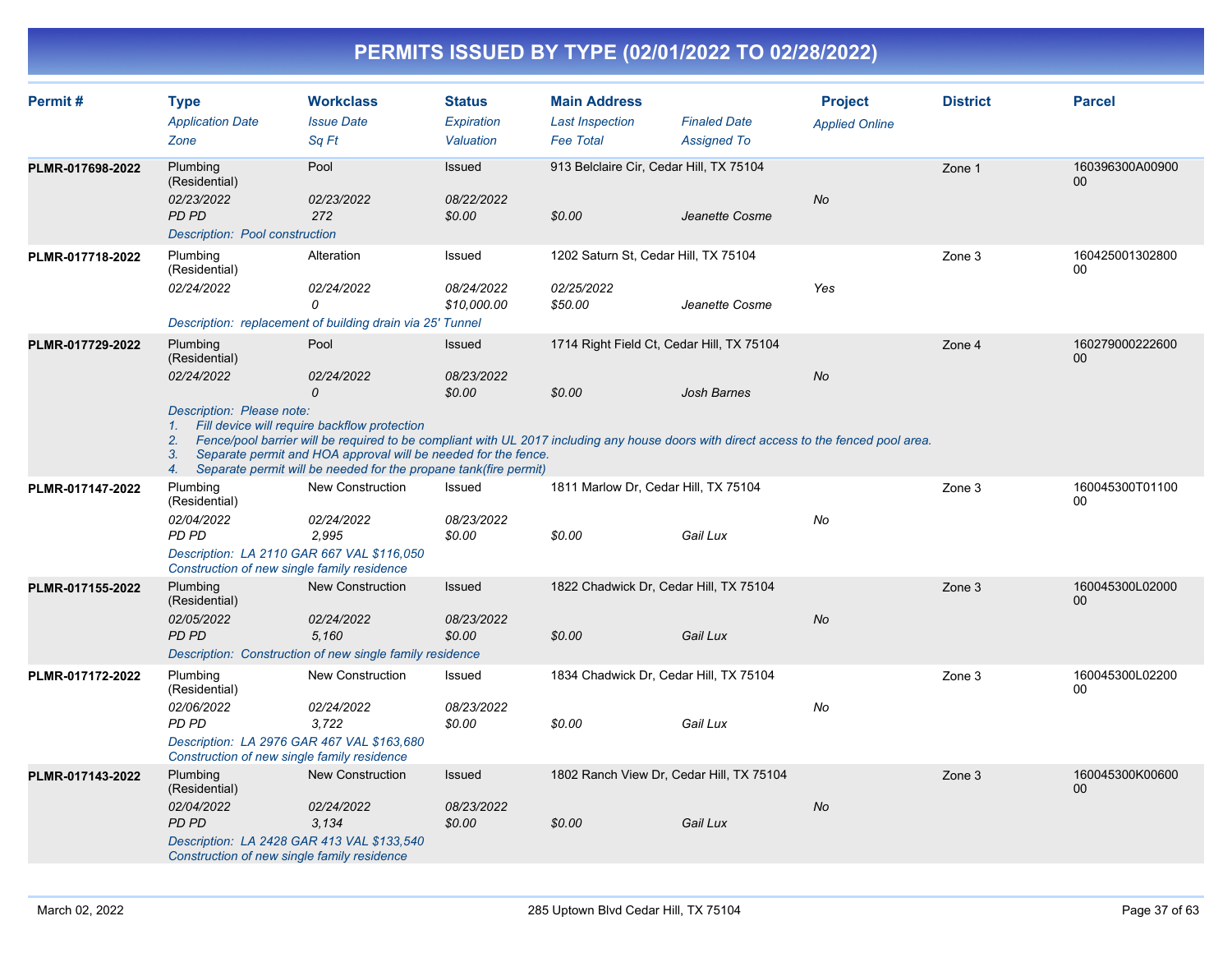| Permit#          | <b>Type</b>                          | <b>Workclass</b>                                                                                                 | <b>Status</b>                  | <b>Main Address</b>                           |                                           | <b>Project</b>        | <b>District</b> | <b>Parcel</b>             |
|------------------|--------------------------------------|------------------------------------------------------------------------------------------------------------------|--------------------------------|-----------------------------------------------|-------------------------------------------|-----------------------|-----------------|---------------------------|
|                  | <b>Application Date</b><br>Zone      | <b>Issue Date</b><br>Sa Ft                                                                                       | <b>Expiration</b><br>Valuation | <b>Last Inspection</b><br><b>Fee Total</b>    | <b>Finaled Date</b><br><b>Assigned To</b> | <b>Applied Online</b> |                 |                           |
| PLMR-017151-2022 | Plumbing<br>(Residential)            | New Construction                                                                                                 | Issued                         | 1911 Silver Creek Ln, Cedar Hill, TX<br>75104 |                                           |                       | Zone 3          | 160045300R01600<br>$00\,$ |
|                  | 02/05/2022<br>PD PD                  | 02/24/2022<br>4,784<br>Description: LA 3955 GAR 434 VAL \$214,525                                                | 08/23/2022<br>\$0.00           | \$0.00                                        | Gail Lux                                  | No                    |                 |                           |
| PLMR-017714-2022 | Plumbing                             | Construction of new single family residence<br>Water Heater                                                      | Issued                         | 1526 Curtis Ln, Cedar Hill, TX 75104          |                                           |                       | Zone 1          | 160159000401000<br>00     |
|                  | (Residential)<br>02/24/2022<br>PD PD | 02/24/2022<br>0                                                                                                  | 08/29/2022<br>\$0.00           | 03/01/2022<br>\$50.00                         | Jeanette Cosme                            | Yes                   |                 |                           |
|                  |                                      | Description: Replace 50 gallon electric water heater                                                             |                                |                                               |                                           |                       |                 |                           |
| PLMR-017163-2022 | Plumbing<br>(Residential)            | New Construction                                                                                                 | Issued                         |                                               | 1822 Orlando Dr, Cedar Hill, TX 75104     |                       | Zone 3          | 160045300T00500<br>00     |
|                  | 02/05/2022<br>PD PD                  | 02/24/2022<br>3,498<br>Description: LA 2772 GAR 432 VAL \$152,460<br>Construction of new single family residence | 08/23/2022<br>\$0.00           | \$0.00                                        | Gail Lux                                  | No                    |                 |                           |
| PLMR-017176-2022 | Plumbing<br>(Residential)            | <b>New Construction</b>                                                                                          | Issued                         |                                               | 1827 Orlando Dr, Cedar Hill, TX 75104     |                       | Zone 3          | 160045300K01600<br>$00\,$ |
|                  | 02/06/2022<br>PD PD                  | 02/24/2022<br>3,722                                                                                              | 08/23/2022<br>\$0.00           | \$0.00                                        | Gail Lux                                  | <b>No</b>             |                 |                           |
|                  |                                      | Description: LA 2833 GAR 649 VAL \$155,815<br>Construction of new single family residence                        |                                |                                               |                                           |                       |                 |                           |
| PLMR-017139-2022 | Plumbing<br>(Residential)            | New Construction                                                                                                 | Issued                         |                                               | 1807 Ranch View Dr, Cedar Hill, TX 75104  |                       | Zone 3          | 160045300L03300<br>$00\,$ |
|                  | 02/04/2022<br>PD PD                  | 02/24/2022<br>4,969                                                                                              | 08/23/2022<br>\$0.00           | \$0.00                                        | Gail Lux                                  | No                    |                 |                           |
|                  |                                      | Description: LA 3969 GAR 644 VAL \$218,295<br>Construction of new single family residence                        |                                |                                               |                                           |                       |                 |                           |
| PLMR-017159-2022 | Plumbing<br>(Residential)            | New Construction                                                                                                 | Issued                         |                                               | 1819 Orlando Dr, Cedar Hill, TX 75104     |                       | Zone 3          | 160045300K01800<br>00     |
|                  | 02/05/2022<br>PD PD                  | 02/24/2022<br>4,920                                                                                              | 08/23/2022<br>\$0.00           | \$0.00                                        | Gail Lux                                  | <b>No</b>             |                 |                           |
|                  |                                      | Description: LA 3801 GAR 719 VAL 209,055<br>Construction of new single family residence                          |                                |                                               |                                           |                       |                 |                           |
| PLMR-017167-2022 | Plumbing<br>(Residential)            | New Construction                                                                                                 | Issued                         |                                               | 1810 Ranch View Dr, Cedar Hill, TX 75104  |                       | Zone 3          | 160045300K00800<br>00     |
|                  | 02/05/2022<br>PD PD                  | 02/24/2022<br>5.380                                                                                              | 08/23/2022<br>\$0.00           | \$0.00                                        | Gail Lux                                  | No                    |                 |                           |
|                  |                                      | Description: LA 4375 GAR 665 VAL \$240,625<br>Construction of new single family residence                        |                                |                                               |                                           |                       |                 |                           |
| PLMR-017763-2022 | Plumbing<br>(Residential)            | <b>Water Heater</b>                                                                                              | Issued                         |                                               | 1414 Ten Mile Dr, Cedar Hill, TX 75104    |                       | Zone 2          | 161100400G01200<br>00     |
|                  |                                      |                                                                                                                  |                                |                                               |                                           |                       |                 |                           |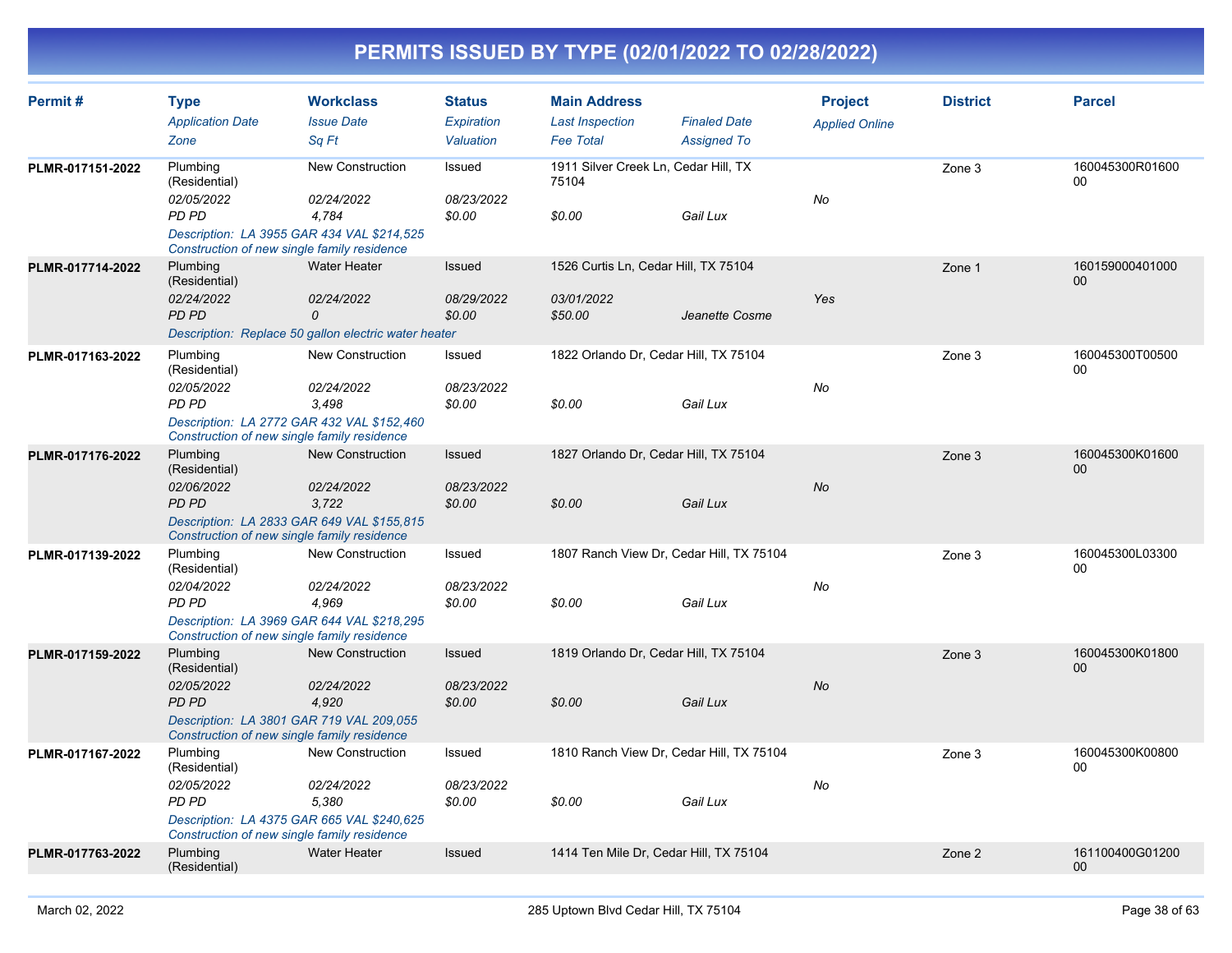| Permit#          | <b>Type</b>                          | <b>Workclass</b>                                               | <b>Status</b>            | <b>Main Address</b>                            |                                           | <b>Project</b>        | <b>District</b> | <b>Parcel</b>             |
|------------------|--------------------------------------|----------------------------------------------------------------|--------------------------|------------------------------------------------|-------------------------------------------|-----------------------|-----------------|---------------------------|
|                  | <b>Application Date</b>              | <b>Issue Date</b>                                              | Expiration               | <b>Last Inspection</b>                         | <b>Finaled Date</b>                       | <b>Applied Online</b> |                 |                           |
|                  | Zone                                 | Sq Ft                                                          | Valuation                | <b>Fee Total</b>                               | <b>Assigned To</b>                        |                       |                 |                           |
|                  | 02/25/2022                           | 02/25/2022                                                     | 08/24/2022               |                                                |                                           | Yes                   |                 |                           |
|                  |                                      | 0                                                              | \$1,000.00               | \$50.00                                        | Jeanette Cosme                            |                       |                 |                           |
|                  |                                      | Description: Install 50 gallon electric water heater in garage |                          |                                                |                                           |                       |                 |                           |
| PLMR-017761-2022 | Plumbing<br>(Residential)            | Repair                                                         | Issued                   | 706 N Lisa Ln, Cedar Hill, TX 75104            |                                           |                       | Zone 1          | 160125000400300<br>00     |
|                  | 02/25/2022                           | 02/25/2022<br>0                                                | 08/27/2022<br>\$3,000.00 | 02/28/2022<br>\$50.00                          | Jeanette Cosme                            | No                    |                 |                           |
|                  | Description: replace gas line        |                                                                |                          |                                                |                                           |                       |                 |                           |
| PLMR-017776-2022 | Plumbing<br>(Residential)            | <b>Water Heater</b>                                            | Issued                   |                                                | 132 Cedar Valley Ln, Cedar Hill, TX 75104 |                       | Zone 1          | 160325500701200<br>$00\,$ |
|                  | 02/26/2022<br>PD PD                  | 02/26/2022<br>0                                                | 08/25/2022<br>\$1,300.00 | \$50.00                                        | Jeanette Cosme                            | Yes                   |                 |                           |
|                  |                                      | Description: Install 50 Gallon Gas Water Heater                |                          |                                                |                                           |                       |                 |                           |
| PLMR-017885-2022 | Plumbing<br>(Residential)            | <b>Water Heater</b>                                            | Issued                   | 809 Clover Hill Ln, Cedar Hill, TX 75104       |                                           |                       | Zone 2          | 160395701100500<br>00     |
|                  | 02/28/2022                           | 02/28/2022                                                     | 08/27/2022               |                                                |                                           | Yes                   |                 |                           |
|                  |                                      | 0                                                              | \$0.00                   | \$50.00                                        | Jeanette Cosme                            |                       |                 |                           |
|                  | Description: water heater replacment |                                                                |                          |                                                |                                           |                       |                 |                           |
| PLMR-017888-2022 | Plumbing<br>(Residential)            | <b>Water Heater</b>                                            | Issued                   | 457 Whitley St, Cedar Hill, TX 75104           |                                           |                       | Zone 2          | 160207300B00900<br>00     |
|                  | 02/28/2022                           | 02/28/2022<br>$\Omega$                                         | 08/27/2022<br>\$1,300.00 | \$50.00                                        | Jeanette Cosme                            | Yes                   |                 |                           |
|                  |                                      | Description: Install 50 Gallon Elec Water Heater               |                          |                                                |                                           |                       |                 |                           |
| PLMR-017891-2022 | Plumbing<br>(Residential)            | Repair                                                         | Issued                   | 1653 S Duncanville Rd, Cedar Hill, TX<br>75104 |                                           |                       | Zone 3          | 650135055100406<br>00     |
|                  | 02/28/2022<br><b>RR RR</b>           | 02/28/2022<br>$\Omega$                                         | 08/27/2022<br>\$4,530.00 | \$50.00                                        | Jeanette Cosme                            | Yes                   |                 |                           |
|                  | Description: Hot water re-route      |                                                                |                          |                                                |                                           |                       |                 |                           |

**PERMITS ISSUED FOR PLUMBING (RESIDENTIAL): 54**

| <b>POOL (RESIDENTIAL)</b> |                                                          |                                                 |                                                                                                                                                                    |            |                                                                                                                                           |        |                       |  |
|---------------------------|----------------------------------------------------------|-------------------------------------------------|--------------------------------------------------------------------------------------------------------------------------------------------------------------------|------------|-------------------------------------------------------------------------------------------------------------------------------------------|--------|-----------------------|--|
| POOLR-015986-2021         | Pool (Residential)                                       | In Ground                                       | Issued                                                                                                                                                             |            | 2501 Tamaron Cove, Cedar Hill, TX 75104                                                                                                   | Zone 4 | 160279700042400<br>00 |  |
|                           | 11/19/2021                                               | 02/02/2022                                      | <i>08/20/2022</i>                                                                                                                                                  | 02/21/2022 |                                                                                                                                           | Yes    |                       |  |
|                           | PD PD                                                    | 3.361                                           | \$40,000.00                                                                                                                                                        | \$200.00   | Josh Barnes                                                                                                                               |        |                       |  |
|                           | Description: concrete in-ground pool with concrete deck. | 1. Fill device will require backflow protection |                                                                                                                                                                    |            |                                                                                                                                           |        |                       |  |
|                           |                                                          |                                                 | 3. If re-route of sewer is needed, inspections will be required before it is covered.<br>4. Please note the pool is in drainage path and may need to be addressed. |            | 2. Fence/pool barrier will be required to be compliant with UL 2017 including any house doors with direct access to the fenced pool area. |        |                       |  |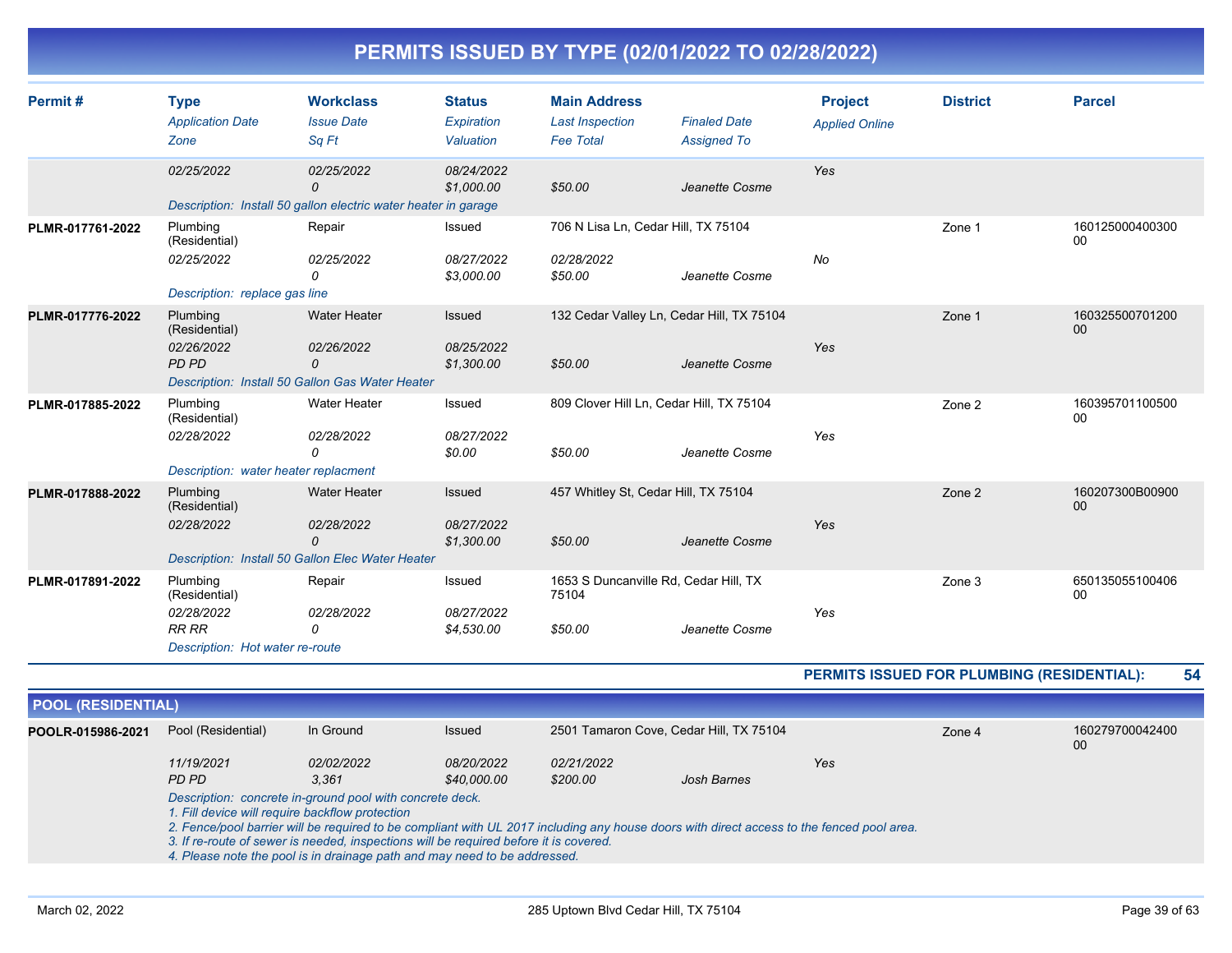| Permit#           | <b>Type</b><br><b>Application Date</b><br>Zone                              | <b>Workclass</b><br><b>Issue Date</b><br>Sq Ft                                                                                                                                                                                                                                                    | <b>Status</b><br>Expiration<br>Valuation   | <b>Main Address</b><br><b>Last Inspection</b><br><b>Fee Total</b> | <b>Finaled Date</b><br><b>Assigned To</b> | <b>Project</b><br><b>Applied Online</b> | <b>District</b> | <b>Parcel</b>         |
|-------------------|-----------------------------------------------------------------------------|---------------------------------------------------------------------------------------------------------------------------------------------------------------------------------------------------------------------------------------------------------------------------------------------------|--------------------------------------------|-------------------------------------------------------------------|-------------------------------------------|-----------------------------------------|-----------------|-----------------------|
| POOLR-016878-2022 | Pool (Residential)<br>01/19/2022                                            | In Ground<br>02/16/2022                                                                                                                                                                                                                                                                           | Issued<br>08/15/2022                       | 2120 Becky Ln, Cedar Hill, TX 75104                               |                                           | No                                      | Zone 4          | 215818001537001<br>08 |
|                   | Description: Please note:<br>2.<br>3.                                       | 0<br>Fill device will require backflow protection<br>Fence/pool barrier will be required to be compliant with UL 2017 including any house doors with direct access to the fenced pool area.<br>Rise/run of steps outside the pool required to meet or exceed code max/min of 7-3/4" rise, 10" run | \$85,000.00                                | \$200.00                                                          | Josh Barnes                               |                                         |                 |                       |
| POOLR-017033-2022 | Pool (Residential)<br>01/27/2022<br>PD PD<br>Description: Pool construction | In Ground<br>02/23/2022<br>272                                                                                                                                                                                                                                                                    | <b>Issued</b><br>08/22/2022<br>\$35,000.00 | 913 Belclaire Cir, Cedar Hill, TX 75104<br>\$200.00               | Josh Barnes                               | Yes                                     | Zone 1          | 160396300A00900<br>00 |
| POOLR-016896-2022 | Pool (Residential)<br>01/20/2022                                            | In Ground<br>02/24/2022<br>0                                                                                                                                                                                                                                                                      | Issued<br>08/23/2022<br>\$40,000.00        | 1714 Right Field Ct, Cedar Hill, TX 75104<br>\$200.00             | Josh Barnes                               | Yes                                     | Zone 4          | 160279000222600<br>00 |
|                   | Description: Please note:                                                   |                                                                                                                                                                                                                                                                                                   |                                            |                                                                   |                                           |                                         |                 |                       |

*1. Fill device will require backflow protection*

*2. Fence/pool barrier will be required to be compliant with UL 2017 including any house doors with direct access to the fenced pool area.*

*3. Separate permit and HOA approval will be needed for the fence.*

*4. Separate permit will be needed for the propane tank(fire permit)*

#### **PERMITS ISSUED FOR POOL (RESIDENTIAL): 4**

|                  | <b>RESIDENTIAL RENTAL CERTIFICATE OF OCCUPANCY</b>                                                              |                                                                               |                  |                                                     |              |           |        |                       |
|------------------|-----------------------------------------------------------------------------------------------------------------|-------------------------------------------------------------------------------|------------------|-----------------------------------------------------|--------------|-----------|--------|-----------------------|
| RRCO-017082-2022 | <b>Residential Rental</b><br>Certificate of<br>Occupancy<br>02/01/2022<br>PD PD<br>Description: 229 High Pointe | Single Family<br><b>Rental Certificate</b><br>of Occupancy<br>02/01/2022<br>0 | Issued<br>\$0.00 | 229 High Pointe Ln, Cedar Hill, TX 75104<br>\$25.00 | Cindy Guzman | <b>No</b> | Zone 1 | 160364000303500<br>00 |
| RRCO-017106-2022 | <b>Residential Rental</b><br>Certificate of<br>Occupancy<br>02/02/2022<br>PD PD<br>Description: 808 Willow Wood | Single Family<br><b>Rental Certificate</b><br>of Occupancy<br>02/02/2022<br>0 | Issued<br>\$0.00 | 808 Willow Wood Dr, Cedar Hill, TX 75104<br>\$25.00 | Cindy Guzman | No        | Zone 2 | 160483100G00900<br>00 |
| RRCO-017108-2022 | <b>Residential Rental</b><br>Certificate of<br>Occupancy<br>02/02/2022<br>PD PD<br>Description: 536 Nance       | Single Family<br><b>Rental Certificate</b><br>of Occupancy<br>02/02/2022<br>0 | Issued<br>\$0.00 | 536 Nance Dr, Cedar Hill, TX 75104<br>\$25.00       | Cindy Guzman | <b>No</b> | Zone 3 | 160067100104800<br>00 |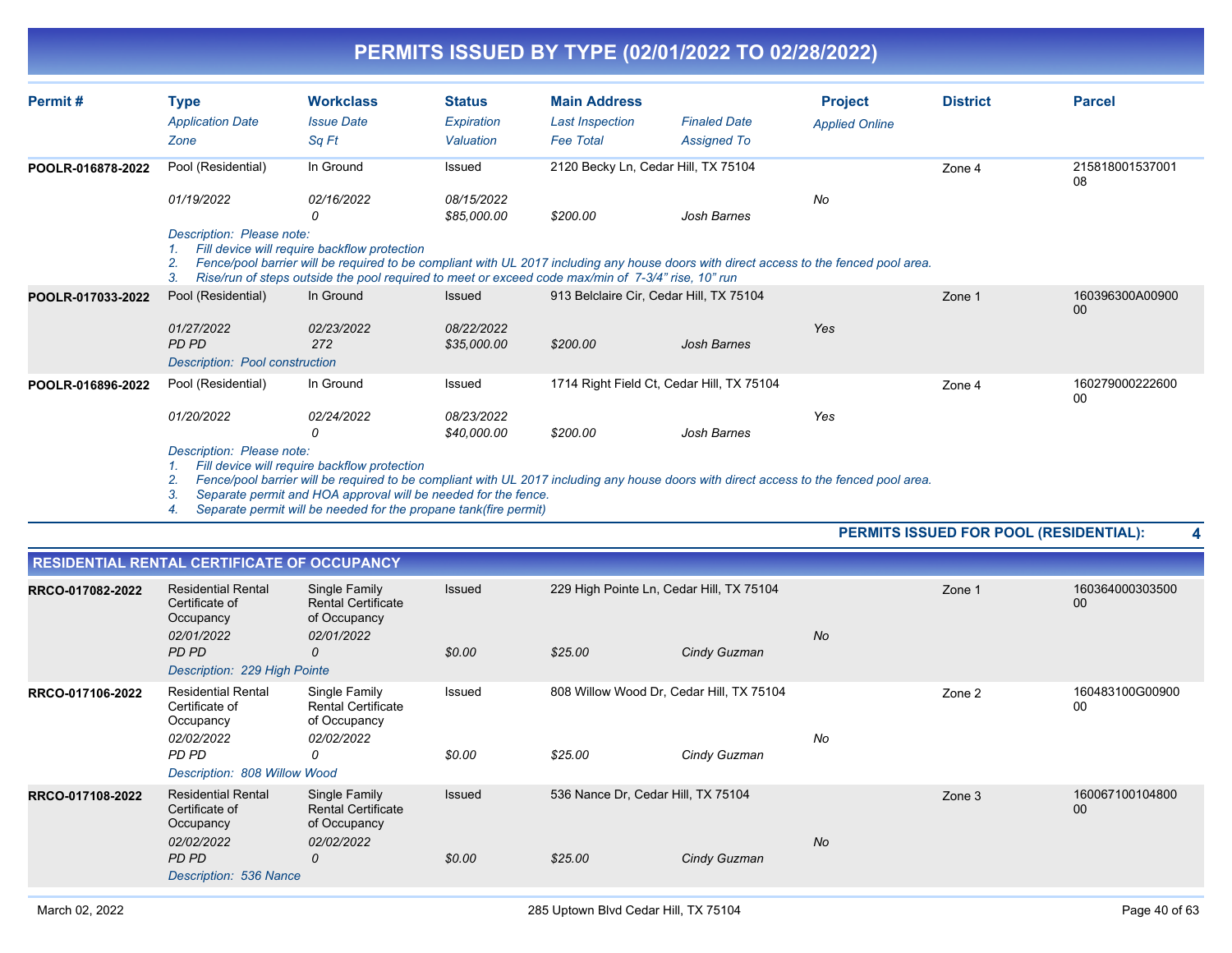| Permit#          | <b>Type</b><br><b>Application Date</b><br>Zone                         | <b>Workclass</b><br><b>Issue Date</b><br>Sq Ft                           | <b>Status</b><br>Expiration<br>Valuation | <b>Main Address</b><br><b>Last Inspection</b><br><b>Fee Total</b> | <b>Finaled Date</b><br><b>Assigned To</b> | <b>Project</b><br><b>Applied Online</b> | <b>District</b> | <b>Parcel</b>         |
|------------------|------------------------------------------------------------------------|--------------------------------------------------------------------------|------------------------------------------|-------------------------------------------------------------------|-------------------------------------------|-----------------------------------------|-----------------|-----------------------|
| RRCO-017112-2022 | <b>Residential Rental</b><br>Certificate of<br>Occupancy<br>02/02/2022 | Single Family<br><b>Rental Certificate</b><br>of Occupancy<br>02/02/2022 | Issued                                   | 248 Iris Ln, Cedar Hill, TX 75104                                 |                                           | No                                      | Zone 2          | 160410000B03700<br>00 |
|                  | PD PD<br>Description: 248 Iris                                         | 0                                                                        | \$0.00                                   | \$25.00                                                           | Cindy Guzman                              |                                         |                 |                       |
| RRCO-017126-2022 | <b>Residential Rental</b><br>Certificate of<br>Occupancy<br>02/03/2022 | Single Family<br><b>Rental Certificate</b><br>of Occupancy<br>02/03/2022 | Issued                                   | 607 Pickard Dr, Cedar Hill, TX 75104                              |                                           | <b>No</b>                               | Zone 2          | 160426803702100<br>00 |
|                  | PD PD<br>Description: 607 Pickard                                      | 0                                                                        | \$0.00                                   | \$25.00                                                           | Cindy Guzman                              |                                         |                 |                       |
| RRCO-017127-2022 | <b>Residential Rental</b><br>Certificate of<br>Occupancy<br>02/03/2022 | Single Family<br><b>Rental Certificate</b><br>of Occupancy<br>02/04/2022 | Issued                                   | 1001 Jorgenson Rd, Cedar Hill, TX 75104                           |                                           | No                                      | Zone 1          | 160335200E02000<br>00 |
|                  |                                                                        | 0                                                                        | \$0.00                                   | \$25.00                                                           | Cindy Guzman                              |                                         |                 |                       |
|                  | Description: 1001 Jorgenson<br><b>Residential Rental</b>               | Single Family                                                            | Approved                                 | 320 Spring Hollow Dr, Cedar Hill, TX                              |                                           |                                         |                 | 160426100E00400       |
| RRCO-017136-2022 | Certificate of<br>Occupancy<br>02/04/2022                              | <b>Rental Certificate</b><br>of Occupancy<br>02/04/2022                  | Awaiting<br>Payment                      | 75104                                                             |                                           | <b>No</b>                               | Zone 3          | 00                    |
|                  | <b>RR RR</b><br>Description: 320 Spring Hollow                         | $\mathcal{O}$                                                            | \$0.00                                   | \$25.00                                                           | Cindy Guzman                              |                                         |                 |                       |
| RRCO-017130-2022 | <b>Residential Rental</b><br>Certificate of<br>Occupancy               | Single Family<br>Rental Certificate<br>of Occupancy                      | Issued                                   | 1413 Atkins St, Cedar Hill, TX 75104                              |                                           |                                         | Zone 3          | 160067101101600<br>00 |
|                  | 02/04/2022<br>PD PD<br>Description: 1413 Atkins                        | 02/04/2022<br>0                                                          | \$0.00                                   | \$25.00                                                           | Cindy Guzman                              | No                                      |                 |                       |
| RRCO-017196-2022 | <b>Residential Rental</b><br>Certificate of<br>Occupancy               | Single Family<br><b>Rental Certificate</b><br>of Occupancy               | Issued                                   | 1228 Venus St, Cedar Hill, TX 75104                               |                                           |                                         | Zone 3          | 160425001200800<br>00 |
|                  | 02/07/2022                                                             | 02/07/2022<br>$\mathcal{O}$                                              | \$0.00                                   | \$25.00                                                           | Cindy Guzman                              | <b>No</b>                               |                 |                       |
|                  | Description: 1228 Venus                                                |                                                                          |                                          |                                                                   |                                           |                                         |                 |                       |
| RRCO-017189-2022 | <b>Residential Rental</b><br>Certificate of<br>Occupancy               | Single Family<br>Rental Certificate<br>of Occupancy                      | Issued                                   |                                                                   | 808 Shady Brook Dr, Cedar Hill, TX 75104  |                                         | Zone 2          | 160395701102600<br>00 |
|                  | 02/07/2022                                                             | 02/07/2022<br>0                                                          | \$0.00                                   | \$25.00                                                           | Cindy Guzman                              | No                                      |                 |                       |
|                  | Description: 808 Shady Brook Lane                                      |                                                                          |                                          |                                                                   |                                           |                                         |                 |                       |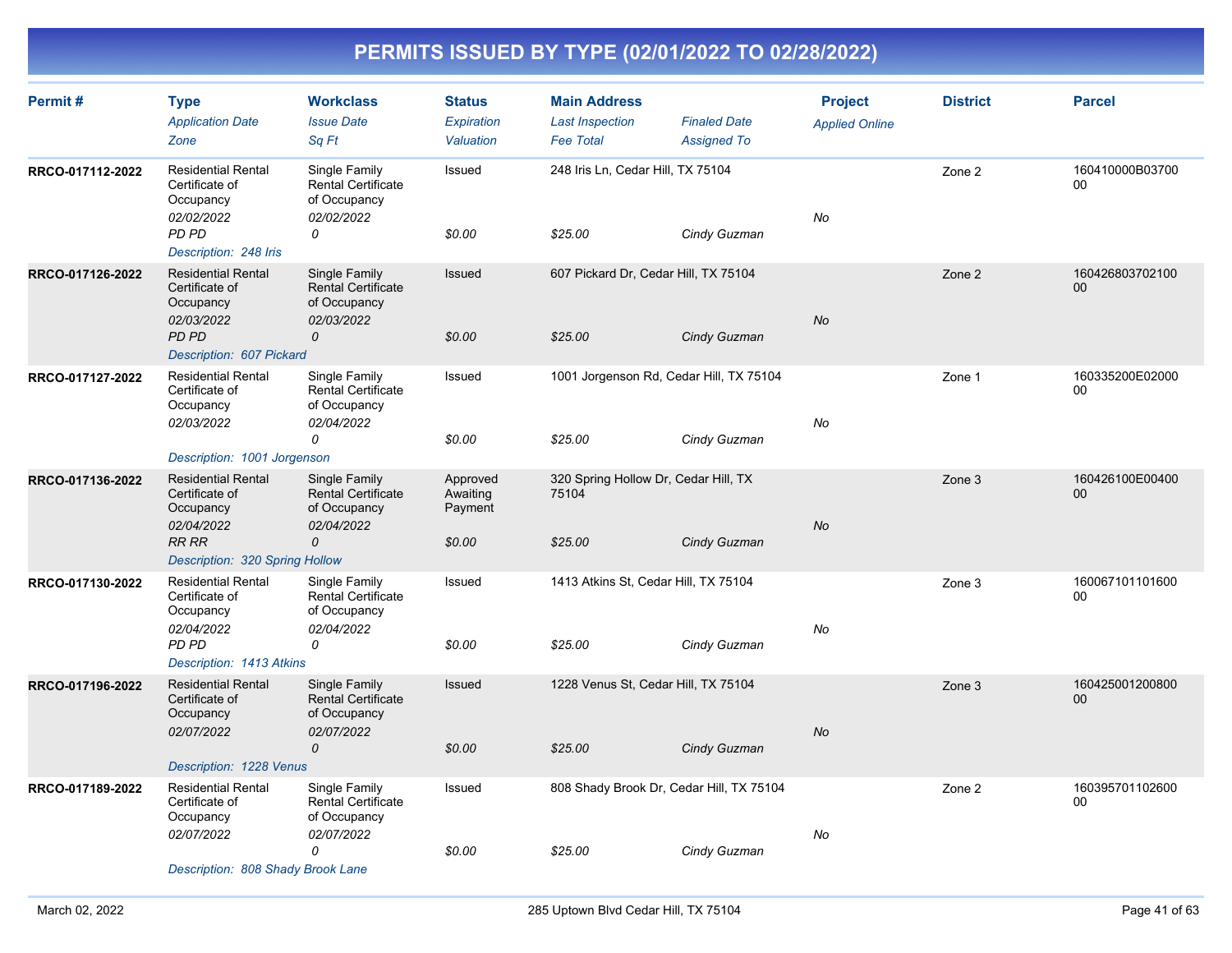| Permit#          | <b>Type</b><br><b>Application Date</b><br>Zone                                                                | <b>Workclass</b><br><b>Issue Date</b><br>Sq Ft                                                                                        | <b>Status</b><br>Expiration<br>Valuation | <b>Main Address</b><br><b>Last Inspection</b><br><b>Fee Total</b> | <b>Finaled Date</b><br><b>Assigned To</b> | <b>Project</b><br><b>Applied Online</b> | <b>District</b> | <b>Parcel</b>                |
|------------------|---------------------------------------------------------------------------------------------------------------|---------------------------------------------------------------------------------------------------------------------------------------|------------------------------------------|-------------------------------------------------------------------|-------------------------------------------|-----------------------------------------|-----------------|------------------------------|
| RRCO-017209-2022 | <b>Residential Rental</b><br>Certificate of<br>Occupancy<br>02/08/2022<br>Description: 805 Ragland            | Single Family<br><b>Rental Certificate</b><br>of Occupancy<br>02/08/2022<br>0                                                         | Issued<br>\$0.00                         | 805 Ragland Dr, Cedar Hill, TX 75104<br>\$25.00                   | Cindy Guzman                              | No                                      | Zone 2          | 160426803202100<br>$00\,$    |
| RRCO-017228-2022 | <b>Residential Rental</b><br>Certificate of<br>Occupancy<br>02/08/2022                                        | Single Family<br>Rental Certificate<br>of Occupancy<br>02/08/2022<br>0<br>Description: RRCO paid for in full- pending a new tenant-CG | Submitted<br>\$0.00                      | 826 Clover Hill Ln, Cedar Hill, TX 75104<br>\$25.00               | Cindy Guzman                              | No                                      | Zone 2          | 160395901301900<br>00        |
| RRCO-017225-2022 | <b>Residential Rental</b><br>Certificate of<br>Occupancy<br>02/08/2022<br>PD PD<br>Description: 744 Mimosa    | Single Family<br><b>Rental Certificate</b><br>of Occupancy<br>02/08/2022<br>0                                                         | Issued<br>\$0.00                         | 744 Mimosa Trail, Cedar Hill, TX 75104<br>\$25.00                 | Cindy Guzman                              | No                                      | Zone 2          | 160410000A02400<br>$00\,$    |
| RRCO-017234-2022 | <b>Residential Rental</b><br>Certificate of<br>Occupancy<br>02/09/2022<br>PD PD<br>Description: 472 Jones St. | Single Family<br><b>Rental Certificate</b><br>of Occupancy<br>02/09/2022<br>0                                                         | Issued<br>\$0.00                         | 472 Jones St, Cedar Hill, TX 75104<br>\$25.00                     | Cindy Guzman                              | No                                      | Zone 2          | 160206800Q02000<br>00        |
| RRCO-017275-2022 | <b>Residential Rental</b><br>Certificate of<br>Occupancy<br>02/10/2022<br>Description: 716 Bishop             | Single Family<br><b>Rental Certificate</b><br>of Occupancy<br>02/10/2022<br>$\mathcal{O}$                                             | Issued<br>\$0.00                         | 716 Bishop St, Cedar Hill, TX 75104<br>\$25.00                    | Cindy Guzman                              | <b>No</b>                               | Zone 2          | 160426902200400<br>00        |
| RRCO-017287-2022 | <b>Residential Rental</b><br>Certificate of<br>Occupancy<br>02/11/2022<br>Description: 1323 White Tail Ridge  | Single Family<br><b>Rental Certificate</b><br>of Occupancy<br>02/11/2022<br>0                                                         | Issued<br>\$0.00                         | 1323 White Tail Ridge, Cedar Hill, TX<br>75104<br>\$25.00         | Cindy Guzman                              | No                                      | Zone 1          | 160386100I007000<br>$\Omega$ |
| RRCO-017283-2022 | <b>Residential Rental</b><br>Certificate of<br>Occupancy<br>02/11/2022<br>PD PD<br>Description: 213 Moss Dr.  | Single Family<br><b>Rental Certificate</b><br>of Occupancy<br>02/11/2022<br>$\mathcal{O}$                                             | Issued<br>\$0.00                         | 213 Moss Dr, Cedar Hill, TX 75104<br>\$25.00                      | Jo Anna Mercado                           | <b>No</b>                               | Zone 2          | 161100001301900<br>00        |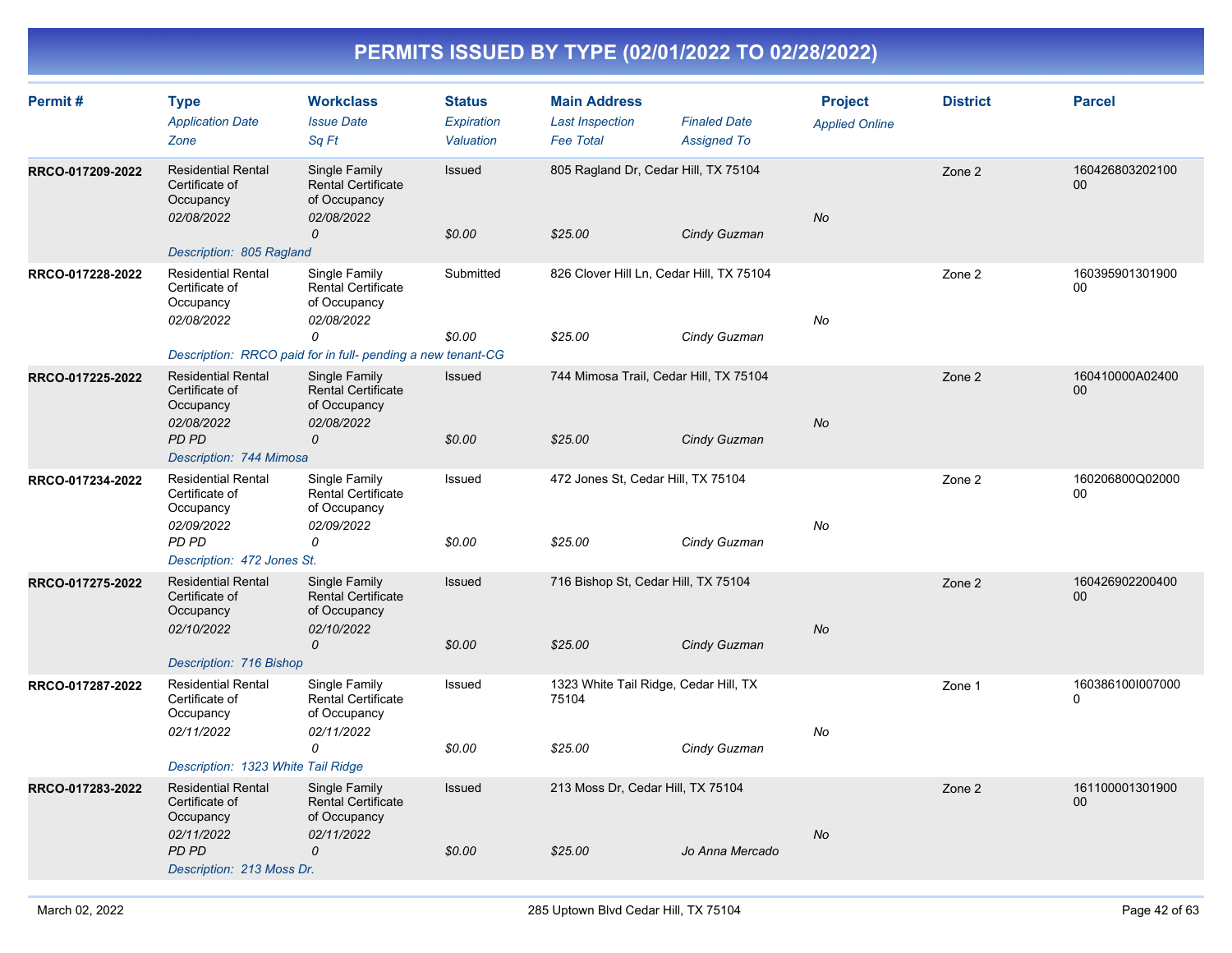| Permit#          | <b>Type</b><br><b>Application Date</b><br>Zone                                      | <b>Workclass</b><br><b>Issue Date</b><br>Sq Ft                           | <b>Status</b><br>Expiration<br>Valuation | <b>Main Address</b><br><b>Last Inspection</b><br><b>Fee Total</b> | <b>Finaled Date</b><br><b>Assigned To</b> | <b>Project</b><br><b>Applied Online</b> | <b>District</b> | <b>Parcel</b>         |
|------------------|-------------------------------------------------------------------------------------|--------------------------------------------------------------------------|------------------------------------------|-------------------------------------------------------------------|-------------------------------------------|-----------------------------------------|-----------------|-----------------------|
| RRCO-017362-2022 | <b>Residential Rental</b><br>Certificate of<br>Occupancy<br>02/15/2022              | Single Family<br><b>Rental Certificate</b><br>of Occupancy<br>02/15/2022 | Issued                                   | 825 Green Pastures Dr, Cedar Hill, TX<br>75104                    |                                           | No                                      | Zone 2          | 160475000100700<br>00 |
|                  | Description: 825 Green Pastures                                                     | 0                                                                        | \$0.00                                   | \$25.00                                                           | Cindy Guzman                              |                                         |                 |                       |
| RRCO-017403-2022 | <b>Residential Rental</b><br>Certificate of<br>Occupancy<br>02/17/2022              | Single Family<br><b>Rental Certificate</b><br>of Occupancy<br>02/17/2022 | <b>Issued</b>                            | 1017 Alder Dr, Cedar Hill, TX 75104                               |                                           | No                                      | None            |                       |
|                  | <b>Description: Elizabeth Ayorinde</b>                                              | 0                                                                        | \$0.00                                   | \$25.00                                                           | Cindy Guzman                              |                                         |                 |                       |
| RRCO-017420-2022 | <b>Residential Rental</b><br>Certificate of<br>Occupancy<br>02/17/2022              | Single Family<br><b>Rental Certificate</b><br>of Occupancy<br>02/17/2022 | Issued                                   | 815 Mccomb Ln, Cedar Hill, TX 75104                               |                                           | No                                      | Zone 3          | 160426701000900<br>00 |
|                  |                                                                                     | 0                                                                        | \$0.00                                   | \$25.00                                                           | Cindy Guzman                              |                                         |                 |                       |
| RRCO-017421-2022 | Description: 815 McComb<br><b>Residential Rental</b><br>Certificate of<br>Occupancy | Single Family<br><b>Rental Certificate</b><br>of Occupancy               | Issued                                   | 409 Leisure Dr, Cedar Hill, TX 75104                              |                                           |                                         | Zone 3          | 160343000B01100<br>00 |
|                  | 02/17/2022<br><b>PD PD</b><br>Description: 409 Leisure                              | 02/17/2022<br>0                                                          | \$0.00                                   | \$25.00                                                           | Cindy Guzman                              | No                                      |                 |                       |
| RRCO-017410-2022 | <b>Residential Rental</b><br>Certificate of<br>Occupancy<br>02/17/2022              | Single Family<br><b>Rental Certificate</b><br>of Occupancy<br>02/18/2022 | Issued                                   |                                                                   | 1202 Neptune St, Cedar Hill, TX 75104     | Yes                                     | Zone 3          | 160425001404100<br>00 |
|                  | Description: 1202 Neptune                                                           | 0                                                                        | \$0.00                                   | \$25.00                                                           | Cindy Guzman                              |                                         |                 |                       |
| RRCO-017484-2022 | <b>Residential Rental</b><br>Certificate of<br>Occupancy<br>02/18/2022              | Single Family<br><b>Rental Certificate</b><br>of Occupancy<br>02/18/2022 | Issued                                   | 760 Bray St, Cedar Hill, TX 75104                                 |                                           | <b>No</b>                               | Zone 2          | 160207700600100<br>00 |
|                  | Description: 760 Bray                                                               | $\mathcal{O}$                                                            | \$0.00                                   | \$25.00                                                           | Cindy Guzman                              |                                         |                 |                       |
| RRCO-017478-2022 | <b>Residential Rental</b><br>Certificate of<br>Occupancy                            | Single Family<br>Rental Certificate<br>of Occupancy                      | Issued                                   | 438 Vincent St, Cedar Hill, TX 75104                              |                                           |                                         | Zone 2          | 160206900K02600<br>00 |
|                  | 02/18/2022<br>PD PD<br>Description: 483 Vincent                                     | 02/18/2022<br>0                                                          | \$0.00                                   | \$25.00                                                           | Cindy Guzman                              | No                                      |                 |                       |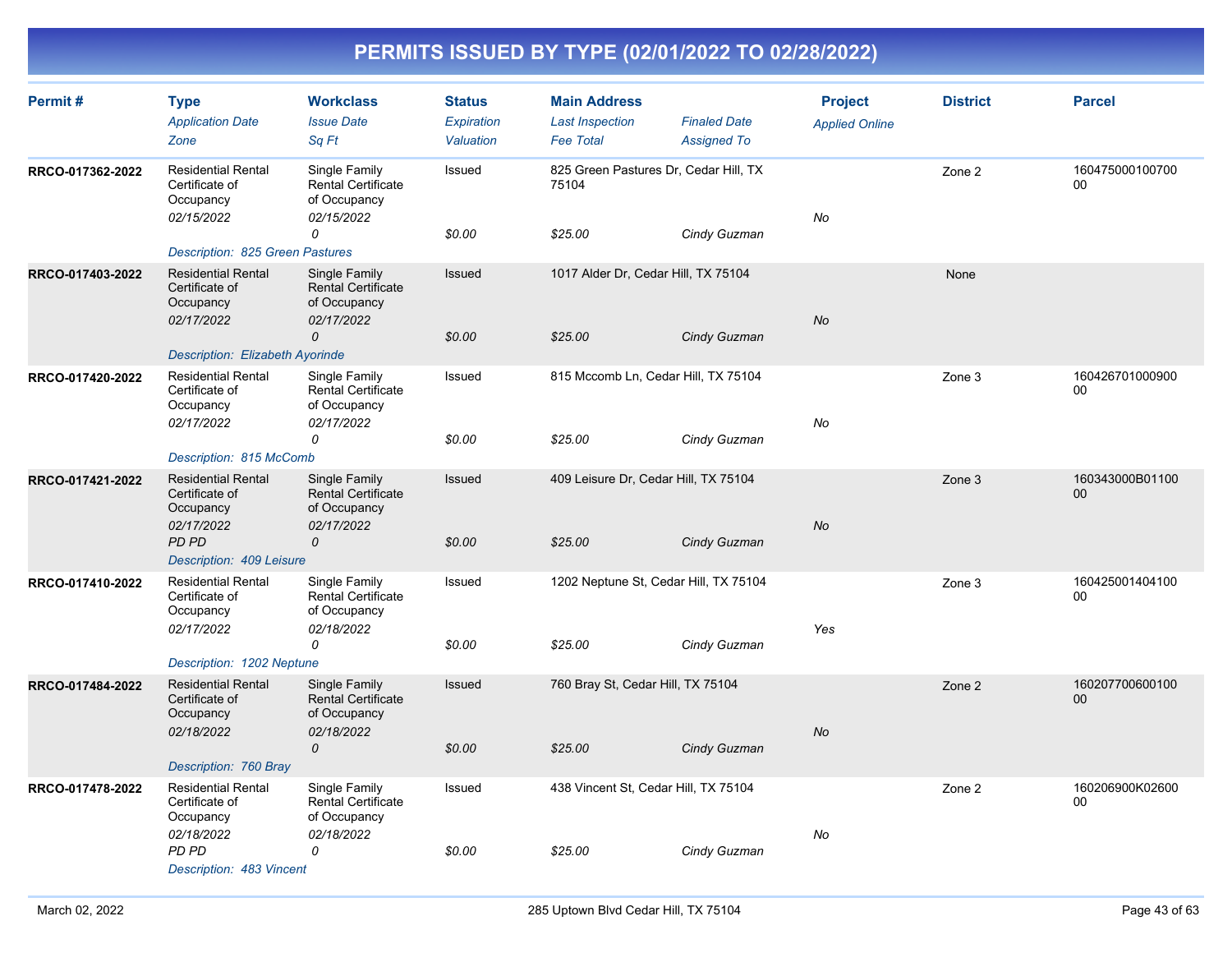| Permit#          | <b>Type</b><br><b>Application Date</b><br>Zone                         | <b>Workclass</b><br><b>Issue Date</b><br>Sq Ft                                | <b>Status</b><br>Expiration<br>Valuation  | <b>Main Address</b><br><b>Last Inspection</b><br><b>Fee Total</b> | <b>Finaled Date</b><br><b>Assigned To</b>                | <b>Project</b><br><b>Applied Online</b> | <b>District</b>                                                  | <b>Parcel</b>         |
|------------------|------------------------------------------------------------------------|-------------------------------------------------------------------------------|-------------------------------------------|-------------------------------------------------------------------|----------------------------------------------------------|-----------------------------------------|------------------------------------------------------------------|-----------------------|
| RRCO-017545-2022 | <b>Residential Rental</b><br>Certificate of<br>Occupancy<br>02/21/2022 | Single Family<br><b>Rental Certificate</b><br>of Occupancy<br>02/21/2022<br>0 | Approved<br>Awaiting<br>Payment<br>\$0.00 | \$25.00                                                           | 1038 Tanglewood Dr, Cedar Hill, TX 75104<br>Cindy Guzman | <b>No</b>                               | Zone 4                                                           | 160235000302000<br>00 |
|                  | Description: 1038 Tanglewood                                           |                                                                               |                                           |                                                                   |                                                          |                                         |                                                                  |                       |
| RRCO-017702-2022 | <b>Residential Rental</b><br>Certificate of<br>Occupancy<br>02/23/2022 | Single Family<br><b>Rental Certificate</b><br>of Occupancy<br>02/23/2022      | Issued                                    | 125 Astoria Dr, Cedar Hill, TX 75104                              |                                                          | No                                      | Zone 2                                                           | 160115000901400<br>00 |
|                  |                                                                        | 0                                                                             | \$0.00                                    | \$25.00                                                           | Cindy Guzman                                             |                                         |                                                                  |                       |
|                  | Description: 125 Astoria                                               |                                                                               |                                           |                                                                   |                                                          |                                         |                                                                  |                       |
| RRCO-017700-2022 | <b>Residential Rental</b><br>Certificate of<br>Occupancy<br>02/23/2022 | Single Family<br><b>Rental Certificate</b><br>of Occupancy<br>02/23/2022      | Issued                                    |                                                                   | 303 Breseman St, Cedar Hill, TX 75104                    | <b>No</b>                               | Zone 1                                                           | 160428100802400<br>00 |
|                  | PD PD                                                                  | 0                                                                             | \$0.00                                    | \$25.00                                                           | Cindy Guzman                                             |                                         |                                                                  |                       |
|                  | Description: 303 Breseman                                              |                                                                               |                                           |                                                                   |                                                          |                                         |                                                                  |                       |
| RRCO-017731-2022 | <b>Residential Rental</b><br>Certificate of<br>Occupancy<br>02/24/2022 | Single Family<br>Rental Certificate<br>of Occupancy<br>02/24/2022             | Issued                                    |                                                                   | 1506 Oak Park Ln, Cedar Hill, TX 75104                   | No                                      | Zone 3                                                           | 160045200D00200<br>00 |
|                  | PD PD                                                                  | 0                                                                             | \$0.00                                    | \$25.00                                                           | Cindy Guzman                                             |                                         |                                                                  |                       |
|                  | Description: 1506 Oak Park Lane                                        |                                                                               |                                           |                                                                   |                                                          |                                         |                                                                  |                       |
| RRCO-017762-2022 | <b>Residential Rental</b><br>Certificate of<br>Occupancy               | Single Family<br><b>Rental Certificate</b><br>of Occupancy                    | Issued                                    | 426 Vincent St, Cedar Hill, TX 75104                              |                                                          |                                         | Zone 2                                                           | 160206900K03200<br>00 |
|                  | 02/25/2022<br>PD PD<br>Description: 426 Vincent                        | 02/25/2022<br>0                                                               | \$0.00                                    | \$25.00                                                           | Cindy Guzman                                             | <b>No</b>                               |                                                                  |                       |
|                  |                                                                        |                                                                               |                                           |                                                                   |                                                          |                                         | <b>ERMITS ISSUED FOR RESIDENTIAL RENTAL CERTIFICATE OF OCCUP</b> | 29                    |
|                  |                                                                        |                                                                               |                                           |                                                                   |                                                          |                                         |                                                                  |                       |

| <b>RIGHT OF WAY</b> |                   |                                                                          |                   |        |                                    |    |        |                       |
|---------------------|-------------------|--------------------------------------------------------------------------|-------------------|--------|------------------------------------|----|--------|-----------------------|
| ROW-017099-2022     | Right of Way      | Right of Way<br>Construction                                             | Submitted         |        | 418 Wolfe St. Cedar Hill, TX 75104 |    | Zone 1 | 160364000100200<br>00 |
|                     | <i>01/31/2022</i> | <i>02/01/2022</i>                                                        | <i>02/18/2022</i> |        |                                    | No |        |                       |
|                     | PD PD             |                                                                          | \$0.00            | \$0.00 | David Rooney                       |    |        |                       |
|                     |                   | Description: Atmos Energy repair driveway and curb for Atmos @ 418 Wolfe |                   |        |                                    |    |        |                       |
| ROW-017114-2022     | Right of Way      | Right of Way<br>Construction                                             | <b>Issued</b>     |        | 604 Arbor Dr, Cedar Hill, TX 75104 |    | Zone 2 | 160155400200200<br>00 |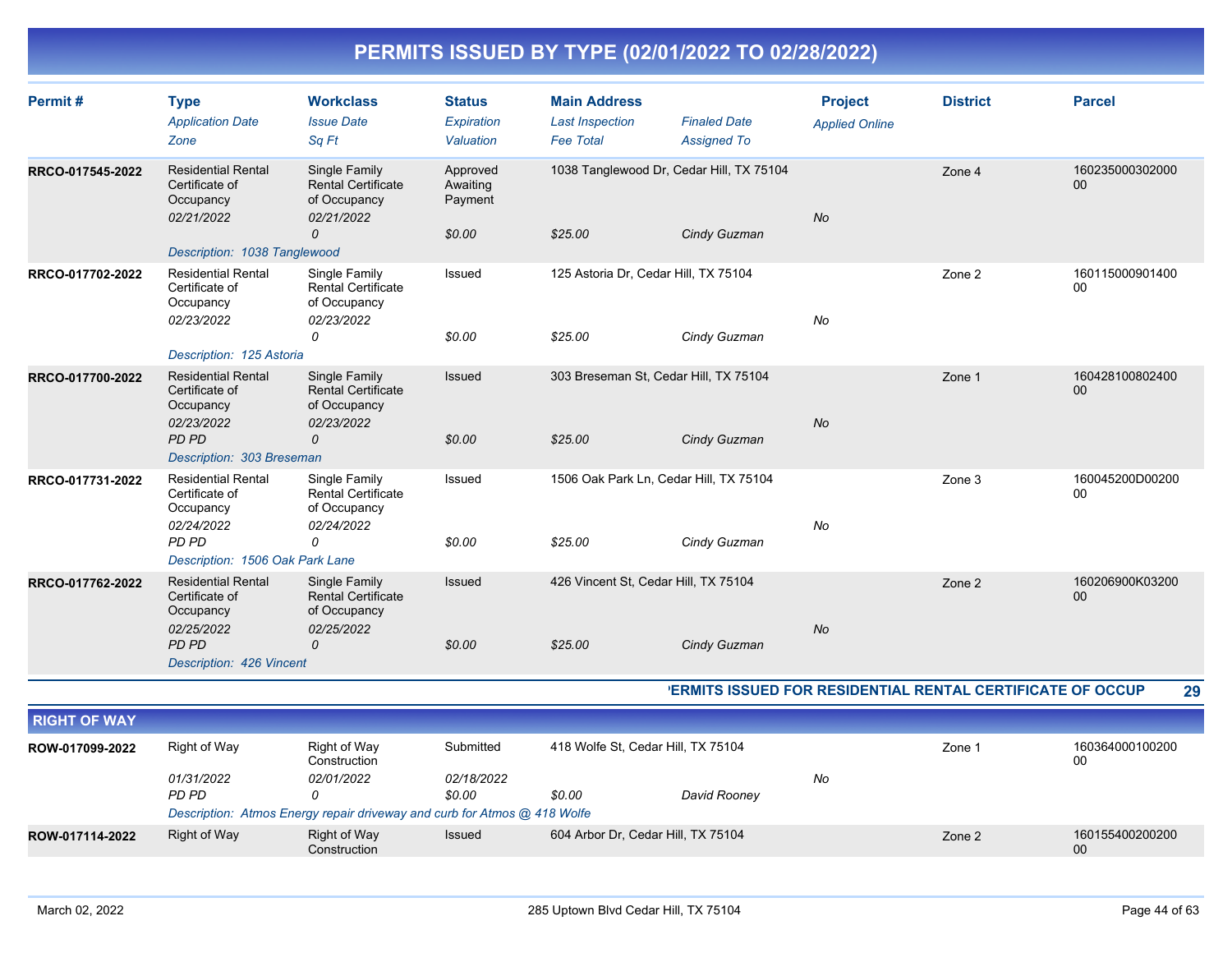| Permit#         | <b>Type</b><br><b>Application Date</b><br>Zone | <b>Workclass</b><br><b>Issue Date</b><br>Sq Ft                                  | <b>Status</b><br>Expiration<br>Valuation | <b>Main Address</b><br><b>Last Inspection</b><br><b>Fee Total</b> | <b>Finaled Date</b><br><b>Assigned To</b> | <b>Project</b><br><b>Applied Online</b> | <b>District</b> | <b>Parcel</b>                      |
|-----------------|------------------------------------------------|---------------------------------------------------------------------------------|------------------------------------------|-------------------------------------------------------------------|-------------------------------------------|-----------------------------------------|-----------------|------------------------------------|
|                 | 02/02/2022                                     | 02/02/2022<br>0                                                                 | 03/11/2022<br>\$0.00                     | \$0.00                                                            | David Rooney                              | No                                      |                 |                                    |
|                 |                                                | Description: Tenex for AT&T Bury Fiber Service Drops @ 604 Arbor Dr             |                                          |                                                                   |                                           |                                         |                 |                                    |
| ROW-017121-2022 | Right of Way                                   | Right of Way<br>Construction                                                    | Issued                                   | 832 Bailey Dr, Cedar Hill, TX 75104                               |                                           |                                         | Zone 2          | 160206500B00800<br>00              |
|                 | 02/02/2022                                     | 02/02/2022<br>0                                                                 | 03/11/2022<br>\$0.00                     | \$0.00                                                            | David Rooney                              | No                                      |                 |                                    |
|                 |                                                | Description: Tenex for AT&T Bury Service Fiber Drops @ 832 Bailey Dr            |                                          |                                                                   |                                           |                                         |                 |                                    |
| ROW-017119-2022 | <b>Right of Way</b>                            | Right of Way<br>Construction                                                    | Issued                                   | 912 Cannady Cir, Cedar Hill, TX 75104                             |                                           |                                         | Zone 2          | 160206500G01300<br>00 <sup>°</sup> |
|                 | 02/02/2022                                     | 02/02/2022<br>0                                                                 | 08/01/2022<br>\$0.00                     | \$0.00                                                            | <b>Mary Horsechief</b>                    | <b>No</b>                               |                 |                                    |
|                 |                                                | Description: Tenex for AT&T Bury Service Fiber Drops @ 912 Cannady Circle       |                                          |                                                                   |                                           |                                         |                 |                                    |
| ROW-017117-2022 | Right of Way                                   | Right of Way<br>Construction                                                    | Issued                                   | 808 Meandering Dr, Cedar Hill, TX 75104                           |                                           |                                         | Zone 2          | 160155400101500<br>00              |
|                 | 02/02/2022                                     | 02/02/2022<br>0                                                                 | 03/11/2022<br>\$0.00                     | \$0.00                                                            | Jo Anna Mercado                           | No                                      |                 |                                    |
|                 |                                                | Description: Tenex for AT&T Bury Service Fiber Drops @ 808 Meandering Drive     |                                          |                                                                   |                                           |                                         |                 |                                    |
| ROW-017120-2022 | Right of Way                                   | Right of Way<br>Construction                                                    | <b>Issued</b>                            | 500 Cannady Cir, Cedar Hill, TX 75104                             |                                           |                                         | Zone 2          | 160206500G00700<br>$00\,$          |
|                 | 02/02/2022                                     | 02/02/2022<br>$\mathcal{O}$                                                     | 03/11/2022<br>\$0.00                     | \$0.00                                                            | David Rooney                              | <b>No</b>                               |                 |                                    |
|                 |                                                | Description: Tenex for AT&T Bury for Service Fiber Drops @ 500 Cannady CT       |                                          |                                                                   |                                           |                                         |                 |                                    |
| ROW-017116-2022 | Right of Way                                   | Right of Way<br>Construction                                                    | Issued                                   | 1035 Essex Dr, Cedar Hill, TX 75104                               |                                           |                                         | Zone 2          | 160324000F03500<br>00              |
|                 | 02/02/2022                                     | 02/02/2022                                                                      | 03/11/2022                               |                                                                   |                                           | No                                      |                 |                                    |
|                 | PD PD                                          | $\Omega$                                                                        | \$0.00                                   | \$0.00                                                            | David Rooney                              |                                         |                 |                                    |
|                 |                                                | Description: Tenex for AT&T Bury Service Fiber Drops @ 1035 Essex Dr            |                                          |                                                                   |                                           |                                         |                 |                                    |
| ROW-017122-2022 | Right of Way                                   | Right of Way<br>Construction                                                    | <b>Issued</b>                            | 420 N Waterford Oaks Dr, Cedar Hill, TX<br>75104                  |                                           |                                         | Zone 2          | 160457402204000<br>$00\,$          |
|                 | 02/02/2022<br>PD PD                            | 02/02/2022<br>0                                                                 | 03/11/2022<br>\$0.00                     | \$0.00                                                            | David Rooney                              | No                                      |                 |                                    |
|                 |                                                | Description: Tenex for AT&T Bury Service Fiber Drops @ 420 N. Waterford Oaks DR |                                          |                                                                   |                                           |                                         |                 |                                    |
| ROW-017115-2022 | Right of Way                                   | Right of Way<br>Construction                                                    | Issued                                   | 1003 Essex Dr, Cedar Hill, TX 75104                               |                                           |                                         | Zone 2          | 160324000F05100<br>00              |
|                 | 02/02/2022<br><b>PD PD</b>                     | 02/02/2022<br>0                                                                 | 03/11/2022<br>\$0.00                     | \$0.00                                                            | David Rooney                              | No                                      |                 |                                    |
|                 |                                                | Description: Tenex for AT&T Bury Service Fiber Drops @ 1003 Essex Dr            |                                          |                                                                   |                                           |                                         |                 |                                    |
| ROW-017118-2022 | Right of Way                                   | <b>Right of Way</b><br>Construction                                             | <b>Issued</b>                            | 1010 E Parkerville Rd, Cedar Hill, TX<br>75104                    |                                           |                                         | Zone 3          | 160223000A00200<br>00 <sup>°</sup> |
|                 |                                                |                                                                                 |                                          |                                                                   |                                           |                                         |                 |                                    |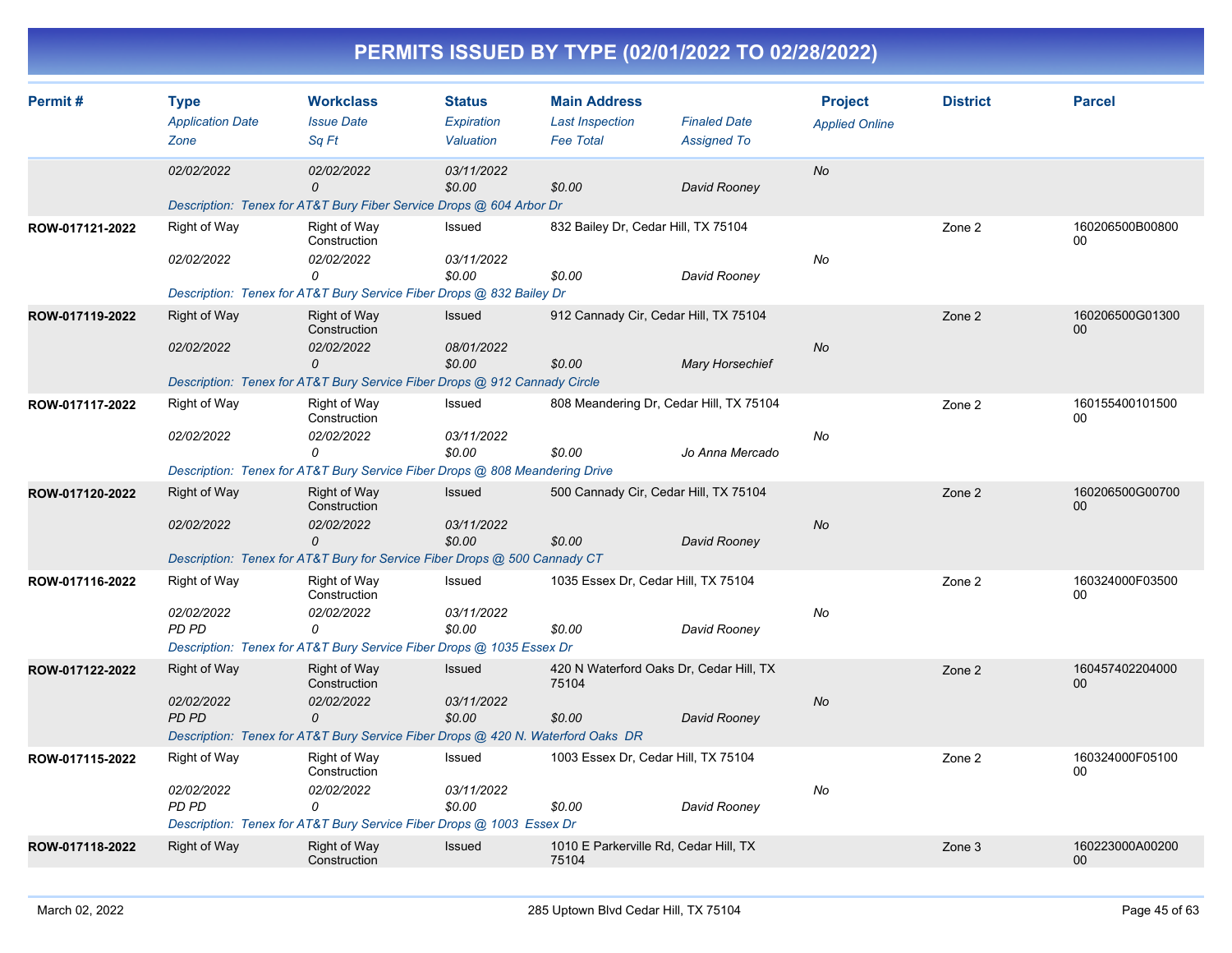| PERMITS ISSUED BY TYPE (02/01/2022 TO 02/28/2022) |
|---------------------------------------------------|
|---------------------------------------------------|

| Permit#         | <b>Type</b><br><b>Application Date</b> | <b>Workclass</b><br><b>Issue Date</b>                                      | <b>Status</b><br>Expiration | <b>Main Address</b><br><b>Last Inspection</b> | <b>Finaled Date</b>                      | <b>Project</b><br><b>Applied Online</b> | <b>District</b> | <b>Parcel</b>         |
|-----------------|----------------------------------------|----------------------------------------------------------------------------|-----------------------------|-----------------------------------------------|------------------------------------------|-----------------------------------------|-----------------|-----------------------|
|                 | Zone                                   | Sa Ft                                                                      | Valuation                   | <b>Fee Total</b>                              | <b>Assigned To</b>                       |                                         |                 |                       |
|                 | 02/02/2022<br><b>PD PD</b>             | 02/02/2022<br>0                                                            | 03/11/2022<br>\$0.00        | \$0.00                                        | David Rooney                             | <b>No</b>                               |                 |                       |
|                 |                                        | Description: Tenex for AT&T Bury Fiber Service Drops @ 1010 Parkerville RD |                             |                                               |                                          |                                         |                 |                       |
| ROW-017195-2022 | Right of Way                           | Right of Way<br>Construction                                               | Issued                      |                                               | 601 Grand Teton St, Cedar Hill, TX 75104 |                                         | Zone 2          | 160206300L03400<br>00 |
|                 | 02/02/2022                             | 02/07/2022<br>0                                                            | 03/11/2022<br>\$0.00        | \$0.00                                        | David Rooney                             | No                                      |                 |                       |
|                 |                                        | Description: Tenex for AT&T Bury Service Fiber Drops @ 601 Grand Teton St  |                             |                                               |                                          |                                         |                 |                       |
| ROW-017206-2022 | <b>Right of Way</b>                    | <b>Right of Way</b><br>Construction                                        | <b>Issued</b>               |                                               | 502 Kenya St, Cedar Hill, TX 75104       |                                         | Zone 2          | 160206400E01000<br>00 |
|                 | 02/07/2022                             | 02/07/2022<br>0                                                            | 03/04/2022<br>\$0.00        | \$0.00                                        | David Rooney                             | <b>No</b>                               |                 |                       |
|                 |                                        | Description: Tenex for AT&T Bury Fiber Service Drops @ 502 Kenya St        |                             |                                               |                                          |                                         |                 |                       |
| ROW-017188-2022 | Right of Way                           | Right of Way<br>Construction                                               | Issued                      |                                               | 306 Stinger Dr, Cedar Hill, TX 75104     |                                         | None            |                       |
|                 | 02/02/2022                             | 02/07/2022<br>0                                                            | 03/11/2022<br>\$0.00        | \$0.00                                        | David Rooney                             | No                                      |                 |                       |
|                 |                                        | Description: Tenex for AT&T Bury Service Fiber Drops @ 306 Stinger Dr      |                             |                                               |                                          |                                         |                 |                       |
| ROW-017194-2022 | <b>Right of Way</b>                    | Right of Way<br>Construction                                               | Issued                      |                                               | 747 Cedarwood Dr, Cedar Hill, TX 75104   |                                         | Zone 2          | 160155400701800<br>00 |
|                 | 02/02/2022                             | 02/07/2022<br>$\mathcal{O}$                                                | 03/11/2022<br>\$0.00        | \$0.00                                        | David Rooney                             | <b>No</b>                               |                 |                       |
|                 |                                        | Description: Tenex for AT&T Bury Service Fiber Drops @ 747 Cedarwood Dr    |                             |                                               |                                          |                                         |                 |                       |
| ROW-017184-2022 | Right of Way                           | Right of Way<br>Construction                                               | Issued                      |                                               | 834 Weaver St, Cedar Hill, TX 75104      |                                         | Zone 2          | 160206500E02000<br>00 |
|                 | 02/07/2022                             | 02/07/2022<br>$\Omega$                                                     | 03/11/2022<br>\$0.00        | \$0.00                                        | Jo Anna Mercado                          | No                                      |                 |                       |
|                 |                                        | Description: Tenex for AT&T Bury Fiber Service Drops @ 834 Weaver St       |                             |                                               |                                          |                                         |                 |                       |
| ROW-017201-2022 | <b>Right of Way</b>                    | <b>Right of Way</b><br>Construction                                        | <b>Issued</b>               |                                               | 408 Rocky Acres Rd, Cedar Hill, TX 75104 |                                         | Zone 3          | 651441125103703<br>00 |
|                 | 02/07/2022                             | 02/07/2022<br>0                                                            | 03/04/2022<br>\$0.00        | \$0.00                                        | David Rooney                             | <b>No</b>                               |                 |                       |
|                 |                                        | Description: Tenex for AT&T Bury Fiber Service Drops @ 408 Rocky Acres RD  |                             |                                               |                                          |                                         |                 |                       |
| ROW-017187-2022 | Right of Way                           | Right of Way<br>Construction                                               | Issued                      |                                               | 503 Grand Teton St, Cedar Hill, TX 75104 |                                         | Zone 2          | 160206300J00600<br>00 |
|                 | 02/02/2022                             | 02/07/2022<br>0                                                            | 03/11/2022                  |                                               |                                          | No                                      |                 |                       |
|                 |                                        | Description: Tenex for AT&T Bury Fiber Service Drops @ 503 Grand Teton St  | \$0.00                      | \$0.00                                        | David Rooney                             |                                         |                 |                       |
| ROW-017199-2022 | <b>Right of Way</b>                    | Right of Way                                                               | <b>Issued</b>               |                                               | 1825 Mcalaster St, Cedar Hill, TX 75104  |                                         | Zone 1          | 160060000110R00<br>00 |
|                 |                                        | Construction                                                               |                             |                                               |                                          |                                         |                 |                       |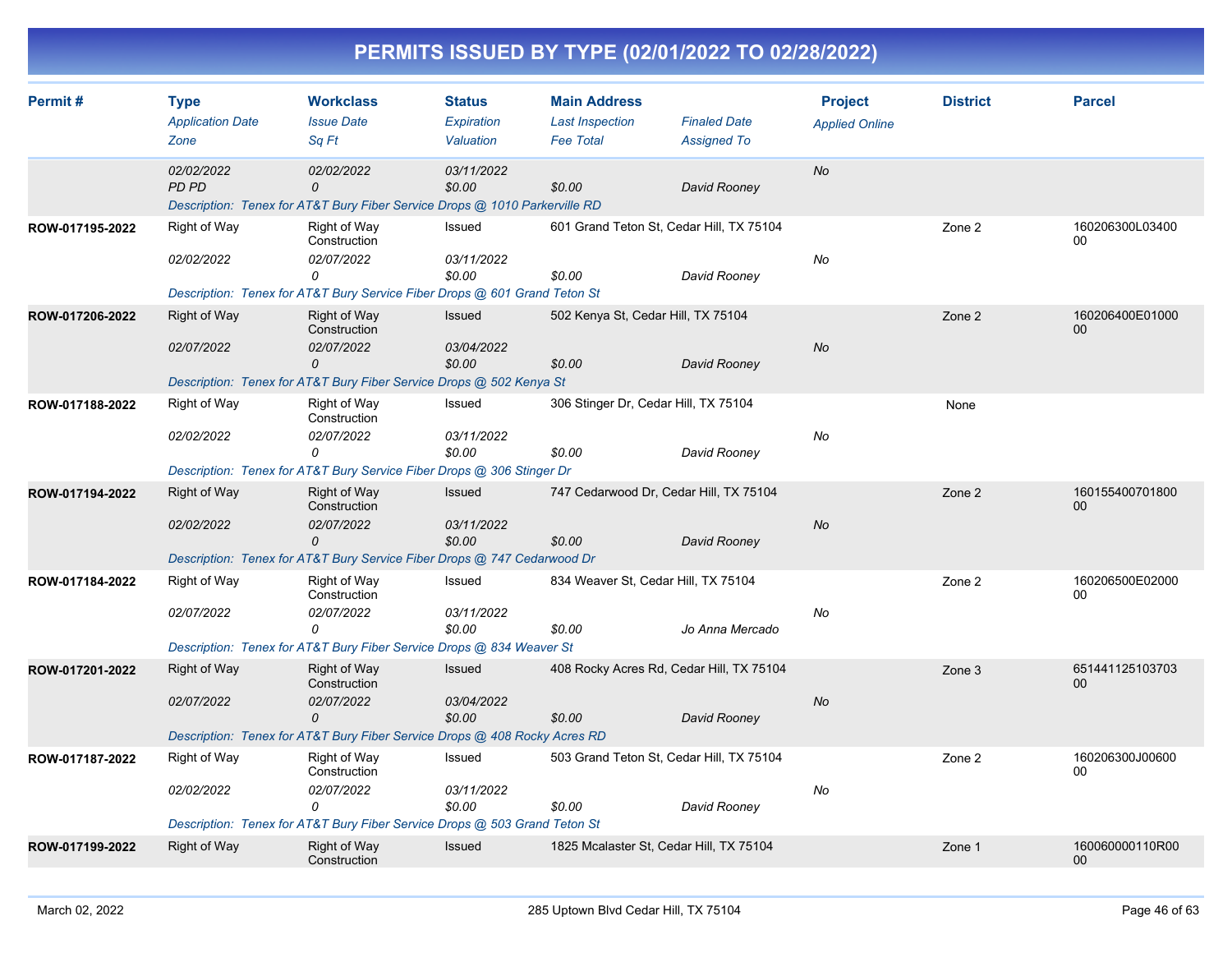| Permit#          | <b>Type</b>                     | <b>Workclass</b>                                                                                        | <b>Status</b>           | <b>Main Address</b>                        |                                           | <b>Project</b>        | <b>District</b> | <b>Parcel</b>         |
|------------------|---------------------------------|---------------------------------------------------------------------------------------------------------|-------------------------|--------------------------------------------|-------------------------------------------|-----------------------|-----------------|-----------------------|
|                  | <b>Application Date</b><br>Zone | <b>Issue Date</b><br>Sq Ft                                                                              | Expiration<br>Valuation | <b>Last Inspection</b><br><b>Fee Total</b> | <b>Finaled Date</b><br><b>Assigned To</b> | <b>Applied Online</b> |                 |                       |
|                  | 02/07/2022<br><b>PD PD</b>      | 02/07/2022<br>$\mathcal{O}$<br>Description: Tenex for AT&T Bury Fiber Service Drops @ 1825 McAlaster Dr | 03/04/2022<br>\$0.00    | \$0.00                                     | David Rooney                              | No                    |                 |                       |
| ROW-017205-2022  | Right of Way                    | Right of Way<br>Construction                                                                            | Issued                  |                                            | 439 Vincent St, Cedar Hill, TX 75104      |                       | Zone 2          | 160206900M02000<br>00 |
|                  | 02/07/2022<br>PD PD             | 02/07/2022<br>0<br>Description: Tenex for AT&T Bury Fiber Service Drops @ 439 Vincent St                | 03/04/2022<br>\$0.00    | \$0.00                                     | David Rooney                              | No                    |                 |                       |
| ROW-017185-2022  | Right of Way<br>02/02/2022      | <b>Right of Way</b><br>Construction<br>02/07/2022                                                       | Issued<br>03/11/2022    |                                            | 513 Copeland Dr, Cedar Hill, TX 75104     | <b>No</b>             | Zone 1          | 160428500101100<br>00 |
|                  | <b>PD PD</b>                    | 0<br>Description: Tenex for AT&T Bury Service Fiber Drops @ 513 Copeland Dr                             | \$0.00                  | \$0.00                                     | David Rooney                              |                       |                 |                       |
| ROW-017186-2022* | Right of Way<br>02/02/2022      | Right of Way<br>Construction<br>02/07/2022                                                              | On Hold<br>03/11/2022   | 1500 Tuley St, Cedar Hill, TX 75104        |                                           | No                    | Zone 1          | 160059000304800<br>00 |
|                  | PD PD                           | $\Omega$<br>Description: Tenex for AT&T Bury Service Fiber Drops @ 1500 Tuley Dr                        | \$0.00                  | \$0.00                                     | David Rooney                              |                       |                 |                       |
| ROW-017192-2022  | Right of Way<br>02/02/2022      | Right of Way<br>Construction<br>02/07/2022                                                              | Issued<br>03/11/2022    |                                            | 434 Justice Dr, Cedar Hill, TX 75104      | <b>No</b>             | Zone 2          | 160206900M04000<br>00 |
|                  | <b>PD PD</b>                    | $\mathcal{O}$<br>Description: Tenex for AT&T Bury Service Fiber Drops @ 434 Justice Dr                  | \$0.00                  | \$0.00                                     | David Rooney                              |                       |                 |                       |
| ROW-017193-2022  | <b>Right of Way</b>             | Right of Way<br>Construction                                                                            | Issued                  | 75104                                      | 2405 Magic Valley Ln, Cedar Hill, TX      |                       | Zone 4          | 160279000127200<br>00 |
|                  | 02/02/2022<br>PD PD             | 02/07/2022<br>0<br>Description: Tenex for AT&T Bury Service Fiber Drops @ 2405 Magic Valley Ln          | 03/11/2022<br>\$0.00    | \$0.00                                     | David Rooney                              | No                    |                 |                       |
| ROW-017198-2022  | Right of Way                    | <b>Right of Way</b><br>Construction                                                                     | Issued                  |                                            | 1527 Chapman St, Cedar Hill, TX 75104     |                       | Zone 1          | 160059000103800<br>00 |
|                  | 02/07/2022<br><b>PD PD</b>      | 02/07/2022<br>$\mathcal{O}$<br>Description: Tenex for AT&T Bury Service Fiber Drops @ 1527 Chapman      | 08/06/2022<br>\$0.00    | \$0.00                                     | <b>Mary Horsechief</b>                    | <b>No</b>             |                 |                       |
| ROW-017197-2022  | Right of Way                    | Right of Way<br>Construction                                                                            | Issued                  |                                            | 439 Hageman Ln, Cedar Hill, TX 75104      |                       | Zone 2          | 161100700A01000<br>00 |
|                  | 02/07/2022<br><b>PD PD</b>      | 02/07/2022<br>0<br>Description: Tenex for AT&T Bury Service Fiber Drops @ 439 Hageman Ln                | 03/04/2022<br>\$0.00    | \$0.00                                     | David Rooney                              | No                    |                 |                       |
| ROW-017232-2022  | Right of Way                    | Right of Way<br>Construction                                                                            | Issued                  | 837 Larue Dr, Cedar Hill, TX 75104         |                                           |                       | Zone 3          | 160426901600100<br>00 |
|                  |                                 |                                                                                                         |                         |                                            |                                           |                       |                 |                       |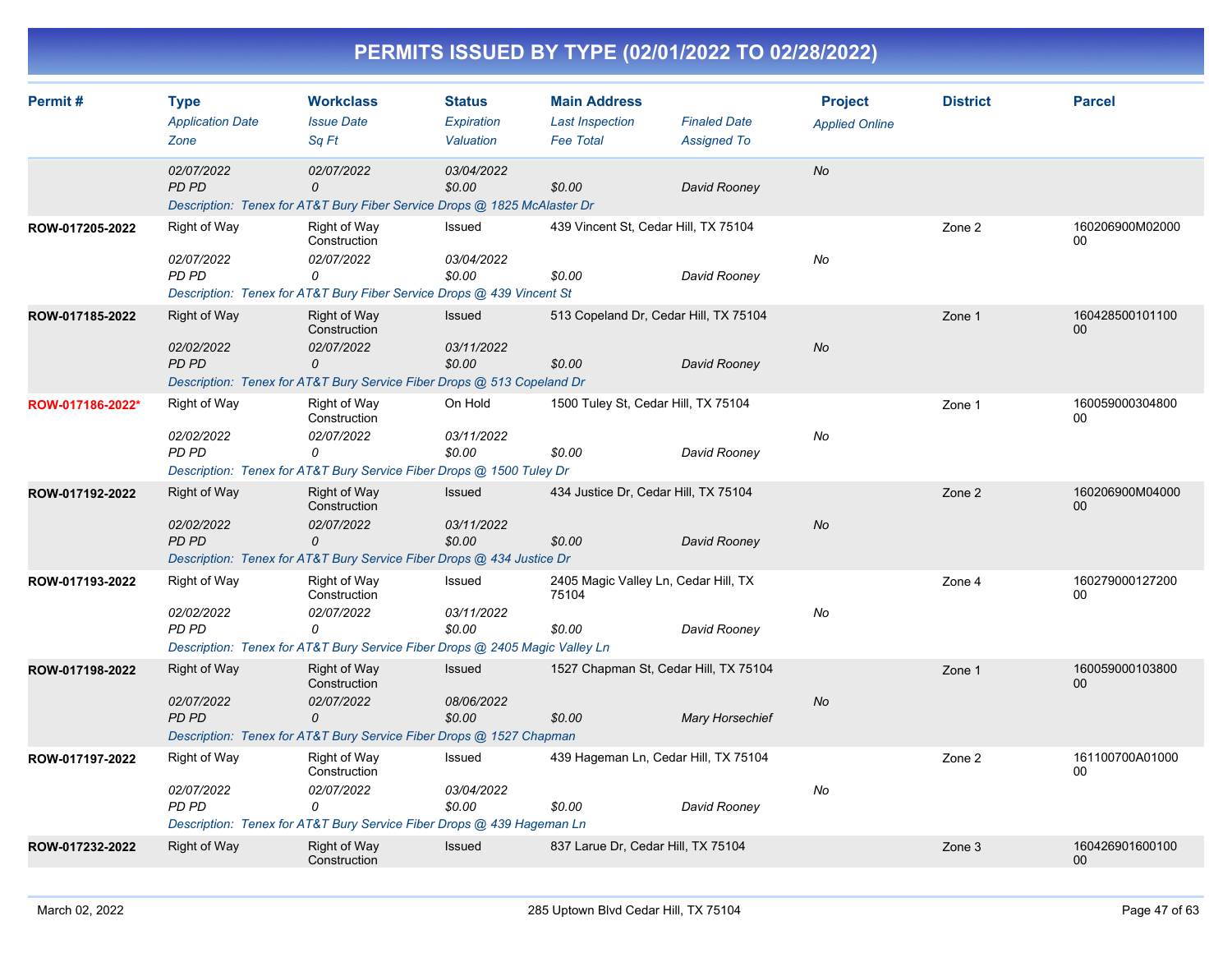|                 |                                                |                                                                                                                                                     |                                          |                                                                   | PERMITS ISSUED BY TYPE (02/01/2022 TO 02/28/2022)                                                                                                                                     |                                         |                 |                           |
|-----------------|------------------------------------------------|-----------------------------------------------------------------------------------------------------------------------------------------------------|------------------------------------------|-------------------------------------------------------------------|---------------------------------------------------------------------------------------------------------------------------------------------------------------------------------------|-----------------------------------------|-----------------|---------------------------|
| Permit#         | <b>Type</b><br><b>Application Date</b><br>Zone | <b>Workclass</b><br><b>Issue Date</b><br>Sq Ft                                                                                                      | <b>Status</b><br>Expiration<br>Valuation | <b>Main Address</b><br><b>Last Inspection</b><br><b>Fee Total</b> | <b>Finaled Date</b><br><b>Assigned To</b>                                                                                                                                             | <b>Project</b><br><b>Applied Online</b> | <b>District</b> | <b>Parcel</b>             |
|                 | 02/08/2022                                     | <i>02/08/2022</i><br>$\Omega$<br>Description: Specturm for Bryan Curtis Gardner Telecom OL Aretal apprx 515" all over lab @ 837 La Rue Dr           | 03/09/2022<br>\$0.00                     | \$0.00                                                            | David Rooney                                                                                                                                                                          | No                                      |                 |                           |
| ROW-017216-2022 | Right of Way<br>02/07/2022                     | Right of Way<br>Construction<br>02/08/2022<br>0<br>Description: Tenex for AT&T Bury Fiber Service Drops @ 501 Rainier                               | Issued<br>03/04/2022<br>\$0.00           | 501 Rainier St, Cedar Hill, TX 75104<br>\$0.00                    | David Rooney                                                                                                                                                                          | No                                      | Zone 2          | 160206400E00300<br>00     |
| ROW-017215-2022 | <b>Right of Way</b><br>02/07/2022              | Right of Way<br>Construction<br>02/08/2022<br>$\Omega$<br>Description: Tenex for AT&T Bury Fiber Service Drops @ 407 Sims Dr                        | Issued<br>03/04/2022<br>\$0.00           | 407 Sims Dr, Cedar Hill, TX 75104<br>\$0.00                       | David Rooney                                                                                                                                                                          | No                                      | Zone 2          | 160206500C03000<br>$00\,$ |
| ROW-017210-2022 | <b>Right of Way</b><br>02/07/2022              | Right of Way<br>Construction<br><i>02/08/2022</i><br>0<br>Description: Pike Electric @ 1902 Lake Ridge Pkwy                                         | Issued<br>04/16/2022<br>\$0.00           | 75104<br>\$0.00                                                   | 1902 Lake Ridge Pkwy, Cedar Hill, TX<br>David Rooney                                                                                                                                  | No                                      | Zone 4          | 650676555101102<br>00     |
| ROW-017212-2022 | <b>Right of Way</b><br>02/07/2022              | <b>Right of Way</b><br>Construction<br><i>02/08/2022</i><br>$\Omega$<br>Description: Tenex for ATY&T Bury Fiber Service Drops @ 731 Harvest Glen Dr | Issued<br>03/04/2022<br>\$0.00           | \$0.00                                                            | 731 Harvest Glen, Cedar Hill, TX 75104<br>David Rooney                                                                                                                                | No                                      | Zone 2          | 160155400702300<br>$00\,$ |
| ROW-017217-2022 | <b>Right of Way</b><br>02/07/2022<br>PD PD     | Right of Way<br>Construction<br><i>02/08/2022</i><br>0<br>Description: Tenex for AT&T Bury Fiber Service Drops @ 419 Vincent St                     | Issued<br>03/04/2022<br>\$0.00           | \$0.00                                                            | 419 Vincent St, Cedar Hill, TX 75104<br>David Rooney                                                                                                                                  | No                                      | Zone 2          | 160206900M01000<br>00     |
| ROW-017244-2022 | Right of Way<br>01/31/2022                     | Right of Way<br>Construction<br>02/09/2022<br>$\Omega$                                                                                              | Issued<br>03/04/2022<br>\$0.00           | 2823 Plume St, Cedar Hill, TX<br>\$0.00                           | David Rooney<br>Description: Superior Telecome for Charter Specturm place coax cable .625 size cable bored @ 2823 Plume St                                                            | No                                      | None            |                           |
| ROW-017239-2022 | Right of Way<br>01/31/2022                     | Right of Way<br>Construction<br>02/09/2022<br>0                                                                                                     | Issued<br>03/04/2022<br>\$0.00           | \$0.00                                                            | 444 Matterhorn St, Cedar Hill, TX 75104<br>David Rooney<br>Description: Superior Telecom Services place coax cable .625 size cable bored and bore place 915" coax @ 444 Matterhorn St | No                                      | Zone 2          | 160206700P01100<br>00     |
| ROW-017241-2022 | Right of Way                                   | <b>Right of Way</b><br>Construction                                                                                                                 | Issued                                   |                                                                   | 106 S Broad St, Cedar Hill, TX 75104                                                                                                                                                  |                                         | Zone 2          | 160005001300100<br>$00\,$ |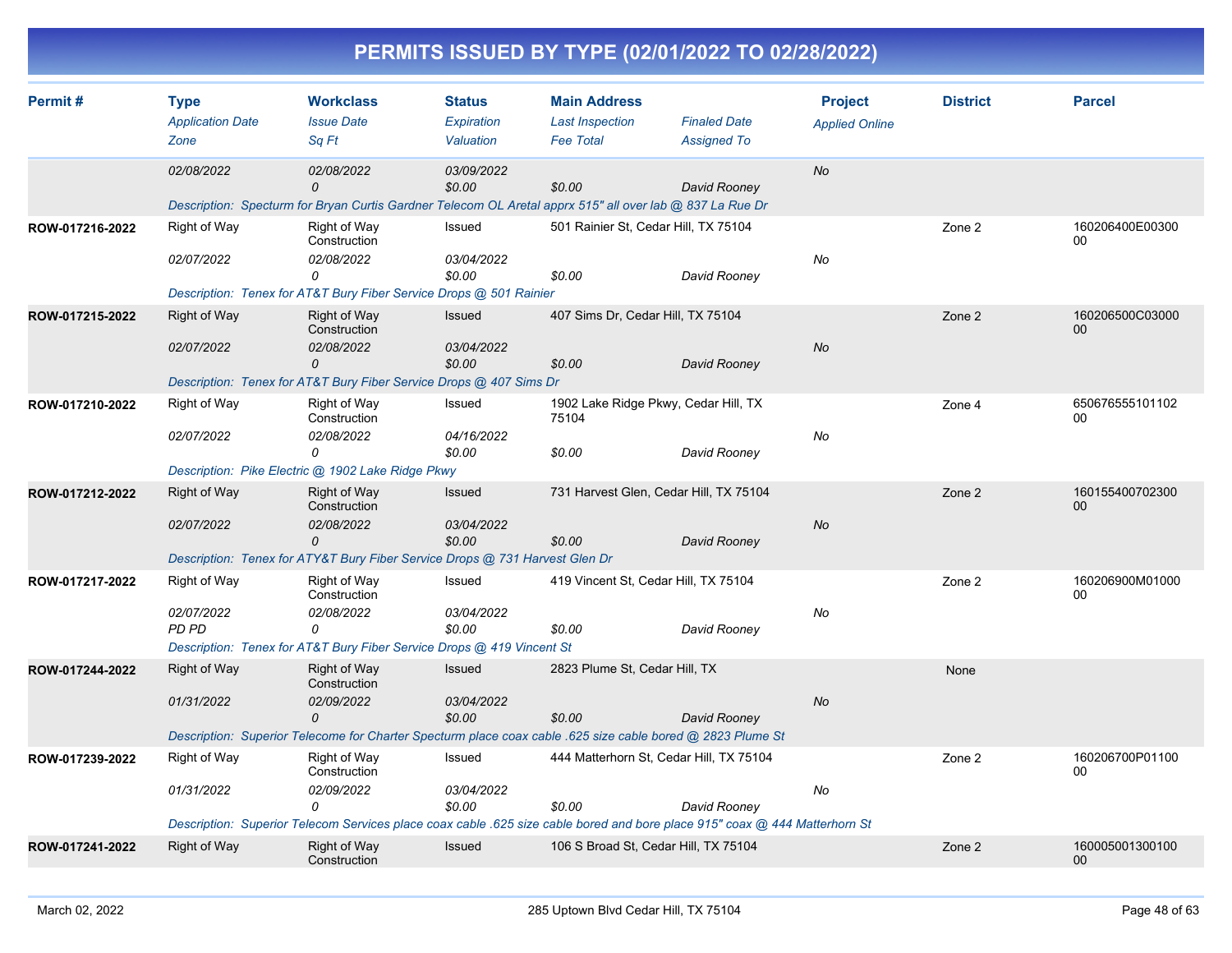|                 |                                                |                                                                                                                                       |                                          |                                                                   | PERMITS ISSUED BY TYPE (02/01/2022 TO 02/28/2022)                                                                                                                         |                                         |                 |                              |
|-----------------|------------------------------------------------|---------------------------------------------------------------------------------------------------------------------------------------|------------------------------------------|-------------------------------------------------------------------|---------------------------------------------------------------------------------------------------------------------------------------------------------------------------|-----------------------------------------|-----------------|------------------------------|
| Permit#         | <b>Type</b><br><b>Application Date</b><br>Zone | <b>Workclass</b><br><b>Issue Date</b><br>Sq Ft                                                                                        | <b>Status</b><br>Expiration<br>Valuation | <b>Main Address</b><br><b>Last Inspection</b><br><b>Fee Total</b> | <b>Finaled Date</b><br><b>Assigned To</b>                                                                                                                                 | <b>Project</b><br><b>Applied Online</b> | <b>District</b> | <b>Parcel</b>                |
|                 | 02/01/2022<br>OT-Sq OT-Sq                      | 02/09/2022<br>0                                                                                                                       | 03/02/2022<br>\$0.00                     | \$0.00                                                            | David Rooney<br>Description: BFK Communications for Telecommunications remove 892 ft of aerial cable & strand bore 825 ft @ 106 Broad                                     | No                                      |                 |                              |
| ROW-017247-2022 | Right of Way<br>01/18/2022<br>PD PD            | Right of Way<br>Construction<br>02/09/2022<br>0<br>Description: Boardwalk Paving for Atmos Energy repair concrete alley @ 321 Kirk Ln | Issued<br>02/12/2022<br>\$0.00           | 321 Kirk Ln, Cedar Hill, TX 75104<br>\$0.00                       | David Rooney                                                                                                                                                              | No                                      | Zone 2          | 160342500A00100<br>$00\,$    |
| ROW-017246-2022 | <b>Right of Way</b><br>01/31/2022<br>PD PD     | Right of Way<br>Construction<br>02/09/2022<br>0                                                                                       | <b>Issued</b><br>02/16/2022<br>\$0.00    | \$0.00                                                            | 1494 Summers Dr, Cedar Hill, TX 75104<br>David Rooney<br>Description: Boardwalk Paving & Construcation for Atmos Energy repair sidewalk for Atmos @ 1494 Summers Drive    | No                                      | Zone 1          | 160059000400900<br>$00\,$    |
| ROW-017251-2022 | Right of Way<br>02/09/2022<br>PD PD            | Right of Way<br>Construction<br>02/09/2022<br>0<br>Description: Tenex for AT&T Bury Fiber Service Drops @ 1514 High Pointe Ln         | Issued<br>03/11/2022<br>\$0.00           | \$0.00                                                            | 1514 High Pointe Ln, Cedar Hill, TX 75104<br>David Rooney                                                                                                                 | No                                      | Zone 1          | 160059000106800<br>00        |
| ROW-017273-2022 | Right of Way<br><i>02/09/2022</i>              | Right of Way<br>Construction<br><i>02/10/2022</i><br>0<br>Description: Tenex for AT&T Bury Fiber Service Drops @ 485 Justice Dr       | <b>Issued</b><br>03/11/2022<br>\$0.00    | \$0.00                                                            | 485 Justice Dr, Cedar Hill, TX 75104<br>David Rooney                                                                                                                      | No                                      | Zone 2          | 1602063001002000<br>$\Omega$ |
| ROW-017264-2022 | Right of Way<br><i>01/31/2022</i>              | Right of Way<br>Construction<br>02/10/2022<br>$\Omega$                                                                                | Issued<br>03/04/2022<br>\$0.00           | \$0.00                                                            | 802 Shady Ridge Dr, Cedar Hill, TX 75104<br>David Rooney<br>Description: Superior Telecom place Coax Cable .625 size cable bored bore and place 360" @ 802 Shady ridge Dr | No                                      | Zone 1          | 160496000000100<br>00        |
| ROW-017269-2022 | <b>Right of Way</b><br>02/09/2022              | Right of Way<br>Construction<br>02/10/2022<br>0<br>Description: Tenex for AT&T Bury Fiber Service Drop @ 762 Cedarwood Dr             | <b>Issued</b><br>03/11/2022<br>\$0.00    | \$0.00                                                            | 762 Cedarwood Dr. Cedar Hill, TX 75104<br>Jo Anna Mercado                                                                                                                 | No                                      | Zone 2          | 160155400202600<br>00        |
| ROW-017276-2022 | <b>Right of Way</b><br>02/09/2022              | Right of Way<br>Construction<br>02/10/2022<br>0<br>Description: Tenex for AT&T Bury Fiber Service Drops @ 502 S Highland Dr           | Issued<br>03/11/2022<br>\$0.00           | \$0.00                                                            | 502 Highland Dr, Cedar Hill, TX 75104<br>David Rooney                                                                                                                     | No                                      | Zone 2          | 160206700W01R0<br>000        |
| ROW-017272-2022 | Right of Way                                   | Right of Way<br>Construction                                                                                                          | Issued                                   |                                                                   | 1421 Bosher Dr, Cedar Hill, TX 75104                                                                                                                                      |                                         | Zone 1          | 160325500502200<br>$00\,$    |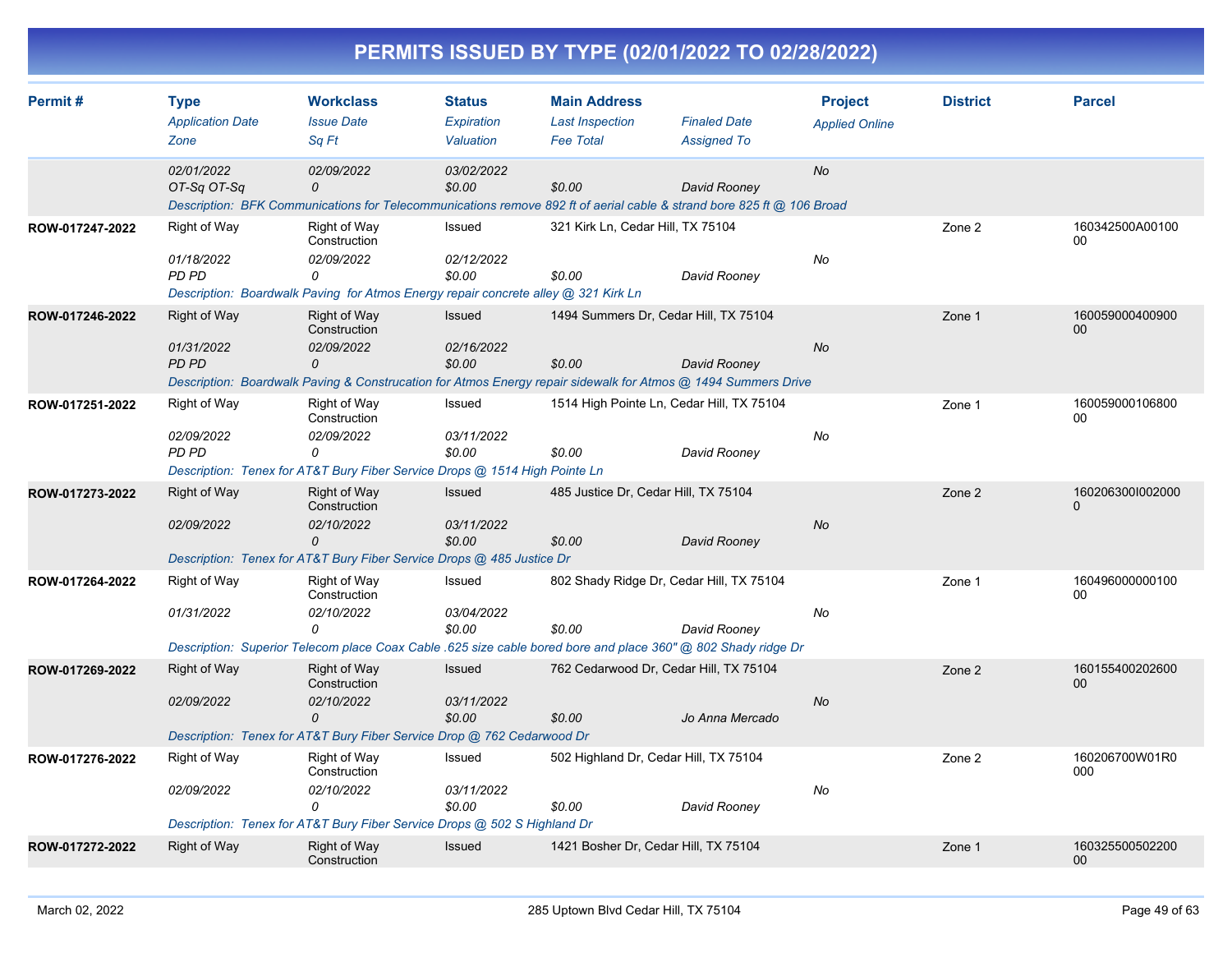| Permit#         | <b>Type</b><br><b>Application Date</b><br>Zone    | <b>Workclass</b><br><b>Issue Date</b><br>Sa Ft                                                                                               | <b>Status</b><br>Expiration<br>Valuation | <b>Main Address</b><br><b>Last Inspection</b><br><b>Fee Total</b> | <b>Finaled Date</b><br><b>Assigned To</b> | <b>Project</b><br><b>Applied Online</b> | <b>District</b> | <b>Parcel</b>                |
|-----------------|---------------------------------------------------|----------------------------------------------------------------------------------------------------------------------------------------------|------------------------------------------|-------------------------------------------------------------------|-------------------------------------------|-----------------------------------------|-----------------|------------------------------|
|                 | 02/09/2022<br>PD PD                               | 02/10/2022<br>$\Omega$<br>Description: Tenex for AT&T Bury Fiber Service Drops @ 1421 Bosher Dr                                              | 03/11/2022<br>\$0.00                     | \$0.00                                                            | David Rooney                              | <b>No</b>                               |                 |                              |
| ROW-017258-2022 | Right of Way<br>02/09/2022<br>PD PD               | <b>Right of Way</b><br>Construction<br>02/10/2022<br>0<br>Description: Atmos Energy Gas Leak Repair @ 1419 Baker St                          | Issued<br>02/15/2022<br>\$0.00           | 1419 Baker Dr, Cedar Hill, TX 75104<br>\$0.00                     | David Rooney                              | No                                      | Zone 1          | 160325500302100<br>00        |
| ROW-017262-2022 | Right of Way<br>02/09/2022<br><b>PD PD</b>        | Right of Way<br>Construction<br>02/10/2022<br>0<br>Description: Tenex for AT&T Bury Fiber Service Drops @ 1544 Tuley St                      | Submitted<br>03/11/2022<br>\$0.00        | 1544 Tuley St, Cedar Hill, TX 75104<br>\$0.00                     | David Rooney                              | <b>No</b>                               | Zone 1          | 160059000302600<br>00        |
| ROW-017274-2022 | <b>Right of Way</b><br>02/09/2022<br>PD PD        | Right of Way<br>Construction<br>02/10/2022<br>0<br>Description: Tenex for AT&T Bury Fiber Service Drops @ 436 N Waterford Oaks Dr            | Issued<br>03/11/2022<br>\$0.00           | 436 Waterford Oaks Dr, Cedar Hill, TX<br>75104<br>\$0.00          | David Rooney                              | No                                      | Zone 2          | 160457402203600<br>00        |
| ROW-017259-2022 | <b>Right of Way</b><br>02/09/2022<br><b>PD PD</b> | Right of Way<br>Construction<br>02/10/2022<br>0<br>Description: Tenex for AT&T Bury Fiber Service Drops @ 2116 Valley View Dr                | <b>Issued</b><br>03/11/2022<br>\$0.00    | 2116 Valley View Dr, Cedar Hill, TX 75104<br>\$0.00               | David Rooney                              | <b>No</b>                               | Zone 4          | 160280000600600<br>00        |
| ROW-017270-2022 | Right of Way<br>02/09/2022<br>PD PD               | Right of Way<br>Construction<br>02/10/2022<br>0<br>Description: Tenex for AT&T Bury Fiber Service Drops @ 472 Highland Dr                    | Issued<br>03/11/2022<br>\$0.00           | 472 Highland Dr, Cedar Hill, TX 75104<br>\$0.00                   | Jo Anna Mercado                           | No                                      | Zone 2          | 160206800R02900<br>00        |
| ROW-017271-2022 | Right of Way<br>02/09/2022<br><b>PD PD</b>        | Right of Way<br>Construction<br>02/10/2022<br>0<br>Description: Tenex for AT&T Bury Fiber Service Drops @ 1803 Stewart St                    | Issued<br>03/11/2022<br>\$0.00           | 1803 Stewart St, Cedar Hill, TX 75104<br>\$0.00                   | David Rooney                              | <b>No</b>                               | Zone 1          | 160060100602800<br>00        |
| ROW-017266-2022 | <b>Right of Way</b><br>02/07/2022<br><b>LRLR</b>  | Right of Way<br>Construction<br>02/10/2022<br>0<br>Description: Sunrise Telecom Bore and Place 2" pipe approx .225" underground pull through | Issued<br>04/14/2022<br>\$0.00           | 321 E 1382 Hwy, Cedar Hill, TX 75104<br>\$0.00                    | <b>Mary Horsechief</b>                    | No                                      | Zone 2          | 160104900B00200<br>00        |
| ROW-017297-2022 | <b>Right of Way</b>                               | Right of Way<br>Construction                                                                                                                 | Issued                                   | 511 Justice Dr. Cedar Hill, TX 75104                              |                                           |                                         | Zone 2          | 160206300I008000<br>$\Omega$ |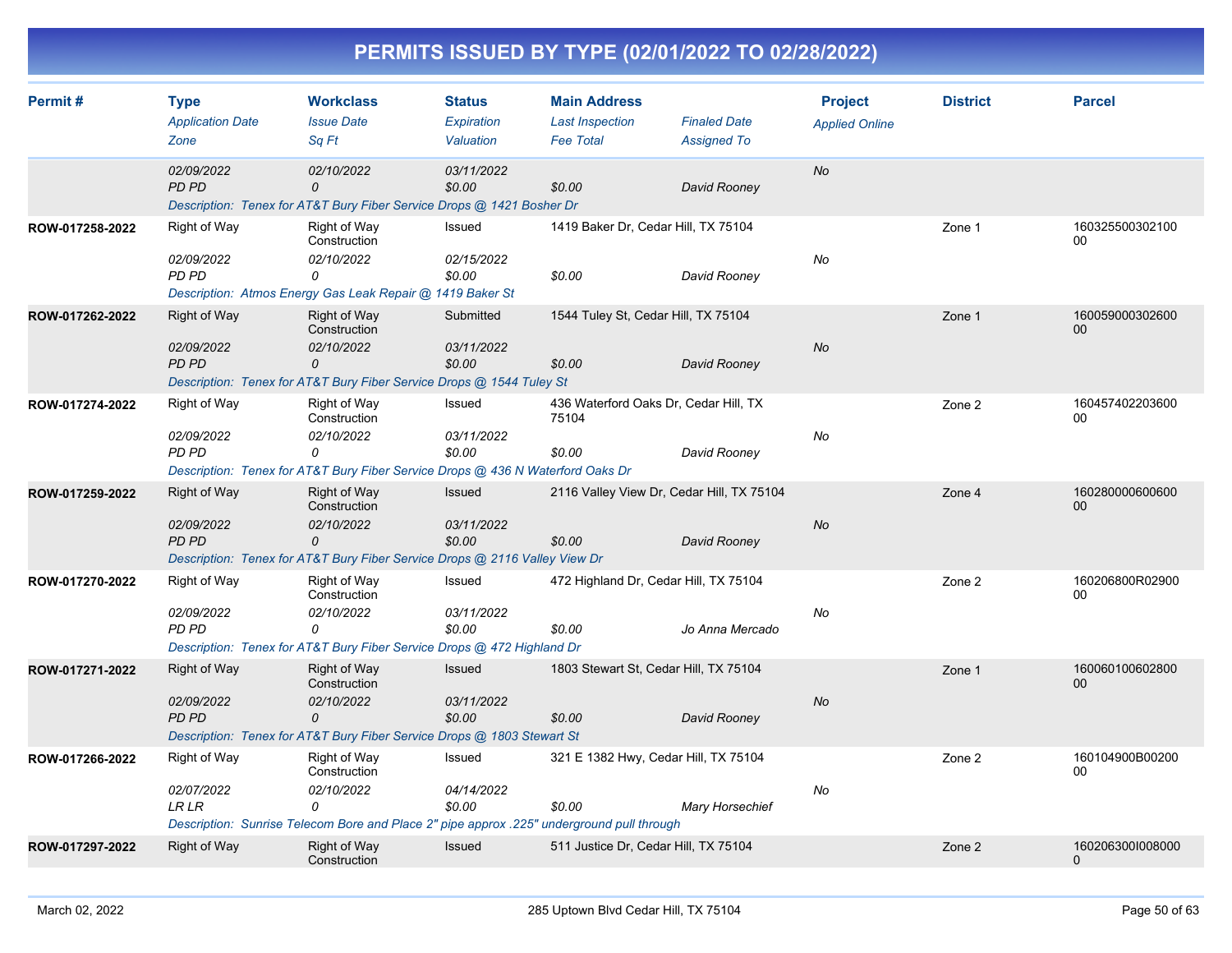| Permit#         | <b>Type</b><br><b>Application Date</b><br>Zone                                                                                                                                | <b>Workclass</b><br><b>Issue Date</b><br>Sq Ft                                                       | <b>Status</b><br>Expiration<br>Valuation | <b>Main Address</b><br><b>Last Inspection</b><br><b>Fee Total</b> | <b>Finaled Date</b><br><b>Assigned To</b> | <b>Project</b><br><b>Applied Online</b> | <b>District</b> | <b>Parcel</b>                      |
|-----------------|-------------------------------------------------------------------------------------------------------------------------------------------------------------------------------|------------------------------------------------------------------------------------------------------|------------------------------------------|-------------------------------------------------------------------|-------------------------------------------|-----------------------------------------|-----------------|------------------------------------|
|                 | 02/07/2022                                                                                                                                                                    | 02/11/2022<br>$\mathcal{O}$                                                                          | 03/11/2022<br>\$0.00                     | \$0.00                                                            | David Rooney                              | <b>No</b>                               |                 |                                    |
|                 |                                                                                                                                                                               | Description: Tenex for AT&T Bury Fiber Service Drop @ 511 Justice Dr                                 |                                          |                                                                   |                                           |                                         |                 |                                    |
| ROW-017296-2022 | Right of Way                                                                                                                                                                  | Right of Way<br>Construction                                                                         | Issued                                   | 2111 Rohne Dr, Cedar Hill, TX 75104                               |                                           |                                         | Zone 4          | 215818001622001<br>08              |
|                 | 02/11/2022                                                                                                                                                                    | 02/11/2022<br>0                                                                                      | 03/11/2022<br>\$0.00                     | \$0.00                                                            | David Rooney                              | No                                      |                 |                                    |
|                 |                                                                                                                                                                               | Description: Tenex for AT&T Bury Fiber Service Drops @ 2111 Rohne Dr                                 |                                          |                                                                   |                                           |                                         |                 |                                    |
| ROW-017295-2022 | Right of Way                                                                                                                                                                  | Right of Way<br>Construction                                                                         | <b>Issued</b>                            | 1537 Tuley St, Cedar Hill, TX 75104                               |                                           |                                         | Zone 1          | 160059000201900<br>$00\,$          |
|                 | 02/11/2022<br><b>PD PD</b>                                                                                                                                                    | 02/11/2022<br>$\mathcal{O}$                                                                          | 03/11/2022<br>\$0.00                     | \$0.00                                                            | David Rooney                              | <b>No</b>                               |                 |                                    |
|                 |                                                                                                                                                                               | Description: Tenex for AT&T Bury Fiber Service Drops @ 1537 Tuley                                    |                                          |                                                                   |                                           |                                         |                 |                                    |
| ROW-017279-2022 | Right of Way                                                                                                                                                                  | Right of Way<br>Construction                                                                         | Issued                                   | 401 Vincent St, Cedar Hill, TX 75104                              |                                           |                                         | Zone 2          | 160206900M00100<br>00              |
|                 | 02/09/2022<br>PD PD                                                                                                                                                           | 02/11/2022<br>0                                                                                      | 04/14/2022<br>\$0.00                     | \$0.00                                                            | David Rooney                              | No                                      |                 |                                    |
|                 |                                                                                                                                                                               | Description: Sunrise Telecom Bore and place 2" place approx 12" underground 401 Vincent -400 Justice |                                          |                                                                   |                                           |                                         |                 |                                    |
| ROW-017298-2022 | <b>Right of Way</b>                                                                                                                                                           | Right of Way<br>Construction                                                                         | Issued                                   | 1805 Taylor St, Cedar Hill, TX 75104                              |                                           |                                         | Zone 1          | 160060000200300<br>$00\,$          |
|                 | 02/11/2022<br>PD PD                                                                                                                                                           | 02/11/2022<br>0                                                                                      | 03/11/2022<br>\$0.00                     | \$0.00<br>Jo Anna Mercado                                         |                                           | <b>No</b>                               |                 |                                    |
|                 |                                                                                                                                                                               | Description: Tenex for AT&T Bury Fiber Service Drops @ 1805 Taylor St                                |                                          |                                                                   |                                           |                                         |                 |                                    |
| ROW-017280-2022 | Right of Way                                                                                                                                                                  | Right of Way<br>Construction                                                                         | Issued                                   | 910 Walters Dr, Cedar Hill, TX 75104                              |                                           |                                         | Zone 2          | 160206600J02400<br>00              |
|                 | 02/09/2022                                                                                                                                                                    | 02/11/2022                                                                                           | 03/11/2022                               |                                                                   |                                           | No                                      |                 |                                    |
|                 | PD PD                                                                                                                                                                         | $\Omega$                                                                                             |                                          | \$0.00<br>\$0.00<br>David Rooney                                  |                                           |                                         |                 |                                    |
| ROW-017313-2022 | Description: Tenex for AT&T Bury Fiber Service Drops @ 910 Walters<br><b>Right of Way</b><br>Right of Way<br>Issued<br>735 Harvest Glen, Cedar Hill, TX 75104<br>Construction |                                                                                                      |                                          |                                                                   |                                           |                                         | Zone 2          | 160155400702200<br>00              |
|                 | 02/11/2022                                                                                                                                                                    | 02/14/2022<br>0                                                                                      | 03/11/2022<br>\$0.00                     | \$0.00                                                            | David Rooney                              | No                                      |                 |                                    |
|                 |                                                                                                                                                                               | Description: Tenex for AT&T Bury Fiber Service Drops @ 735 harvest Glen dr                           |                                          |                                                                   |                                           |                                         |                 |                                    |
| ROW-017304-2022 | Right of Way                                                                                                                                                                  | Right of Way<br>Construction                                                                         | Issued                                   | 1006 S Clark Rd, Cedar Hill, TX 75104                             |                                           |                                         | Zone 3          | 650132040103100<br>00              |
|                 | 02/09/2022                                                                                                                                                                    | 02/14/2022<br>$\Omega$                                                                               | 05/11/2022<br>\$0.00                     | \$0.00                                                            | David Rooney                              | No                                      |                 |                                    |
|                 |                                                                                                                                                                               | Description: STC Utility Service for Spectrum FIBER O/L @ 1006 S. Clark Rd                           |                                          |                                                                   |                                           |                                         |                 |                                    |
| ROW-017310-2022 | Right of Way                                                                                                                                                                  | <b>Right of Way</b><br>Construction                                                                  | Issued                                   | 1221 Beatty Dr, Cedar Hill, TX 75104                              |                                           |                                         | Zone 3          | 160425500A06400<br>00 <sup>°</sup> |
|                 |                                                                                                                                                                               |                                                                                                      |                                          |                                                                   |                                           |                                         |                 |                                    |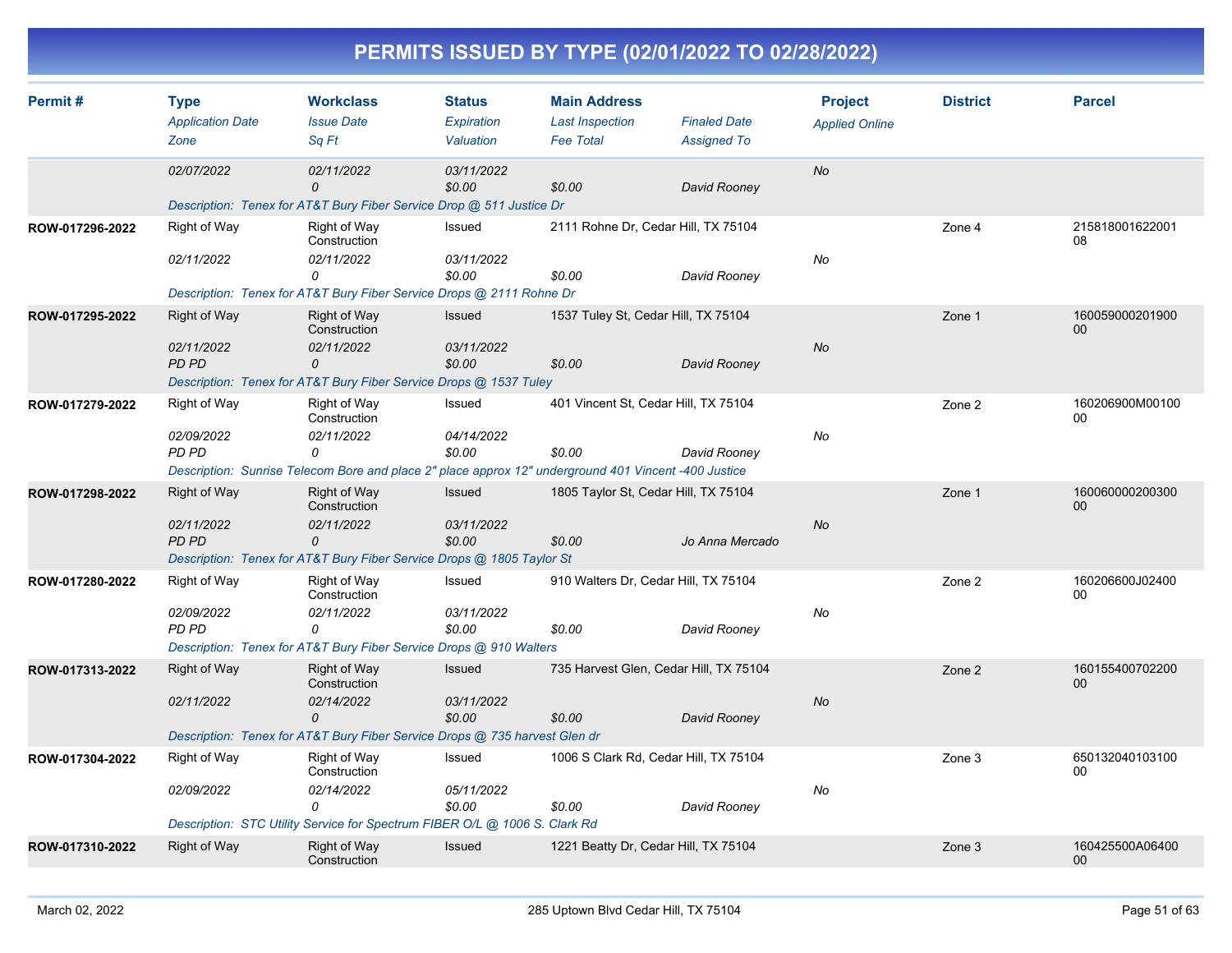| Permit#         | <b>Type</b><br><b>Application Date</b><br>Zone    | <b>Workclass</b><br><b>Issue Date</b><br>Sa Ft                                                                                       | <b>Status</b><br>Expiration<br>Valuation | <b>Main Address</b><br><b>Last Inspection</b><br><b>Fee Total</b> | <b>Finaled Date</b><br><b>Assigned To</b> | <b>Project</b><br><b>Applied Online</b> | <b>District</b> | <b>Parcel</b>                    |
|-----------------|---------------------------------------------------|--------------------------------------------------------------------------------------------------------------------------------------|------------------------------------------|-------------------------------------------------------------------|-------------------------------------------|-----------------------------------------|-----------------|----------------------------------|
|                 | 02/11/2022<br><b>RR RR</b>                        | 02/14/2022<br>0<br>Description: Tenex for AT&T Bury Service Fiber Drops @ 1221 Beatty Dr                                             | 03/11/2022<br>\$0.00                     | \$0.00                                                            | David Rooney                              | <b>No</b>                               |                 |                                  |
| ROW-017317-2022 | Right of Way<br>02/07/2022<br>PD PD               | Right of Way<br>Construction<br>02/14/2022<br>0<br>Description: Tenex for AT&T Bury Fiber Service Drops @ 441 Justice Dr             | Issued<br>03/04/2022<br>\$0.00           | 441 Justice Dr, Cedar Hill, TX 75104<br>\$0.00                    | David Rooney                              | No                                      | Zone 2          | 160206900Q11A00<br>00            |
| ROW-017302-2022 | <b>Right of Way</b><br>02/07/2022<br><b>PD PD</b> | Right of Way<br>Construction<br>02/14/2022<br>0<br>Description: Tenex for AT&T Bury Fiber Service Drops @ 422 Justice                | <b>Issued</b><br>03/11/2022<br>\$0.00    | 422 Justice Dr, Cedar Hill, TX 75104<br>\$0.00                    | David Rooney                              | <b>No</b>                               | Zone 2          | 160206900M04600<br>00            |
| ROW-017306-2022 | Right of Way<br>02/07/2022<br><b>PD PD</b>        | Right of Way<br>Construction<br>02/14/2022<br>0<br>Description: Tenex for AT&T Bury Fiber Service Drops @ 403 Vincent ST             | Issued<br>03/11/2022<br>\$0.00           | 403 Vincent St, Cedar Hill, TX 75104<br>\$0.00                    | David Rooney                              | No                                      | Zone 2          | 160206900M00200<br>00            |
| ROW-017312-2022 | <b>Right of Way</b><br>01/27/2022<br><b>PD PD</b> | Right of Way<br>Construction<br>02/14/2022<br>0<br>Description: Pike for ONCOR Installing 2" conduit via Bore under Sunset Ridge Cir | Issued<br>02/10/2022<br>\$0.00           | 2306 Sunset Ridge Cir, Cedar Hill, TX<br>75104<br>\$0.00          | David Rooney                              | <b>No</b>                               | Zone 4          | 160209000096500<br>00            |
| ROW-017314-2022 | <b>Right of Way</b><br>02/11/2022<br>PD PD        | Right of Way<br>Construction<br>02/14/2022<br>0<br>Description: Tenex for AT&T Bury Fiber Service Drops @ 167 Hunter Dr              | Issued<br>03/11/2022<br>\$0.00           | 167 Hunter Dr, Cedar Hill, TX 75104<br>\$0.00                     | David Rooney                              | No                                      | Zone 1          | 160395400102900<br>00            |
| ROW-017372-2022 | <b>Right of Way</b><br>02/16/2022<br>PD PD        | <b>Right of Way</b><br>Construction<br>02/15/2022<br>0<br>Description: Tenex for AT&T Bury Fiber Service Drops @ 1009 Woodall Dr     | Issued<br>03/31/2022<br>\$0.00           | 1009 Woodall Dr. Cedar Hill, TX 75104<br>\$0.00                   | David Rooney                              | <b>No</b>                               | Zone 2          | 160457700402100<br>00            |
| ROW-017376-2022 | Right of Way<br>02/15/2022                        | <b>Right of Way</b><br>Construction<br>02/16/2022<br>0<br>Description: Tenex for AT&T Bury Fiber Service Drops @ 477 Vincent ST      | Issued<br>03/31/2022<br>\$0.00           | 477 Vincent St, Cedar Hill, TX 75104<br>\$0.00                    | David Rooney                              | No                                      | Zone 2          | 160206206400400<br>00            |
| ROW-017393-2022 | <b>Right of Way</b>                               | <b>Right of Way</b><br>Construction                                                                                                  | <b>Issued</b>                            | 1363 White Tail Ridge, Cedar Hill, TX<br>75104                    |                                           |                                         | Zone 1          | 160386100l017000<br>$\mathbf{0}$ |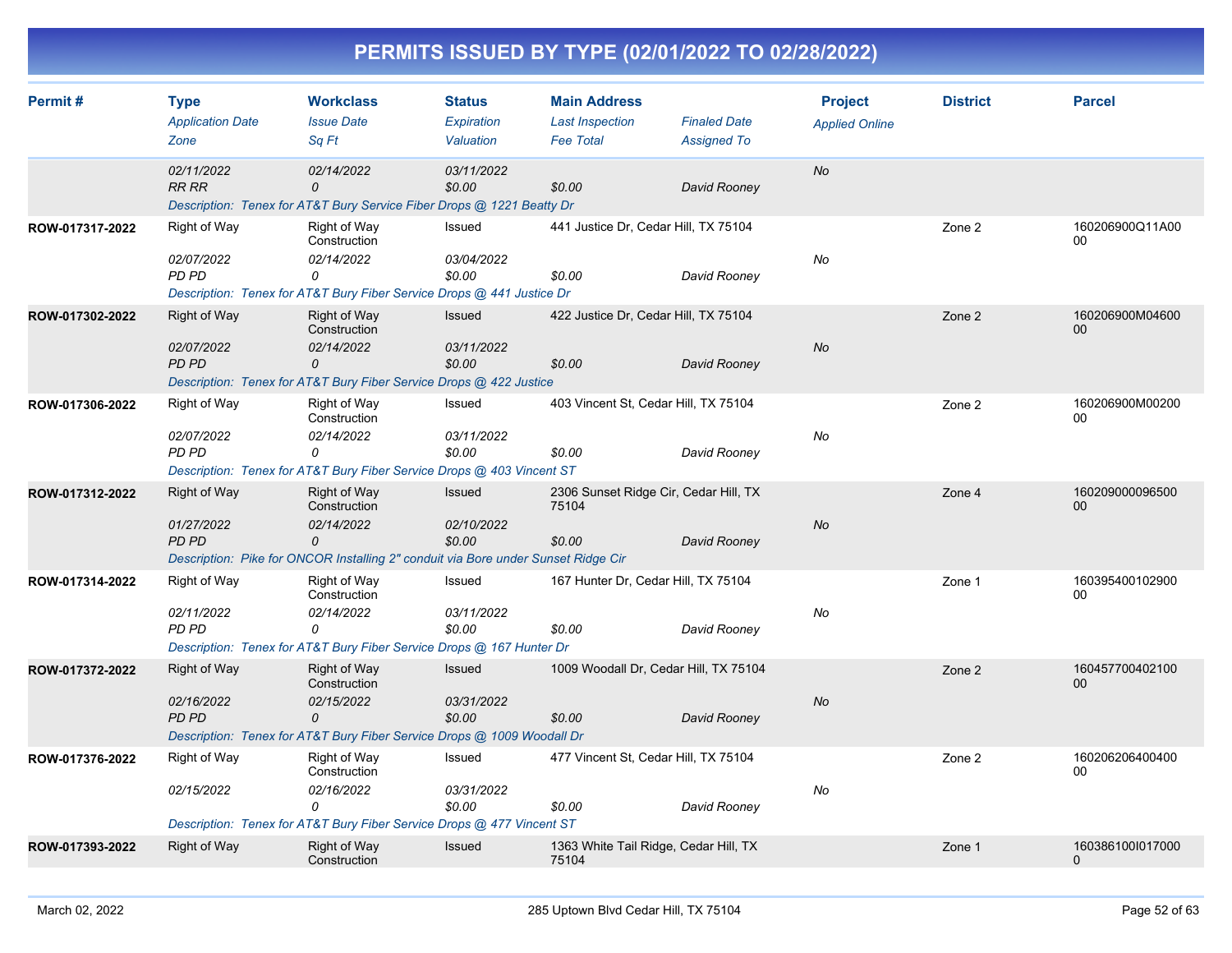|  |  |  | PERMITS ISSUED BY TYPE (02/01/2022 TO 02/28/2022) |
|--|--|--|---------------------------------------------------|
|--|--|--|---------------------------------------------------|

| Permit#         | <b>Type</b><br><b>Application Date</b>                                      | <b>Workclass</b><br><b>Issue Date</b>                                                         | <b>Status</b><br><b>Expiration</b> | <b>Main Address</b><br><b>Last Inspection</b> | <b>Finaled Date</b>                       | <b>Project</b><br><b>Applied Online</b> | <b>District</b> | <b>Parcel</b>             |
|-----------------|-----------------------------------------------------------------------------|-----------------------------------------------------------------------------------------------|------------------------------------|-----------------------------------------------|-------------------------------------------|-----------------------------------------|-----------------|---------------------------|
|                 | Zone                                                                        | Sa Ft                                                                                         | Valuation                          | <b>Fee Total</b>                              | <b>Assigned To</b>                        |                                         |                 |                           |
|                 | 02/18/2022                                                                  | 02/16/2022<br>$\Omega$                                                                        | 03/18/2022<br>\$0.00               | \$0.00                                        | David Rooney                              | <b>No</b>                               |                 |                           |
|                 |                                                                             | Description: Atmos Repair Gas leak 6 x open trench @ 1363 White Tail Ridge                    |                                    |                                               |                                           |                                         |                 |                           |
| ROW-017377-2022 | Right of Way                                                                | Right of Way<br>Construction                                                                  | Issued                             |                                               | 431 Dollins St, Cedar Hill, TX 75104      |                                         | Zone 2          | 160206700T00801<br>$00\,$ |
|                 | 02/15/2022                                                                  | 02/16/2022<br>0                                                                               | 03/31/2022<br>\$0.00               | \$0.00                                        | David Rooney                              | No                                      |                 |                           |
|                 |                                                                             | Description: Tenex for AT&T Bury Fiber Service Drops @ 431 Dollins St                         |                                    |                                               |                                           |                                         |                 |                           |
| ROW-017381-2022 | <b>Right of Way</b>                                                         | <b>Right of Way</b><br>Construction                                                           | Issued                             |                                               | 612 Harvest Glen Dr, Cedar Hill, TX 75104 |                                         | Zone 2          | 160155400703300<br>$00\,$ |
|                 | 02/15/2022                                                                  | 02/16/2022<br>0<br>Description: Tenex for AT&T Bury Fiber Service Drops @ 612 Harvest Glen Dr | 03/31/2022<br>\$0.00               | \$0.00                                        | David Rooney                              | No                                      |                 |                           |
|                 |                                                                             |                                                                                               |                                    |                                               |                                           |                                         |                 |                           |
| ROW-017374-2022 | <b>Right of Way</b>                                                         | Right of Way<br>Construction                                                                  | Issued                             |                                               | 813 Plummer Dr, Cedar Hill, TX 75104      |                                         | Zone 2          | 160206500B00400<br>00     |
|                 | 02/16/2022                                                                  | 02/16/2022<br>0                                                                               | 08/15/2022<br>\$0.00               | \$0.00                                        | <b>Mary Horsechief</b>                    | No                                      |                 |                           |
|                 |                                                                             | Description: Tenex for AT&T Bury Fiber Service Drops @ 813 Plummer Dr                         |                                    |                                               |                                           |                                         |                 |                           |
| ROW-017365-2022 | <b>Right of Way</b>                                                         | <b>Right of Way</b><br>Construction                                                           | Submitted                          |                                               | 613 Grove Manor, Cedar Hill, TX 75104     |                                         | Zone 2          | 160155500300900<br>$00\,$ |
|                 | 02/16/2022<br>03/31/2022<br>02/16/2022<br>$\mathcal{O}$<br>\$0.00<br>\$0.00 |                                                                                               | <b>Mary Horsechief</b>             | <b>No</b>                                     |                                           |                                         |                 |                           |
|                 |                                                                             | Description: Tenex for AT&T Bury Service Fiber Drops @ 613 Grove Manor                        |                                    |                                               |                                           |                                         |                 |                           |
| ROW-017382-2022 | Right of Way                                                                | Right of Way<br>Construction                                                                  | Issued                             |                                               | 801 Plummer Dr, Cedar Hill, TX 75104      |                                         | Zone 2          | 160206500B00100<br>00     |
|                 | 02/15/2022                                                                  | 02/16/2022<br>0                                                                               | 03/31/2022<br>\$0.00               | \$0.00                                        | David Rooney                              | No                                      |                 |                           |
|                 |                                                                             | Description: Tenex for AT&T Bury Fiber Service Drops @ 801 Plummer Dr                         |                                    |                                               |                                           |                                         |                 |                           |
| ROW-017396-2022 | <b>Right of Way</b>                                                         | <b>Right of Way</b><br>Construction                                                           | Issued                             |                                               | 1502 Straus Rd, Cedar Hill, TX 75104      |                                         | Zone 1          | 160159600400200<br>$00\,$ |
|                 | 02/16/2022<br>PD PD                                                         | 02/16/2022<br>0                                                                               | 03/18/2022<br>\$0.00               | \$0.00                                        | David Rooney                              | <b>No</b>                               |                 |                           |
|                 |                                                                             | Description: Atmos Energy Fix Gas Repair 6x5 open cut @ 1502 Straus Rd                        |                                    |                                               |                                           |                                         |                 |                           |
| ROW-017398-2022 | Right of Way                                                                | Right of Way<br>Construction                                                                  | Issued                             |                                               | 1412 Baker Dr, Cedar Hill, TX 75104       |                                         | Zone 1          | 160325500400600<br>00     |
|                 | 02/16/2022<br>PD PD                                                         | 02/16/2022<br>0                                                                               | 03/18/2022<br>\$0.00               | \$0.00                                        | David Rooney                              | No                                      |                 |                           |
|                 |                                                                             | Description: Atmos Energy Gas Leak Repair 6x 5 @ 1412 Baker Dr                                |                                    |                                               |                                           |                                         |                 |                           |
| ROW-017395-2022 | <b>Right of Way</b>                                                         | <b>Right of Way</b><br>Construction                                                           | Issued                             |                                               | 1413 Holveck Dr, Cedar Hill, TX 75104     |                                         | Zone 1          | 160325500401900<br>$00\,$ |
|                 |                                                                             |                                                                                               |                                    |                                               |                                           |                                         |                 |                           |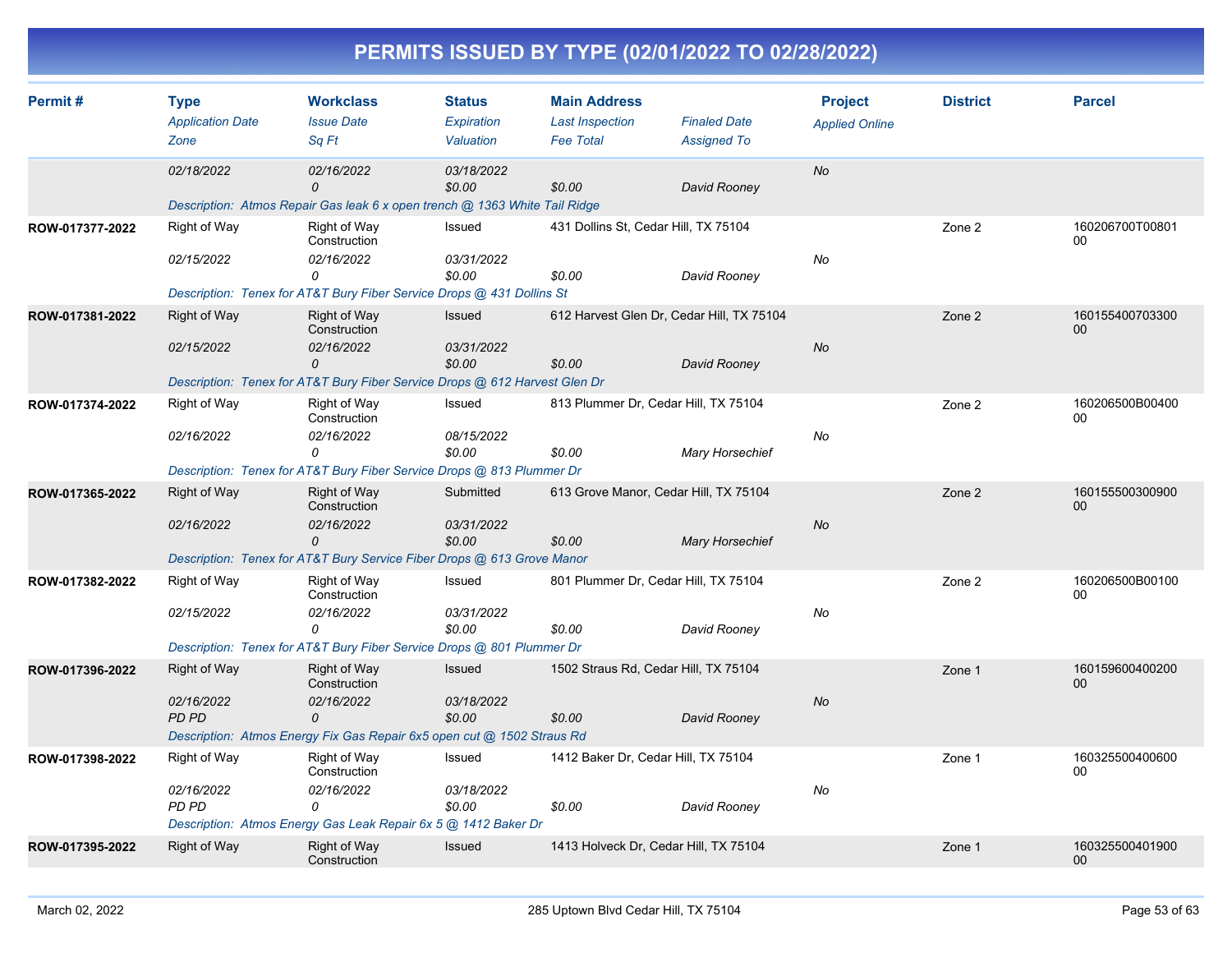| Permit#         | <b>Type</b><br><b>Application Date</b><br>Zone    | <b>Workclass</b><br><b>Issue Date</b><br>Sq Ft                                                                                                                                                                                              | <b>Status</b><br>Expiration<br>Valuation | <b>Main Address</b><br><b>Last Inspection</b><br><b>Fee Total</b> | <b>Finaled Date</b><br><b>Assigned To</b> | <b>Project</b><br><b>Applied Online</b> | <b>District</b> | <b>Parcel</b>                      |
|-----------------|---------------------------------------------------|---------------------------------------------------------------------------------------------------------------------------------------------------------------------------------------------------------------------------------------------|------------------------------------------|-------------------------------------------------------------------|-------------------------------------------|-----------------------------------------|-----------------|------------------------------------|
|                 | 02/16/2022<br>PD PD                               | 02/16/2022<br>0<br>Description: Atmos Repair Gas leak 6 x 5 open cut @ 1413 Holveck Dr                                                                                                                                                      | 03/18/2022<br>\$0.00                     | \$0.00                                                            | David Rooney                              | No                                      |                 |                                    |
| ROW-017399-2022 | Right of Way<br>01/27/2022<br>PD PD               | <b>Right of Way</b><br>Construction<br>02/16/2022<br>0<br>Description: Oncor installing 2" conduit via bore under Sunset Ridge Cir for new primary pull box and padmount transformer inside 20' utility easement @ 2306 Sunset Ridge Circle | Issued<br>03/01/2022<br>\$0.00           | 2306 Sunset Ridge Cir, Cedar Hill, TX<br>75104<br>\$0.00          | David Rooney                              | No                                      | Zone 4          | 160209000096500<br>00              |
| ROW-017371-2022 | <b>Right of Way</b><br>02/16/2022<br><b>PD PD</b> | Right of Way<br>Construction<br>02/16/2022<br>0<br>Description: Tenex for AT&T Bury Service Fiber Drops @ 1514 Tuley St                                                                                                                     | <b>Issued</b><br>08/15/2022<br>\$0.00    | 1514 Tuley St, Cedar Hill, TX 75104<br>\$0.00                     | David Rooney                              | <b>No</b>                               | Zone 1          | 160059000304100<br>$00\,$          |
| ROW-017378-2022 | <b>Right of Way</b><br>02/15/2022<br>PD PD        | Right of Way<br>Construction<br>02/16/2022<br>$\Omega$<br>Description: Tenex for AT&T Bury Service Fiber Drops @ 1455 Birkshire Ln                                                                                                          | Issued<br>03/31/2022<br>\$0.00           | 1455 Birkshire Ln, Cedar Hill, TX 75104<br>\$0.00                 | David Rooney                              | No                                      | Zone 2          | 160324000G00200<br>00              |
| ROW-017364-2022 | <b>Right of Way</b><br>02/16/2022<br><b>PD PD</b> | Right of Way<br>Construction<br>02/16/2022<br>0<br>Description: Tenex for AT&T Bury Fiber Service Drops @ 1801 Taylor St                                                                                                                    | Issued<br>03/31/2022<br>\$0.00           | 1801 Taylor St, Cedar Hill, TX 75104<br>\$0.00                    | David Rooney                              | No                                      | Zone 1          | 160060000200100<br>$00\,$          |
| ROW-017394-2022 | Right of Way<br>02/16/2022<br>PD PD               | <b>Right of Way</b><br>Construction<br>02/16/2022<br>$\Omega$<br>Description: Atmos Gas Leak Repair 6 x 5 open cut @ 1421 Horton Dr                                                                                                         | Issued<br>03/18/2022<br>\$0.00           | 1421 Horton Dr, Cedar Hill, TX 75104<br>\$0.00                    | David Rooney                              | No                                      | Zone 1          | 160325500202200<br>00              |
| ROW-017391-2022 | <b>Right of Way</b><br>02/18/2022<br><b>PD PD</b> | Right of Way<br>Construction<br>02/16/2022<br>0<br>Description: Atmos Gas Leak Repair 6 x 5 Open Trench @ 1604 Tuley St                                                                                                                     | <b>Issued</b><br>03/14/2022<br>\$0.00    | 1604 Tuley St, Cedar Hill, TX 75104<br>\$0.00                     | David Rooney                              | No                                      | Zone 1          | 160059100600300<br>00 <sup>°</sup> |
| ROW-017397-2022 | Right of Way<br>02/16/2022<br>PD PD               | Right of Way<br>Construction<br>02/16/2022<br>$\Omega$<br>Description: Atmos Energy Gas Repair 6 x 5 open cut @ 1523 Finley                                                                                                                 | Issued<br>03/18/2022<br>\$0.00           | 1523 Finley St, Cedar Hill, TX 75104<br>\$0.00                    | David Rooney                              | No                                      | Zone 1          | 160159600403100<br>00              |
| ROW-017385-2022 | <b>Right of Way</b>                               | Right of Way<br>Construction                                                                                                                                                                                                                | Issued                                   | 1730 Stewart St, Cedar Hill, TX 75104                             |                                           |                                         | Zone 1          | 160060100401100<br>00 <sup>°</sup> |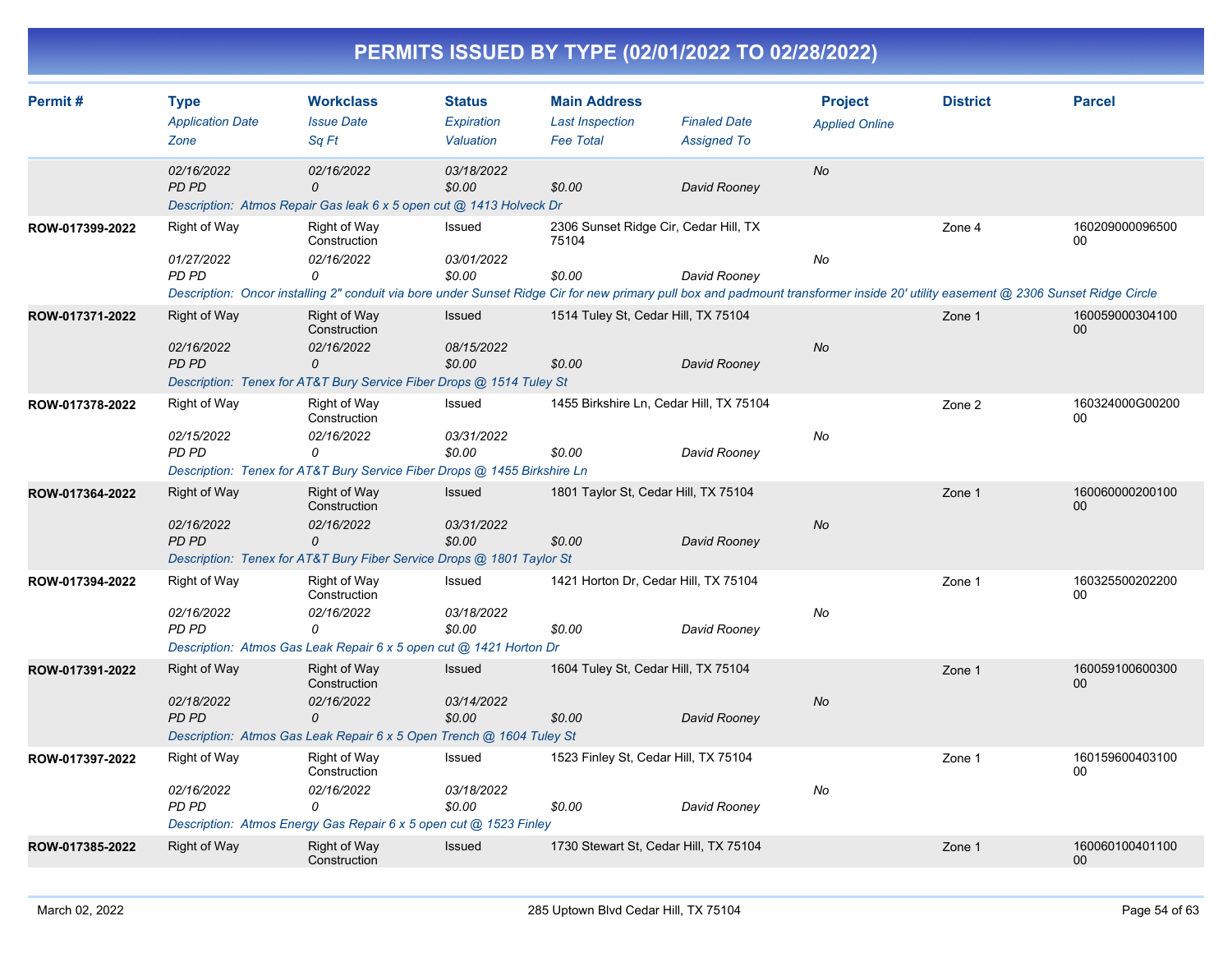| Permit#<br><b>Workclass</b><br><b>Status</b><br><b>Type</b><br><b>Application Date</b><br><b>Issue Date</b><br>Expiration |                             | <b>Main Address</b>                                                                                                                                            | <b>Last Inspection</b><br><b>Finaled Date</b> |                                           | <b>District</b>        | <b>Parcel</b>         |        |                           |
|---------------------------------------------------------------------------------------------------------------------------|-----------------------------|----------------------------------------------------------------------------------------------------------------------------------------------------------------|-----------------------------------------------|-------------------------------------------|------------------------|-----------------------|--------|---------------------------|
|                                                                                                                           | Zone                        | Sa Ft                                                                                                                                                          | Valuation                                     | <b>Fee Total</b>                          | <b>Assigned To</b>     | <b>Applied Online</b> |        |                           |
|                                                                                                                           | 02/18/2022<br><b>PD PD</b>  | 02/16/2022<br>0<br>Description: Atmos Energy repair gas leak 6 x 5 open trench @ 1730 Stewart St                                                               | 03/14/2022<br>\$0.00                          | \$0.00                                    | David Rooney           | <b>No</b>             |        |                           |
| ROW-017384-2022                                                                                                           | Right of Way<br>02/15/2022  | Right of Way<br>Construction<br>02/16/2022                                                                                                                     | Issued<br>03/31/2022                          | 1621 Chapman St, Cedar Hill, TX 75104     |                        | No                    | Zone 1 | 160059100804600<br>00     |
|                                                                                                                           | PD PD                       | 0<br>Description: Tenex for AT&T Bury Fiber Service Drops @ 1621 Chapman St                                                                                    | \$0.00                                        | \$0.00                                    | David Rooney           |                       |        |                           |
| ROW-017380-2022                                                                                                           | <b>Right of Way</b>         | <b>Right of Way</b><br>Construction                                                                                                                            | Issued                                        | 1038 Essex Dr, Cedar Hill, TX 75104       |                        |                       | Zone 2 | 160324000E02900<br>$00\,$ |
|                                                                                                                           | 02/16/2022<br><b>PD PD</b>  | 02/16/2022<br>0<br>Description: Tenex for AT&T Bury Service Fiber Drops @ 1038 Essex Dr                                                                        | 08/15/2022<br>\$0.00                          | \$0.00                                    | <b>Mary Horsechief</b> | No                    |        |                           |
| ROW-017363-2022                                                                                                           | <b>Right of Way</b>         | <b>Right of Way</b><br>Construction                                                                                                                            | Issued                                        | 142 Hunter Dr. Cedar Hill, TX 75104       |                        |                       | Zone 1 | 160395400301700<br>00     |
|                                                                                                                           | 02/16/2022<br><b>PD PD</b>  | 02/16/2022<br>0<br>Description: Tenex for AT&T Bury Service Fiber Drops 142 Hunter Dr                                                                          | 03/31/2022<br>\$0.00                          | \$0.00                                    | David Rooney           | No                    |        |                           |
| ROW-017392-2022                                                                                                           | <b>Right of Way</b>         | Right of Way<br>Construction                                                                                                                                   | Issued                                        | 1426 Bosher Dr, Cedar Hill, TX 75104      |                        |                       | Zone 1 | 160325500601800<br>00     |
|                                                                                                                           | 02/16/2022<br><b>PD PD</b>  | 02/16/2022<br>0<br>Description: Atmos Gas Leak Repair 6 x 5 Open Trench @ 1426 Bosher Dr                                                                       | 08/15/2022<br>\$0.00                          | \$0.00                                    | <b>Mary Horsechief</b> | No                    |        |                           |
| ROW-017408-2022                                                                                                           | <b>Right of Way</b>         | Right of Way<br>Construction                                                                                                                                   | Issued                                        | 1331 High Pointe Ln, Cedar Hill, TX 75104 |                        |                       | None   |                           |
|                                                                                                                           | 02/21/2022                  | 02/17/2022<br>0<br>Description: Diamond H Services for AT&T Telephone Fiber Approx 40 ft of Bore/Trench to Place Pad & PFP Cabinet at 1331 High Pointe Ln      | 02/28/2022<br>\$0.00                          | \$0.00                                    | David Roonev           | No                    |        |                           |
| ROW-017411-2022                                                                                                           | <b>Right of Way</b>         | <b>Right of Way</b><br>Construction                                                                                                                            | Issued                                        | 501 E Belt Line Rd, Cedar Hill, TX 75104  |                        |                       | Zone 2 | 160300000A00100<br>00     |
|                                                                                                                           | 02/21/2022<br><b>LR LR</b>  | 02/17/2022<br>0                                                                                                                                                | 04/21/2022<br>\$0.00                          | \$0.00                                    | David Rooney           | <b>No</b>             |        |                           |
|                                                                                                                           |                             | Description: Sunrise Telecom for Spectrum Bore and place 2" pipe approx 350" underground 501 E. Belt Line Rd                                                   |                                               |                                           |                        |                       |        |                           |
| ROW-017479-2022                                                                                                           | Right of Way                | <b>Right of Way</b><br>Construction                                                                                                                            | Issued                                        | 324 Texas St, Cedar Hill, TX 75104        |                        |                       | Zone 2 | 650881335103600<br>00     |
|                                                                                                                           | 02/21/2022<br>OT-Res OT-Res | 02/18/2022<br>0                                                                                                                                                | 03/04/2022<br>\$0.00                          | \$0.00                                    | David Rooney           | No                    |        |                           |
|                                                                                                                           | <b>Right of Way</b>         | Description: ATMOS ENERGY for Futgure Infrasturcture LLC Install 75" of 3/4 gas service line from existing gas main on norht side of the street @ 324 Texas St | Issued                                        | 765 Mobley Rd, Cedar Hill, TX 75104       |                        |                       |        | 650539406100109           |
| ROW-017542-2022                                                                                                           |                             | Right of Way<br>Construction                                                                                                                                   |                                               |                                           |                        |                       | Zone 1 | 00                        |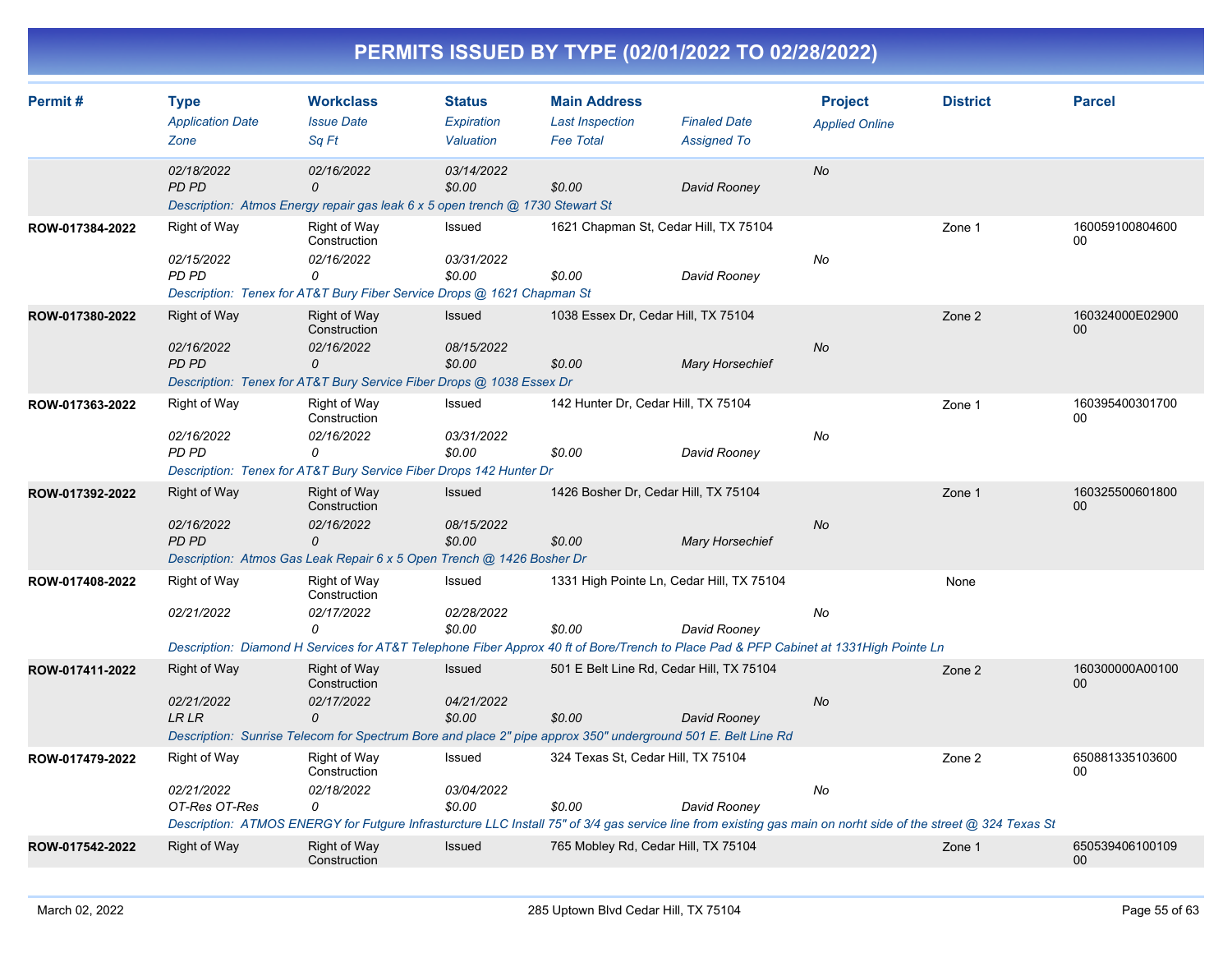| <b>Workclass</b><br>Permit#<br><b>Type</b><br><b>Application Date</b><br><b>Issue Date</b> |                                                                                                                                                                              | <b>Main Address</b><br><b>Status</b><br><b>Finaled Date</b><br><b>Expiration</b><br><b>Last Inspection</b> |                      | <b>Project</b><br><b>Applied Online</b> | <b>District</b>                         | <b>Parcel</b> |                           |                              |
|--------------------------------------------------------------------------------------------|------------------------------------------------------------------------------------------------------------------------------------------------------------------------------|------------------------------------------------------------------------------------------------------------|----------------------|-----------------------------------------|-----------------------------------------|---------------|---------------------------|------------------------------|
|                                                                                            | Zone                                                                                                                                                                         | Sa Ft                                                                                                      | Valuation            | <b>Fee Total</b>                        | <b>Assigned To</b>                      |               |                           |                              |
|                                                                                            | 02/18/2022                                                                                                                                                                   | 02/21/2022<br>$\Omega$                                                                                     | 03/22/2022<br>\$0.00 | \$0.00                                  | David Rooney                            | <b>No</b>     |                           |                              |
|                                                                                            |                                                                                                                                                                              | Description: Oncor Electric replace primary electric @ 765 Mobley Rd                                       |                      |                                         |                                         |               |                           |                              |
| ROW-017558-2022                                                                            | Right of Way                                                                                                                                                                 | Right of Way<br>Construction                                                                               | Issued               | 75104                                   | 1323 White Tail Ridge, Cedar Hill, TX   |               | Zone 1                    | 160386100I007000<br>$\Omega$ |
|                                                                                            | 02/18/2022                                                                                                                                                                   | 02/21/2022<br>0                                                                                            | 03/31/2022<br>\$0.00 | \$0.00                                  | David Rooney                            | No            |                           |                              |
|                                                                                            |                                                                                                                                                                              | Description: Tenex for AT&T Bury Service Fiber Drops @ 1323White Tail Ridge                                |                      |                                         |                                         |               |                           |                              |
| ROW-017552-2022                                                                            | <b>Right of Way</b>                                                                                                                                                          | Right of Way<br>Construction                                                                               | Issued               |                                         | 924 Cannady Cir, Cedar Hill, TX 75104   |               | Zone 2                    | 160206500G01500<br>$00\,$    |
|                                                                                            | 02/18/2022                                                                                                                                                                   | 02/21/2022<br>0                                                                                            | 03/31/2022<br>\$0.00 | \$0.00                                  | David Rooney                            | No            |                           |                              |
|                                                                                            |                                                                                                                                                                              | Description: Tenex for AT&T Bury Service Fiber Drops @ 924 Cannady Circle                                  |                      |                                         |                                         |               |                           |                              |
| ROW-017548-2022                                                                            | Right of Way<br><b>Right of Way</b><br>601 Arbor Dr, Cedar Hill, TX 75104<br>Issued<br>Construction                                                                          |                                                                                                            |                      | Zone 2                                  | 160155400700100<br>00                   |               |                           |                              |
|                                                                                            | 02/18/2022                                                                                                                                                                   | 02/21/2022<br>0                                                                                            | 03/31/2022<br>\$0.00 | \$0.00                                  | David Rooney                            | No            |                           |                              |
|                                                                                            |                                                                                                                                                                              | Description: Tenex for AT&T Bury Service Fiber Drops @ 601 Arbor Drive                                     |                      |                                         |                                         |               |                           |                              |
| ROW-017560-2022                                                                            | <b>Right of Way</b>                                                                                                                                                          | <b>Right of Way</b><br>Construction                                                                        | Issued               | 520 Knight St, Cedar Hill, TX 75104     |                                         |               | Zone 3                    | 210228000026001<br>08        |
|                                                                                            | 02/18/2022<br><b>RR RR</b>                                                                                                                                                   | 02/21/2022<br>$\mathcal{O}$                                                                                | 03/31/2022<br>\$0.00 | \$0.00                                  | David Rooney                            |               |                           |                              |
|                                                                                            |                                                                                                                                                                              | Description: Tenex for AT&T Bury Service Fiber Drops @ 520 Knight St                                       |                      |                                         |                                         |               |                           |                              |
| ROW-017541-2022                                                                            | Right of Way                                                                                                                                                                 | Right of Way<br>Construction                                                                               | Issued               |                                         | 1026 Essex Dr, Cedar Hill, TX 75104     |               | Zone 2                    | 160324000E02300<br>00        |
|                                                                                            | 02/18/2022                                                                                                                                                                   | 02/21/2022<br>0                                                                                            | 03/30/2022           |                                         |                                         | No            |                           |                              |
|                                                                                            | <b>PD PD</b>                                                                                                                                                                 |                                                                                                            | \$0.00               | \$0.00                                  | David Rooney                            |               |                           |                              |
| ROW-017561-2022                                                                            | Description: Tenex for AT&T Bury Service Fiber Drops @ 1026 Essex Dr<br><b>Right of Way</b><br>Issued<br>1120 Essex Dr, Cedar Hill, TX 75104<br>Right of Way<br>Construction |                                                                                                            |                      |                                         |                                         | Zone 2        | 160324000D00500<br>$00\,$ |                              |
|                                                                                            | 02/18/2022<br>PD PD                                                                                                                                                          | 02/21/2022<br>0                                                                                            | 03/31/2022<br>\$0.00 | \$0.00                                  | David Rooney                            | <b>No</b>     |                           |                              |
|                                                                                            |                                                                                                                                                                              | Description: Tenex for AT&T Bury Service Fiber Drops @ 1120 Essex Dr                                       |                      |                                         |                                         |               |                           |                              |
| ROW-017549-2022                                                                            | Right of Way                                                                                                                                                                 | Right of Way<br>Construction                                                                               | Issued               | 1630 Tuley St, Cedar Hill, TX 75104     |                                         |               | Zone 1                    | 160059100601600<br>00        |
|                                                                                            | 02/18/2022<br>PD PD                                                                                                                                                          | 02/21/2022<br>0                                                                                            | 03/31/2022<br>\$0.00 | \$0.00                                  | David Rooney                            | No            |                           |                              |
|                                                                                            |                                                                                                                                                                              | Description: Tenex for AT&T Bury Service Fiber Drops @ 1630 Tuley St                                       |                      |                                         |                                         |               |                           |                              |
| ROW-017557-2022                                                                            | <b>Right of Way</b>                                                                                                                                                          | <b>Right of Way</b><br>Construction                                                                        | Issued               |                                         | 1459 Birkshire Ln, Cedar Hill, TX 75104 |               | Zone 2                    | 160324000G00100<br>$00\,$    |
|                                                                                            |                                                                                                                                                                              |                                                                                                            |                      |                                         |                                         |               |                           |                              |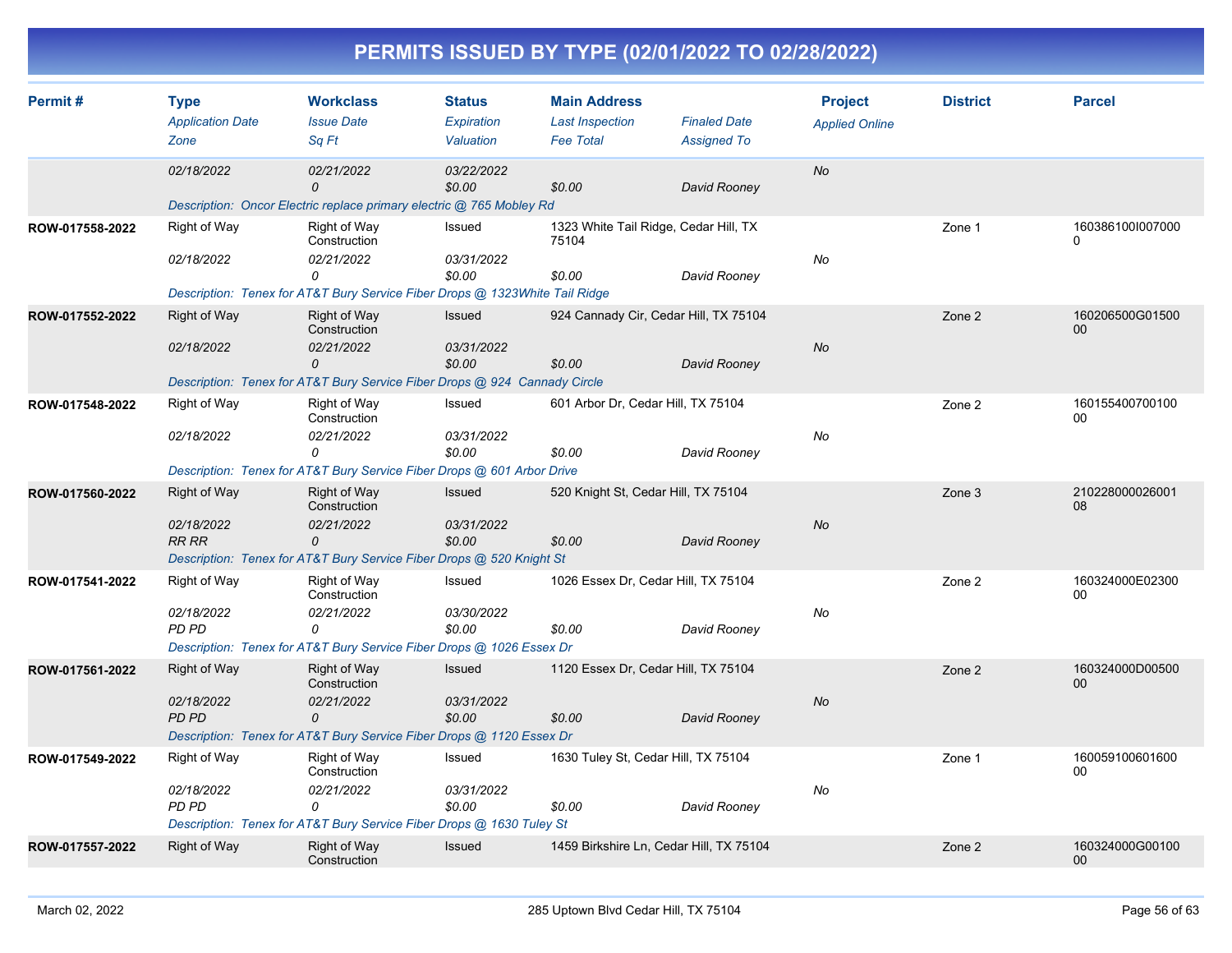| Permit#         | <b>Workclass</b><br><b>Main Address</b><br><b>Type</b><br><b>Status</b><br><b>Finaled Date</b><br><b>Application Date</b><br><b>Issue Date</b><br>Expiration<br><b>Last Inspection</b> |                                                                                                    | <b>Project</b><br><b>Applied Online</b> | <b>District</b>                         | <b>Parcel</b>      |           |        |                       |
|-----------------|----------------------------------------------------------------------------------------------------------------------------------------------------------------------------------------|----------------------------------------------------------------------------------------------------|-----------------------------------------|-----------------------------------------|--------------------|-----------|--------|-----------------------|
|                 | Zone                                                                                                                                                                                   | Sa Ft                                                                                              | Valuation                               | <b>Fee Total</b>                        | <b>Assigned To</b> |           |        |                       |
|                 | 02/18/2022<br><b>PD PD</b>                                                                                                                                                             | 02/21/2022<br>0<br>Description: Tenex for AT&T Bury Service Fiber Drops @ 1459 Birkshire Ln        | 03/31/2022<br>\$0.00                    | \$0.00                                  | David Rooney       | <b>No</b> |        |                       |
| ROW-017555-2022 | Right of Way                                                                                                                                                                           | Right of Way<br>Construction                                                                       | Issued                                  | 210 Chamblin Dr, Cedar Hill, TX 75104   |                    |           | Zone 2 | 160457700403300<br>00 |
|                 | 02/18/2022<br>PD PD                                                                                                                                                                    | 02/21/2022<br>0<br>Description: Tenex for AT&T Bury Service Fiber Drops @ 210 Chamblin Dr          | 03/31/2022<br>\$0.00                    | \$0.00                                  | David Rooney       | No        |        |                       |
| ROW-017559-2022 | <b>Right of Way</b>                                                                                                                                                                    | Right of Way<br>Construction                                                                       | <b>Issued</b>                           | 311 Trees Dr, Cedar Hill, TX 75104      |                    |           | Zone 1 | 160428000100600<br>00 |
|                 | 02/18/2022<br>PD PD                                                                                                                                                                    | 02/21/2022<br>0<br>Description: Tenex for AT&T Bury Service Fiber Drops @ 311 Trees                | 03/31/2022<br>\$0.00                    | \$0.00                                  | David Rooney       | <b>No</b> |        |                       |
| ROW-017553-2022 | Right of Way<br>02/18/2022                                                                                                                                                             | Right of Way<br>Construction<br>02/21/2022                                                         | Issued<br>03/31/2022                    | 1447 Birkshire Ln, Cedar Hill, TX 75104 |                    | No        | Zone 2 | 160324000G00400<br>00 |
|                 | <b>PD PD</b>                                                                                                                                                                           | 0<br>Description: Tenex for AT&T Bury Service Fiber Drops @ 1447 Birkshire Ln                      | \$0.00                                  | \$0.00                                  | David Rooney       |           |        |                       |
| ROW-017543-2022 | <b>Right of Way</b>                                                                                                                                                                    | Right of Way<br>Construction                                                                       | Issued                                  | 464 Jones St, Cedar Hill, TX 75104      |                    |           | Zone 2 | 160206800Q02200<br>00 |
|                 | 02/18/2022<br><b>PD PD</b>                                                                                                                                                             | 02/21/2022<br>0<br>Description: Tenex for AT&T Bury Service Fiber Drops @ 464 Jones St.            | 03/31/2022<br>\$0.00                    | \$0.00                                  | David Rooney       | <b>No</b> |        |                       |
| ROW-017551-2022 | <b>Right of Way</b>                                                                                                                                                                    | Right of Way<br>Construction                                                                       | Issued                                  | 1300 Foster St, Cedar Hill, TX 75104    |                    |           | Zone 3 | 160067202102900<br>00 |
|                 | 02/18/2022<br>PD PD                                                                                                                                                                    | 02/21/2022<br>$\Omega$<br>Description: Tenex for AT&T Bury Service Fiber Drops @ 1300 Foster St    | 03/31/2022<br>\$0.00                    | \$0.00                                  | David Rooney       | No        |        |                       |
| ROW-017550-2022 | <b>Right of Way</b>                                                                                                                                                                    | <b>Right of Way</b><br>Construction                                                                | Issued                                  | 405 Jones St. Cedar Hill, TX 75104      |                    |           | Zone 2 | 160206800R00300<br>00 |
|                 | 02/18/2022<br>PD PD                                                                                                                                                                    | 02/21/2022<br>$\mathcal{O}$<br>Description: Tenex for AT&T Bury Service Fiber Drops @ 405 Jones St | 03/31/2022<br>\$0.00                    | \$0.00                                  | David Rooney       | <b>No</b> |        |                       |
| ROW-017707-2022 | <b>Right of Way</b>                                                                                                                                                                    | <b>Right of Way</b><br>Construction                                                                | Issued                                  | 503 Cannady Cir, Cedar Hill, TX 75104   |                    |           | Zone 2 | 160206500G00900<br>00 |
|                 | 02/23/2022                                                                                                                                                                             | 02/23/2022<br>0                                                                                    | 03/31/2022<br>\$0.00                    | \$0.00                                  | David Rooney       | No        |        |                       |
|                 |                                                                                                                                                                                        | Description: Tenex for AT&T Bury Fiber Service Drops @ 503 Cannady                                 |                                         |                                         |                    |           |        |                       |
| ROW-017704-2022 | <b>Right of Way</b>                                                                                                                                                                    | <b>Right of Way</b><br>Construction                                                                | <b>Issued</b>                           | 452 Dollins St, Cedar Hill, TX 75104    |                    |           | Zone 2 | 160206700S01600<br>00 |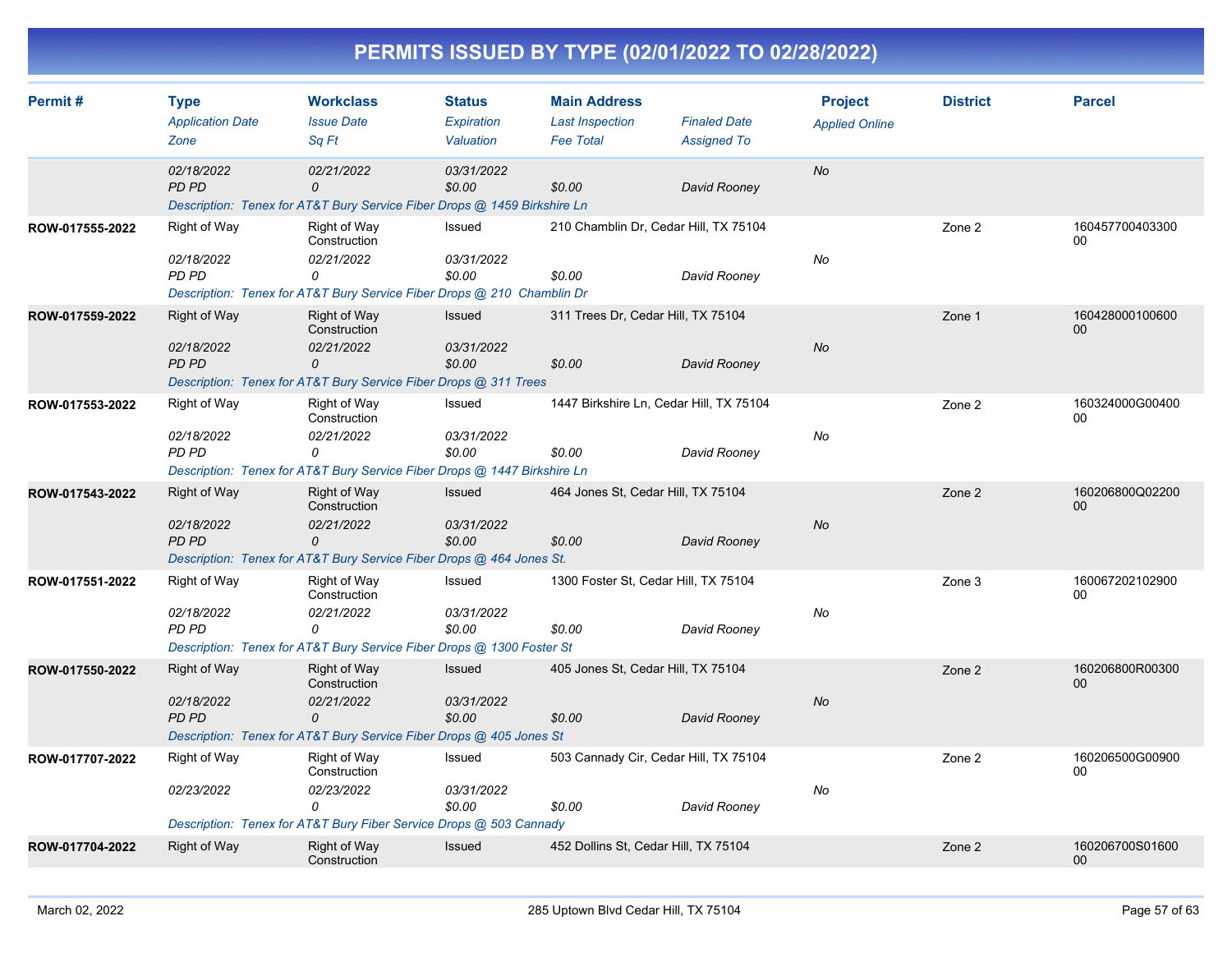|  | PERMITS ISSUED BY TYPE (02/01/2022 TO 02/28/2022) |  |
|--|---------------------------------------------------|--|
|--|---------------------------------------------------|--|

| Permit#         | <b>Type</b>                | <b>Workclass</b><br><b>Main Address</b><br><b>Status</b>                   |                      |                                            |                                                                                                                         | <b>Project</b>        | <b>District</b> | <b>Parcel</b>         |
|-----------------|----------------------------|----------------------------------------------------------------------------|----------------------|--------------------------------------------|-------------------------------------------------------------------------------------------------------------------------|-----------------------|-----------------|-----------------------|
|                 | <b>Application Date</b>    | <b>Issue Date</b>                                                          | Expiration           | <b>Last Inspection</b><br><b>Fee Total</b> | <b>Finaled Date</b>                                                                                                     | <b>Applied Online</b> |                 |                       |
|                 | Zone                       | Sq Ft                                                                      | Valuation            |                                            | <b>Assigned To</b>                                                                                                      |                       |                 |                       |
|                 | 02/23/2022                 | 02/23/2022<br>0                                                            | 03/31/2022<br>\$0.00 | \$0.00                                     | Jo Anna Mercado                                                                                                         | No                    |                 |                       |
|                 |                            | Description: Tenex for AT&T Bury Fiber Service Drops @ 452 Dollins         |                      |                                            |                                                                                                                         |                       |                 |                       |
| ROW-017711-2022 | Right of Way               | Right of Way<br>Construction                                               | Issued               | Joe N Wilson, Cedar Hill, TX 75104         |                                                                                                                         |                       | None            |                       |
|                 | 02/18/2022                 | 02/23/2022<br>0                                                            | 03/31/2022<br>\$0.00 | \$0.00                                     | David Rooney                                                                                                            | No                    |                 |                       |
|                 |                            | Description: BFK for AT&T Telecommunications Bore 170 ft Joe Wilson Hwy 67 |                      |                                            |                                                                                                                         |                       |                 |                       |
| ROW-017699-2022 | Right of Way               | <b>Right of Way</b><br>Construction                                        | Issued               | P O Box 220, Midlothian, TX 76065          |                                                                                                                         |                       | None            |                       |
|                 | 02/23/2022                 | 02/23/2022<br>$\Omega$                                                     | 03/22/2022<br>\$0.00 | \$0.00                                     | David Roonev                                                                                                            | No                    |                 |                       |
|                 |                            |                                                                            |                      |                                            | Description: Oncor Electric for Novinium Underground under ground electric cable maintenance repair @ 1200 Clark Circle |                       |                 |                       |
| ROW-017708-2022 | Right of Way               | Right of Way<br>Construction                                               | Issued               |                                            | 426 Justice Dr, Cedar Hill, TX 75104                                                                                    |                       | Zone 2          | 160206900M04400<br>00 |
|                 | 02/23/2022<br>PD PD        | 02/23/2022<br>0                                                            | 03/31/2022<br>\$0.00 | \$0.00                                     | David Rooney                                                                                                            | No                    |                 |                       |
|                 |                            | Description: Tenex for At&T Bury Fiber Service Drops @ 426 Justice Dr      |                      |                                            |                                                                                                                         |                       |                 |                       |
| ROW-017709-2022 | <b>Right of Way</b>        | Right of Way<br>Construction                                               | <b>Issued</b>        |                                            | 1511 Tuley St, Cedar Hill, TX 75104                                                                                     |                       | Zone 1          | 160059000200600<br>00 |
|                 | 02/23/2022<br><b>PD PD</b> | 02/23/2022<br>$\mathcal{O}$                                                | 03/31/2022<br>\$0.00 | \$0.00                                     | David Rooney                                                                                                            | No                    |                 |                       |
|                 |                            | Description: Tenex for AT&T Bury Service Fiber Drops @ 1511 Tuley ST       |                      |                                            |                                                                                                                         |                       |                 |                       |
| ROW-017710-2022 | Right of Way               | Right of Way<br>Construction                                               | Submitted            |                                            | 1532 Straus Rd, Cedar Hill, TX 75104                                                                                    |                       | Zone 1          | 160159600401700<br>00 |
|                 | 02/23/2022<br>PD PD        | 02/23/2022<br>$\Omega$                                                     | 03/31/2022<br>\$0.00 | \$0.00                                     | David Rooney                                                                                                            | No                    |                 |                       |
|                 |                            | Description: Tenex for AT&T Bury Service Fiber Drops @ 1532 Straus RD      |                      |                                            |                                                                                                                         |                       |                 |                       |
| ROW-017706-2022 | Right of Way               | Right of Way<br>Construction                                               | Issued               |                                            | 104 Hunter Dr, Cedar Hill, TX 75104                                                                                     |                       | Zone 1          | 160395400303000<br>00 |
|                 | 02/23/2022<br><b>PD PD</b> | 02/23/2022<br>0                                                            | 03/31/2022<br>\$0.00 | \$0.00                                     | David Rooney                                                                                                            | No                    |                 |                       |
|                 |                            | Description: Tenex for AT&T Bury Fiber Service Drops @ 104 Hunter Dr       |                      |                                            |                                                                                                                         |                       |                 |                       |
| ROW-017703-2022 | <b>Right of Way</b>        | Right of Way<br>Construction                                               | Issued               |                                            | 1535 Spring Hill Dr, Cedar Hill, TX 75104                                                                               |                       | Zone 3          | 160045300H01200<br>00 |
|                 | 02/23/2022<br><b>PD PD</b> | 02/23/2022<br>0                                                            | 03/31/2022<br>\$0.00 | \$0.00                                     | David Rooney                                                                                                            | No                    |                 |                       |
|                 |                            | Description: Tenex for AT&T Bury Service Fiber Drops @ 1535 Spring Hill Dr |                      |                                            |                                                                                                                         |                       |                 |                       |
| ROW-017705-2022 | Right of Way               | Right of Way<br>Construction                                               | Issued               |                                            | 1721 Stewart St, Cedar Hill, TX 75104                                                                                   |                       | Zone 1          | 160060100201100<br>00 |
|                 |                            |                                                                            |                      |                                            |                                                                                                                         |                       |                 |                       |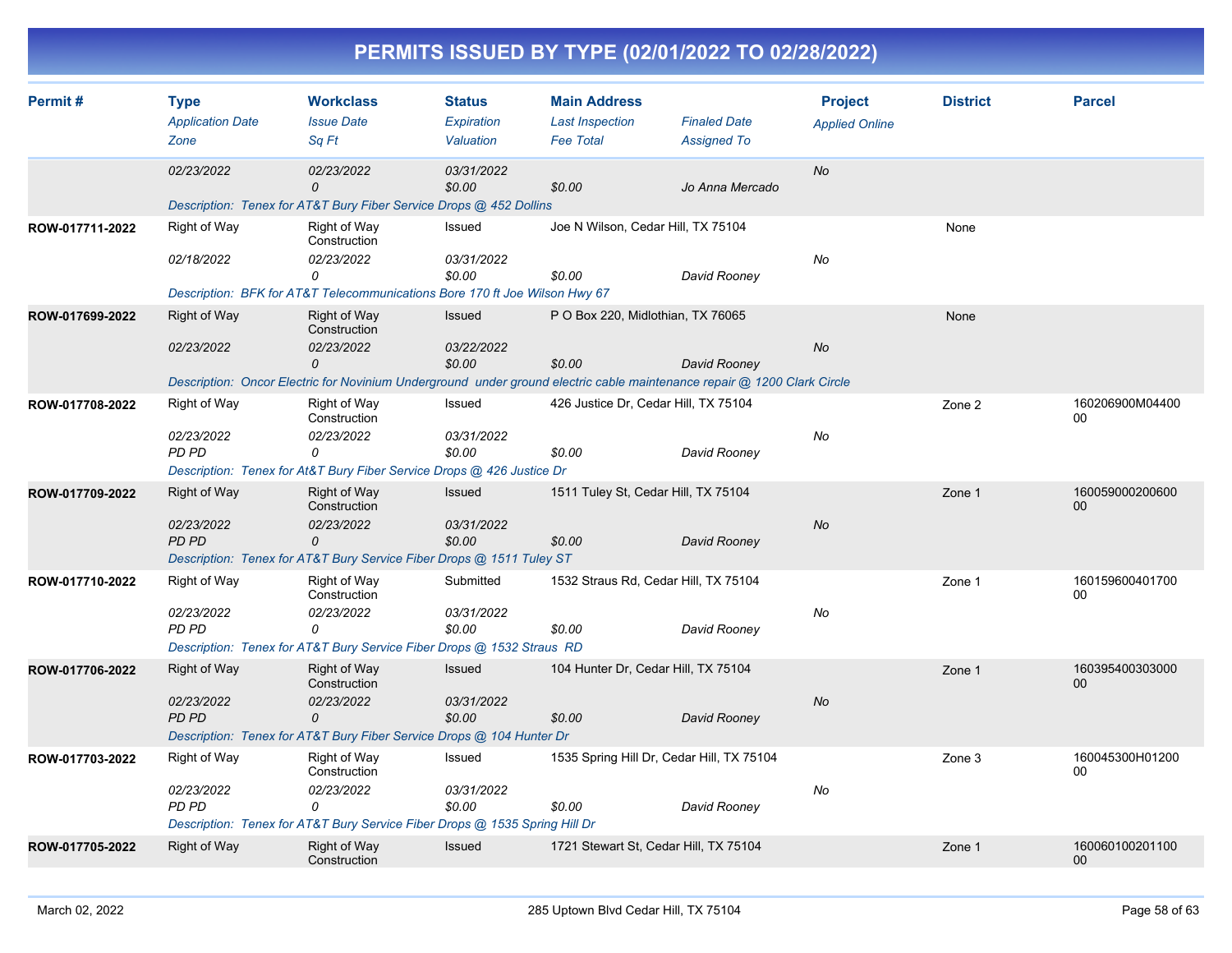| PERMITS ISSUED BY TYPE (02/01/2022 TO 02/28/2022) |
|---------------------------------------------------|
|---------------------------------------------------|

| Permit#         | <b>Type</b><br><b>Application Date</b><br>Zone | <b>Workclass</b><br><b>Issue Date</b><br>Sa Ft                                                                                                         | <b>Status</b><br><b>Expiration</b><br>Valuation | <b>Main Address</b><br><b>Last Inspection</b><br><b>Fee Total</b> | <b>Finaled Date</b><br><b>Assigned To</b> | <b>Project</b><br><b>Applied Online</b> | <b>District</b> | <b>Parcel</b>             |
|-----------------|------------------------------------------------|--------------------------------------------------------------------------------------------------------------------------------------------------------|-------------------------------------------------|-------------------------------------------------------------------|-------------------------------------------|-----------------------------------------|-----------------|---------------------------|
|                 | 02/23/2022<br><b>PD PD</b>                     | 02/23/2022<br>$\Omega$<br>Description: Tenex for AT&T Bury Fiber Service Drops @ 1721 Stewart St.                                                      | 03/31/2022<br>\$0.00                            | \$0.00                                                            | David Rooney                              | <b>No</b>                               |                 |                           |
| ROW-017720-2022 | Right of Way<br>02/21/2022                     | Right of Way<br>Construction<br>02/24/2022<br>0<br>Description: Crcle H Contractors Furnish and install FH along 400 Potter Drive on exising 8: w mmn. | Issued<br>02/28/2022<br>\$0.00                  | 400 Potter, Cedar Hill, TX 75104<br>\$0.00                        | David Rooney                              | No                                      | None            |                           |
| ROW-017722-2022 | <b>Right of Way</b><br>02/23/2022              | Right of Way<br>Construction<br>02/24/2022<br>0<br>Description: Tenex for AT&T Bury Service Fiber Drops @ 820 Bailey                                   | <b>Issued</b><br>03/03/2022<br>\$0.00           | 820 Bailey Dr, Cedar Hill, TX 75104<br>\$0.00                     | David Rooney                              | <b>No</b>                               | Zone 2          | 160206500B01100<br>$00\,$ |
| ROW-017723-2022 | <b>Right of Way</b><br>02/23/2022              | Right of Way<br>Construction<br>02/24/2022<br>0<br>Description: Tenex for AT&T Bury Service Fiber drops @ 336 Sims Dr                                  | Issued<br>03/31/2022<br>\$0.00                  | 336 Sims Dr, Cedar Hill, TX 75104<br>\$0.00                       | David Rooney                              | No                                      | Zone 2          | 160206500C02300<br>00     |
| ROW-017717-2022 | <b>Right of Way</b><br>02/23/2022<br>PD PD     | <b>Right of Way</b><br>Construction<br>02/24/2022<br>$\mathcal{O}$<br>Description: Tenex for AT&T Bury Fiber Service Drops @ 516 Pico St.              | Issued<br>03/31/2022<br>\$0.00                  | 516 Pico St, Cedar Hill, TX 75104<br>\$0.00                       | David Rooney                              | <b>No</b>                               | Zone 2          | 160206300L02000<br>$00\,$ |
| ROW-017724-2022 | Right of Way<br>02/24/2022<br><b>PD PD</b>     | Right of Way<br>Construction<br>02/24/2022<br>0<br>Description: Tenex for AT&T Bury Service Fiber Drops @ 322 Pool Dr                                  | Issued<br>03/31/2022<br>\$0.00                  | 322 Pool Dr, Cedar Hill, TX 75104<br>\$0.00                       | David Rooney                              | No                                      | Zone 1          | 160059000100200<br>00     |
| ROW-017721-2022 | Right of Way<br>02/28/2022<br>PD PD            | <b>Right of Way</b><br>Construction<br>02/24/2022<br>0<br>Description: Tenex for AT&T Bury Service Fiber Drops @ 1540 Chapman St                       | Issued<br>03/14/2022<br>\$0.00                  | 1540 Chapman St, Cedar Hill, TX 75104<br>\$0.00                   | David Rooney                              | <b>No</b>                               | Zone 1          | 160059000202800<br>$00\,$ |
| ROW-017719-2022 | Right of Way<br>02/21/2022<br><b>LR LR</b>     | Right of Way<br>Construction<br>02/24/2022<br>0<br>Description: BFK Communication Services Bore 930 ft @ 285 Uptown Blvd                               | Issued<br>03/31/2022<br>\$0.00                  | 285 Uptown Blvd, Cedar Hill, TX 75104<br>\$0.00                   | David Rooney                              | No                                      | Zone 2          | 160128300D00100<br>00     |
| ROW-017772-2022 | <b>Right of Way</b>                            | <b>Right of Way</b><br>Construction                                                                                                                    | Issued                                          | 812 Cedarwood Dr, Cedar Hill, TX 75104                            |                                           |                                         | Zone 2          | 160155500203100<br>$00\,$ |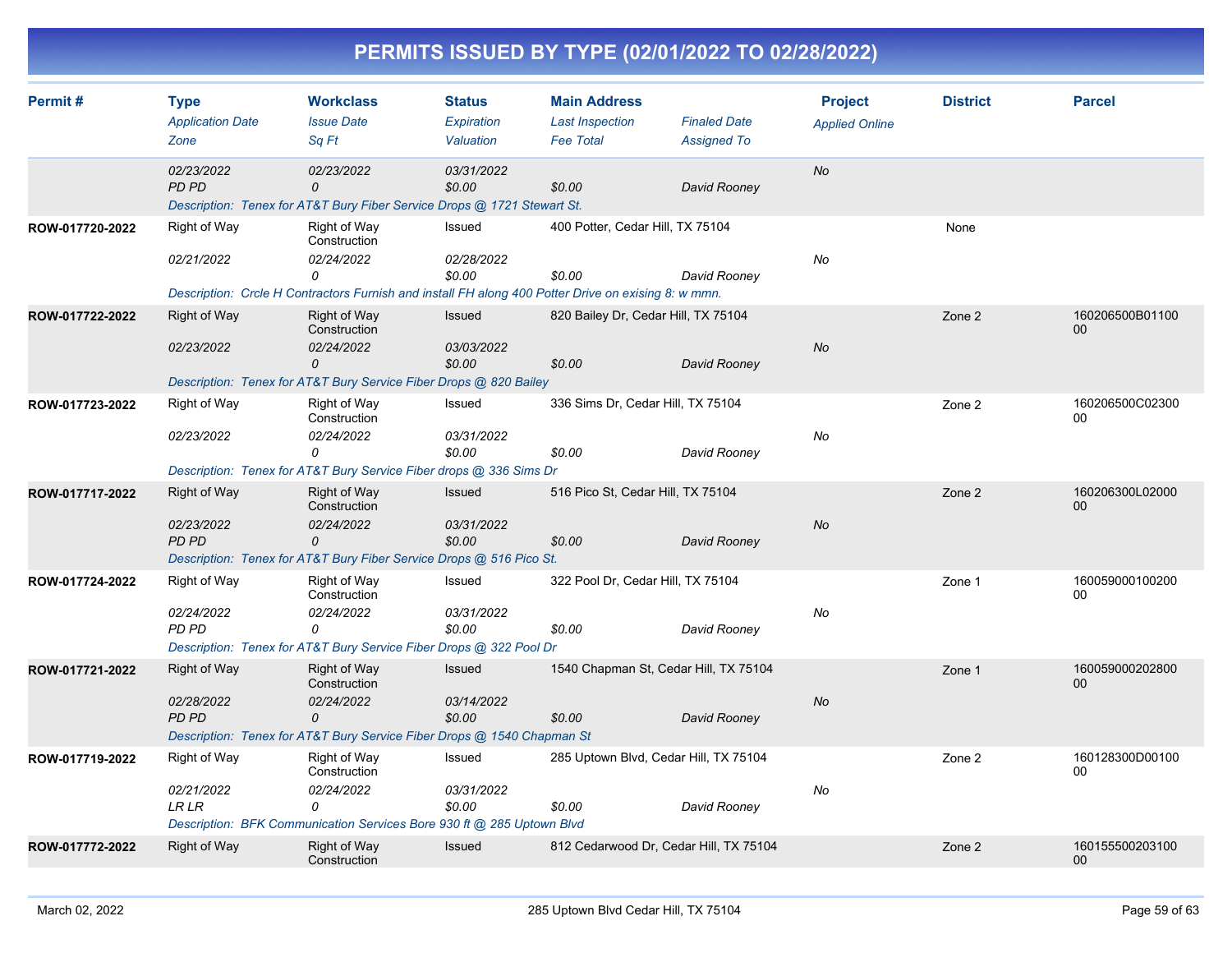| Permit#          | <b>Type</b>                | <b>Workclass</b>                                                            | <b>Status</b>        | <b>Main Address</b>    |                                         | <b>Project</b>        | <b>District</b> | <b>Parcel</b>         |
|------------------|----------------------------|-----------------------------------------------------------------------------|----------------------|------------------------|-----------------------------------------|-----------------------|-----------------|-----------------------|
|                  | <b>Application Date</b>    | <b>Issue Date</b>                                                           | Expiration           | <b>Last Inspection</b> | <b>Finaled Date</b>                     | <b>Applied Online</b> |                 |                       |
|                  | Zone                       | Sq Ft                                                                       | Valuation            | <b>Fee Total</b>       | <b>Assigned To</b>                      |                       |                 |                       |
|                  | 02/25/2022                 | 02/25/2022<br>0                                                             | 03/31/2022<br>\$0.00 | \$0.00                 | David Rooney                            | <b>No</b>             |                 |                       |
|                  |                            | Description: Tenex for AT&T Bury Service Fiber Drops @ 812 Cedarwood Dr     |                      |                        |                                         |                       |                 |                       |
| ROW-017774-2022  | Right of Way               | Right of Way<br>Construction                                                | Issued               |                        | 805 Cannady Cir, Cedar Hill, TX 75104   |                       | Zone 2          | 160206500H00500<br>00 |
|                  | 02/25/2022                 | 02/25/2022<br>0                                                             | 08/24/2022<br>\$0.00 | \$0.00                 | <b>Mary Horsechief</b>                  | No                    |                 |                       |
|                  |                            | Description: Tenex for AT&T Bury Service Fiber Drops @ 805 Cannady Cir      |                      |                        |                                         |                       |                 |                       |
| ROW-017771-2022  | <b>Right of Way</b>        | <b>Right of Way</b><br>Construction                                         | Issued               |                        | 810 Weaver St, Cedar Hill, TX 75104     |                       | Zone 2          | 160206500E01400<br>00 |
|                  | 02/25/2022                 | 02/25/2022<br>0                                                             | 03/31/2022<br>\$0.00 | \$0.00                 | David Rooney                            | <b>No</b>             |                 |                       |
|                  |                            | Description: Tenex for AT&T Bury Service Fiber Drops @ 810 Weaver St        |                      |                        |                                         |                       |                 |                       |
| ROW-017758-2022  | Right of Way               | <b>Right of Way</b><br>Construction                                         | Submitted            | 75104                  | 265 W Pleasant Run Rd, Cedar Hill, TX   |                       | None            | 16020840011R1R0<br>00 |
|                  | 02/08/2022<br>PD PD        | 02/25/2022<br>0                                                             | 02/20/2022<br>\$0.00 | \$0.00                 | David Rooney                            | No                    |                 |                       |
|                  |                            | Description: Hillcrest Baptist Church Monument Sign @ 265 W Pleasant Run Rd |                      |                        |                                         |                       |                 |                       |
| ROW-017773-2022* | <b>Right of Way</b>        | Right of Way<br>Construction                                                | On Hold              |                        | 1411 Middleton Dr. Cedar Hill, TX 75104 |                       | Zone 1          | 160428100702100<br>00 |
|                  | 02/25/2022<br><b>PD PD</b> | 02/25/2022<br>$\Omega$                                                      | 08/24/2022<br>\$0.00 | \$0.00                 | <b>Mary Horsechief</b>                  | <b>No</b>             |                 |                       |
|                  |                            | Description: Tenex for AT&T Bury Service Fiber Drops @ 1411 Middleton Dr    |                      |                        |                                         |                       |                 |                       |
| ROW-017884-2022  | Right of Way               | Right of Way<br>Construction                                                | Issued               |                        | 932 Cannady Cir, Cedar Hill, TX 75104   |                       | Zone 2          | 160206500G01700<br>00 |
|                  | 02/25/2022                 | 02/28/2022<br>$\Omega$                                                      | 03/31/2022<br>\$0.00 | \$0.00                 | David Rooney                            | No                    |                 |                       |
|                  |                            | Description: Tenex for AT&T Bury Fiber Service Drops @ 932 Cannady Dr       |                      |                        |                                         |                       |                 |                       |
| ROW-017889-2022  | <b>Right of Way</b>        | <b>Right of Way</b><br>Construction                                         | <b>Issued</b>        |                        | 305 Cannady Dr, Cedar Hill, TX 75104    |                       | Zone 2          | 160206400F00200<br>00 |
|                  | 02/25/2022                 | 02/28/2022<br>0                                                             | 03/31/2022<br>\$0.00 | \$0.00                 | David Rooney                            | No                    |                 |                       |
|                  |                            | Description: Tenex for AT&T Bury Service Fiber Drops @ 305 S Cannady Dr     |                      |                        |                                         |                       |                 |                       |
| ROW-017886-2022  | <b>Right of Way</b>        | Right of Way<br>Construction                                                | Issued               |                        | 416 Pogue St, Cedar Hill, TX 75104      |                       | Zone 2          | 160206700T02601<br>00 |
|                  | 02/25/2022                 | 02/28/2022<br>0                                                             | 03/31/2022<br>\$0.00 | \$0.00                 | David Rooney                            | No                    |                 |                       |
|                  |                            | Description: Tenex for AT&T Bury Service Fiber Drops @ 416 Pogue St         |                      |                        |                                         |                       |                 |                       |
| ROW-017882-2022  | <b>Right of Way</b>        | <b>Right of Way</b><br>Construction                                         | Issued               |                        | 112 Marshall Dr, Cedar Hill, TX 75104   |                       | Zone 2          | 160457800502500<br>00 |
|                  |                            |                                                                             |                      |                        |                                         |                       |                 |                       |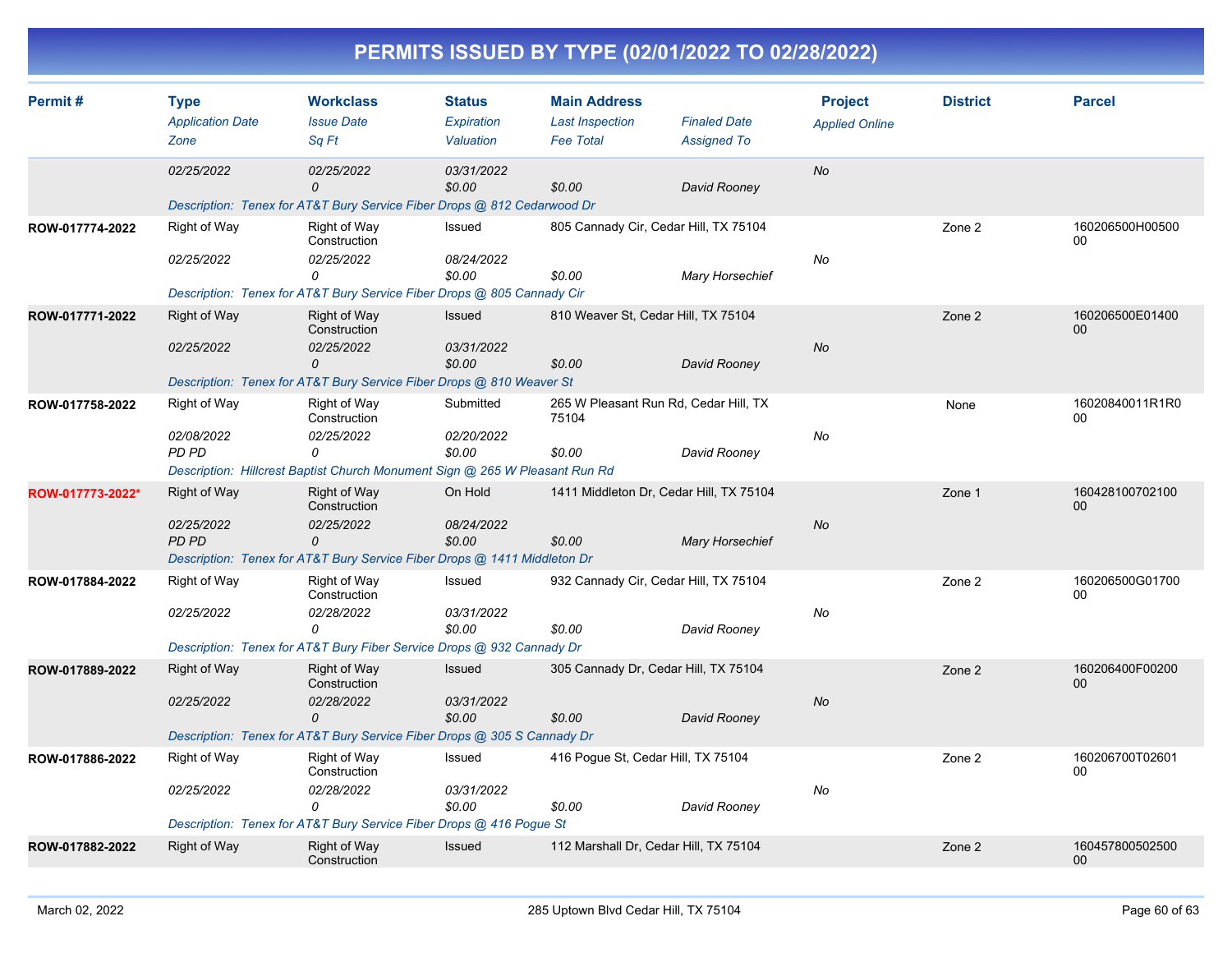| PERMITS ISSUED BY TYPE (02/01/2022 TO 02/28/2022) |
|---------------------------------------------------|
|---------------------------------------------------|

| Permit#         | Type<br><b>Application Date</b><br>Zone | <b>Workclass</b><br><b>Issue Date</b><br>Sq Ft                                                                            | <b>Status</b><br>Expiration<br>Valuation | <b>Main Address</b><br><b>Last Inspection</b><br><b>Fee Total</b> | <b>Finaled Date</b><br><b>Assigned To</b> | <b>Project</b><br><b>Applied Online</b> | <b>District</b> | <b>Parcel</b>         |
|-----------------|-----------------------------------------|---------------------------------------------------------------------------------------------------------------------------|------------------------------------------|-------------------------------------------------------------------|-------------------------------------------|-----------------------------------------|-----------------|-----------------------|
|                 | 02/28/2022<br>PD PD                     | 02/28/2022<br>0<br>Description: Atmos gas leak repair @ 112 Marshall Dr                                                   | 02/28/2022<br>\$0.00                     | \$0.00                                                            | David Rooney                              | No                                      |                 |                       |
| ROW-017900-2022 | Right of Way<br>02/25/2022<br>PD PD     | Right of Way<br>Construction<br><i>02/28/2022</i><br>0<br>Description: Tenex for AT&T Bury Service Drops @ 451 Justice Dr | Issued<br>03/31/2022<br>\$0.00           | 451 Justice Dr. Cedar Hill, TX 75104<br>\$0.00                    | David Rooney                              | No                                      | Zone 2          | 160206900Q13B00<br>00 |

**PERMITS ISSUED FOR RIGHT OF WAY: 131**

| <b>SIGN</b>      |                                                                              |                                                                                               |                          |                                                   |                      |           |        |                           |
|------------------|------------------------------------------------------------------------------|-----------------------------------------------------------------------------------------------|--------------------------|---------------------------------------------------|----------------------|-----------|--------|---------------------------|
| SIGN-017294-2022 | Sign                                                                         | Attached                                                                                      | Issued                   | 635 E Pleasant Run Rd, A, Cedar Hill, TX<br>75104 |                      |           | Zone 2 | 160365000302100<br>$00\,$ |
|                  | 02/11/2022<br><b>LRLR</b><br>Description: Fluggy's Chicken and Fish          | 02/11/2022<br>60                                                                              | 08/10/2022<br>\$1,200.00 | \$45.00                                           | Gail Lux             | <b>No</b> |        |                           |
| SIGN-017389-2022 | Sign                                                                         | Attached                                                                                      | Issued                   | 305 W 1382 Hwy, 114, Cedar Hill, TX<br>75104      |                      |           | Zone 2 | 160456500A02R00<br>00     |
|                  | 02/16/2022<br><b>PD PD</b><br>Description: Frida's Tacos - Right Side        | 02/16/2022<br>50                                                                              | 08/15/2022<br>\$2,000.00 | \$35.00                                           | Gail Lux             | No        |        |                           |
| SIGN-017386-2022 | Sign                                                                         | Attached                                                                                      | Issued                   | 305 W 1382 Hwy, 114, Cedar Hill, TX<br>75104      |                      |           | Zone 2 | 160456500A02R00<br>$00\,$ |
|                  | 02/16/2022<br><b>PD PD</b><br>Description: Frida's Tacos - Front             | 02/16/2022<br>90                                                                              | 08/15/2022<br>\$2,000.00 | \$45.00                                           | Gail Lux             | <b>No</b> |        |                           |
| SIGN-016823-2022 | Sign                                                                         | Attached                                                                                      | Issued                   | 235 E 1382 Hwy, Cedar Hill, TX 75104              |                      |           | Zone 2 | 160304000000200<br>00     |
|                  | 01/14/2022<br><b>PD PD</b>                                                   | 02/22/2022<br>70<br>Description: Remove existing Kroger on the rear elevation and install new | 08/22/2022<br>\$1,800.00 | \$45.00                                           | <b>Alexis Sartin</b> | Yes       |        |                           |
| SIGN-017476-2022 | Sign                                                                         | Detached                                                                                      | In Review                | 800 S 67 Hwy, Cedar Hill, TX 75104                |                      |           | Zone 3 | 651755705100600<br>$00\,$ |
|                  | 02/18/2022<br>$\frac{1}{2}$<br>Description: Installation of two retail signs | 02/28/2022<br>64                                                                              | 08/27/2022<br>\$0.00     | \$45.00                                           | <b>Alexis Sartin</b> | Yes       |        |                           |
| SIGN-017641-2022 | Sign                                                                         | Attached                                                                                      | In Review                | 223 E 1382 Hwy, 137, Cedar Hill, TX<br>75104      |                      |           | Zone 2 | 160304000000500<br>00     |
|                  | 02/22/2022<br><b>LR LR</b>                                                   | 02/28/2022<br>528                                                                             | 08/27/2022<br>\$1,300.00 | \$0.00                                            | <b>Alexis Sartin</b> | No        |        |                           |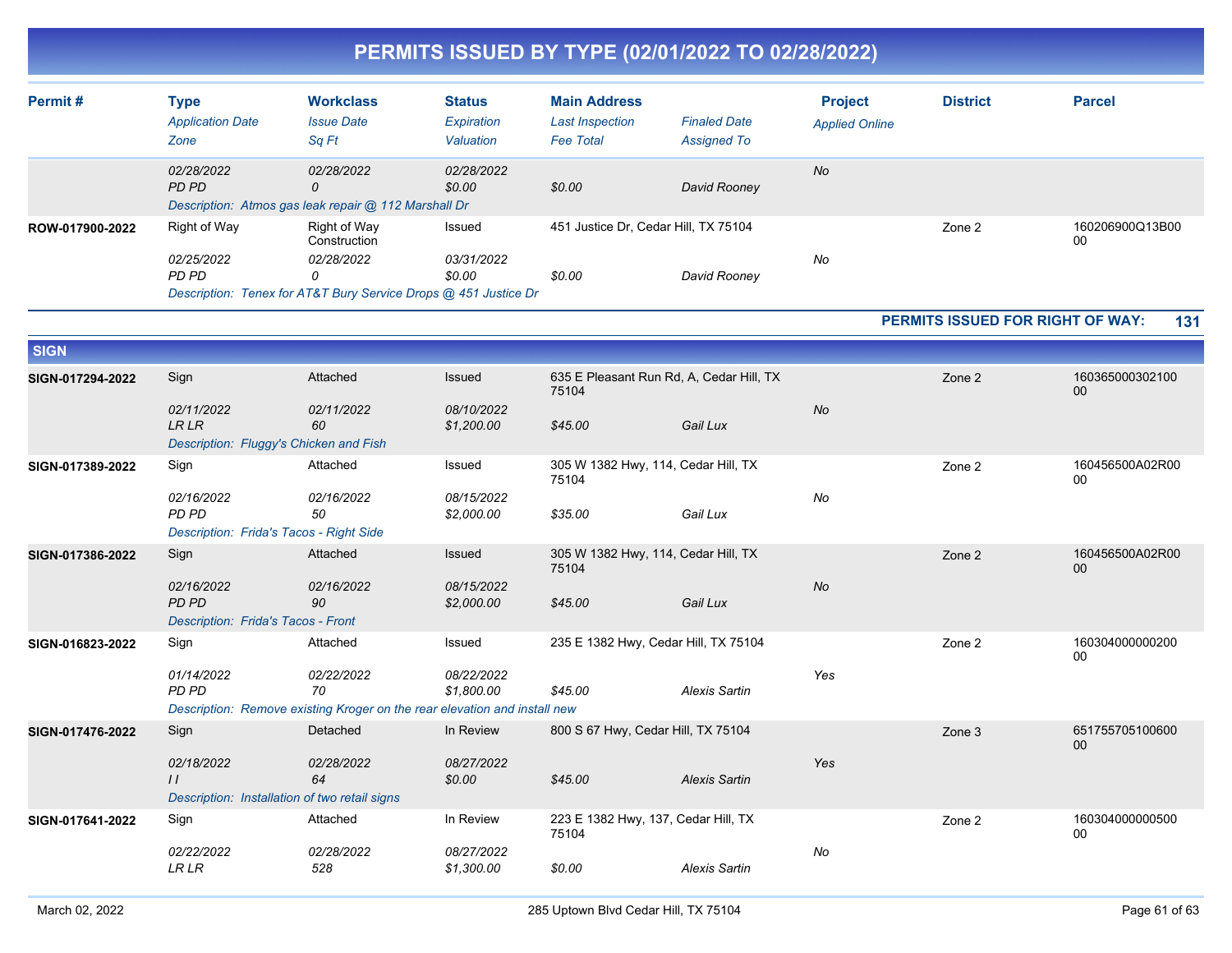|                     |                                                |                                                                                                                                                                                                                               |                                   |                                                                   | PERMITS ISSUED BY TYPE (02/01/2022 TO 02/28/2022) |                                         |                 |                                 |
|---------------------|------------------------------------------------|-------------------------------------------------------------------------------------------------------------------------------------------------------------------------------------------------------------------------------|-----------------------------------|-------------------------------------------------------------------|---------------------------------------------------|-----------------------------------------|-----------------|---------------------------------|
| Permit#             | <b>Type</b><br><b>Application Date</b><br>Zone | <b>Workclass</b><br><b>Issue Date</b><br>Sq Ft                                                                                                                                                                                | Status<br>Expiration<br>Valuation | <b>Main Address</b><br><b>Last Inspection</b><br><b>Fee Total</b> | <b>Finaled Date</b><br><b>Assigned To</b>         | <b>Project</b><br><b>Applied Online</b> | <b>District</b> | <b>Parcel</b>                   |
|                     |                                                | Description: new attached sign at front of business                                                                                                                                                                           |                                   |                                                                   |                                                   |                                         |                 |                                 |
|                     |                                                |                                                                                                                                                                                                                               |                                   |                                                                   |                                                   |                                         |                 | <b>PERMITS ISSUED FOR SIGN:</b> |
| <b>SOLAR PANELS</b> |                                                |                                                                                                                                                                                                                               |                                   |                                                                   |                                                   |                                         |                 |                                 |
| SOL-016818-2022     | Solar Panels                                   | Solar Panels                                                                                                                                                                                                                  | Issued                            | 1144 Stoney Creek Dr, Cedar Hill, TX<br>75104                     |                                                   |                                         | Zone 3          | 160426100A01100<br>00           |
|                     | 01/14/2022                                     | 02/01/2022<br>175                                                                                                                                                                                                             | 08/01/2022<br>\$41,750.00         | \$412.00                                                          | <b>Josh Barnes</b>                                | Yes                                     |                 |                                 |
|                     |                                                | Description: Revised Plans submitted 2-17-2022 are approved as submitted and are included in this permit - Josh Barnes 2-24-2022                                                                                              |                                   |                                                                   |                                                   |                                         |                 |                                 |
| SOL-016670-2022     | Solar Panels                                   | Solar Panels                                                                                                                                                                                                                  | Issued                            |                                                                   | 832 Meandering Dr, Cedar Hill, TX 75104           |                                         | Zone 2          | 160155400102100<br>00           |
|                     | 01/07/2022                                     | 02/01/2022<br>990                                                                                                                                                                                                             | 08/01/2022<br>\$55,000.00         | 02/23/2022<br>\$513.00                                            | Josh Barnes                                       | Yes                                     |                 |                                 |
|                     | <b>AND SAFETY EQUIPMENT.</b>                   | Description: Roof mounted solar install - INSTALLATION CONSISTS OF 55 HANWHA Q CELLS: Q PEAK DUO BLK<br>ML-G10.a+400 PV MODULES, 1 SOLAREDGE: SE10000H-USRGMBNC4<br>STRING INVERTER AND RELATED ELECTRICAL METERING (IF USED) |                                   |                                                                   |                                                   |                                         |                 |                                 |
| SOL-016633-2022     | Solar Panels                                   | <b>Solar Panels</b>                                                                                                                                                                                                           | Issued                            |                                                                   | 1069 Suffolk Ln, Cedar Hill, TX 75104             |                                         | Zone 2          | 160324000C00400<br>00           |
|                     | 01/04/2022<br>PD PD                            | 02/01/2022<br>444                                                                                                                                                                                                             | 08/01/2022<br>\$46,269.00         | \$448.15                                                          | <b>Josh Barnes</b>                                | Yes                                     |                 |                                 |
|                     |                                                | Description: Install 24 solar panels on existing residential roof<br>2-10-2022-Revised array layout is approved per Josh Barnes                                                                                               |                                   |                                                                   |                                                   |                                         |                 |                                 |
| SOL-016996-2022     | Solar Panels                                   | Solar Panels                                                                                                                                                                                                                  | Issued                            | 2106 Rohne Dr, Cedar Hill, TX 75104                               |                                                   |                                         | Zone 4          | 215818001581001<br>08           |
|                     | 01/26/2022                                     | 02/02/2022<br>$\Omega$                                                                                                                                                                                                        | 08/01/2022<br>\$71,500.00         | \$628.50                                                          | Josh Barnes                                       | Yes                                     |                 |                                 |
|                     |                                                | Description: installation 26kW for 65 panels, grid-tied, roof mounted, solar array with rapid shutdown inverters                                                                                                              |                                   |                                                                   |                                                   |                                         |                 |                                 |
| SOL-016706-2022     | Solar Panels                                   | <b>Solar Panels</b>                                                                                                                                                                                                           | Issued                            | 950 Holly Ln, Cedar Hill, TX 75104                                |                                                   |                                         | Zone 2          | 160395600504700<br>00           |
|                     | 01/10/2022<br>MF MF                            | 02/02/2022<br>702                                                                                                                                                                                                             | 08/01/2022<br>\$42,900.00         | \$421.20                                                          | <b>Josh Barnes</b>                                | Yes                                     |                 |                                 |
|                     | (IF USED) AND SAFETY EQUIPMENT.                | Description: Roof mounted solar install - INSTALLATION CONSISTS OF 39 LONGI LR4-60HPB-350M PV MODULES,<br>39 ENPHASE MICROINVERTERS AND RELATED ELECTRICAL METERING                                                           |                                   |                                                                   |                                                   |                                         |                 |                                 |
| SOL-017002-2022     | Solar Panels                                   | Solar Panels                                                                                                                                                                                                                  | Issued                            | 75104                                                             | 2712 Prairie Acres Cove, Cedar Hill, TX           |                                         | Zone 4          | 160279000011500<br>00           |
|                     | 01/26/2022                                     | 02/08/2022                                                                                                                                                                                                                    | 08/08/2022                        |                                                                   |                                                   | Yes                                     |                 |                                 |
|                     | PD PD<br>Description: SOLAR ROOFTOP            | 862                                                                                                                                                                                                                           | \$50,500.00                       | \$481.50                                                          | Josh Barnes                                       |                                         |                 |                                 |
| SOL-017181-2022     | Solar Panels                                   | Solar Panels                                                                                                                                                                                                                  | Issued                            | 2106 Rohne Dr, Cedar Hill, TX 75104                               |                                                   |                                         | Zone 4          | 215818001581001<br>08           |
|                     |                                                |                                                                                                                                                                                                                               |                                   |                                                                   |                                                   |                                         |                 |                                 |